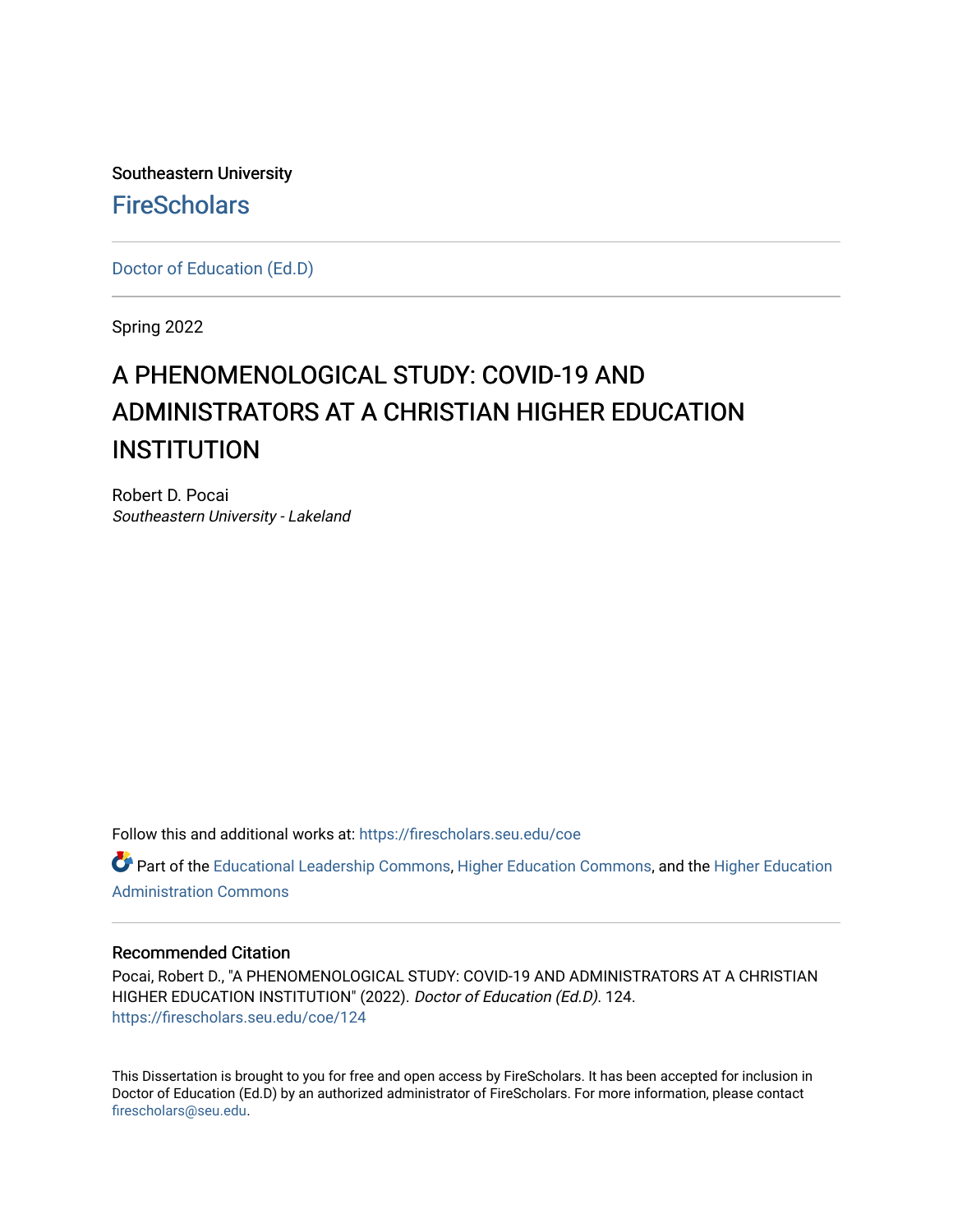# A PHENOMENOLOGICAL STUDY: COVID-19 AND

# ADMINISTRATORS AT A CHRISTIAN HIGHER EDUCATION INSTITUTION

BY

# ROBERT DANIEL POCAI

# A DOCTORAL DISSERTATION SUBMITTED TO THE COLLEGE OF EDUCATION IN PARTIAL FULFILLMENT OF THE REQUIREMENTS FOR THE DEGREE DOCTOR OF EDUCATION IN ORGANIZATIONAL LEADERSHIP

SOUTHEASTERN UNIVERSITY MAY 2022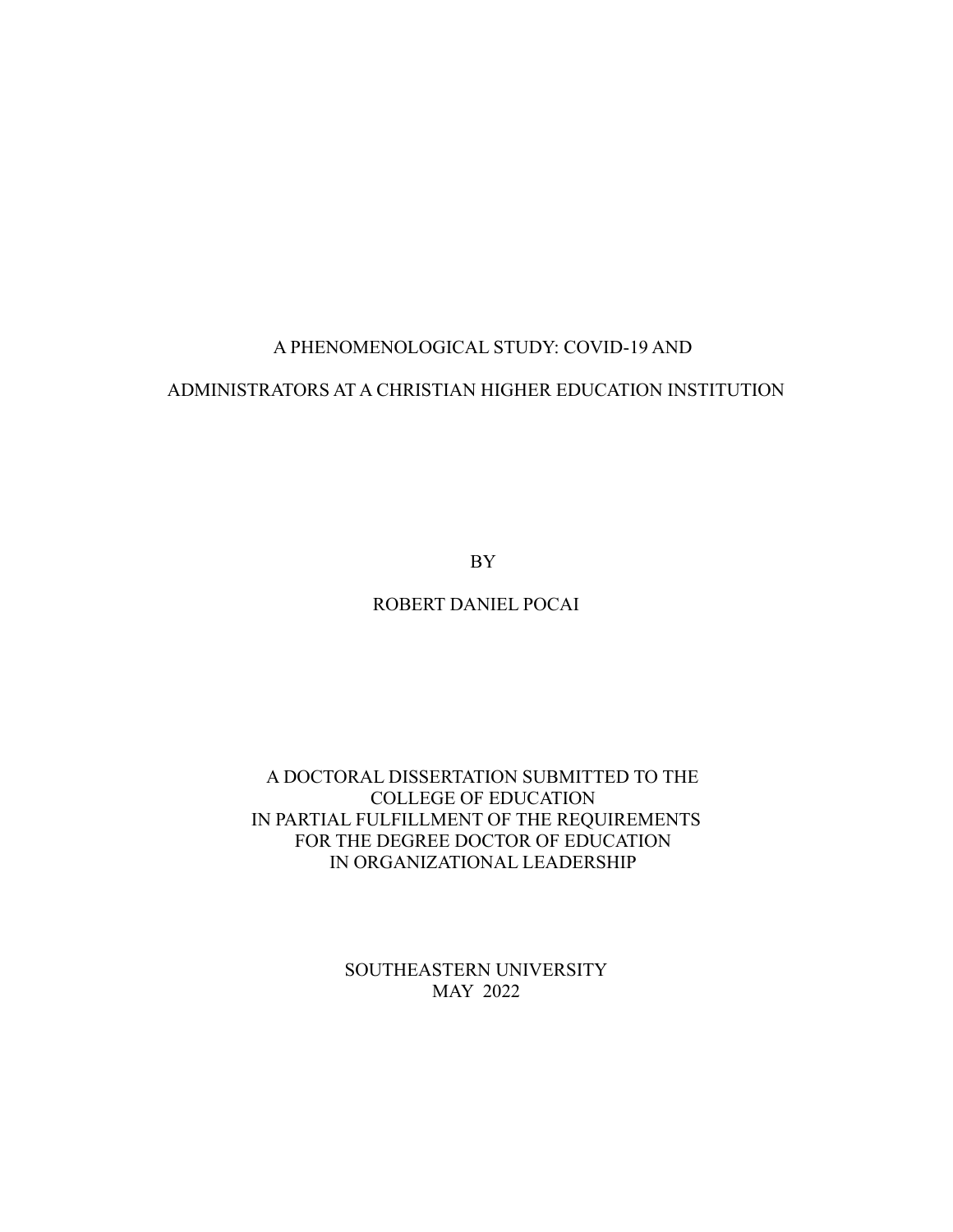# A PHENOMENOLOGICAL STUDY: COVID-19 AND

# ADMINISTRATORS AT A CHRISTIAN

#### HIGHER EDUCATION INSTITUTION

BY

### ROBERT DANIEL POCAI

Dissertation Approved: ret Deck Janet Deck, EdD, Dissertation Chair Chris Lohrstorfer, PhD, Committee-Member

James Shul, PhD Dean College of Education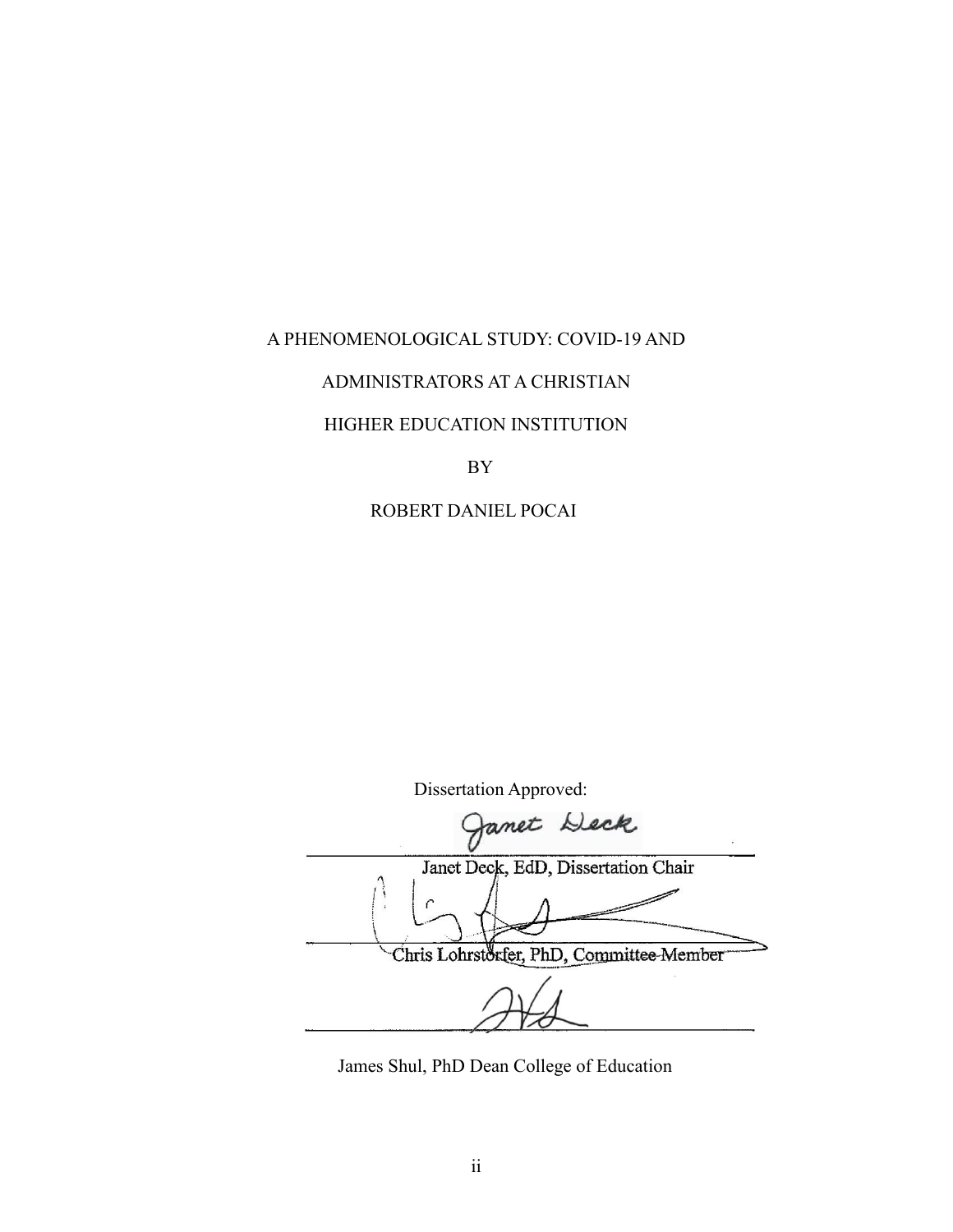## DEDICATION

First, this dissertation is dedicated to my Spirit led wife and best friend, Holly. I thank the Lord for her as we have journeyed together with Jesus. Together, with God's help, we have overcome cancer, persevered job changes, embraced ministry moves, and have enjoyed discipling our four children: Isabella, Ian, Ily Grace, and Iris. I am grateful for my immediate family who have been a tremendous blessing and support to me through this doctoral program. May my children remember that, as a father, I did not quit even when it got rough but to remember that we can do all things through Christ, who gives us strength.

Second, this dissertation is dedicated to my Jesus-following parents, Robert and Karen Pocai, who chose to follow Jesus in their lives, and that cultivated a desire in my heart to follow Him. They have been a source of godly wisdom, encouragement, and inspiration throughout my undergraduate, graduate, and post-graduate degrees. I will never forget my mother making me (a 40-year-old man) lunches for class at SEU, and my father being my chauffeur to and from campus. I will cherish those memories forever in Lakeland, FL.

Finally, this dissertation is dedicated to the late Dr. John E. Neihof, Jr. and his wife, Beth, for believing in me and my future as an administrator. Though tragically cut short, our 6 years together were God-ordained as two radical Jesus followers who were able to see the miraculous work of the Holy Spirit in resurrecting a seminary. As a mentor, teacher, friend, John's words and legacy will always live on in my heart. Jesus holds the end of this story.

iii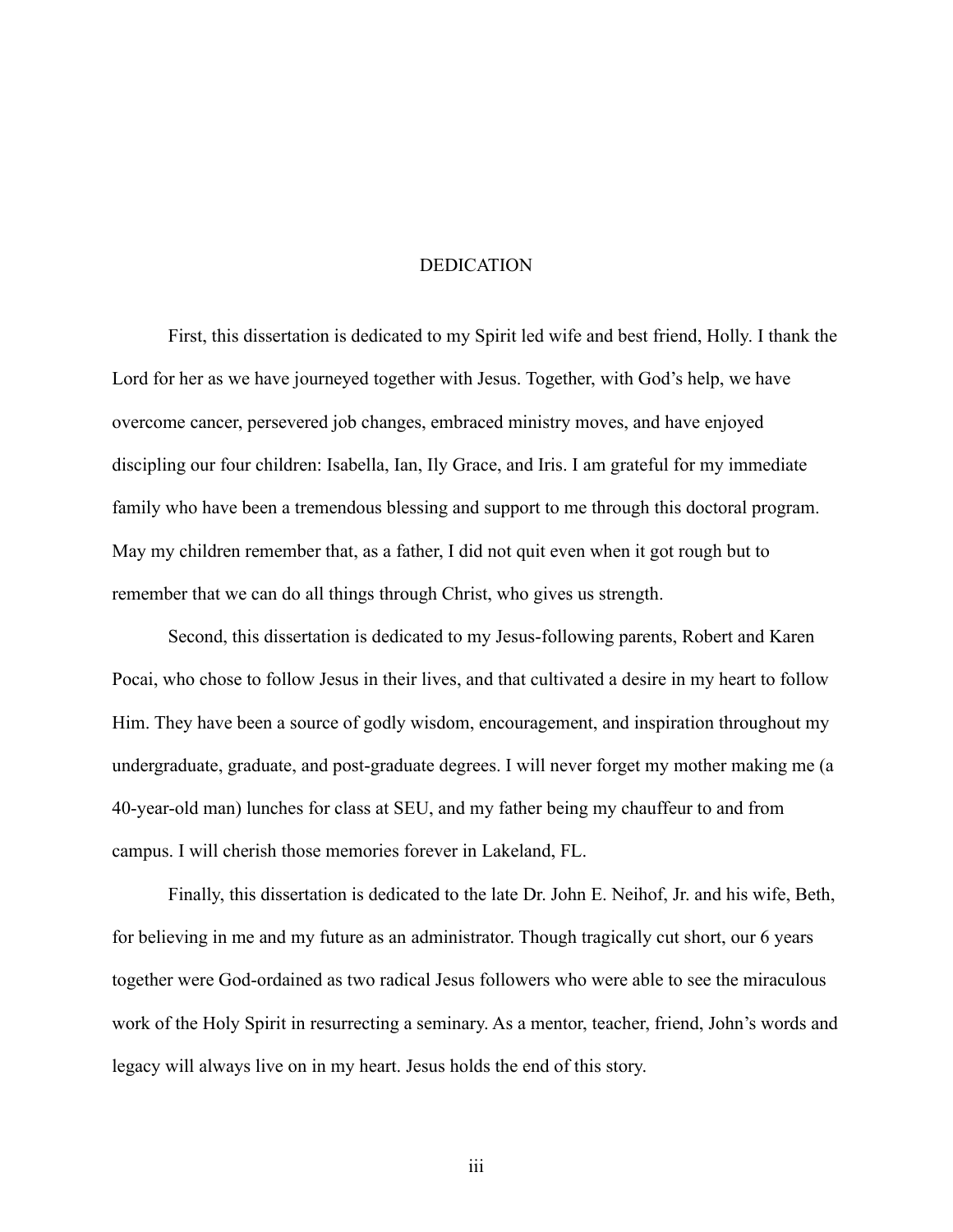#### ACKNOWLEDGMENTS

This dissertation would not be possible without the direct assistance of Dr. Janet Deck, my dissertation chair. I would like to thank Dr. Deck for her faithful encouragement, direction, correction, and challenge that made me a better student and writer. Words alone cannot express my gratitude.

I am grateful for Dr. Karen Ingle and her tremendous help to me throughout my doctoral journey. My sincerest appreciation is extended to her as she assisted both my practicum and dissertation.

I would also like to express my deepest appreciation to Dr. Chris Lohrstorfer, my third reader, who encouraged me to persevere when discouragement and difficulties surrounded me. His wisdom and wit will always be remembered through this journey.

I am grateful for Dr. Cassandra Lopez and Dr. Susan Stanley for their exceptional help during the editing of this dissertation. Their assistance has helped me become a better writer.

Finally, I am thankful that Jesus led me to Southeastern University. I have had an amazing experience being a doctoral student at this Christian university. To all my professors, I am grateful for their impact on my life that forged me into a better leader, a stronger follower of Jesus, and a relentless researcher and student.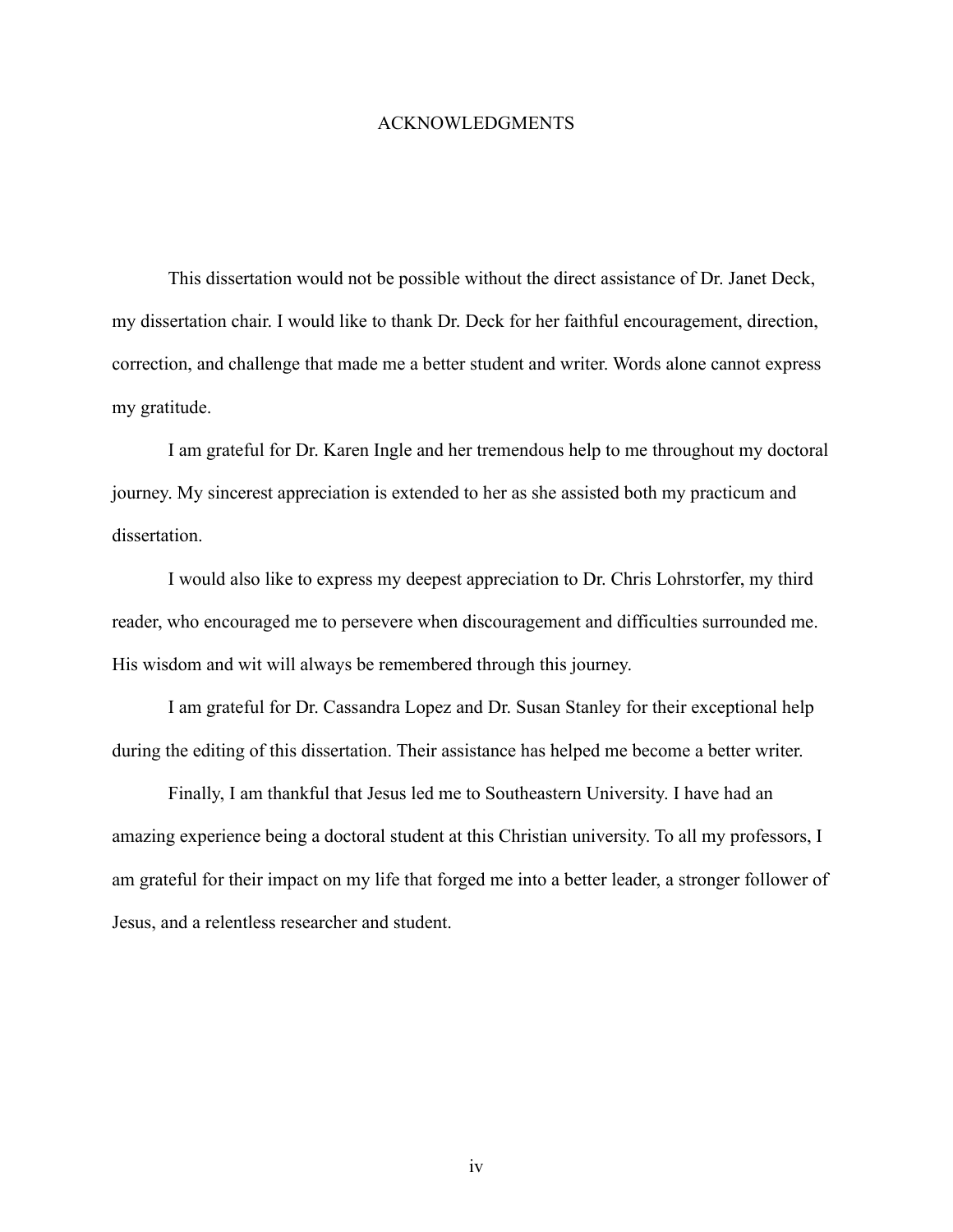#### **Abstract**

The purpose of this qualitative phenomenological study was to describe the lived experience of administrators at a Christian higher education institution during the COVID-19 crisis. The theoretical framework used for this study was revolutionary change theory (RCT). Qualitative data was gathered from structured interviews with executive administrators who led during the COVID-19 pandemic at an evangelical Christian liberal arts university that offered multiple degrees at the associate, bachelor, master, and doctoral levels. Study findings described four main themes that emerged from the data: unpredictability, holistic community disruption, decisive adaptation, and team collaboration. These main themes described the lived phenomenon that the participants experienced during the COVID-19 crisis and were documented using descriptive phenomenological analysis that focused on words, phrases, and context of participants. As a result, a clear need exists for administrators to be prepared for future crises and potential pandemics. Innovation with delivery methods and staying missionally focused while experiencing revolutionary changes became significant to the administrators in this study.

*Key Words*: crisis; Revolutionary Change Theory; Christian higher education institution; traditional learning; online distance learning; e-learning; COVID-19; pandemic; stagility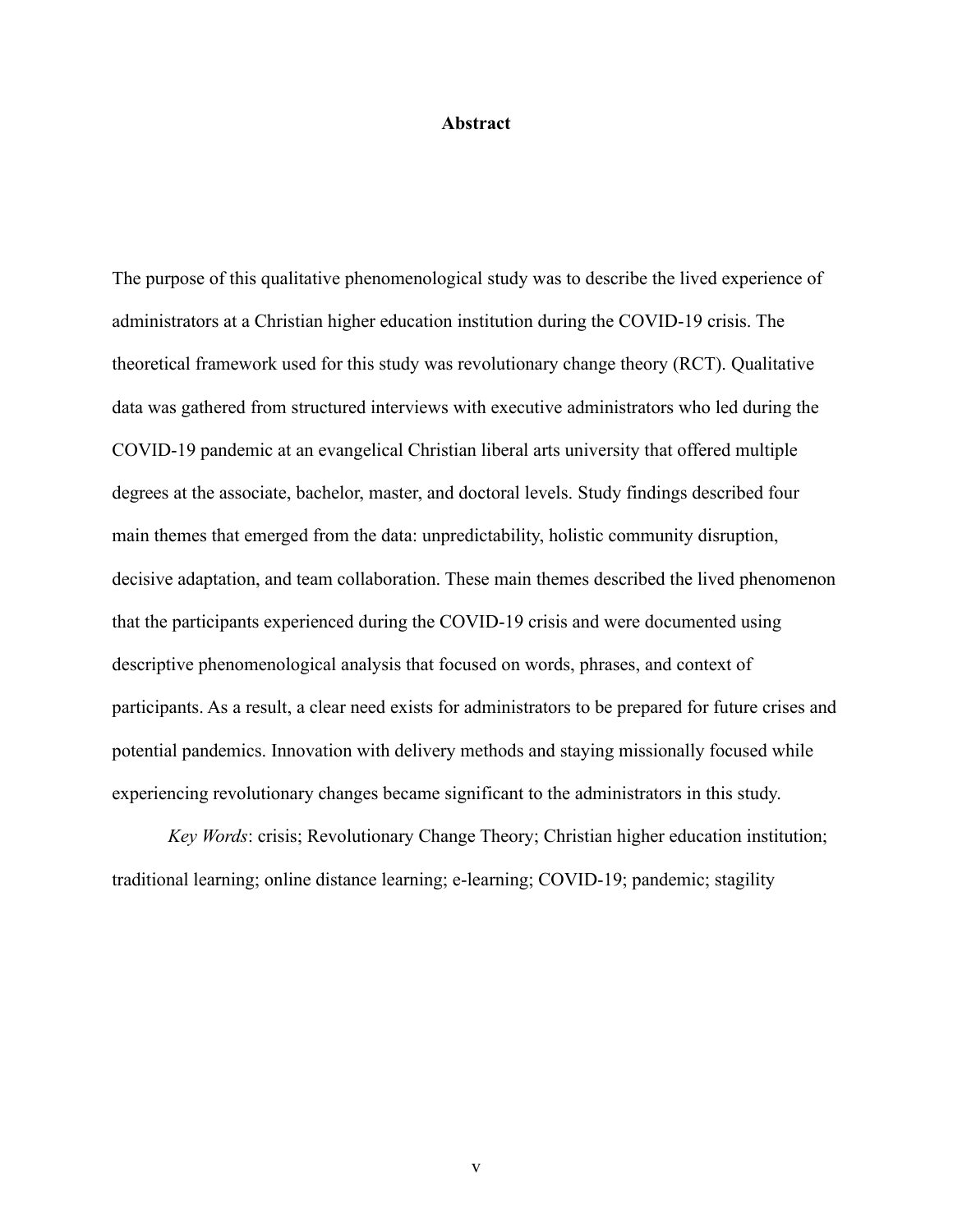# TABLE OF CONTENTS

| Chapter<br>Page                                                                                                                          |
|------------------------------------------------------------------------------------------------------------------------------------------|
|                                                                                                                                          |
|                                                                                                                                          |
|                                                                                                                                          |
| Impact of COVID-19 and Abrupt Adjustments to Delivery Methods 22<br>Impact of COVID-19 and Abrupt Adjustments for Faculty and Students31 |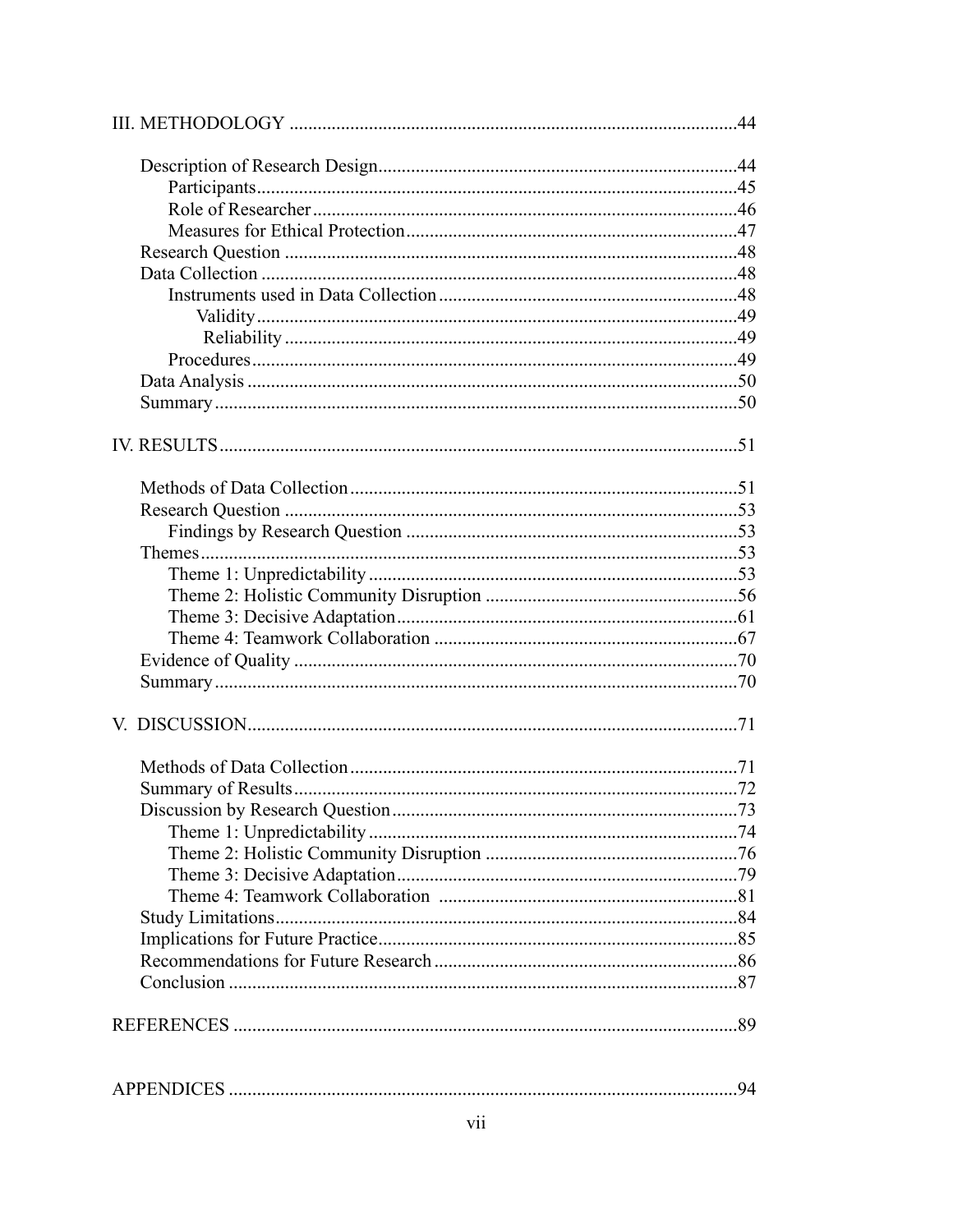# **LIST OF TABLES**

| m 1<br>able. |  |
|--------------|--|
|              |  |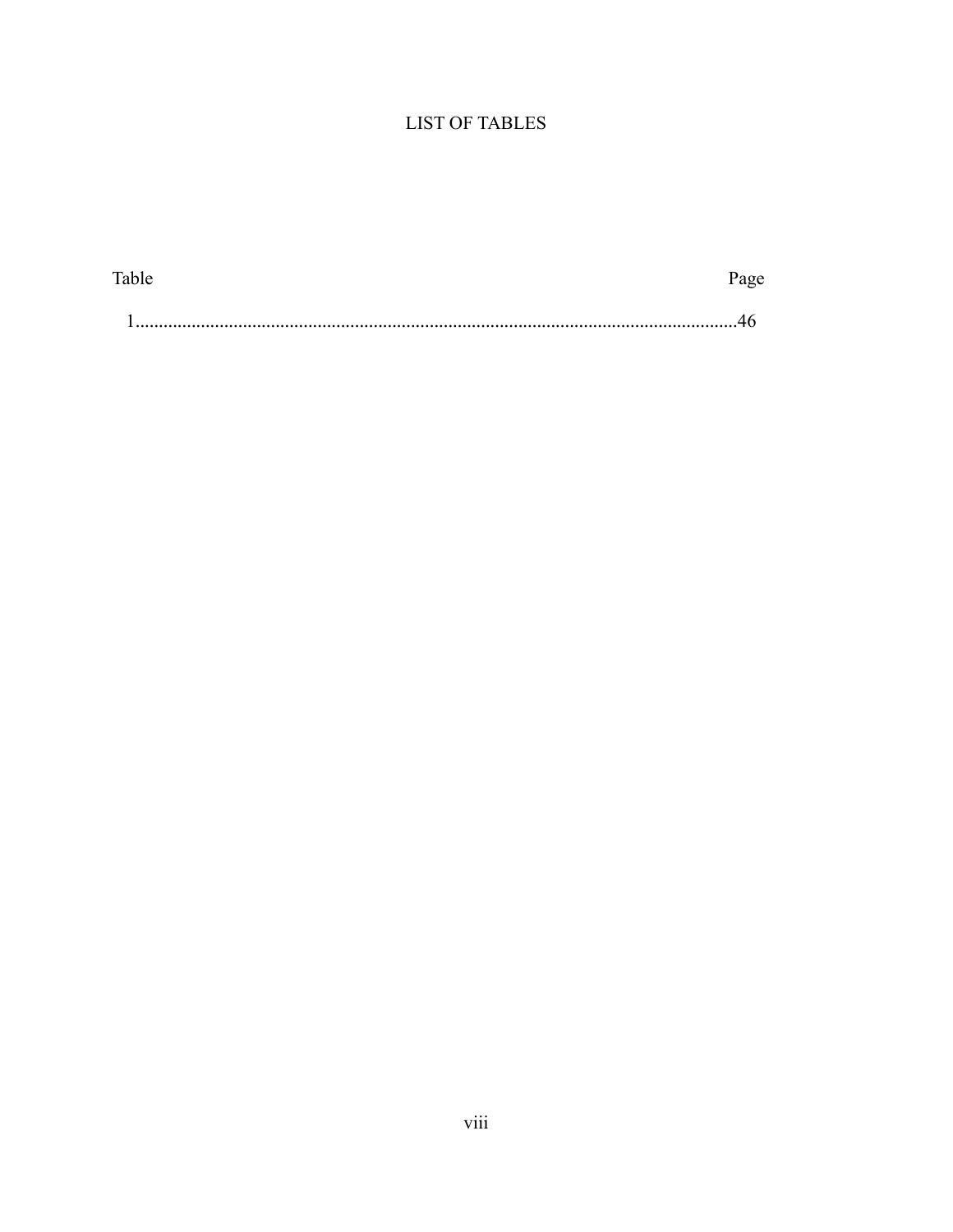#### I. INTRODUCTION

Who has not been impacted by the COVID-19 crisis? From the youngest to the oldest, from the wealthiest to the poorest, from small business to the large business, from nation to nation, and from the lowest grade to the highest grade in education, COVID-19 has affected the world. In Christian Higher Education Institutions (CHEIs), COVID-19 has had an effect. Research is needed to track the extent of COVID-19's effect on CHEI, administrators, and students, as navigating a pandemic has become pivotal in their educational context. In response to the COVID-19 crisis, CHEI administrators had to pivot quickly to effective alternative educational delivery methods in order to stabilize enrollment in their institutions. The pandemic offered little room for administrators to delay, research, and analyze before a quick decision was made impacting their campuses.

Due to a revolutionary change, the COVID-19 crisis forced institutions to move to a robust distance learning program. Administrators and faculty had to move quickly to augment their approach to education during the COVID-19 pandemic beginning in March 2020 in the United States. The Spring 2020 semester had to be immediately augmented, along with the Summer 2020 semester. In the Fall 2020 semester, institutions had a little time to plan the next steps for accommodating the revolutionary change that took place in the previous semester. Ultimately, distance learning through available delivery platforms (e.g., Zoom, Adobe Connect) became essential in Christian higher education.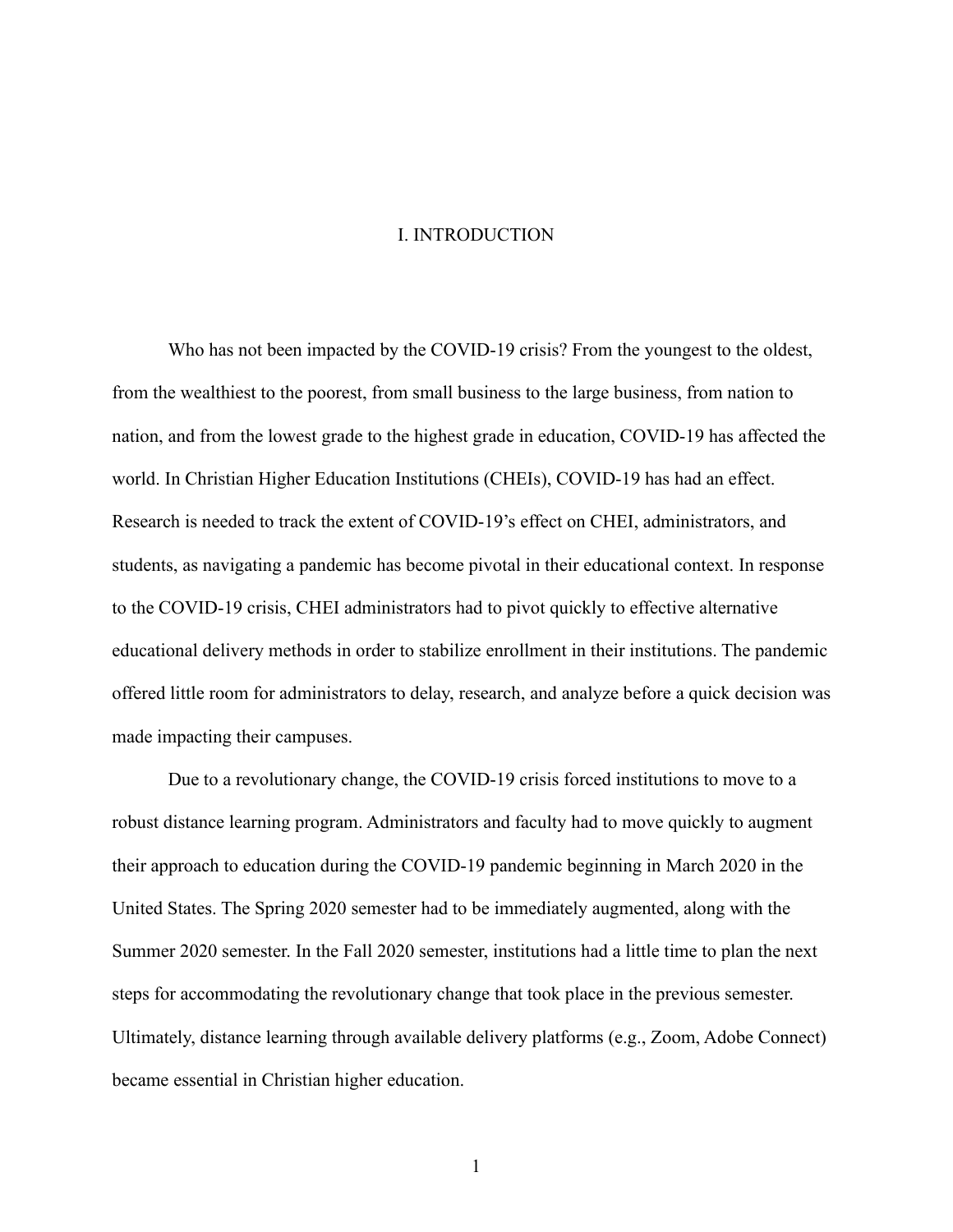This revolutionary change caused many institutions to rethink the theory and practice of Christian education with COVID-19, potentially ushering in a "digital age" in education. Wissema (2009) explained the history of higher education into three categories: the medieval university, the research university, and the technology and science university. Strielkowski (2020) suggested a fourth category: the digital university. Seke (2020) described time in educational history as a digital educational revolution. In response to COVID-19, CHEIs had to transition traditional teaching and learning methods to distance learning methods. Traditional, face-to-face educational delivery and learning had to be adjusted to a digital format due to social distancing mandates. Teachers had to adjust to online delivery, projects, and video lectures. Administrators had to balance "stability and agility" creating "stagility" (Spurling, 2020, p. 6) in their action plans at CHEIs.

#### **Background**

The global pandemic resulting from COVID-19 created a crisis in the world that impacted every industry, people group, and way of life. In March 2020, the crisis had an impact on education at every level: K-12, college, and graduate schools. Literature concerning COVID-19 and education is beginning to move across the databases, research projects, and articles; however, literature on the impact of COVID-19 on Christian higher education is lacking.

The entire world of education scrambled to teach, learn, and adjust to a makeshift distance learning platform to finish out the semester. Various schools had to modify onsite teaching and learning in response to the COVID-19 crisis (Schaffhauser, 2020). In elementary schools, children and parents had to learn how to navigate distance learning. Video conferencing became the new norm. In high schools, proms were cancelled, and commencement exercises were moved to drive-through celebrations or online video celebrations. In colleges and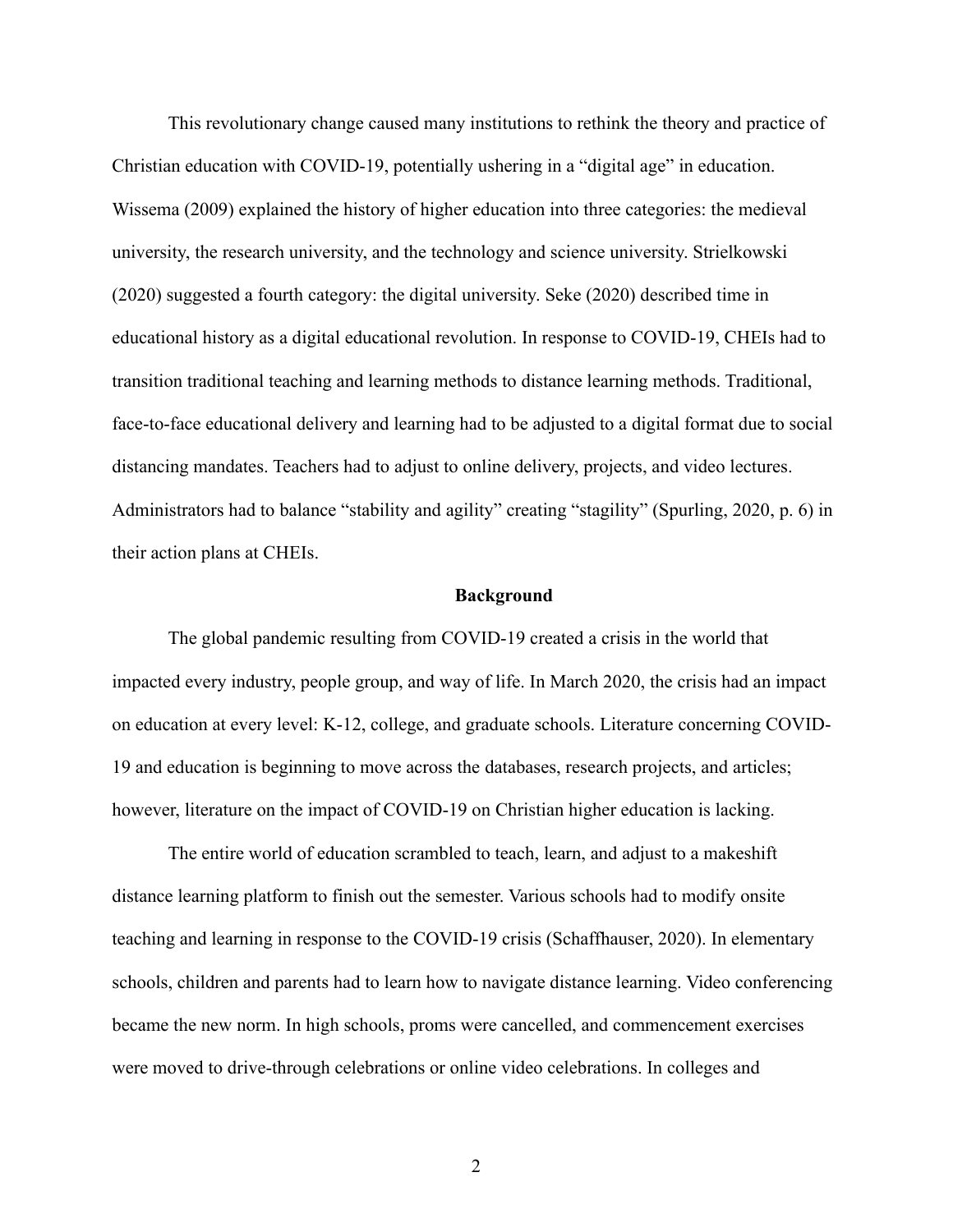universities, students had to abandon dorm rooms, faculty members had to adapt to distance learning, and students had to finish the semester off campus without a community of learning. In graduate schools, students had to now balance the lack of work, online learning, and family needs on all levels.

Christian higher education institutions and administrators experienced a disruption because of the crisis of COVID-19. This crisis would have an impact on community life at the Christian institution. Part of the philosophy behind a CHEI is discipleship and Christian spiritual formation that occurs within a community setting. COVID-19 caused campuses to abandon the traditional community discipleship process and replace it with a digital discipleship process.

To understand a sustainable model of leadership and the main challenges leaders faced in higher education institutions (HEI), Filho et al. (2020) conducted an explorative survey of higher education leaders in over 29 countries. The top-management representatives who participated in the Inter-University Sustainable Development Research Program (IUSDRP) were included in the sample. Three sections made up the survey questionnaire: background, work as a leader, and desired aspects. Vissor and Courtice's (2011) work *Sustainability Leadership: Linking Theory and Practice* influenced the creation of the survey. Fifty responses to the survey were received, and simple descriptive statistics were used to analyze the results.

Filho et al.'s (2020) study on sustainability and leadership in higher education institutions reported 46% of participants surveyed had served in their respective leadership positions for over six years. When surveyed, 76% of leaders responded that an "inclusive" (p. 8) style represented their leadership style. The primary trait of those surveyed (64%) was being a "systemic/holistic thinker" (p. 8). In the area of leadership skills, 60% of leaders surveyed agreed that being able to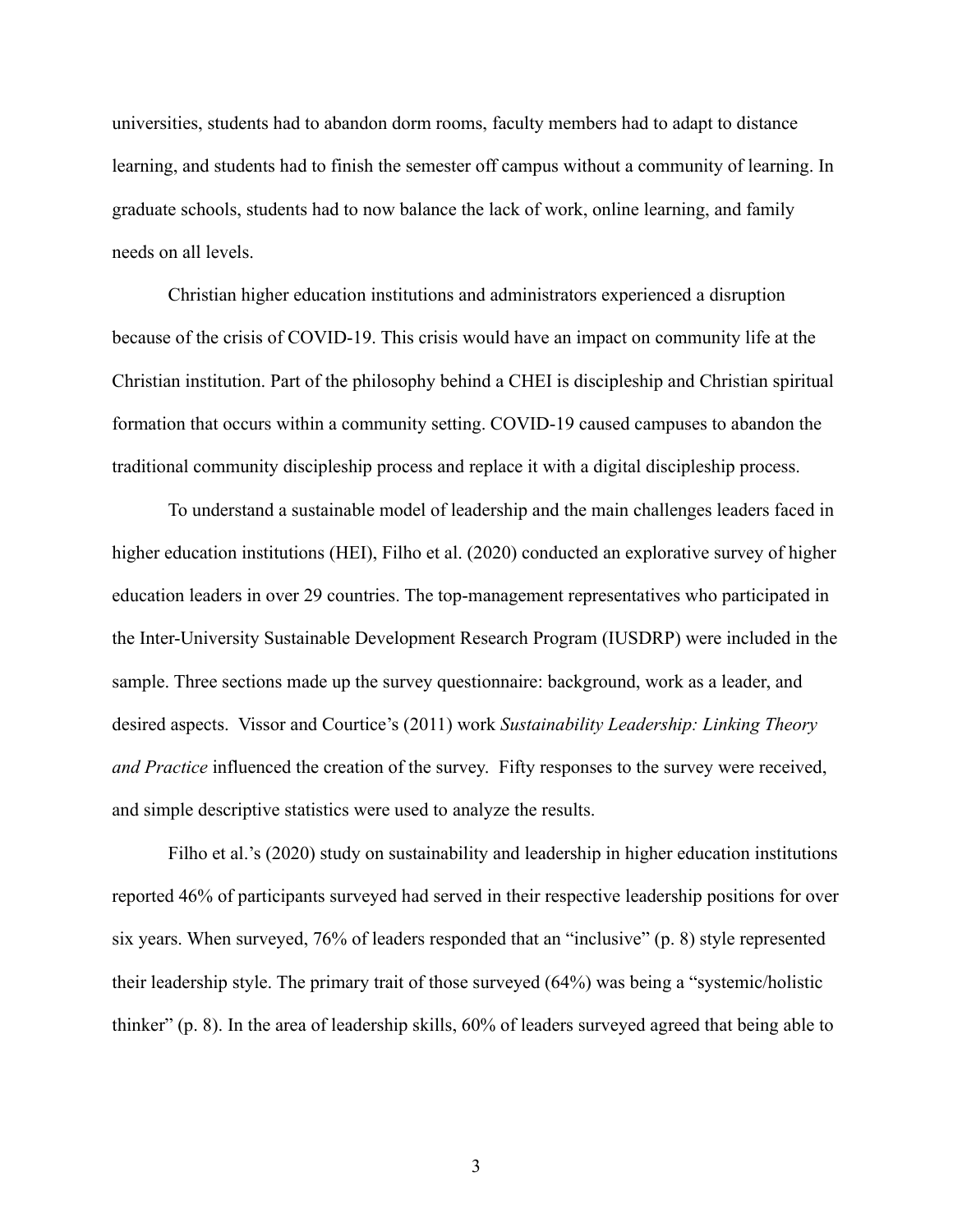handle challenges and innovation was important. Finally, in the area of knowledge, 68% of those surveyed believed "interdisciplinary connectedness" (p. 8) was of primary importance.

As this survey was applied to higher education institutions, 78% of those surveyed indicated that curriculum and investing in education for sustainability should be implemented as a result to this study. The lack of funding was noted by 80% of responses as a primary concern and difficulty for implementing sustainability in higher education institutions. This study was exploratory in design but provided some insight into the desire of academic leaders for more sustainable leadership in higher education institutions (Filho et al., 2020).

COVID-19 brought challenges to the entrepreneurial university. To understand those challenges, Kawamorita et al. (2020) conducted a qualitative study with 25 experts from different Middle Eastern countries. The data indicated entrepreneurial universities wrestled with both internal and external challenges. This study used an interpretive approach, as the data was gathered through purposive sampling. Participants were selected for this study by the following criteria:

• Experts that had experience in a university setting.

• Experts that had published at least 5 publications about Quintuple Helix.

• Experts that had a well-known reputation in their selected country in entrepreneurship.

Experts that had been involved in entrepreneurship policymaking in their country (p.81).

After five 3-hour video-conferencing focus groups, the data were coded and verified by the participants. All participants of this study had a terminal degree and 76% of participants were male. Over 84% of participants had over 20 years of experience in their field of study. The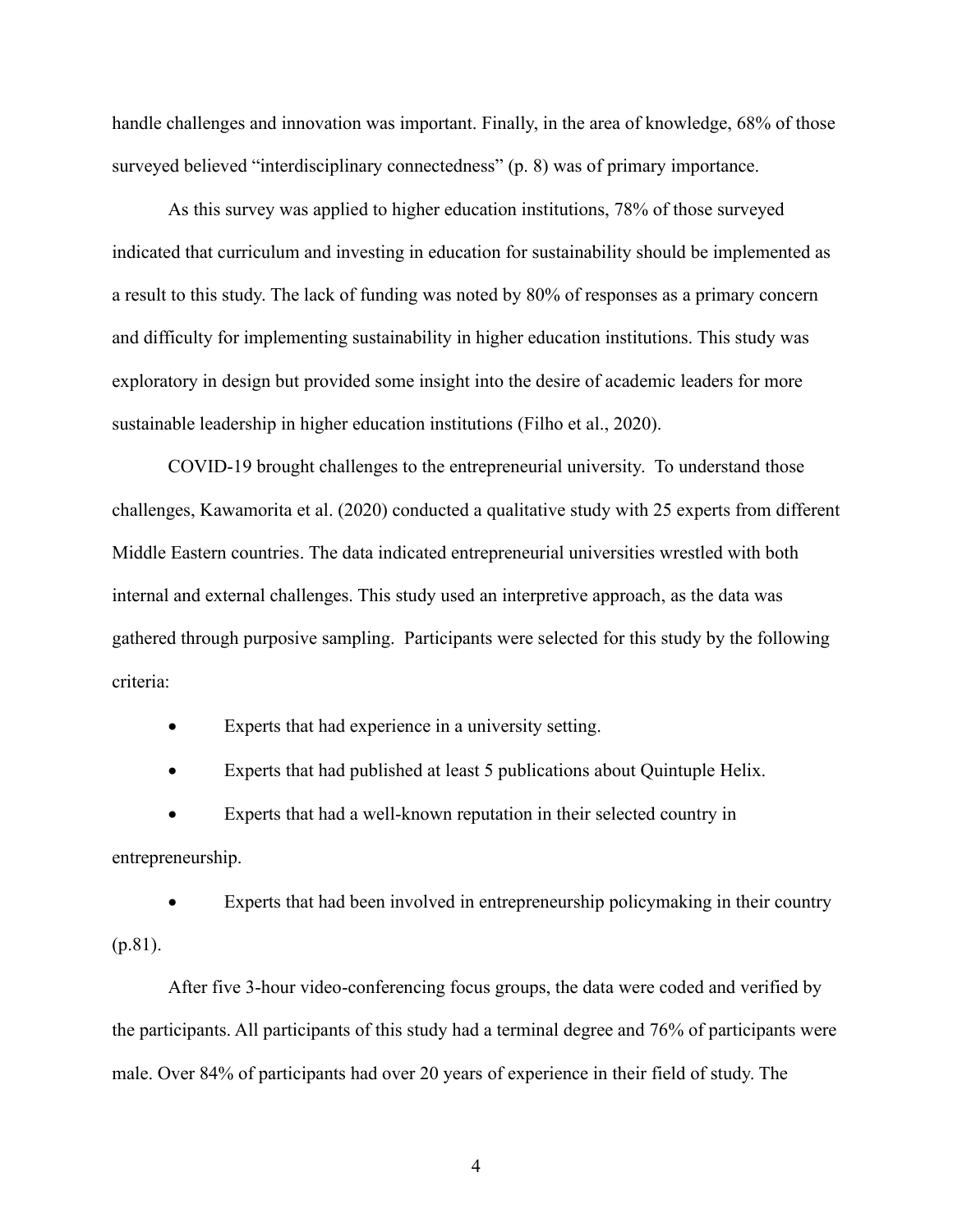findings of this study were organized in three categories: general issues, challenges, and solutions (Kawamorita et al.,2020)).

The goal of this study was to initiate activities and plans that would assist entrepreneurial universities in handling future pandemics. This study described challenges that entrepreneurial universities faced. The researchers also suggested potential solutions (Kawamorita et al. (2020).

To assess the value of online teaching during a pandemic, Desai et al. (2020) conducted an online survey within the medical community of India. Specifically, medical students and medical education had to adapt to an online educational design. After ethical clearance, an online survey was conducted with many medical schools and professionals at the undergraduate, graduate, postgraduate, and teaching levels. A snowball sampling of 412 persons was collected from a 16-question survey. To assess the inferential statistics, a chi-squared test was used.

The results of Desai et al.'s (2020) study indicated that online classes were viewed favorably by the majority of those who participated. Using a Likert scale, the study found that 79.9% of those surveyed were actively engaged in attending classes, and 42% struggled with attending classes with work duties at the same time. Also, 35% of undergraduate participants struggled with the online class content. The problem of poor internet connection was identified as the main hindrance in attending classes online. Overall, 69.2% of participants believed that online classes were both satisfying and an economically appropriate delivery method.

Desai et al.'s (2020) study concluded that poor internet connections in a developing country are still a hindrance for online classes in medical education in India. For online classes to be implemented into the medical education system, Desai et al. recommended a gradual technology approach to avoid "technology shock" (p. 2403). Desai et al. also recommended a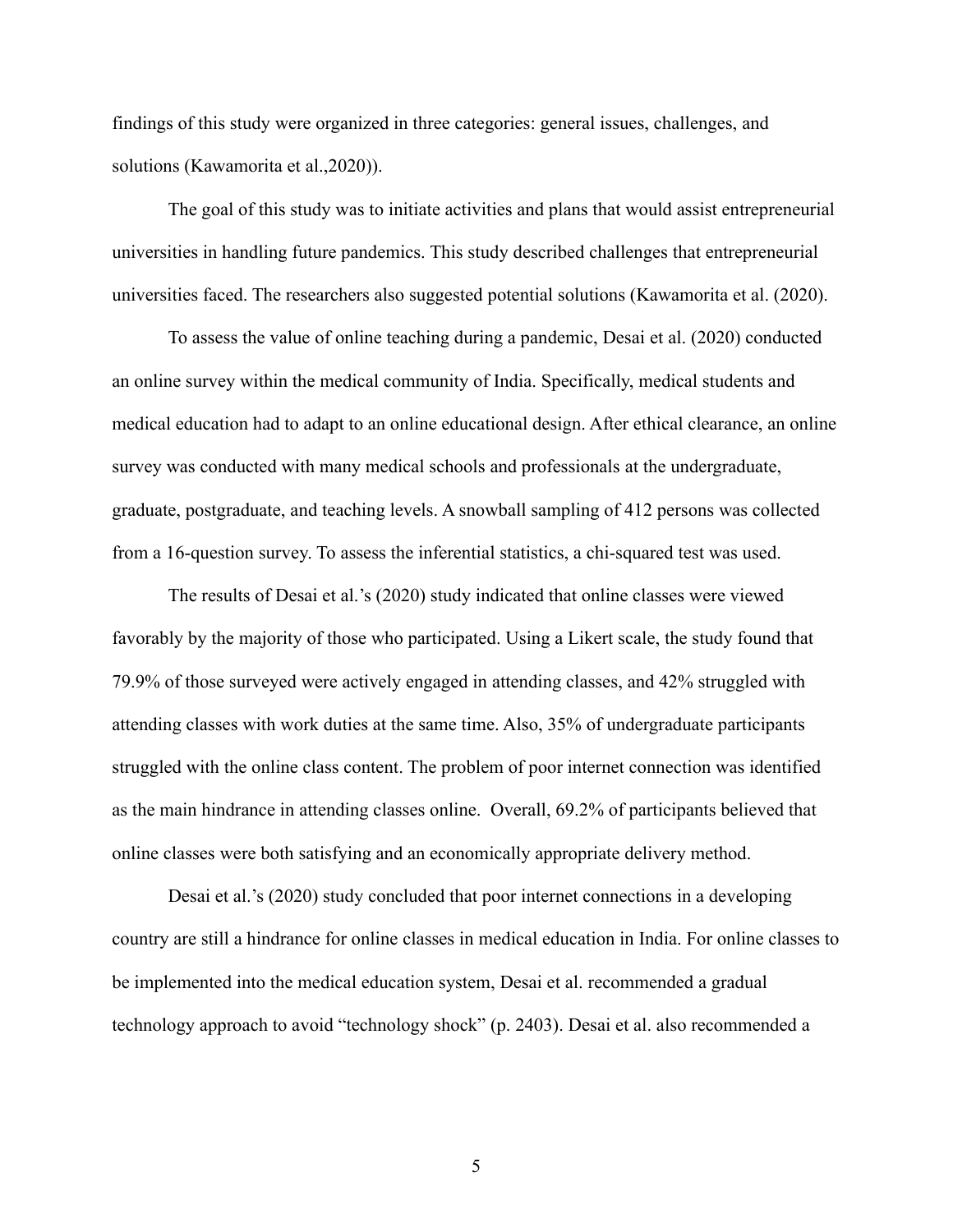bigger sampling size and proposed a mixed methods approach of blending traditional and online classes in medical education curriculum.

Ana et al. (2020) studied students' perception of e-learning during the COVID-19 pandemic in the countries of Indonesia and Malaysia. The purpose of this study was to survey and describe student knowledge of e-learning and to evaluate their e-learning experience. One hundred thirty-six participants responded to the Likert scale survey. The demographic breakdown for this study was 79% women and 21% men (p. 17). The age of most of the participants was between 17 and 22 years of age (88%).

This study reported that 46% of respondents understood e-learning to be "long distance learning with using technology" (Ana et al.,2020, p. 18). The majority of participants 46.6% in this study reported Google Classroom was the type of e-learning platform preferred. Fifty- one percent of students believed that they were prepared for an e-learning platform. The data revealed 57% of students believed that e-learning provided "a lot of new experiences for them" (p. 21). Based on responses from participants, e-learning was evaluated and found to be a "neutral" (p. 23) learning approach with both advantages and disadvantages. Overall, this study revealed that there was both ease and difficulty in working with an e-learning platform.

To describe research activities at higher education institutions during a pandemic, Verbystska and Syzonenko (2020) studied both challenges and solutions researchers faced during COVID-19. Four scientific teams at selected higher education institutions participated in the focus-group study of 40 researchers. The participants were selected among the partners of Chernihiv Polytechnic National University in Ukraine. This research took place during the quarantine period of March to May 2020. A five-question questionnaire via Zoom was used in an online focus group (Verbystska and Syzonenko, 2020).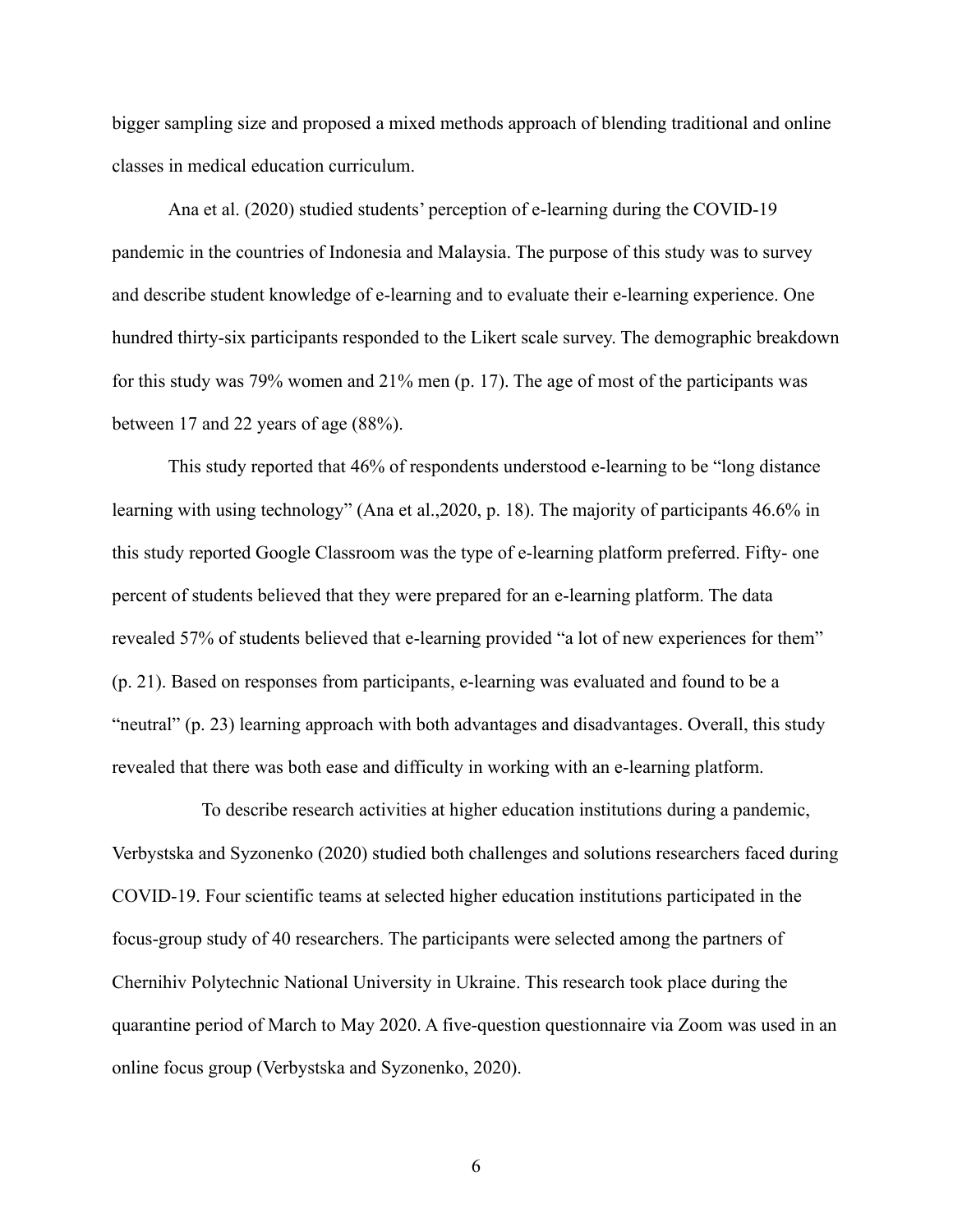This study explained that research projects within the higher education institution community adjusted to more online conferencing during the COVID-19 pandemic. Out of the focus group, seven participants were involved with projects in the preparation phase, 10 participants were involved with first-year projects, 13 participants were involved in the middle of implementation phase, and 10 participants were involved with the finishing phase of research projects. Overall, from the focus group, the majority of research activities were moved to distance conferences or virtual formats. Of the participants, 55% needed equipment found onsite at the higher education institution to use for their projects, and 47.5% of participants mentioned they had to delay research equipment purchases during this time of the pandemic (Verbystska and Syzonenko, 2020).

Verbystska and Syzonenko's (2020) research shared that face-o-face activities were replaced with online or virtual activities at many higher education institutions as a direct result from the COVID-19 pandemic. Research activities were limited, and access to laboratories at the higher education institution level was limited at times to only one participant at a time. Research equipment access and usage were limited during the quarantined period. Verbystska and Syzonenko found it difficult to apply a common procedure during a pandemic to allow for research activities to continue without disruption.

To describe the experiences of college students in South Korea during COVID-19 with emergency remote teaching, Shim and Lee (2020) studied thematic similarities as found through qualitative research. At a South Korean university, 894 college students who were taking an online class were selected for this study that involved a questionnaire concerning satisfaction with emergency remote teaching. The data was collected over 4 days after students had already been in emergency remote classes for four weeks. This study received 393 student (170 male and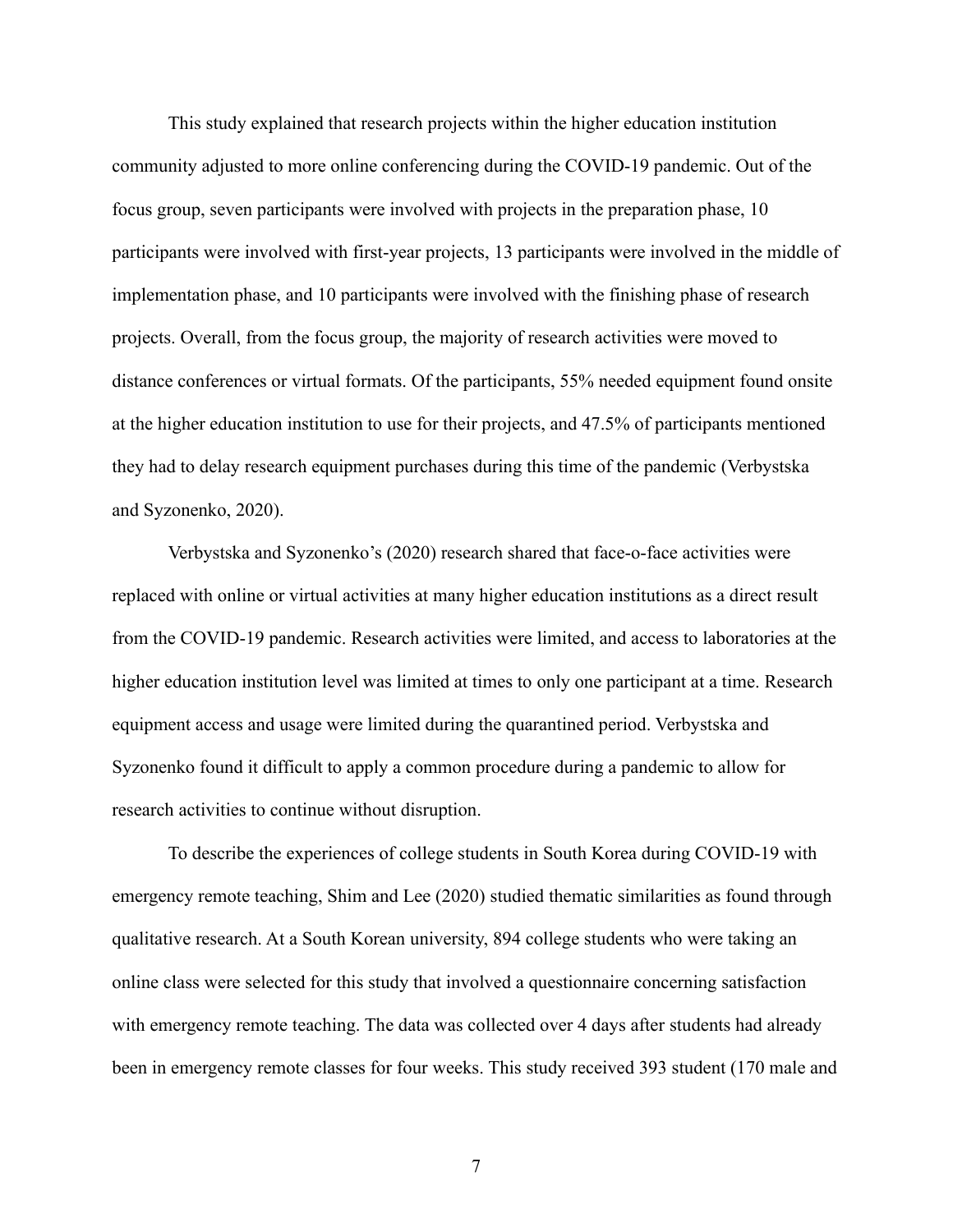223 female) responses that were collected and analyzed. This study noted a significant limitation was that participants were only involved with four weeks of remote classes. Overall, this study produced valuable data that indicated students' perception of emergency remote teaching.

The survey that was used involved three choices concerning remote learning: satisfied, dissatisfied, and improvement. The primary selections of the participants in all three areas were:

- 27% of participants were satisfied with a comfortable educational environment.
- 34.14% of participants were dissatisfied with network instability.
- 43.31% of participants felt that network stabilization needed to be improved.

The results of this study indicated that 87.2% of participants identified their homes as the primary place to participate in remote classes. Also, 69.82% of responses identified laptops as the primary tool that used for remote classes (Shim & Lee, 2020).

To understand the impact of COVID-19 on educational delivery methods, Mladenova et al. (2020) compared e-learning (synchronous, asynchronous, and hybrid) among faculty and students to traditional onsite learning before and after the outbreak of COVID-19. Mladenova et al. surveyed students in January 2020 before the pandemic and after May 2020. The first survey evaluated the students' attitude toward delivery methods, and the second survey evaluated the students' life experiences since the pandemic prompted most schools to deliver education through distance learning methods.

In the first survey, 201 students participated; 80% of participants were male and 20% of participants were female. The second survey involved 109 participants with very similar gender breakdown. This study revealed that the majority of higher education students would attend classes regardless of the delivery format. Asynchronous delivery methods were selected on 12.8 % of the students' responses, and 68.8% selected synchronous delivery methods. Overall,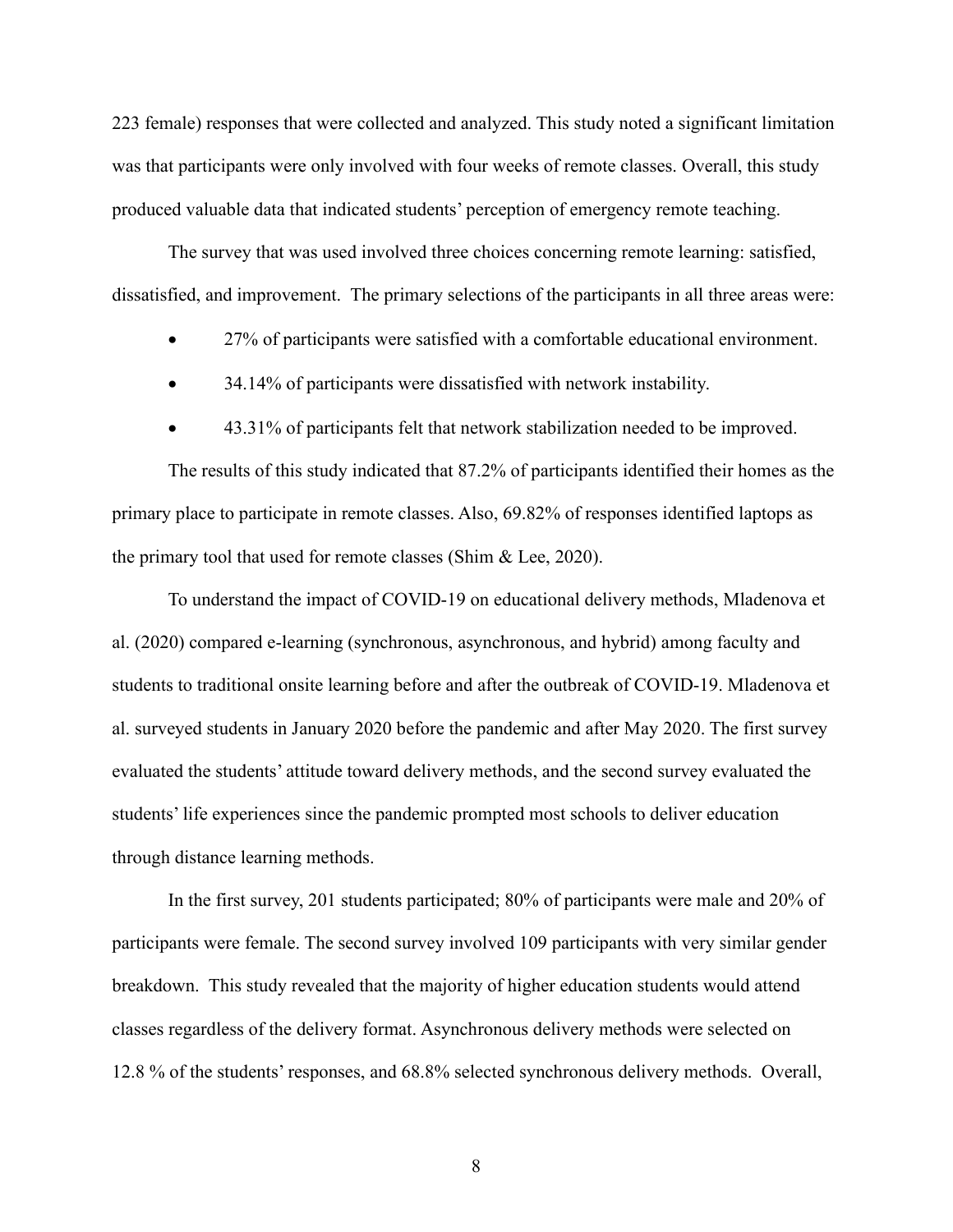60.6% of students believed synchronous learning helped them understand the teaching material. However, 42.2% of students surveyed believe that e-learning is more stressful than traditional onsite learning (Mladenova et al., 2020).

This study reported that e-learning was the best flexible option during a medical pandemic. Mladenova et al. (2020) recommended shorter screen-time activities, appropriate online security for users, and time to adapt to a new learning platform. Finally, the researchers suggested for most universities, COVID-19 was a test of the online delivery methods already in place, but for others COVID-19 was a "large-scale digital transformation" (p.1169).

To analyze the effects of confinement on students brought on by COVID-19, Gonzalez et al. (2020) studied 458 students from a university in Spain. Two groups were analyzed: Group 1 (control) were students from the academic years of 2017-2018 and 2018-2019, and Group 2 (experimental) were students from the academic year of 2019-2020. Students' performance was analyzed before, during, and after confinement by using computer adaptive testing (CAT). This comparison quantitative research was set up with accurate measurements of autonomous learning activities with the control group and the experimental group. Student performances in three courses (applied computing, metabolism, and design of water treatment facilities) were used to gather data for this study.

The results of this study revealed that confinement had a positive effect on students' performance. In the applied computer course, statistical significance was noted comparing class scores during 2017-2019 to the class scores during 2019-2020. In the metabolism course, no additional activities were selected over the 3 years; however, face-to-face learning was replaced with online learning. Students' scores increased positively after confinement from the previous years (Gonzalez et al., 2020).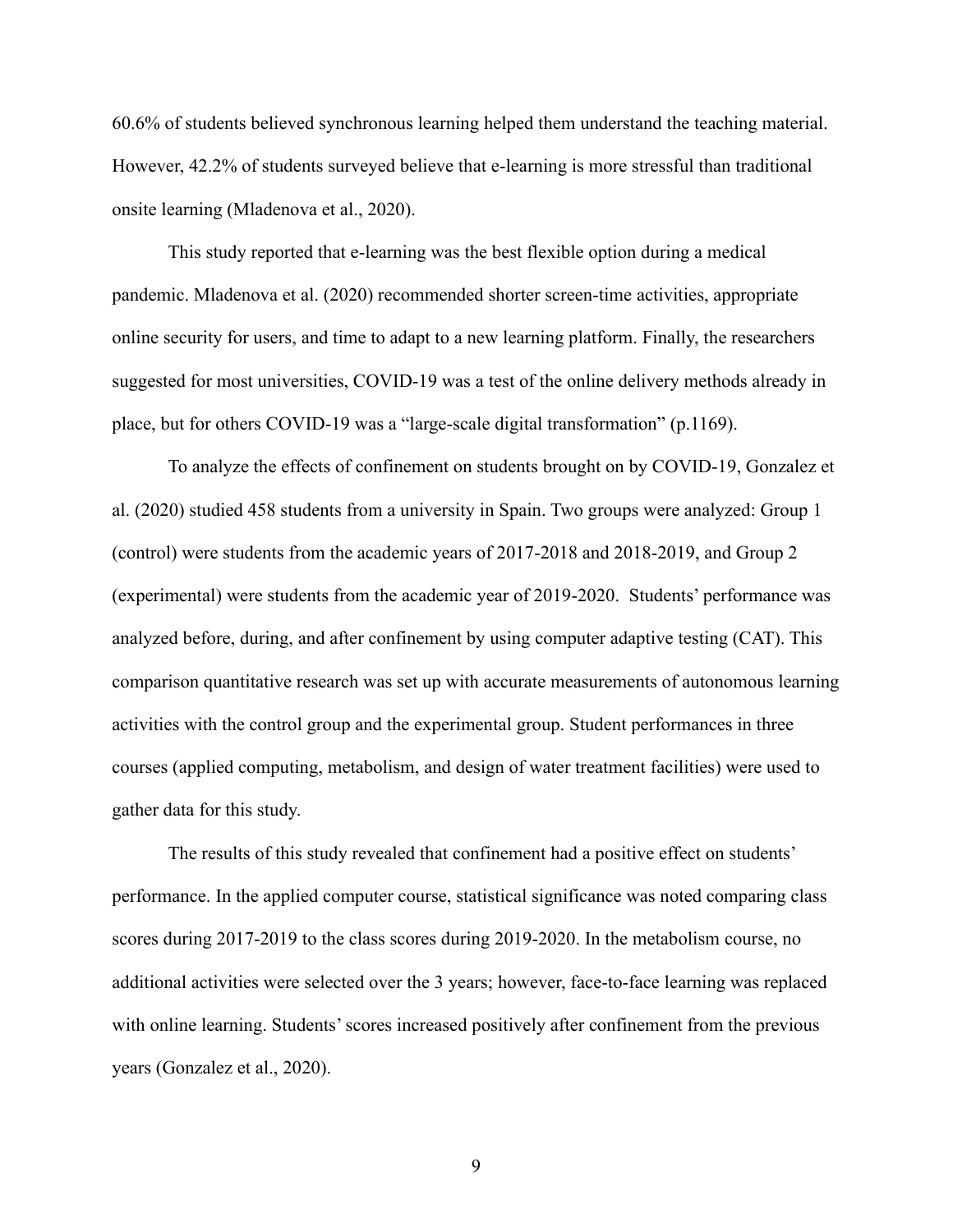This study found that students did perform better through confinement related to COVID-19. The reasons for this phenomenon are discussed in the study and could be related to three things from the Gonzales et al. (2020) perspective: the students fear of missing the year of classes, the students were more self-motivated, and the students were spending more engaging time online in classes. According to Gonzales et al., students' learning performances improved due to confinement.

#### **Theoretical Framework**

The revolutionary change theory is the framework for this study. Revolutionary change theory (RCT) provides the idea and concept that change is dramatic and forced upon individuals, companies, and schools. (RCT) is a theory that implements change from the top down. Burke (2018) defined revolutionary change as a "jolt" (p. 99) to a system. Revolutionary change does not occur in a straight-line pattern or slowly over a period of time; it usually is caused by a disruption (Burke, 2018). This theoretical framework provides the best framework to understand the educational mandates that were handed down by the president, government, governors, and the Center of Disease Control (CDC) that directly impacted educational institutions in response to COVID-19.

Organizations process change gradually over time in a natural life cycle; however, at times organizations have abrupt changes due to crisis. The crisis of COVID-19 disrupted or jolted the world. The impact of that disruption caused every business, school, and person to adjust quickly to changes. For Burke (2018), an organization has a fundamental mission of survival. The world went into survival mode. Education went into survival mode. To survive, CHEIs had to transition to online distance learning quickly, utilizing information technology and class delivery for a student-centered experience in the midst of a pandemic.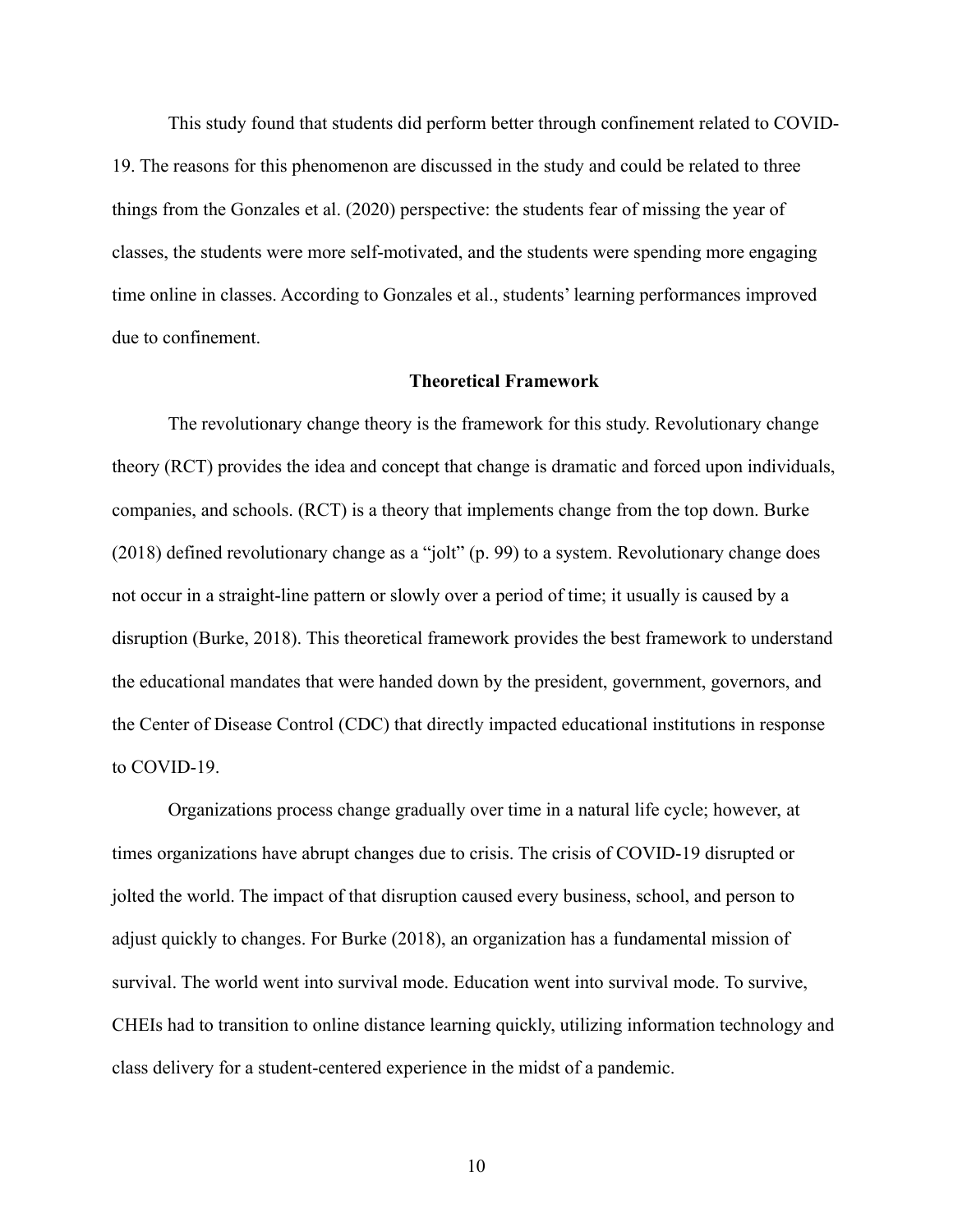There was no time to cautiously make decisions over a long period of time. Schools in the month of March 2020 extended spring breaks to modify delivery modes, make necessary precautions to campuses, inform stakeholders of changes, and comply with the recommendations from the CDC. Revolutionary change had occurred in the world of education due to the COVID-19 crisis.

How does a revolutionary change theoretical framework impact this study? Most of the literature on higher education and crises does not involve a widespread crisis that impacted every level of education at the same time. The crisis of COVID-19 impacted every educational institution. The data and literature on crisis in higher education pre-COVID-19 has individual schools going through crises; however, these crises do not compare to the crises of a global pandemic. The literature on crisis in higher education pre-COVID-19 discusses individual strategies on how to handle crises; however, some of these strategies do not fit a global pandemic. Revolutionary change theory gives a framework to understand the pre-COVID and mid-COVID crisis that are impacting education.

#### **Purpose Statement**

The purpose of this phenomenological study was to describe the lived experience of administrators at a Christian higher education institution during the COVID-19 crisis. For the purposes of this study, the COVID-19 crisis was defined as the highly contagious virus known as the severe acute respiratory syndrome coronavirus 2 (SARS-CoV-2) that was declared a global pandemic by the World Health Organization (WHO) in March 2020 (Mayo Clinic, 2021).

#### **Significance of the Study**

This study is significant to Christian higher education and administrators as they plan, lead, and guide their institutions into a future of innovation, change, and adjustment post-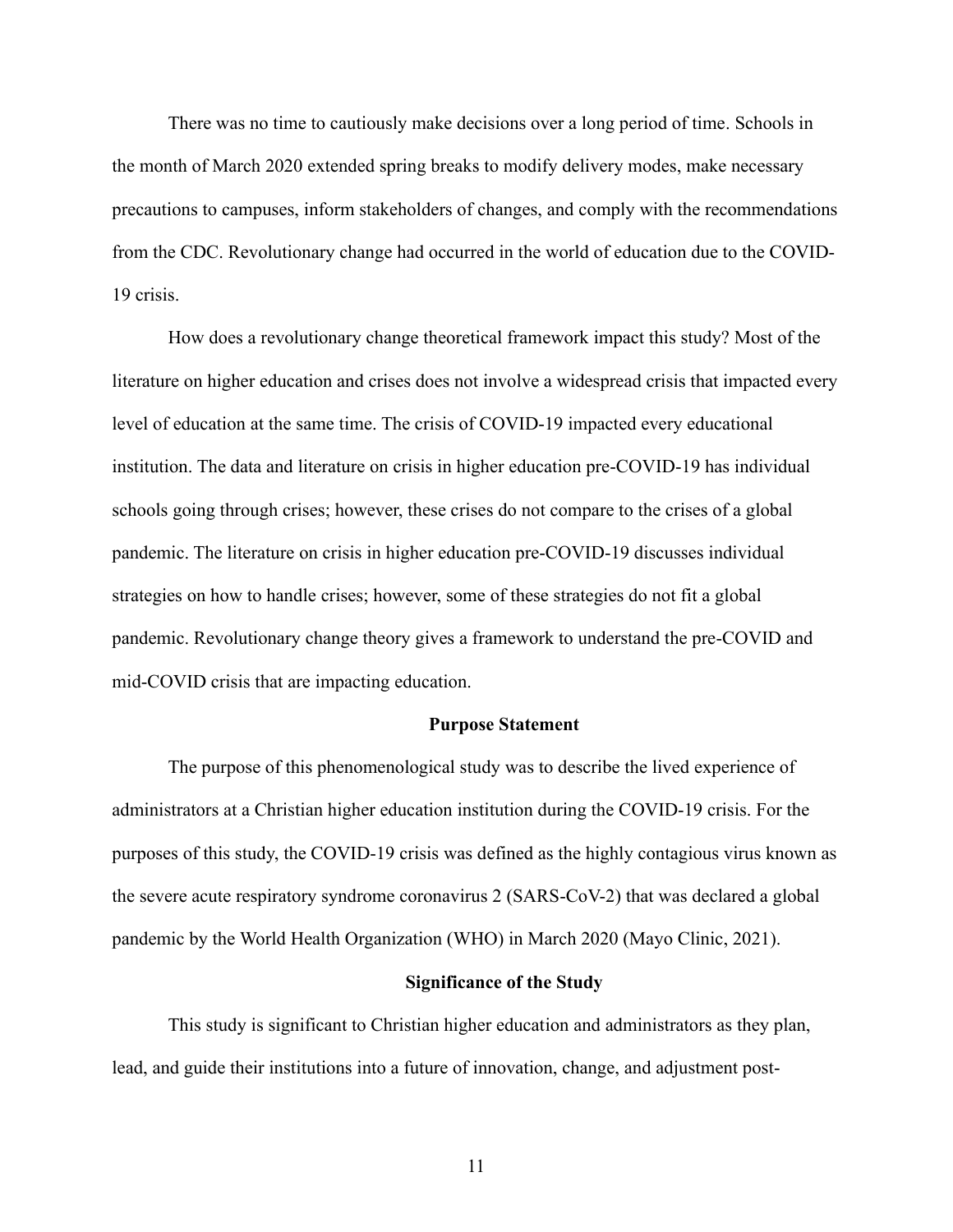COVID-19. The crisis of COVID-19 impacted education, and that type of widespread crisis needs more documented research to provide preparedness as CHEIs move into a future of a postcrisis era. Administrators want to lead their institutions with the best decisions; this study desires to document data that will help in the decision making and planning process. The documentation of these lived experiences by CHEIs' administrators may provide preparedness for future crises.

#### **Overview of Methodology**

A phenomenological study approach to qualitative research has been selected for this study. For phenomenological qualitative research, interviewing multiple individuals that have experienced the same phenomenon is vital to explaining and describing the shared phenomenon (Creswell and Poth, 2018). The phenomenological approach is appropriate because it includes the description and interpretation of the lived experiences of a common phenomenon. In this research, administrators of a Christian higher education institution participated in interviews to share their experiences leading through the Covid-19 crisis. According to Creswell and Poth, the phenomenological research design describes and allows for an interpretive process of researcher and interviewing those who have lived through a shared experience. Therefore, a part of the methodology will involve the researcher bracketing one's own personal experiences to gain a new perspective on the lived phenomenon. Behind the methodology of using phenomenology, an interpretive framework of social constructivism guided the research as administrators dealt with COVID-19 on a particular campus context.

#### **Research Design**

The research design for this phenomenological study involved conducting interviews and documenting the shared experiences of Christian higher education administrators who were impacted by COVID-19. As COVID-19 (what) impacted each administrator, reality was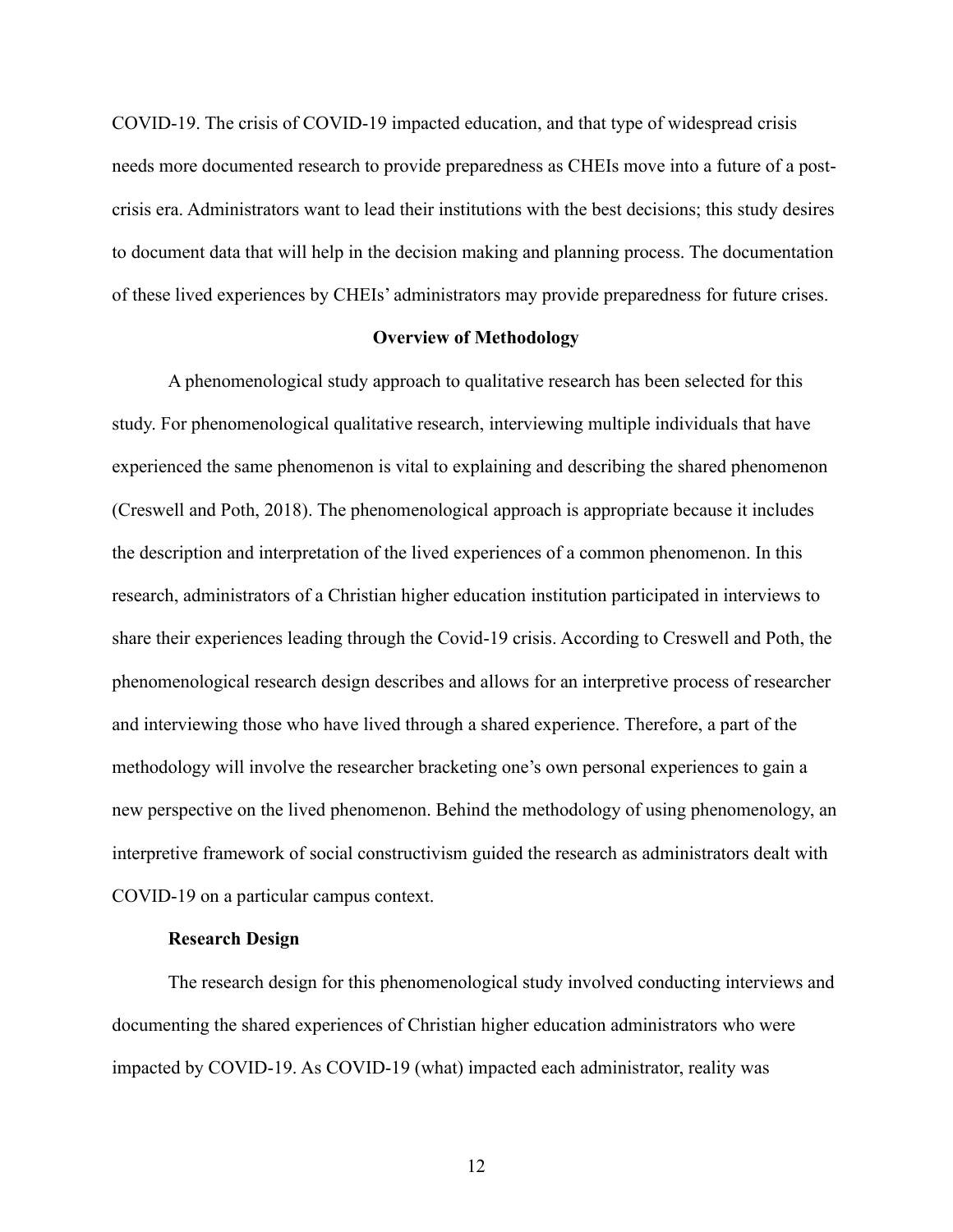constructed through that lived experience (how). These experiences were documented, analyzed, and synthesized to bring understanding to the lived phenomenon of these administrators. Data were organized by an inductive method based on commonality and consensus among participants through a systematic approach emphasized by Moustakas (1994), which involved statements, meaning, and theme clustering to give an overall description of the essence of the phenomenon (Creswell & Poth, 2018). Moustakas explained the researcher then develops a textual description of the participants' experiences, as well as a structural description of how the participants experienced the lived phenomenon (Creswell & Poth, 2018). To develop the textual and structural descriptions for this research interviews with administrators generating themes for analysis led to the development and documentation of the essence of the lived phenomenon.

#### **Research Question**

The research question that guided this study was:

1. What were the lived experiences for administrators of a Christian higher education institution while leading through the COVID-19 crisis?

#### **Data Collection**

Using purposeful sampling, data were collected from participants that were Christian higher education institution administrators from an accredited Christian higher education institution. Participants were asked to participate in Zoom interviews using an interview guide. Permission to conduct the interviews was granted from Southeastern University's IRB. In addition, all participants signed an informed consent (see Appendix B). The data were recorded electronically via Zoom, transcribed via Otter.ai, and emailed to participants for verification and accuracy. Names were changed to protect the individuals and the institution.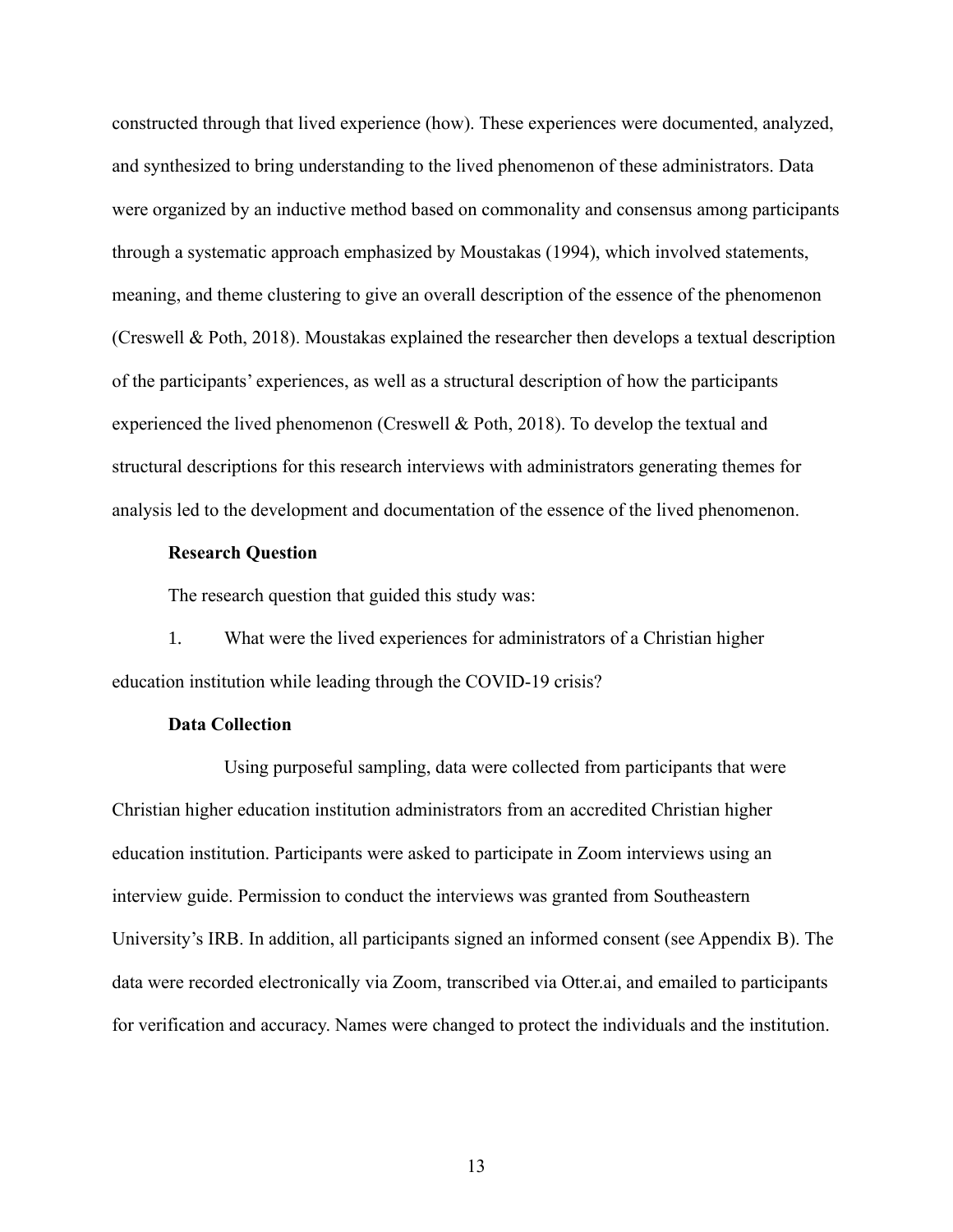This data collection process was recorded appropriately in a codebook and safely stored in a password protected digital format on a password protected computer.

#### **Procedures**

Open-ended questions were introduced to Christian higher education administrators who experienced the phenomenon of leading through Covid-19 (See Appendix A). After the interviews were completed, the transcripts were sent to each participant for validation. After all transcriptions were verified for accuracy, data were analyzed using the coding process. The coding process started with reading through the recorded transcripts multiple times to gain an overall understanding of the shared experiences and phenomenon. Next, phrases and statements were organized into common themes found in each transcribed interview. The themes found in each transcribed interview were organized into more common specific themes by clustering. Then, the specific themes were organized into main themes to describe the phenomenon experienced. Finally, a written report was shared with participants, based on understanding, analyzing, and synthesizing the data for validation.

#### **Limitations**

The participants of this study were limited to the administrative cabinet of one Christian higher education institution. This primary limitation may not reflect the general population of leadership in other Christian higher education institutions. Another limitation was the research time frame. For this study, the time frame was from the official announcement of national shutdown orders related to COVID-19 in March 2020 through one year after that official shutdown; in terms of educational semesters from Spring 2020 semester through Spring 2021 semester. The lived experiences of these administrators and this research is limited to year one of the pandemic.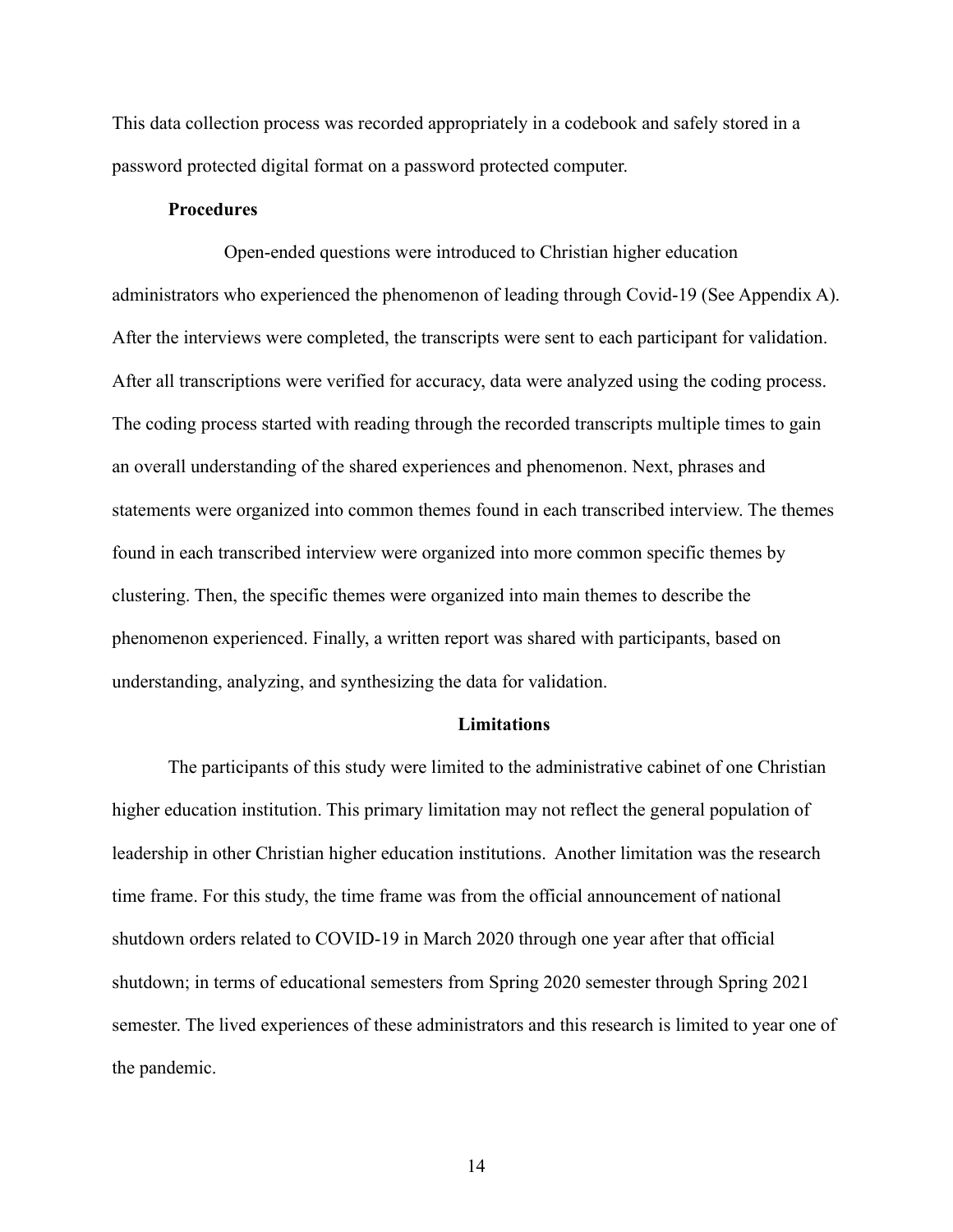#### **Definition of Key Terms**

The following words and phrases are key terms for the study.

• **crisis**: A crisis can be defined as an event or situation that represents a risk to the life of an institution that requires immediate attention of institutional leaders (Gigliotti, 2020).

• **Revolutionary Change Theory**: Revolutionary change theory can be defined as a theory of change impacting an organization by a "jolt" to the system (Burke, 2018).

• **Christian higher education institution** (CHEI): A Christian higher education institution (CHEI) is defined as a college or university that is committed to integrating biblical truth into academic enterprise that is committed to the moral and spiritual development of students, and that is committed to graduating students with the desire to redeem the world (CCCU, 2018).

• **traditional learning:** Learning that is delivered through a traditional on-campus residential model (Dreamson, 2020).

• **online distance learning:** Learning that is delivered through an online learning platform (Dreamson, 2020).

• **e-learning:** E-learning or virtual learning is an alternative learning model that allows for teaching and learning to occur outside of the traditional learning model with face-toface interaction between teacher and student through an online platform that allows for video conferencing (Ana et al., 2020).

• **COVID-19 (Coronavirus):** COVID-19 is the highly contagious virus known as the severe acute respiratory syndrome coronavirus 2 (SARS-CoV-2) that was declared a world pandemic by the World Health Organization (WHO) in March 2020 (Mayo Clinic, 2021).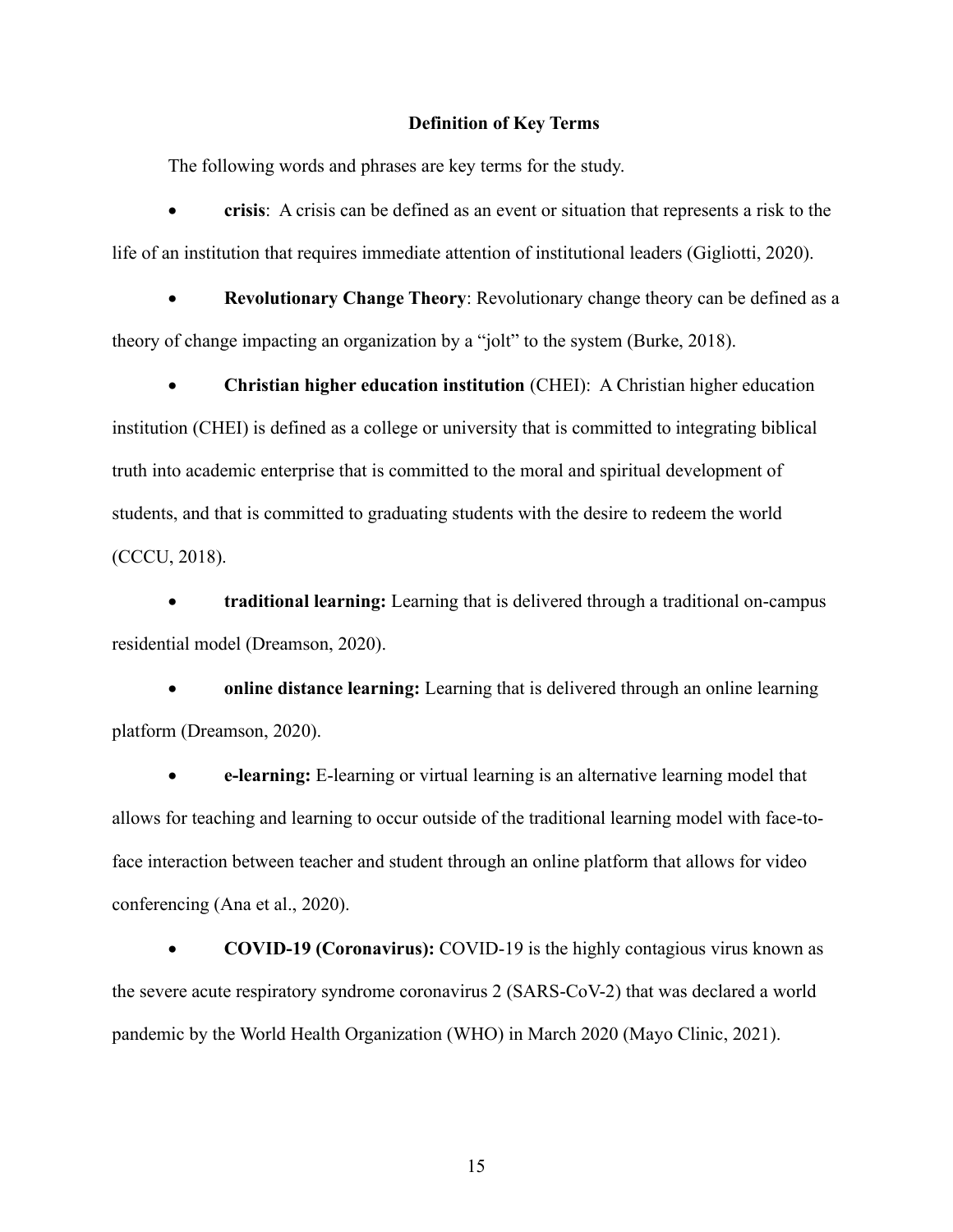• **pandemic:** Pandemics are diseases that occur from time to time throughout human history that negatively affect humanity physically, sociologically, economically, and psychologically (Akat & Karatas, 2020).

• **stagility:** The combination of "stability" and "agility" that lends itself to being committed to innovation and adaptiveness in a cultural mindset (Spurling, 2020).

#### **Summary**

Christian higher education administrators had to act quickly to navigate sustainability in response to the COVID-19. The disruption caused by COVID-19 made administrators, faculty, and students come together to find solutions to continue education. The COVID-19 crisis made the online learning model the primary focus as an educational operational response to the pandemic. Administrators had to adjust to the revolutionary changes handed to them quickly, efficiently, and with institutional sustainability as a goal. The responses and experiences by these administrators may assist other CHEIs in navigating future crises and pandemics.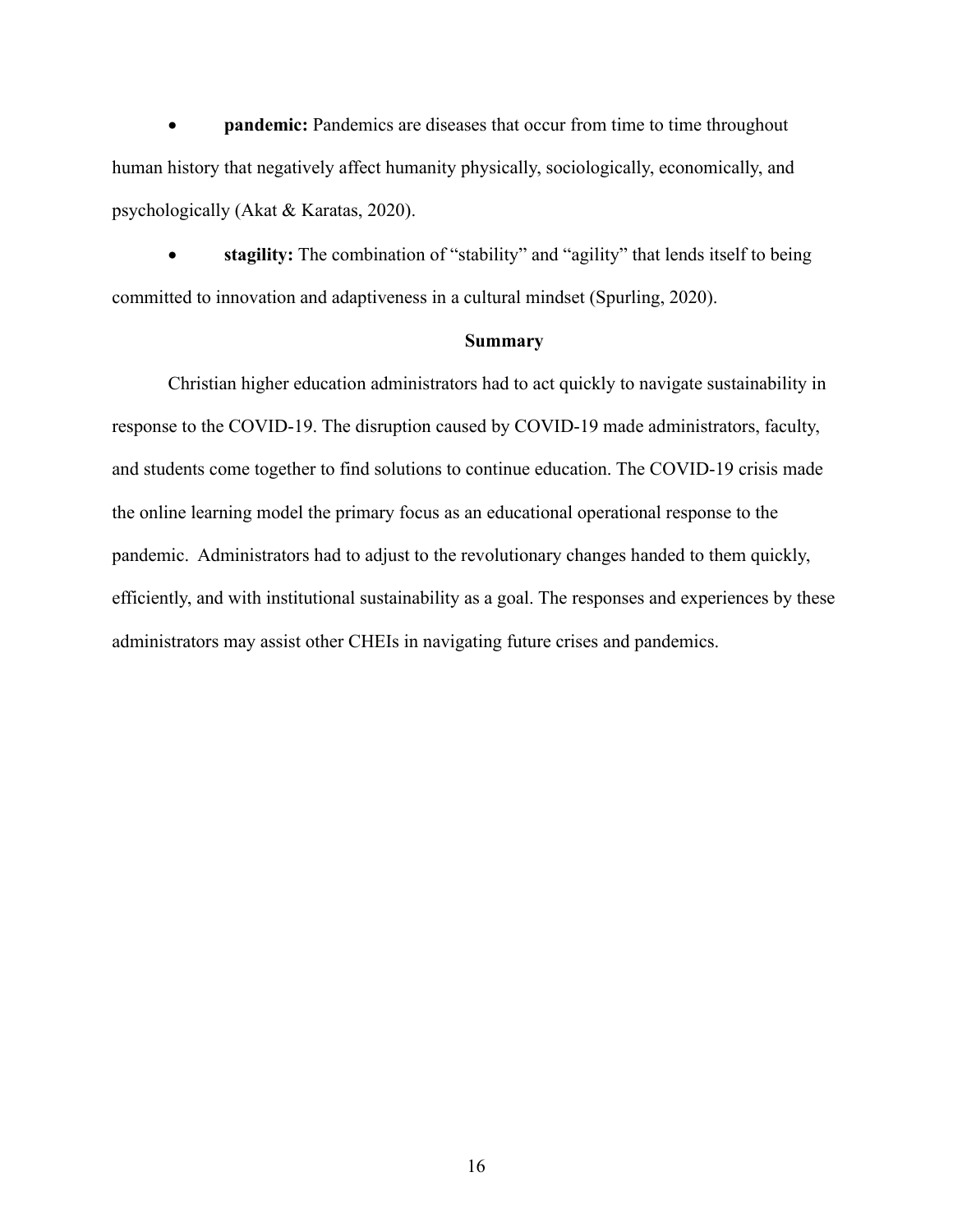#### II. REVIEW OF LITERATURE

The purpose of this phenomenological study was to describe the lived experience of administrators at a Christian higher education institution during the COVID-19 crisis. For the purposes of this study, the COVID-19 crisis was defined as the highly contagious virus known as the severe acute respiratory syndrome coronavirus 2 (SARS-CoV-2) that was declared a world pandemic by the World Health Organization (WHO) in March 2020 (Mayo Clinic, 2021).

A review of recent publications of education and the COVID-19 crisis indicated administrators and stakeholders of higher education institutions attempted to respond in a sensible, flexible, and stabilizing manner in dealing with the effect of COVID-19. The global COVID-19 pandemic created a crisis in the world that impacted higher education.

#### **Crises and University Leadership**

Gigliotti (2016) conducted qualitative research with college and university presidents through interviews on the topic of crisis and higher education leader experiences. Using snowball sampling, Gigliotti recruited seven presidents to participate in the study. The participants represented American public and private institutions of higher education. Each interview conducted was recorded, transcribed, and reviewed for accuracy. Common themes were coded, and key words were identified for this grounded theory approach to qualitative research. According to Gigliotti, the qualitative interview process allowed the presidents in the study to share deeply their lived experiences with crises. Gigliotti revealed that the participants who were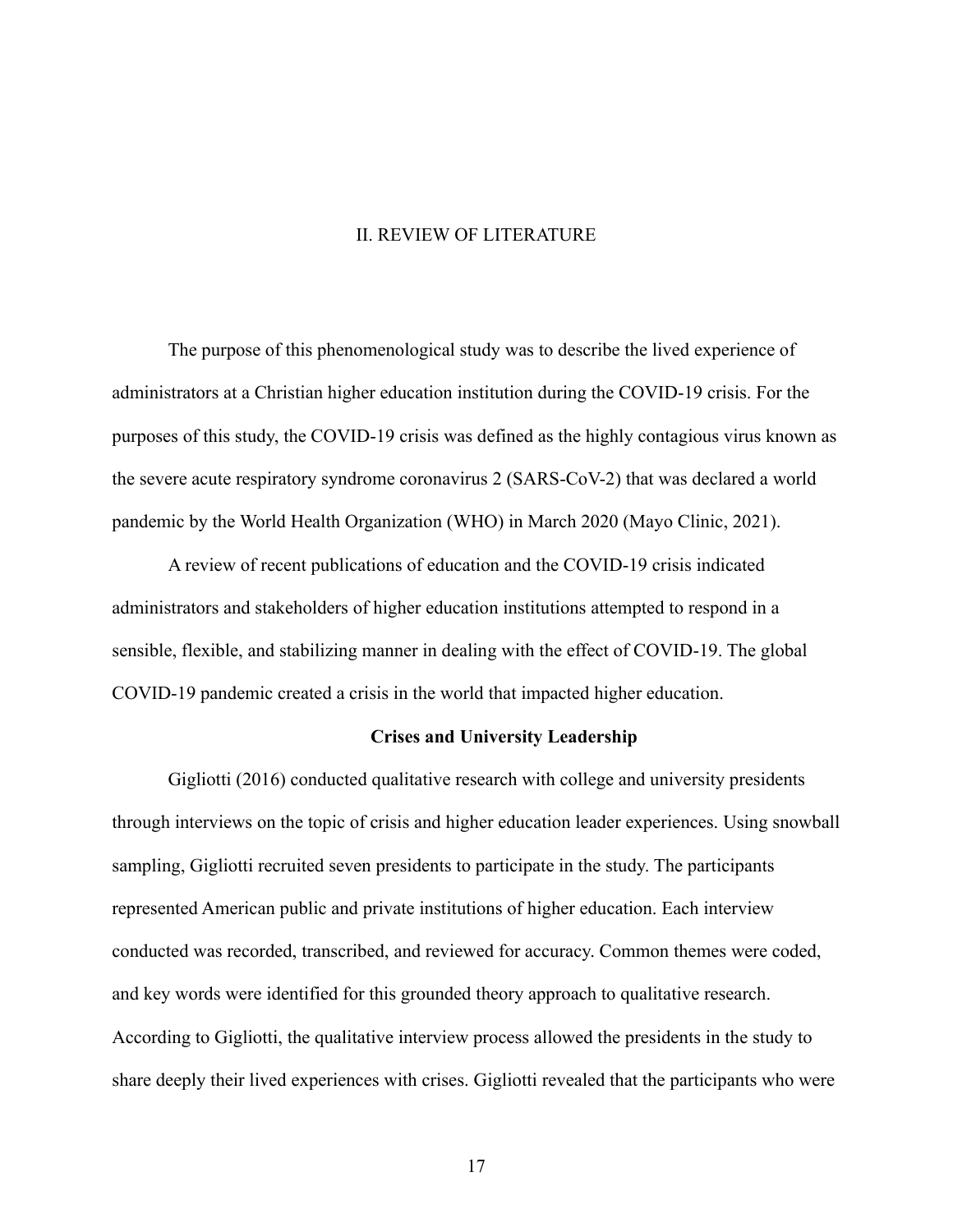interviewed recognized a crisis as a disrupter of normal operations and was a challenge for the institution and leader to handle. The following leadership themes from participant interviews were:

- President as comforter.
- President as caretaker.
- President as institutional voice.
- President as "man of steel" (pp. 191-193).

Overall, the rationale for Gigliotti's research was to gain perspective on past crises in higher education to guide and prepare for future responses to crisis by college and/or university presidents. Gigliotti noted the limitations of the study were the small number of participants, as well as the selected methodology which gave more room for researcher error. Gigliotti's research described the overarching goal of higher education leaders is to remain calm, provide clear direction, and engage others confidently in responding to a crisis.

In a similar study, Holzweiss and Walker (2018) researched the need for higher education administrators to be trained in crisis management. The purpose of this study was to identify what the key factors were that new administrators needed to know about crises. For Holzweiss and Walker, crises were organized into three levels: "disasters, crises, and critical incidents" (p. 126).

Holzweiss and Walker (2018) created a qualitative study that involved an open-ended survey that included 14 questions, with the primary focus on a crisis experience that needed to be addressed when training a new administrator. A random sampling of participants from the National Association of Student Personnel Administrators (NASPA): Student Affairs Administrators in Higher Education received the survey. Of the 1500 people targeted, 227 responded, resulting in a response rate of 18%. Participants shared the functional areas of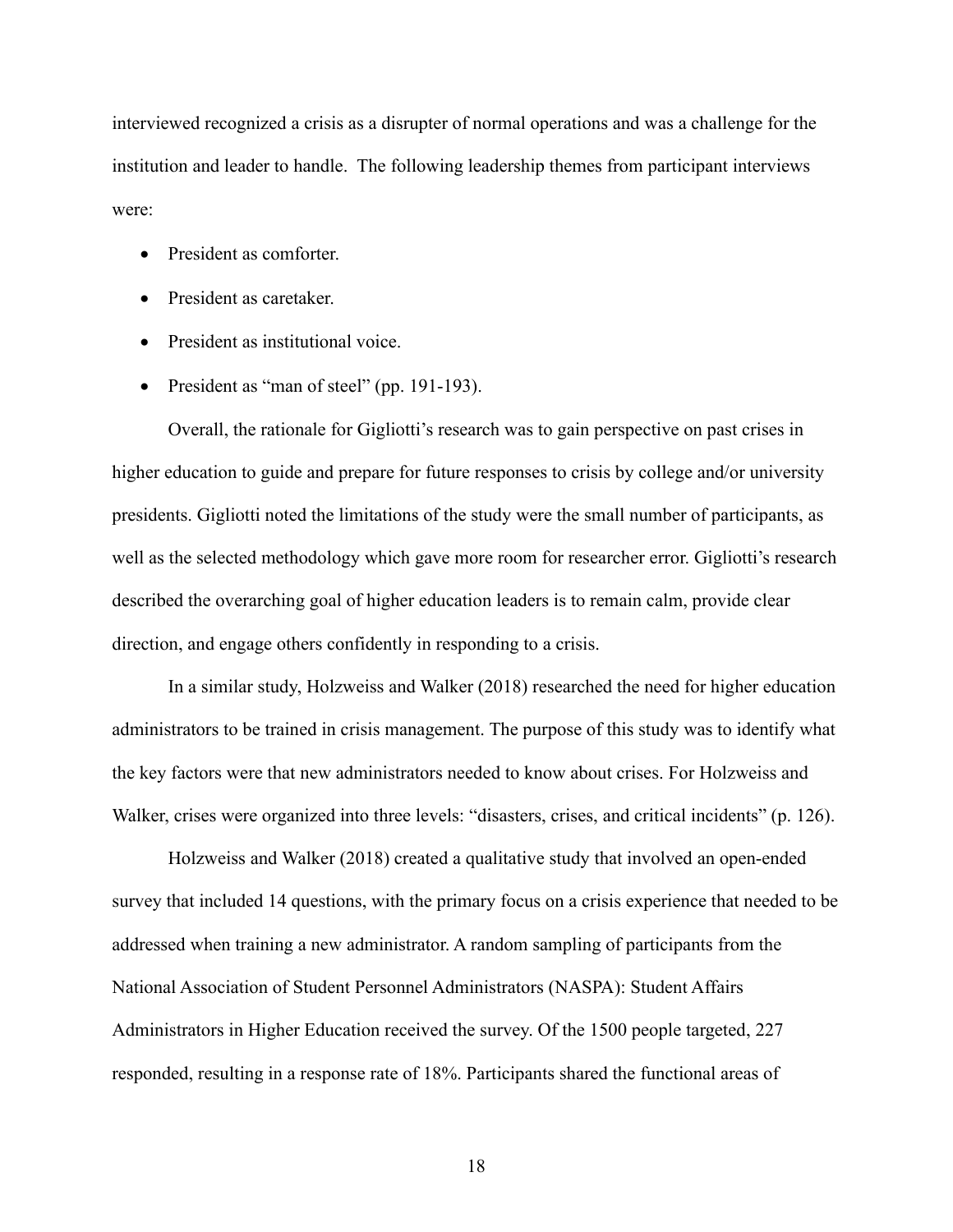administration positions that they held. The researchers coded the survey response results over a 4-month period to organize themes and categories. The open-ended survey question model was found to be helpful for this large study; however, limitations involved participant follow-up and a thorough contextual understanding of each administrator's position. The data were analyzed through a process that involved an intercoder agreement, continually maintaining an audit trail, and processing results with triangulation. The researchers met several times over a 4-month period to categorize phrases and identify patterns in agreement. A paper trail or documented audit of ideas and processes was used to make observations throughout the analysis of data. The researchers used Zdziarski's (2006) work on crisis management to assist in establishing reliability and validity.

The results of this study were organized into five important themes for new administrators to understand when handling crises:

- Managing the logistics of a crisis.
- Mental and physical health of students.
- Criminal and violent behavior on campus.
- Procedures, processes, and resources.
- Incidents involving the work environment (Holzweiss & Walker, 2018, p. 129).

The researchers organized the five categories into two important sections with types of crises events and crisis training needs. This study described types of crises that involve individual behavior, incidents on university trips, and institutional problems with funding or facilities. The study pointed to the need to have a better understanding and working definition of "crisis" so that new administrators could understand the levels of crises. This research reported 75% of respondents needed a practical guide on how to respond to a crisis.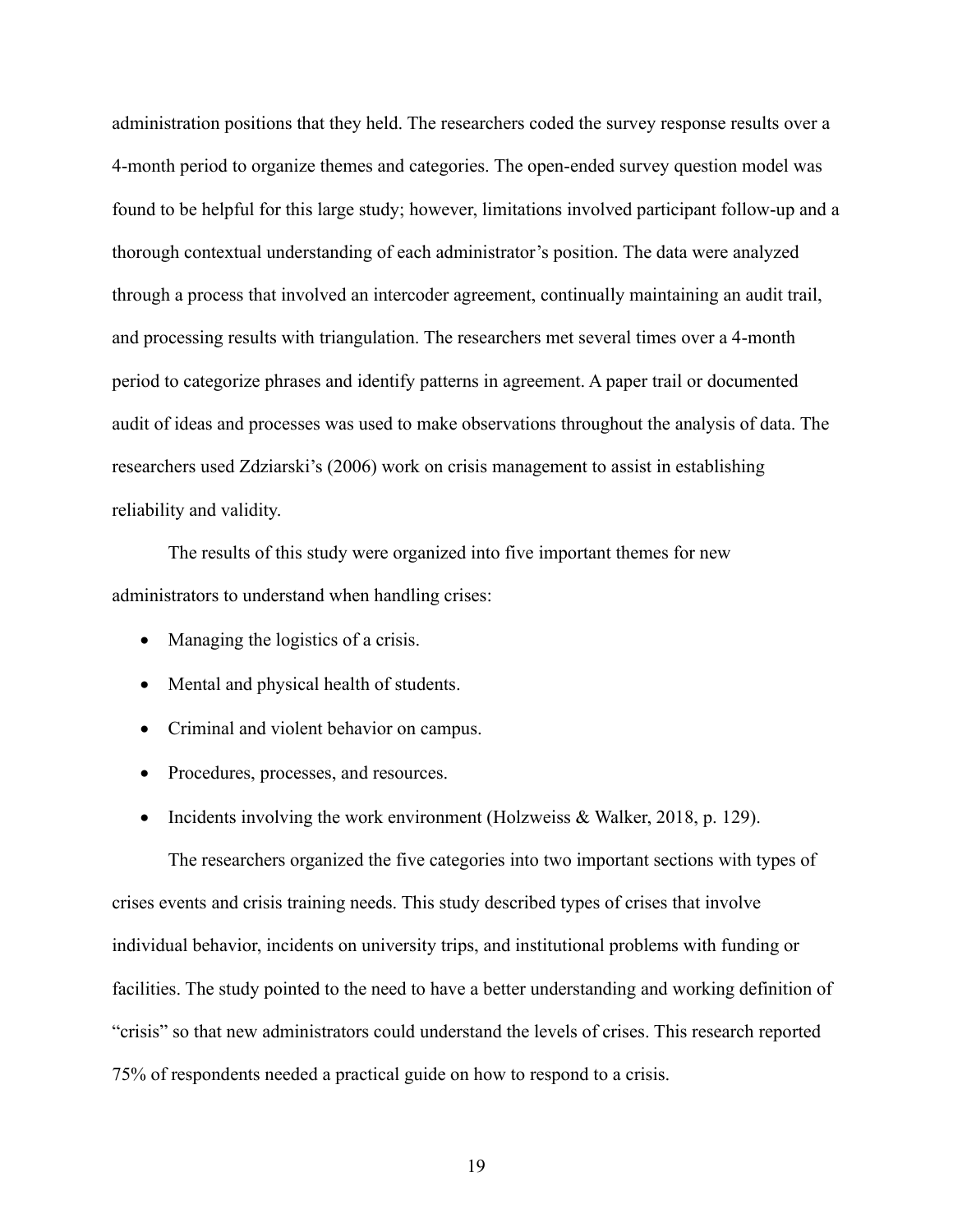Overall, Holzweiss and Walker's (2018) work provided a window into the literature that was being written pre-COVID-19 concerning crises and crisis events in higher education. Researchers are grappling with concerns of process and policy in handling major crisis events on university campuses. A definition of "crisis" remained ambiguous among the participants of this study.

In times of crisis, leadership decision making is of primary importance, according to Oroszi (2018); however, most leaders are inexperienced in crises. In a study conducted by Oroszi, the decision-making processes from global, national, and local expert crisis leaders were examined to identify common traits and to construct a new model to guide leaders that experience crisis. For the Oroszi study, a crisis leader was defined and selected as one who held a high-level decision-making position within their organization. An expert for this research was defined as one who had more than 10 years' experience in their respected fields.

The study included a non-experimental relational design to examine patterns from crisis leaders using a decision-making survey instrument. The study was preliminary research to address the hypothesis that current decision-making models are inadequate and do not capture the process and traits crisis leaders are using. The study involved two consensus models using Delphi questionnaire and nominal group, which is used to gather qualitative data from a targeted expert group (Oroszi, 2020). Survey data were analyzed with Qualtrics and SPSS. Twenty crisis experts were selected through purposive sampling, and a 75% response rate was given to leave 15 participants in the study. An emailed survey was used that included over 50 process traits from seven decision-making models. Each member was called by phone to offer any clarification to the survey, and data were collected electronically. The analysis of survey data revealed 13 common traits among decision-making expert crisis leaders in the field (Oroszi, 2018):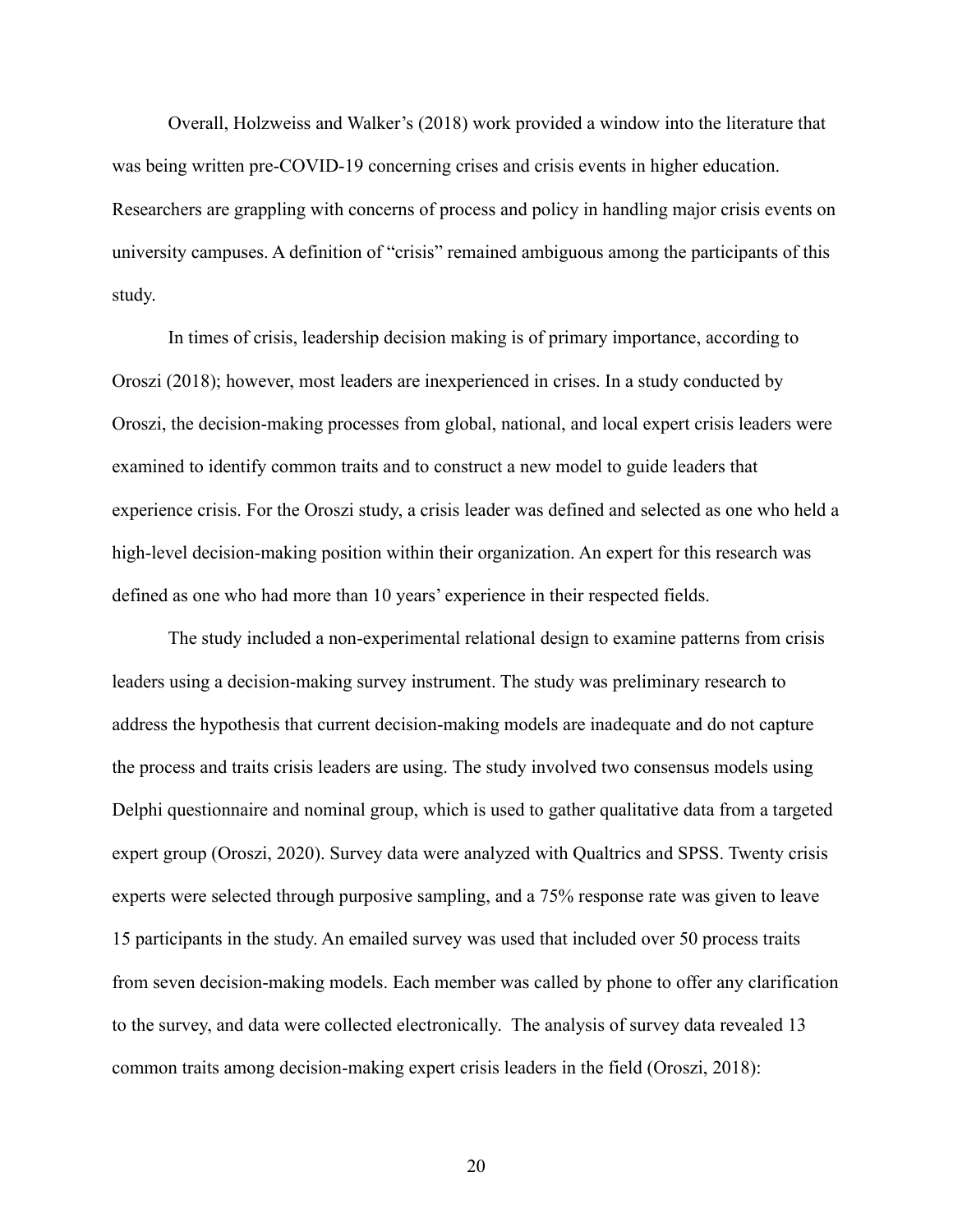- 1. Multiple people involved
- 2. Conditions continue to change
- 3. Assumes objective data
- 4. More than one response/choice/option
- 5. Organizational goals exist
- 6. Rank ordering or rating procedure results
- 7. Structure of organization influences outcome
- 8. Time constraints
- 9. All options are assigned a number based on value
- 10. Conversation and debate
- 11. Decision makers are experienced (p. 345)
- 12. Focus on more than one issue at a time
- 13. Outcome decision based on plot

The research narrowed 50 traits to the 13 common traits from the survey data by using Qualtrics and identifying frequency of trait usage of 80% or more by participants. Trait usage by participants of less than 80% were eliminated. Overall survey results were analyzed by using descriptive statistics, choice elimination framework, and Principal Component Analysis (PCA), a technique that reduces and identifies correlating information. Both frequencies and percentages were used to analyze survey results. Due to the low sample size of 15 participants, further data analysis was conducted using a bivariate correlation test that identified relationships with the crisis leaders and the 50 traits. Also, the Kaiser-Meyer-Olkin (KMO) measure of sampling adequacy was conducted to review data for factor analysis. A value of 0.5 is minimum and this research was a 0.685, giving an appropriate value. Finally, a Bartlett test of sphericity was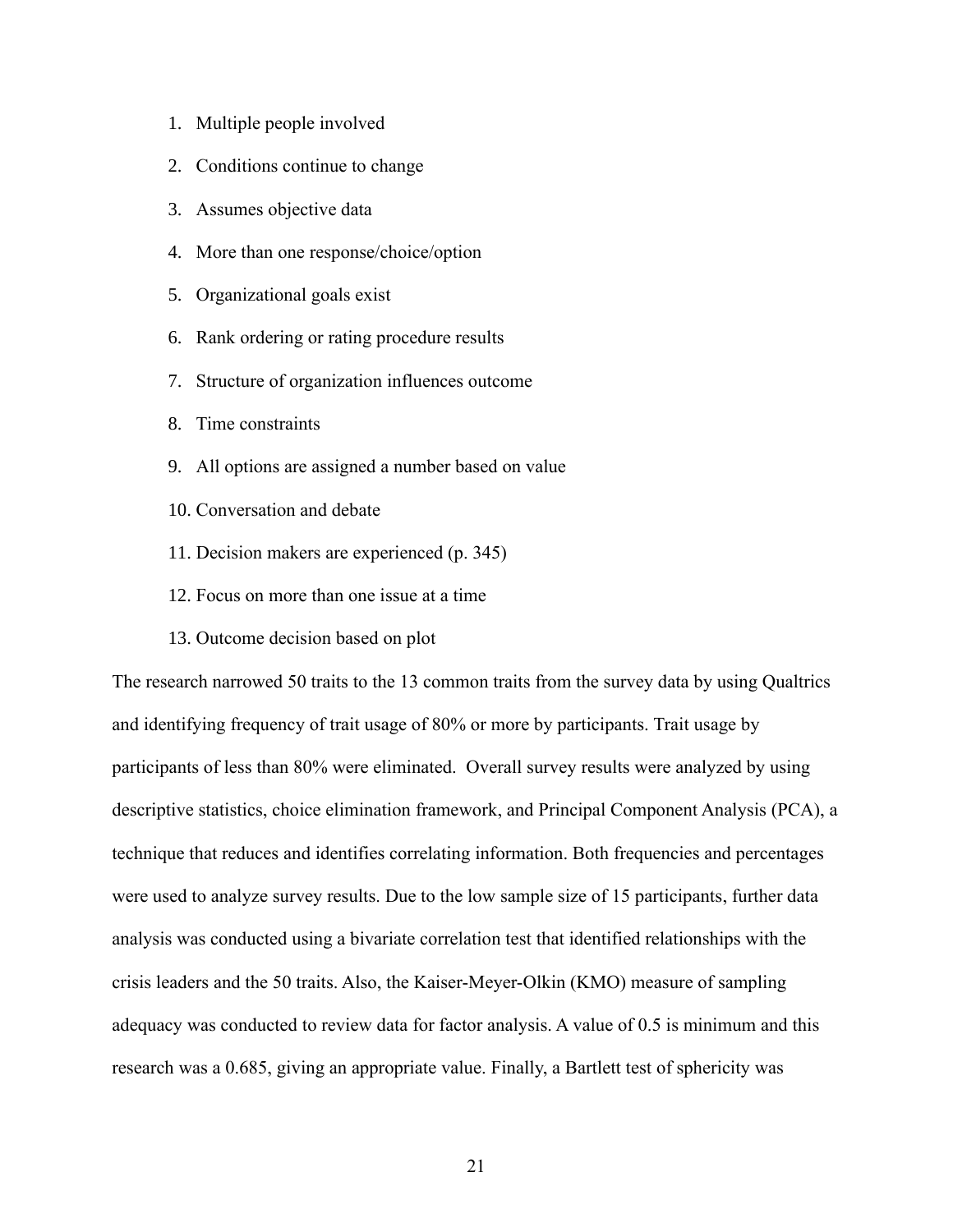conducted providing a minimum standard for conducting factor analysis and significance was <0.005, indicating a *p*-value <0.01. The survey results would be used to answer the hypothesis that a new model of decision-making should be used based on the common 13 traits of this study. Oroszi (2018) examined the 13 traits and summarized them into three categories that could be used in building a new model of decision-making for crisis leaders. 1) A leader must be aware of the full context of the crisis involving time, conditions, changes, and organizational goals. 2) Group dynamics are important to crisis leaders, and the involvement of other experienced teammates can be helpful. 3) Experts shared that decision-making actions should have more than one choice or response and should include a system to ranking responses to crises based on levels of value.

#### **Impact of COVID-19 and Abrupt Adjustments to Delivery Methods**

In a recent study conducted by Gonzalez-Ramirez et al. (2021), students faced delivery method changes in response to COVID-19. In this study, researchers measured the changes brought on by COVID-19 with students who transitioned from face-to-face learning to an online learning model. From the perspective of Gonzalez-Ramirez et al., students faced abrupt changes in response to COVID-19 dealing with learning. A switch occurred from face-to-face delivery to an online delivery method that had impact on student life.

Researchers collected data at the end of the spring 2020 semester through a survey with undergraduate students who were enrolled in seven courses at a small inner-city college. The survey was designed in Qualtrics and distributed to 294 students using a Moodle platform. At the end of the spring semester, the survey was distributed, and students were invited to participate after IRB approval was granted. The response rate was 47% or 139 students responded out of 294. After the responses were reviewed, the number of completed surveys became 121. The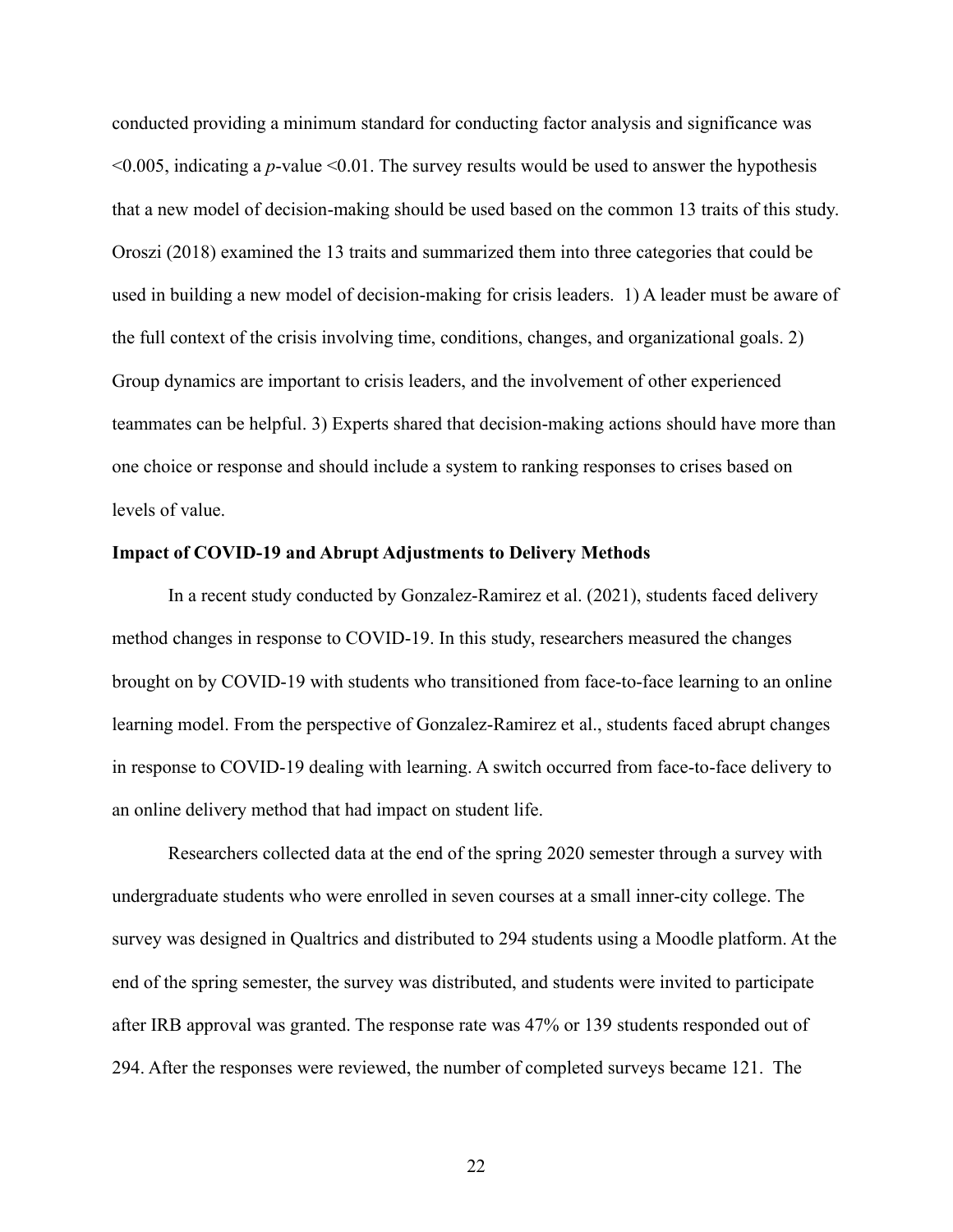survey had three sections of questions. First, students were asked to complete the higher education adaptive version of the Maslach Burnout Inventory-General Survey (MBI-GS). The purpose was to measure student level of exhaustion as a factor in dealing with COVID-19. Second, college students were asked a series of questions concerning the abrupt adjustments to remote learning from face-to-face learning. Finally, student demographic data were collected through the survey. The results were organized into two sections: dealing with student burnout and experiences in response to COVID-19 and switching to online learning (Gonzalez-Ramirez et al., 2021).

In analyzing the data, Gonzalez-Ramirez et al. (2021) organized the first section of research questions and responses into categories of exhaustion, cynicism, and professional efficacy on the scale of 0 (*never*) to 6 (*everyday*). In the area of burnout, Gonzalez-Ramirez et al. reported that the average score of exhaustion was 3.15 and 2.5 for cynicism, with a higher score meaning more burnout. In the area of professional efficacy, Gonzalez-Ramirez et al. reported an average response score of 4.70; in this section, a lower score would mean more burnout. Gonzalez-Ramirez et al. implemented *t*-tests with other studies for comparisons with the sample averages in the three areas. Overall, the *t*-tests comparing data results with four other studies revealed that participants in the Gonzalez-Ramirez et al. study experienced more exhaustion, cynicism, and professional efficiency during COVID-19 when compared to the other studies. The data of the study revealed first-time college students experienced higher levels of exhaustion and cynicism than second- or third-year students. Also, the data reported that female students experienced less cynicism than male students.

COVID-19 caused colleges to move abruptly to a remote learning model according to Gonzalez-Ramirez et al. (2021). As a result, students' experienced changes connected to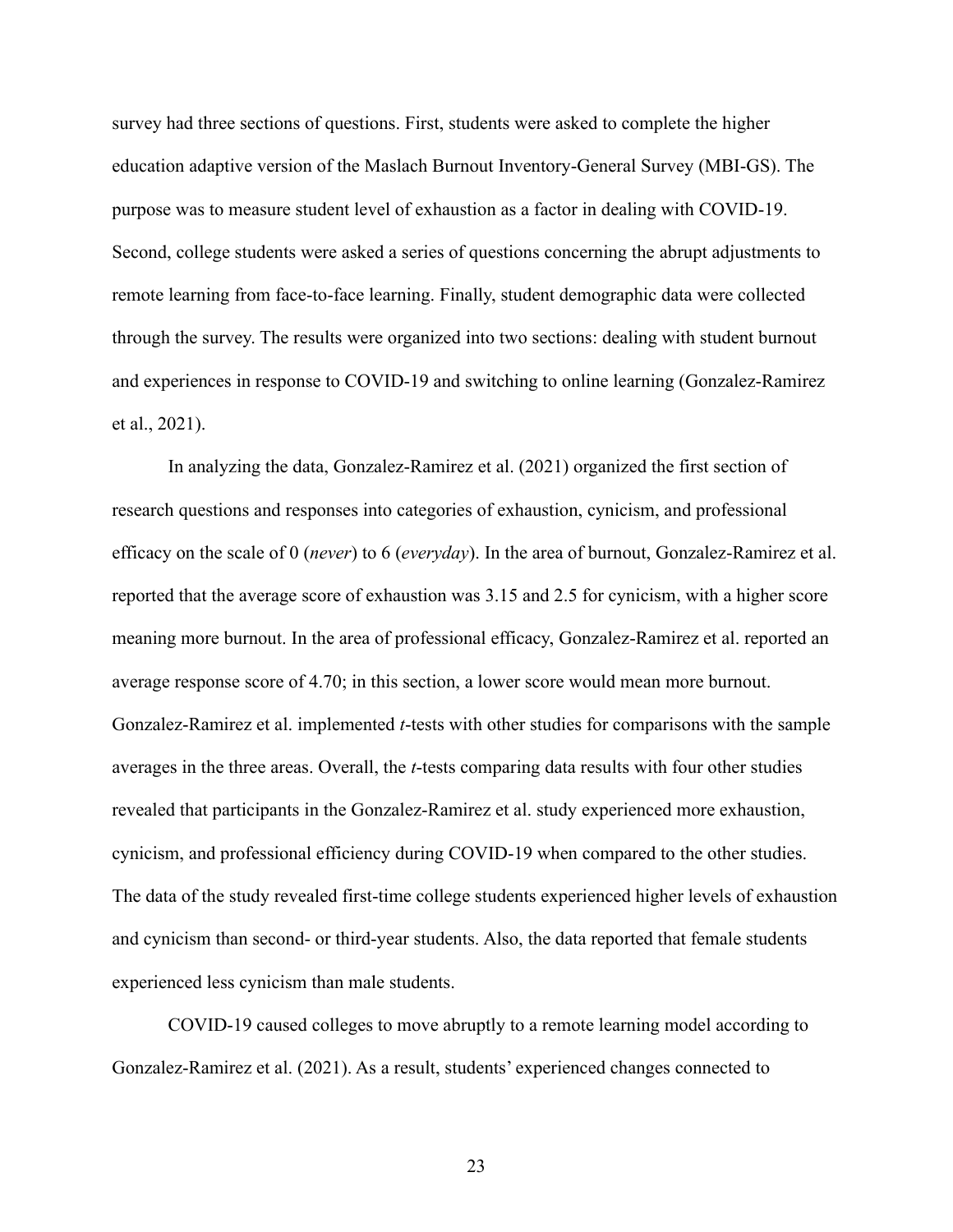learning, focus and motivation, and community life. Gonzalez-Ramirez et al., using a percentage conversion scale of 1 to 5 in the last section of the survey comparing face-to-face learning to remote learning, reported a 4.49 for face-to-face learning satisfaction and a 2.20 for remote learning satisfaction. The averages were statistically significant and provided a result that students in the study preferred face-to-face learning over remote learning.

Gonzalez-Ramirez et al. (2021) asked students to share the difficulties faced during the remote learning experience. Sixty percent of students had difficulty with internet, 43% had trouble with video conferencing software, 71% had trouble finding a quiet study place, 45% had financial trouble, and 36% had computer hardware problems during COVID-19 in the spring 2020 semester. In this survey, social and community connectedness decreased in the following areas according to respondents:

- 1. 87% agreed that student connectedness to peers decreased.
- 2. 64% agreed that student connectedness to faculty decreased.
- 3. 89% agreed that student connectedness to the college community decreased.

Another concern that the survey reported was that 81% of students surveyed agreed that motivation decreased. Students had a difficult time maintaining a healthy balance of physical and mental exercise according to Gonzalez-Ramirez et al. (2021). The survey documented a 55% decrease in exercise time versus only a 26% increase. In the area of healthy eating habits, 41% of those surveyed decreased in healthy eating.

From the data, Gonzalez-Ramirez et al. (2021) explained that, as a result of COVID-19, students experienced more social, mental, and physical changes, as well as academic changes. As this study documented the changes students experienced due to pivoting from face-to-face learning to remote learning, implications for students, faculty, and administrators need to be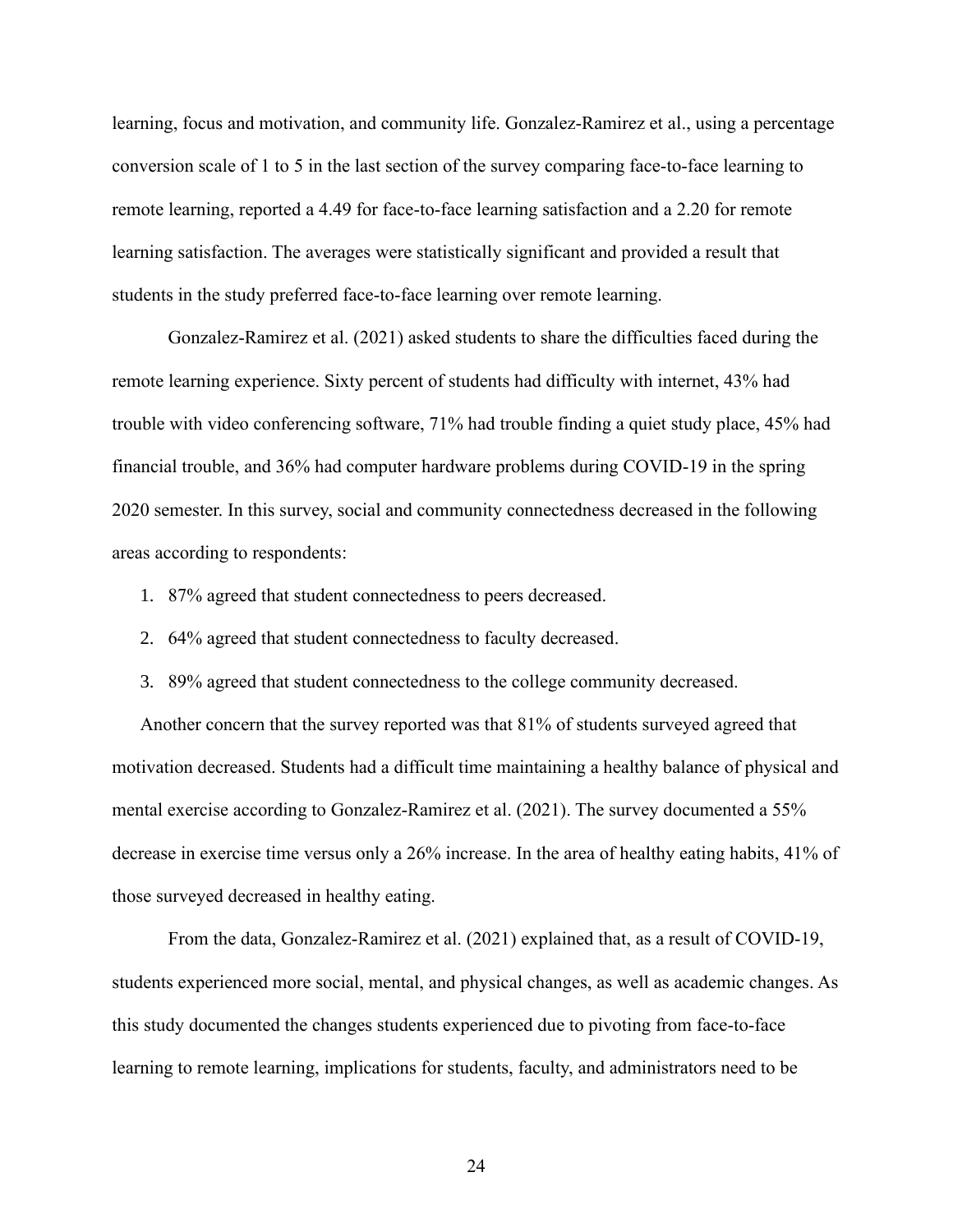discussed. From the research, the authors recommended institutions and stakeholders to seriously consider ways in which to lower stress, particularly regarding exhaustion and cynicism with online learning. Regarding student perception and online learning, Gonzalez-Ramirez et al's. research highlighted strengths and weaknesses associated with remote learning. Gonzalez-Ramirez et al. explained that COVID-19 disrupted a "familiar atmosphere" (p. 40) among college students and created a gap with students learning in a new environment and having to deal with technology, instead of face-to-face learning and face-to-face relationships. Content and a new learning platform were experienced simultaneously due to the pandemic. Along with technology concerns, students continued to have home learning concerns. Not every student, according to Gonzalez-Ramirez et al., will be able to study and engage classes in a stable, distraction-free home environment.

Gonzalez-Ramirez et al. (2021) provided data documenting the experiences of college students during the COVID-19 pandemic. It was reported that students experienced disruption beyond just the classroom experience. Student life was impacted negatively. Overall, students preferred face-to-face learning above online learning, as experienced during the COVID-19 pandemic. Gonzalez-Ramirez et al. recommended investigating the same group of participants in a future study to develop causal relations.

Emergency remote learning (ERL) was the primary learning method as a response to COVID-19 according to Ho et al. (2021). To limit the spread of COVID-19, ERL was used at most universities in the world to help prevent the spread of the virus. Administrators replaced most face-to-face learning with ERL and worked with faculty to shift toward online learning extensively during the pandemic.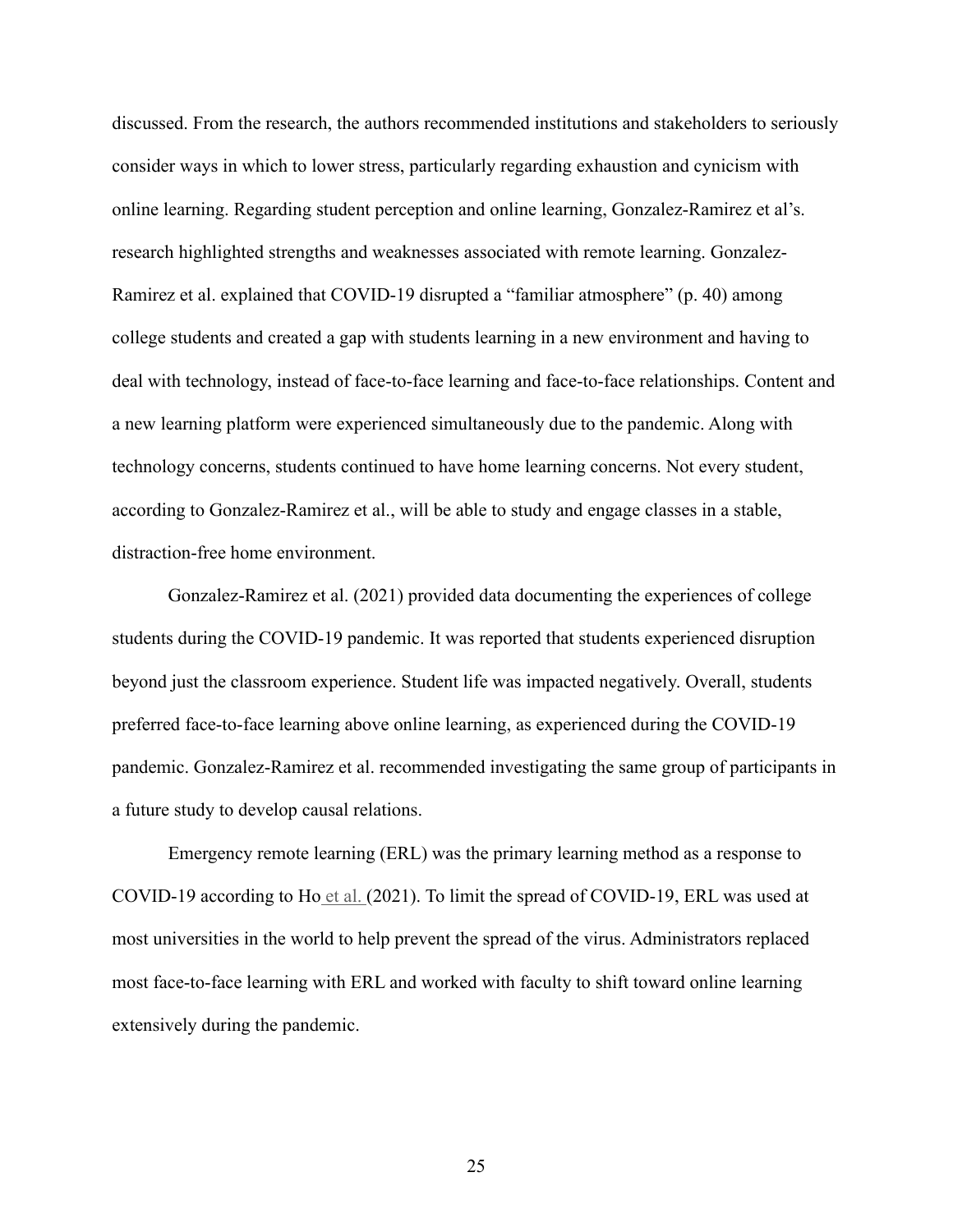In the spring 2020 semester, higher education institutions modified delivery methods of traditional classroom learning to ERL to provide a stopgap measure for students to continue classes in the midst of a pandemic. Quality of learning, effectiveness, and learning outcomes continued to be adjusted as the delivery methods adjusted to ERL. Online learning and delivery methods, both asynchronous and synchronous in a non-pandemic environment, should not be considered the same as ERL. Instead, ERL is meant to provide a temporary, fast, teaching option to avoid disruption of classroom learning. Online learning typically has a methodical approach, while ERL involves more of a reactionary approach to teaching and learning. After reviewing many studies on online learning, especially in an e-learning framework, Ho et al. (2021) attempted to explain student satisfaction with ERL during COVID-19. The E-learning system success (EESS) model proposed that student satisfaction is a key indicator of EESS success. The researchers found that studying student satisfaction as a whole in an asynchronous, esynchronous, and synchronous learning environment influenced the research on the ERL level.

Ho et al. (2021) explained that student satisfaction with the use of ERL in higher education needed to be measured. In a quantitative research study, 425 undergraduate students in a self-funded university in Hong Kong, who were using an online ERL platform, were surveyed for this study. The survey was distributed to over 3,219 registered students through the period of April 29 through June 10, 2020. The survey used 27 items from "six constructs, including 1) readiness; 2) accessibility; 3) instructor related; 4) assessment-related; 5) learning-related and; 6) self-concern and the dependent variable satisfaction of online learning" (p. 9).

After all data were analyzed and processed, 51.3% of respondents were female and 48.7% were male. Approximately 41% of respondents were in year three of the study. Student respondents rated themselves with 6.36 out of 10 for understanding digital knowledge. The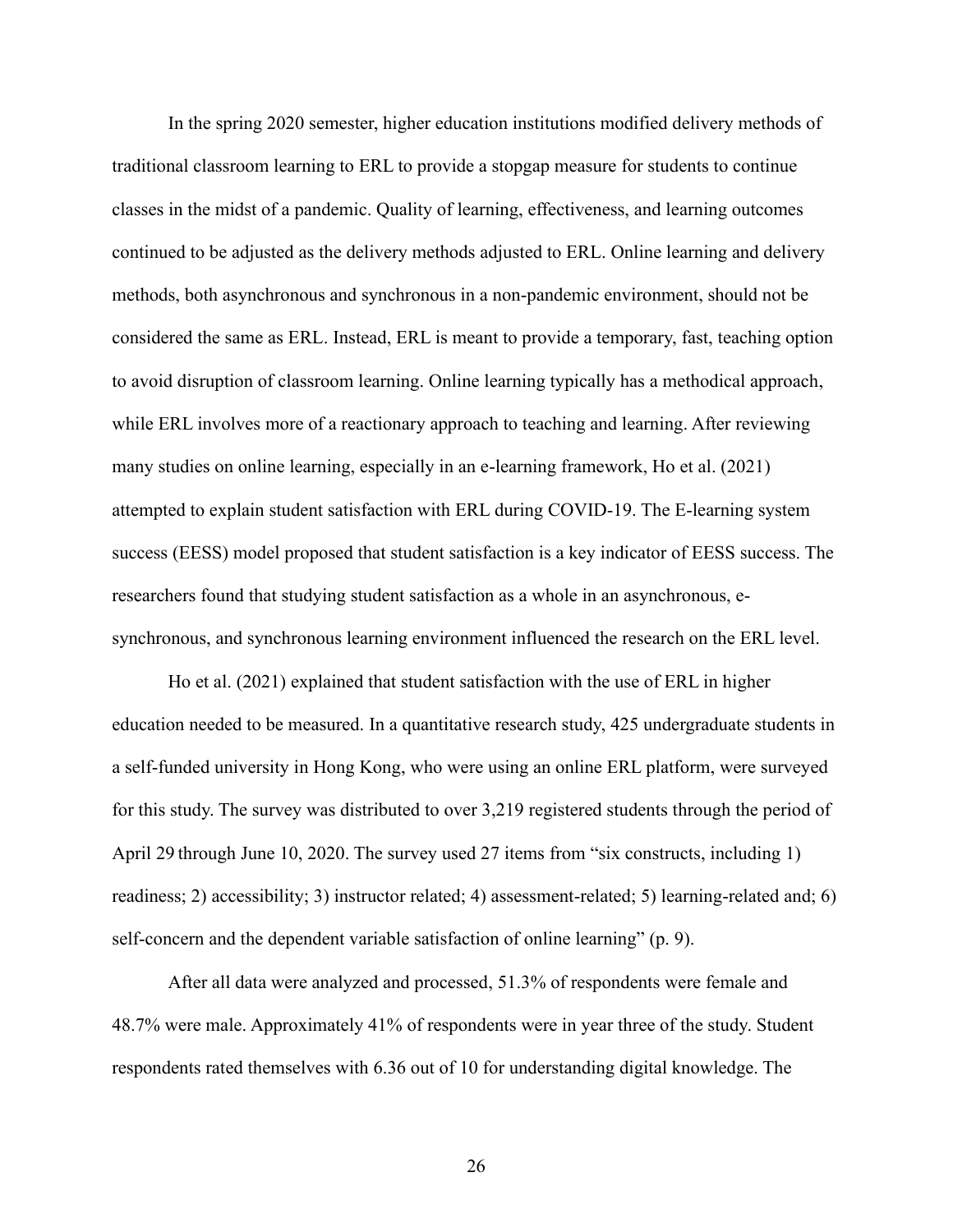results of this study reported a 4.11 out of 7.0 satisfaction with ERL, on a Likert scale. Multiple regression and machine learning models were used to compare before and after results of the survey to maximize reliability and accuracy.

In spite of the widespread use of online learning, the face-to-face learning model was preferred by the majority of participants. Ho et al. (2021) concluded COVID-19 provided stakeholders the opportunity to see ERL in action. Students may adjust to ERL; however, students prefer person-to-person interaction.

Education during COVID-19 shifted to emergency remote delivery, according to Balakrishnan (2020). In a qualitative study exploring the educational responses to COVID-19 in the countries of Singapore, Indonesia, Malaysia, and Thailand, Balakrishnan used a document analysis technique to build a simple case study for each country. To provide data for the document analysis, social media platforms for each country's department of education were searched for items relating to COVID-19 education management, and one English-based online newspaper from each country was reviewed for educational responses. Data were coded and analyzed during the lockdown period of March 2020 to July 2020.

In Malaysia, data revealed 80% of the country had internet access; however, 40% of students did not have a device to engage learning. In Singapore, over 1,200 routers and over 20,000 laptops were given to students to provide for home-based learning (HBL). In Indonesia, rural students lacked proper internet connectivity due to the country being geographically made up of over 17,000 islands (Balakrishnan, 2020). Thailand struggled to provide online learning, while attempting to bring normalcy to schools and universities. Teachers in Thailand were encouraged to interact with students any way possible. Overall, all four countries experienced disadvantages in education for the impoverished student.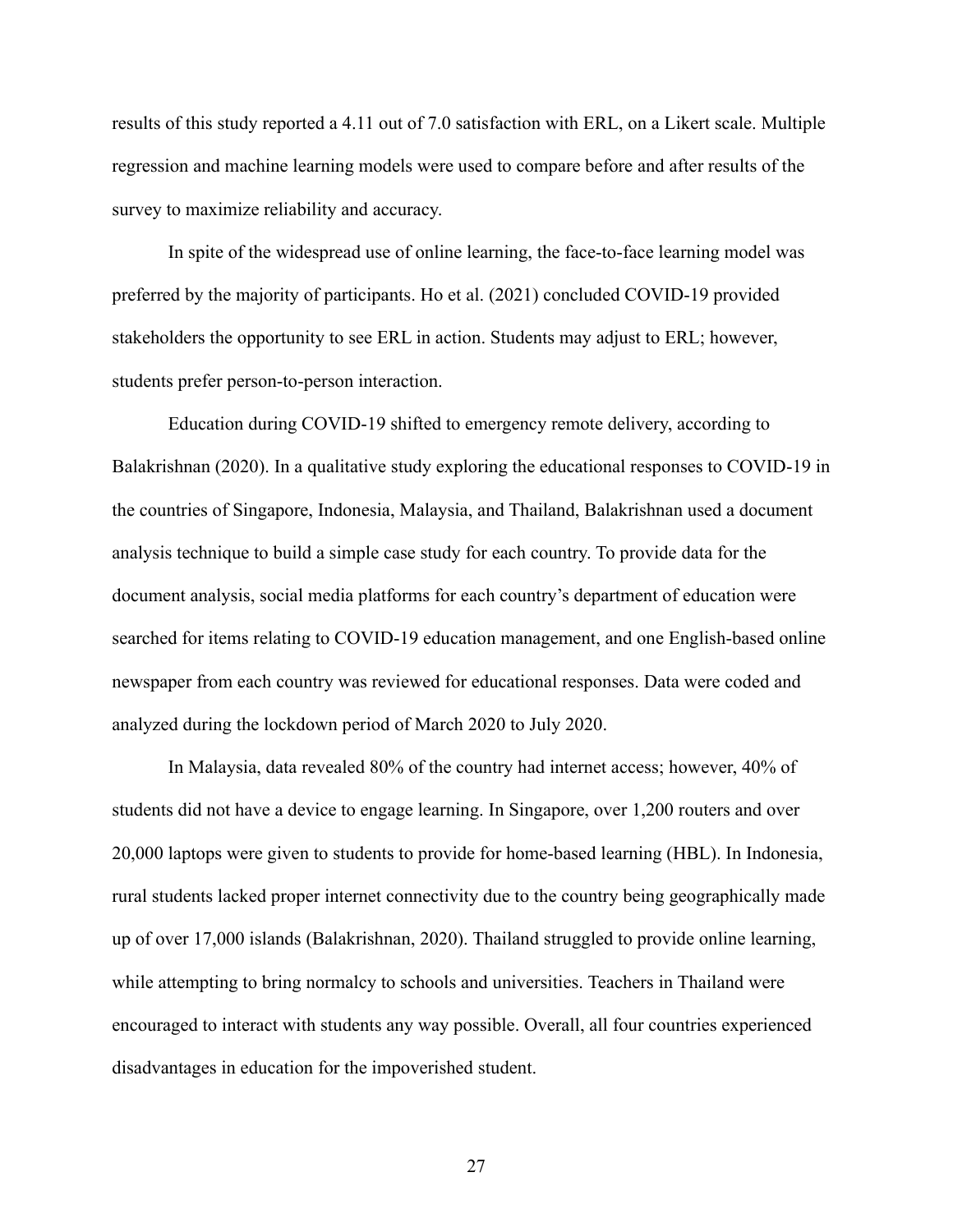The results of the Balakrishnan (2020) study revealed that online learning during COVID-19 turned into crisis teaching, and educational systems were not particularly prepared for the shift. Students in communities that were on the fringes of society were at a disadvantage due to lack of technology. Lack of infrastructure in the countries impacted educational delivery, therefore, the lack of delivery created a learning loss, as students struggled to have access to classes both in-person and online due to COVID-19. Balakrishnan concluded by making three observations from the document analysis: communities on the fringes were impacted negatively in terms of education, poor infrastructure and lack of device access limited online learning and teaching, and to assist the learning crisis, a private-public partnerships should be implemented locally to address academic needs.

COVID-19 brought changes to teaching in higher education. People around the world were instructed to avoid large gatherings, keep socially distant, and remain at home, if possible. In the world of education, institutions were asked to migrate face-to-face classes to online delivery. Thus, virtual learning and online delivery methods became part of the solution for class continuation during the pandemic. According to Zheng et al. (2020), online digital learning for most of the world remains problematic due to poor internet, infrastructure, and resources. Literature reviews and research are ongoing in these subject areas; therefore, Zheng et al. researched the impact of COVID-19 and how students responded in an online community with proactive personalities and social capital. The researchers believed that, in extremely challenging situations, proactive personalities handle stress better than those that do not possess those traits. The study conducted by Zheng et al. explored influences on students' personalities and social networking interactions in an online format. The social capital theory was used as a theory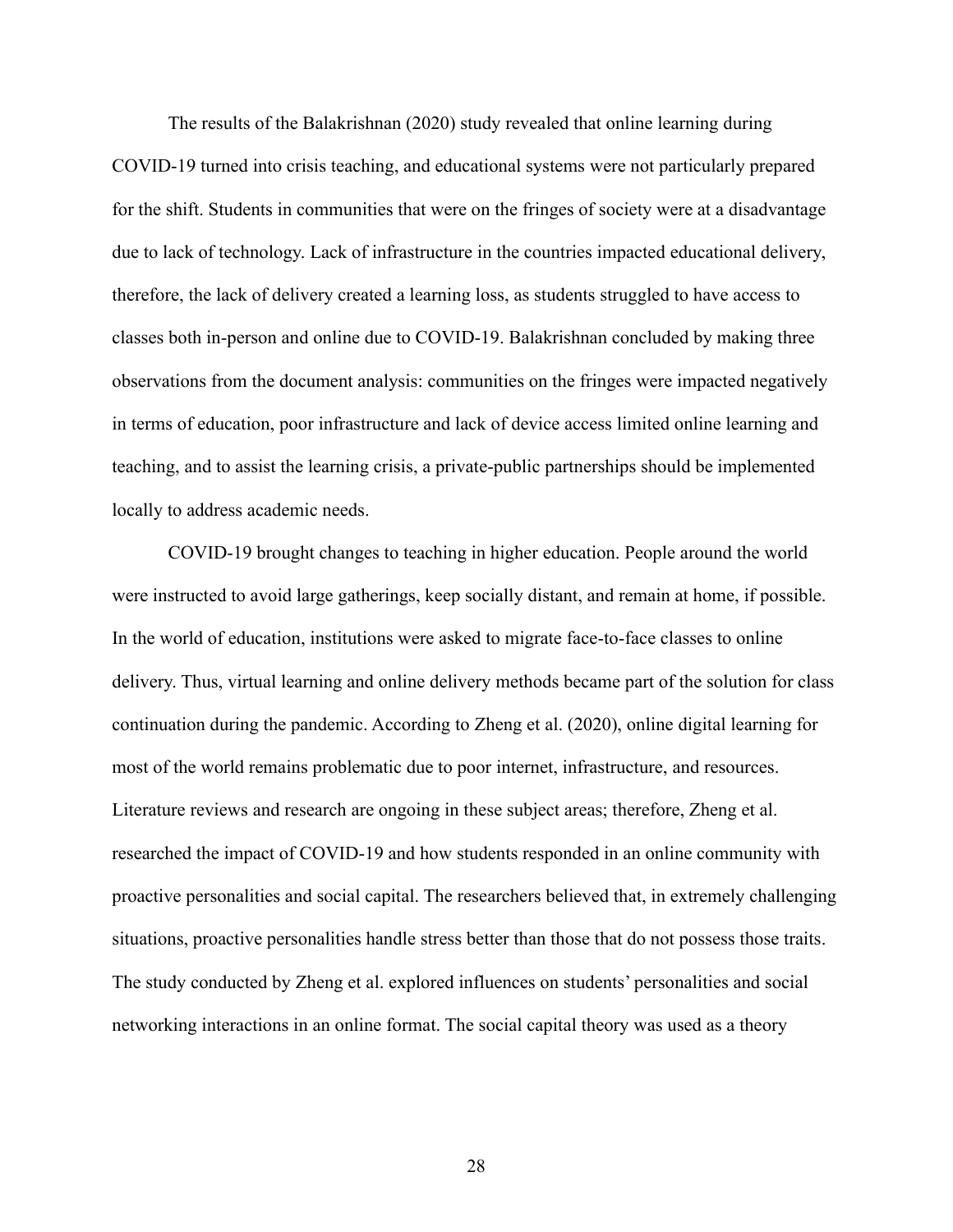behind this study to measure student-teacher interaction. Students were capable of using the internet and developing relationships through digital platforms.

The pandemic caused higher education institutions to embrace online learning much more than traditional learning, making quality of online interaction among students and faculty a major focus of this digital education period. Zheng et al. (2020) hypothesized the following concerning this research:

- 1. Proactive personality increases internet self-efficacy.
- 2. Proactive personality increases online interaction quality.
- 3. Internet self-efficacy mediates the association between proactive personality and social capital.
- 4. Online interaction quality mediates the association between proactive personality and social capital.
- 5. Perceived social support moderates the association between proactive personality and internet self-efficacy in this way that this association becomes stronger by increasing perceived social support and vice versa.
- 6. Perceived social support moderates the association between proactive personality and online interaction quality in this way that this association becomes stronger by increasing perceived social support and vice versa.
- 7. Perceived social support moderates the mediating effect of internet self-efficacy in the association between proactive personality and social capital in this way that this mediating effect becomes stronger by increasing perceived social support and vice versa.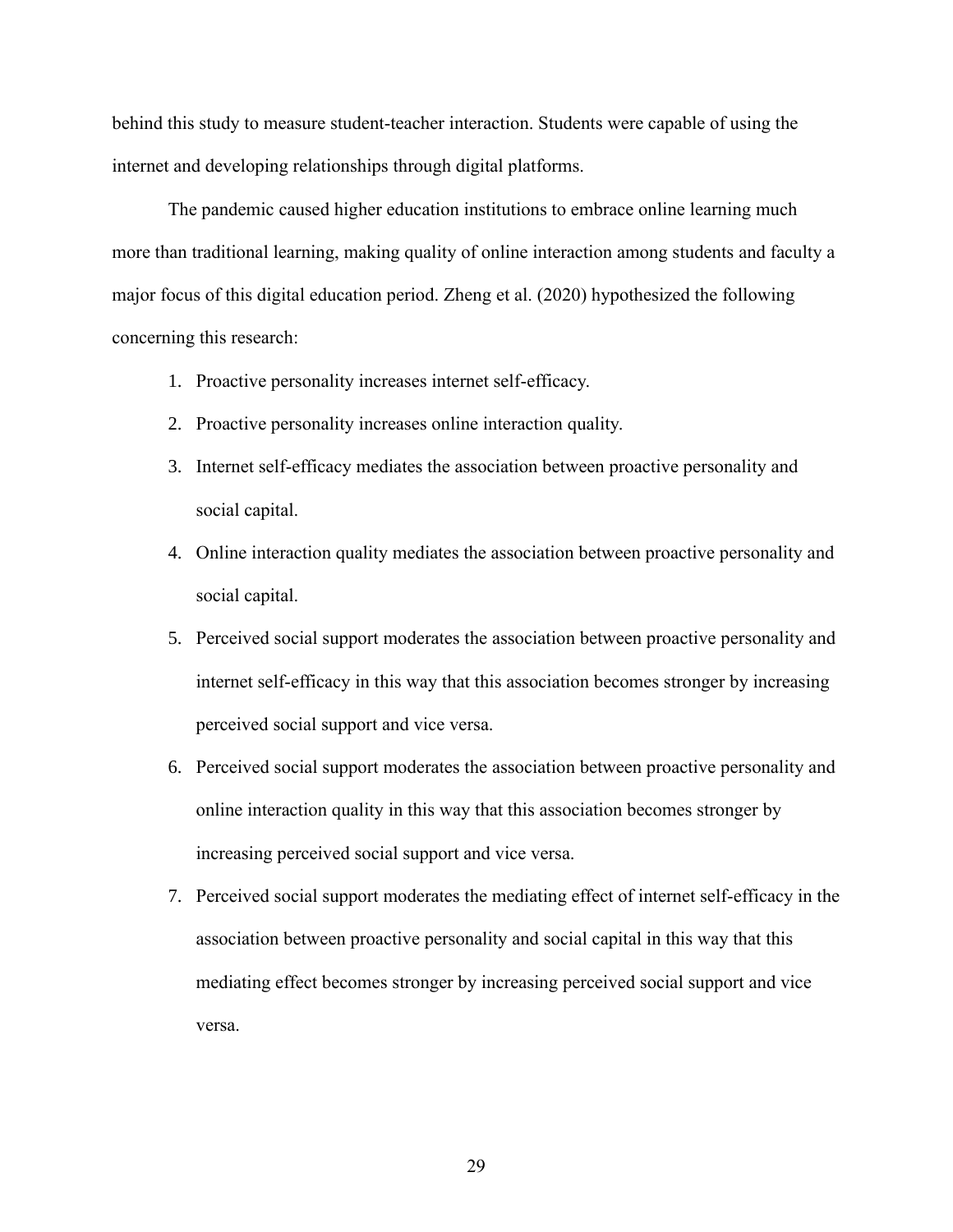8. Perceived social support moderates the mediating effect of online interaction quality in the association between proactive personality and social capital in this way that this mediating effect becomes stronger by increasing perceived social support and vice versa (pp. 2-3).

To collect data for this research, Zheng et al. (2020) sampled both graduate and undergraduate students from six universities in Islamabad, Pakistan between April 2020 to July 2020, during the COVID-19 pandemic. An online survey tool was created through Google Docs and distributed among university students who had been placed in an informal classroom social media group to assist in class updates and participation during the pandemic. With permission from the administration, the survey questionnaire was sent to students through recruited student volunteers. A 5-point Likert scale implemented on the survey. This particular study used a data collection process known as the time lag approach that required two separate data collecting periods two months apart. The first data collected were from 372 responses out of 510 surveys sent, and the second data collection received 332 responses. The response rate was noted as 65%. The majority of responses (67%) came from women, and the majority age group (37.5%) were between the ages of 21-25.

Zheng et al. (2020) analyzed the data and formulated hypotheses. For hypotheses 1-4, hierarchical multiple regression was used, and for hypotheses 5-8, hierarchical moderation regression was used. Proactive personality was the independent variable which was made standard, and social capital was made a dependent variable. This study tested eight hypotheses to examine student proactive personality and internet-based social capital. The results of this testing reported findings that three hypotheses were not supported: H3, H5, and H7. However, five hypotheses were supported.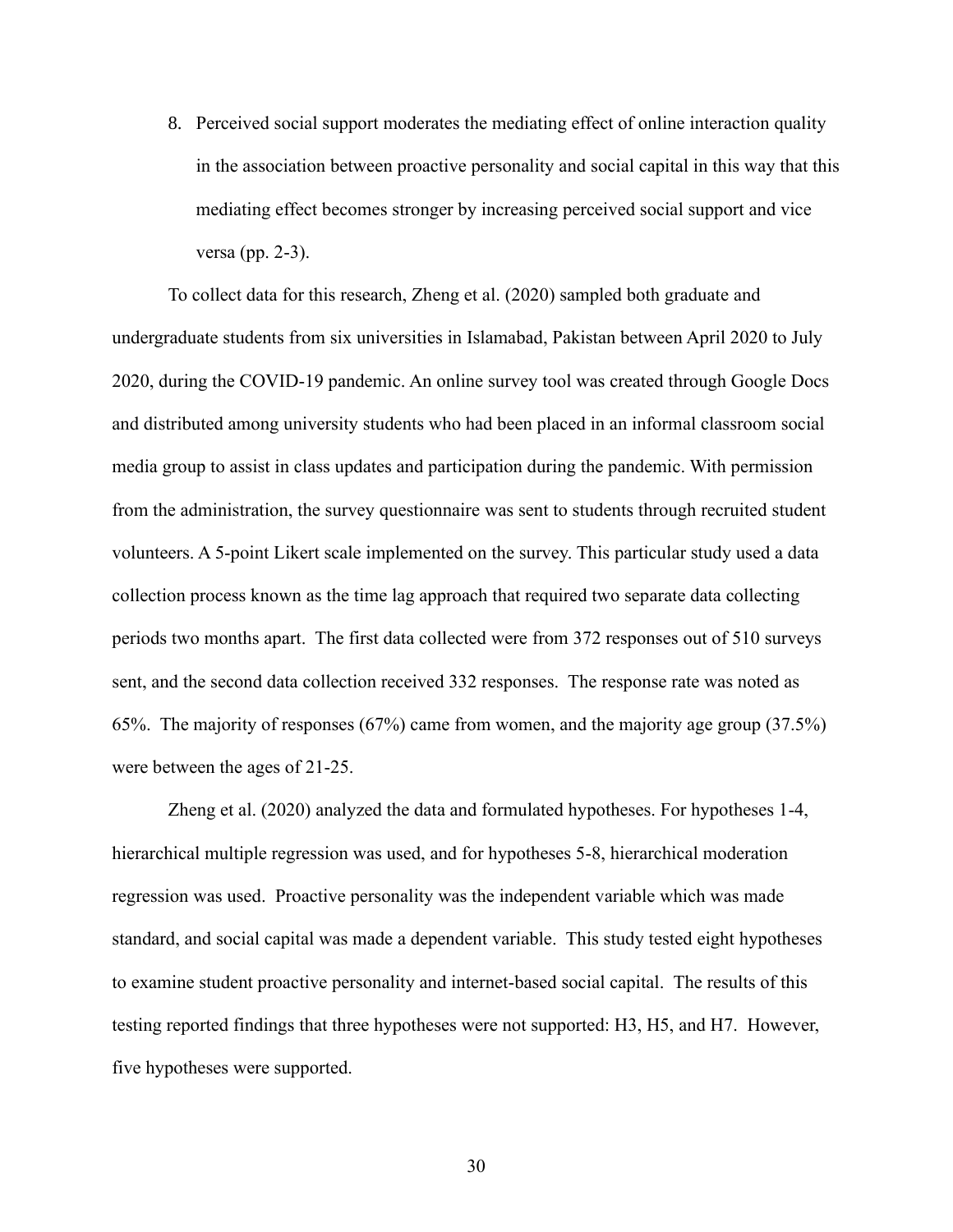Overall, Zheng et al. (2020) found the quality of online interaction and self-efficacy would increase among students who had a more proactive personality. Also, students' proactive personality and social capital were connected to online interaction quality. These results explain that digital interaction online between students and teachers is greatly impacted by students' proactive personality and social capital. Also, due to COVID-19 restrictions, students had to use online interactions to enhance their academic and social network; therefore, a student's education quality can either increase or decrease depending on that social network. The influence and support of family, friends, and faculty—online and in person—greatly impacts student digital learning.

## **Impact of COVID-19 and Abrupt Adjustments for Faculty and Students**

According to Cutri and Mena (2020), since COVID-19, faculty readiness for online teaching has been accelerated due to the pandemic. In December of 2019, Cutri and Mena explained the need to be prepared as faculty for increased online delivery of education. However, some faculty were well prepared, and others were not ready.

In this study, Cutri and Mena (2020) critically examined faculty readiness and experiences with online education. The research question of Cutri and Mena's study was "What are the variables and overarching themes that arise in research literature specifically focused on non-expert faculty transitioning, developing, and teaching online courses?" (p. 362) Behind the research stands the theoretical framework of the theory of vulnerability by Kelchtermans (2009), which focuses on vulnerability in the structural workplace condition and not only the emotions surrounding vulnerability. As education delivery moves online, seasoned faculty may find themselves in a workplace with vulnerability and tension.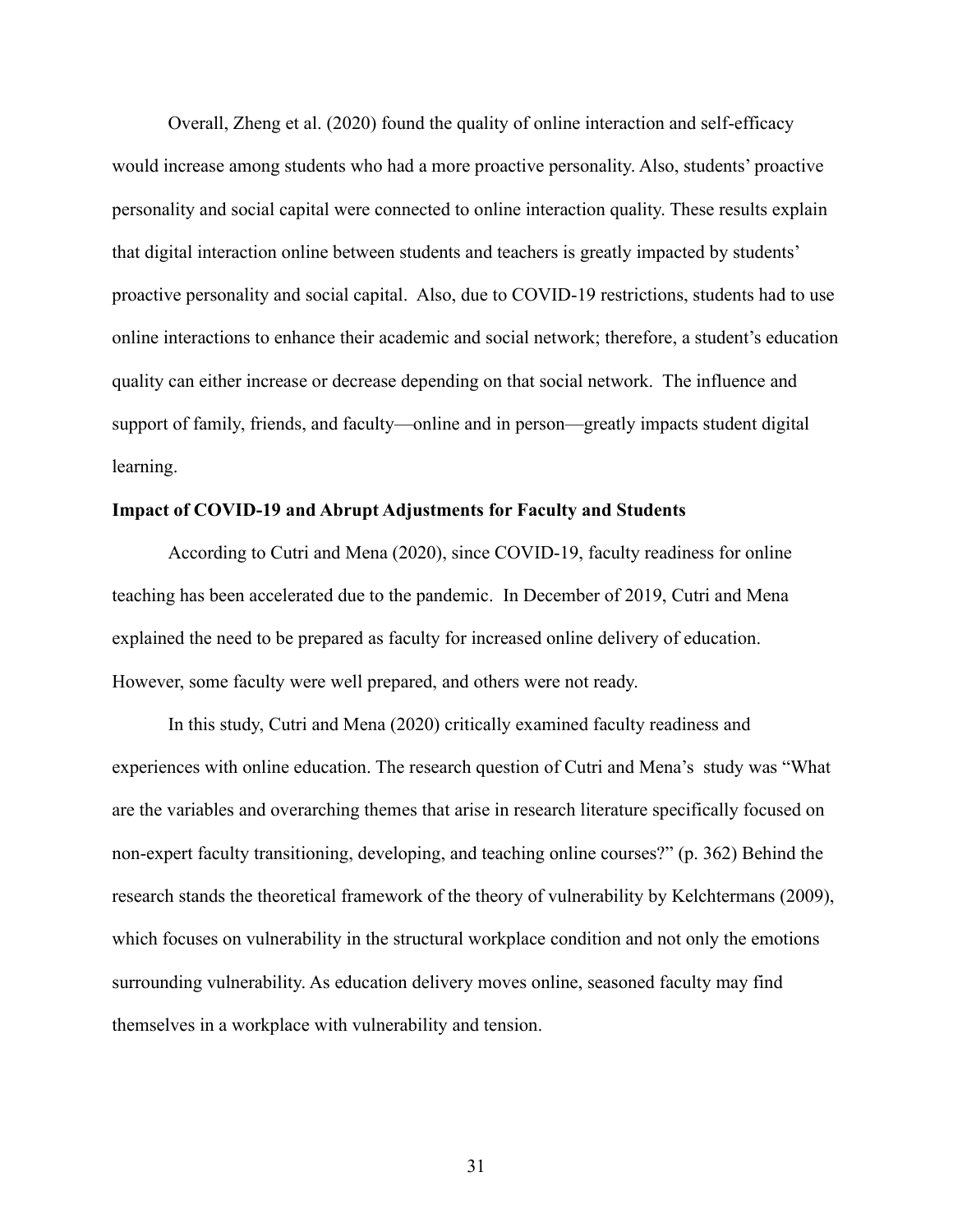Research was conducted using a sampling time frame from 2002-2018 of targeted representation of research in document form in educational databases. For the authors, this targeted research would be most effective in understanding faculty readiness to transition, develop, and teach online courses. Data collection occurred, and 44 sources were selected to be used in this research. The data collection process involved selecting a source and reviewing it for quality in three ways: by quality of press or university, usage in publications, and how many citations used from the works. Analysis of the data discovered five major categories:

- 1. Evaluation of online teaching/learning 30.44%
- 2. Teacher's beliefs and identity 26.09%
- 3. Teaching transition to online 17.39%
- 4. Teacher's online competences 13.04%
- 5. Effective teaching process 13.04%

Next, Cutri and Mena (2020) implemented a concept matrix for each source that involved qualitative and descriptive format. Three key concepts emerged from the coding analytical phase that included: active considerations 41.2%, pedagogical considerations 40.0%, and organizational considerations 18.18%. The authors used a constant comparison method, and two overarching themes emerged from the data: affective characteristics and identity disruption. Both authors independently reviewed the concept matrices for theme analysis and then came to a general agreement in analysis.

Data revealed two main themes: affective dimensions and identity disruption (Cutri  $\&$ Mena, 2020). The authors concluded that online education had come to a pivotal point of usage. Online class delivery would be a significant part of higher education, and online course delivery cannot be opted out by faculty. The authors made the claim that not all seasoned faculty will be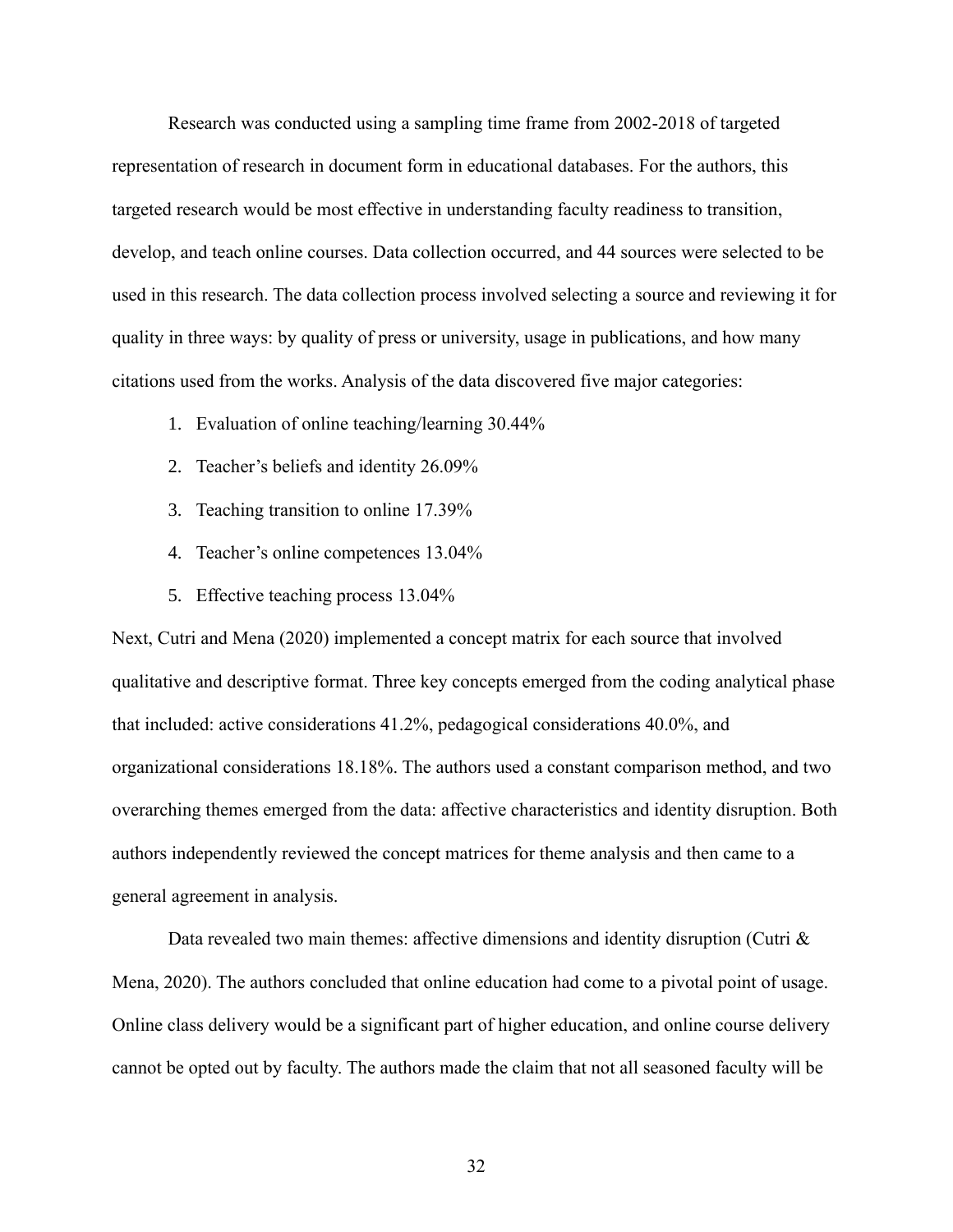required to teach online; however, faculty readiness is suggested, as the academic culture of higher education is desiring faculty who are flexible and as the structure of course delivery continues to change to multiple delivery formats.

In a recent study by Sales et al. (2020), faculty perceptions were analyzed in response to the shift toward the primary online delivery of education due to COVID-19. A qualitative study was conducted by Sales et al. in three Spanish universities involving discussion groups of experienced faculty and interviews with the same group of faculty. The researchers believed that university education remained a process of acquiring knowledge, understanding, and even mastery of a subject, or subjects, facilitated by faculty. According to Sales et al., the faculty of the social sciences who experienced the impact of teaching during a pandemic in a technological context understood and practiced "information and digital competence (IDC)" (p. 2) during COVID-19.

Sales et al. (2020) conducted discussion groups with social science faculty from three Spanish universities at the beginning of the COVID-19 outbreak in early March 2020. After the discussion group, data were documented, a follow-up discussion was conducted through interviews of the same group of faculty members. Sales et al. detailed the radical changes COVID-19 brought to higher education in the social sciences. The evaluation process of teaching and learning had shifted from formal face-to-face delivery of class content to virtual delivery. Sales et al. hypothesized that the shift from tradition delivery of content to more delivery through technology would increase e-learning in higher education.

The objectives for Sales et al.'s (2020) research involved understanding the combination of virtual teaching and mobile technologies, documenting the perception of faculty with mastering IDC. To conduct the research, Sales et al. selected a qualitative methodology to gather data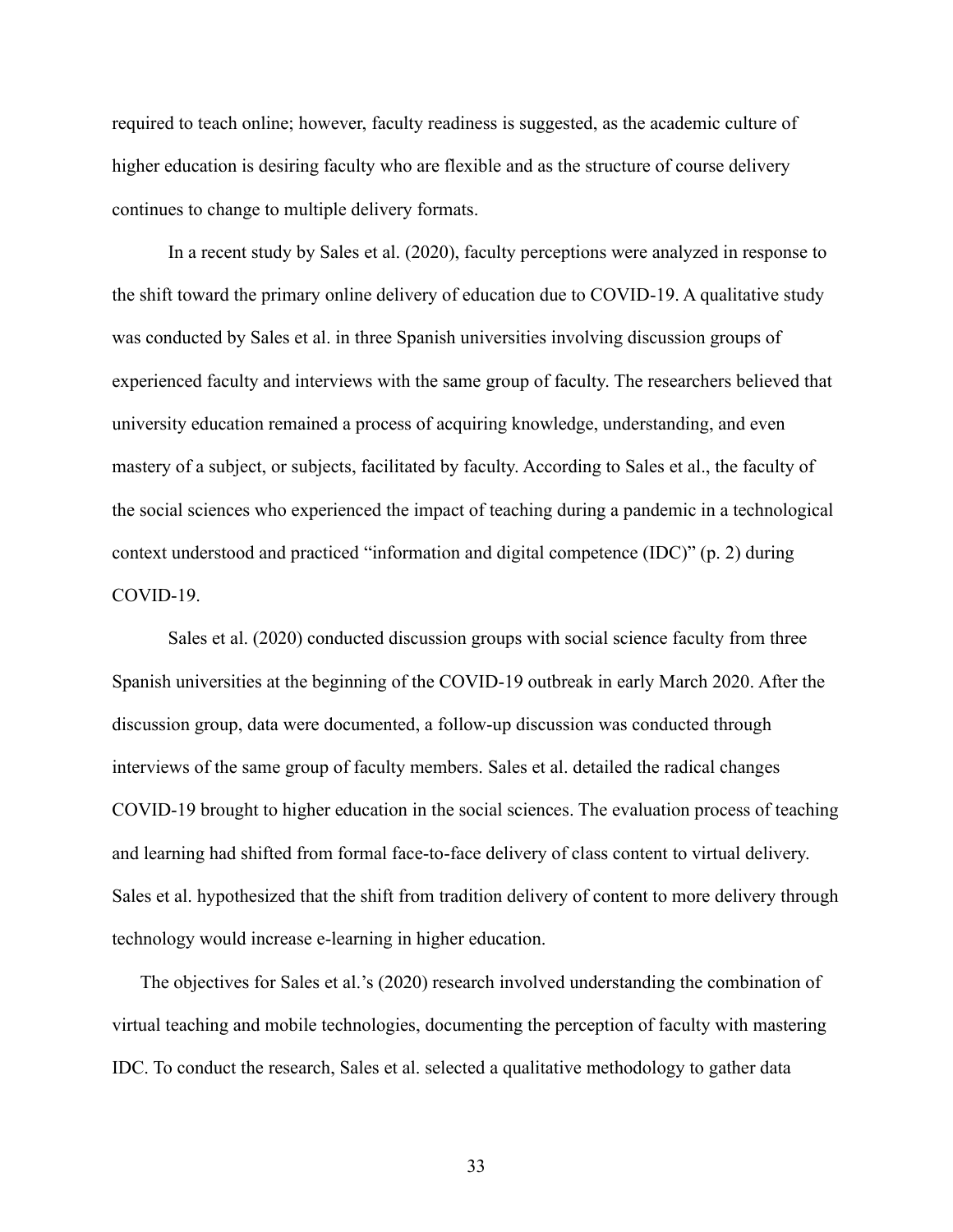through discussion groups and interviews. The researchers wanted to critique, reflect, and draw conclusions from qualitative analysis. Sales et al. created three blocks or sections of collecting data from participants.

- 1. Block one focused on the perspective of faculty and the competency of students with digital information.
- 2. The second block focused on the perspective of faculty on the responsibility of IDC.
- 3. The third block focused on the perspective of the faculty and self-competency in working with IDC.

Data were collected by the researchers during 2019-2020 school year, with discussion sessions being held on three different university campuses. Research team members intentionally recruited diverse faculty members who had between 10-30 years of teaching experience. In March 2020, COVID-19 became a global pandemic, and the researchers added this data into the study through April 2020. Then, a second data collection process using interviews with the same sampling of participants was conducted using six specific questions. The interviews were conducted through email with participants in the three universities. Analysis was conducted with the data of this research. Sales et al. divided the data into two groups: before and after COVID-19. Perceptions before COVID-19 and perceptions after one month of dealing with COVID-19 were compared.

The results of this study from the faculty perspective began with faculty responding that students mastered the use of technology, devices, or the use of screens. Mastery of IDC was still lacking due to students lacking academic depth in using the technology. From the perspective of the faculty, students used the technology in a way that promoted academic laziness. From the perspective of the faculty about the mastery of IDC, most faculty members responded using IDC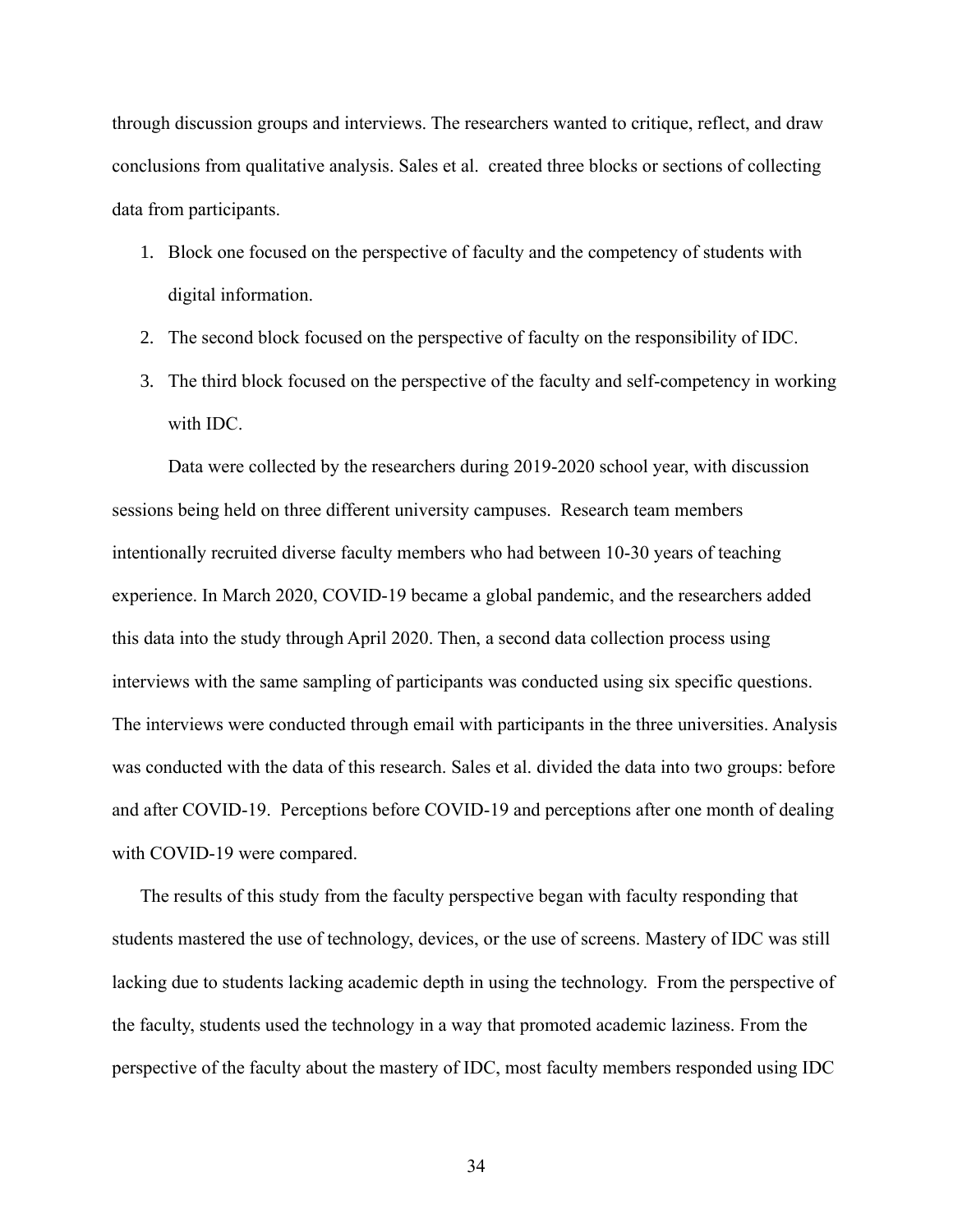on a mastery level. Faculty reported the need for more training concerning the use of IDC. Sales et al. (2020) described methodological difficulties with using IDC to teach students in the areas of theory, practice, and library research. Faculty in this study understood that students using mobile devices is a normal practice and were looking for ways to leverage mobile IDC practices and devices.

Sales et al. (2020) explained that, during the COVID-19 pandemic, teachers had a poor review of student assessment and IDC. Faculty reported that the use of IDC during the pandemic was predominately a positive experience. Faculty had to adjust quickly to changes and difficulties with flexibility, adjustments, and continued learning. From the perspective of the IDC and the organization of a higher education institution, Sales et al. explained that university support was helpful and available throughout the pandemic. Finally, Sales et al. reported five concluding thoughts about IDC and COVID-19:

- 1. Students struggle with IDC.
- 2. Faculty have difficulties teaching IDC.
- 3. Universities must assist in the overall learning environment and IDC.
- 4. COVID-19 placed doubt in the overall capacity of IDC and information.
- 5. COVID-19 has revealed the importance of IDC and a sustainable higher education model.

An abrupt transition occurred from face-to-face learning to online learning in higher education institutions due to COVID-19, according to Rad et al. (2021). In a study conducted by Rad et al., postgraduate students and faculty, particularly in the dental field at Hamdan Bin Mohammed College of Dental Medicine (HBMCDM), were asked to participate in an online survey, which was a part of a quantitative mixed methods research project that used descriptive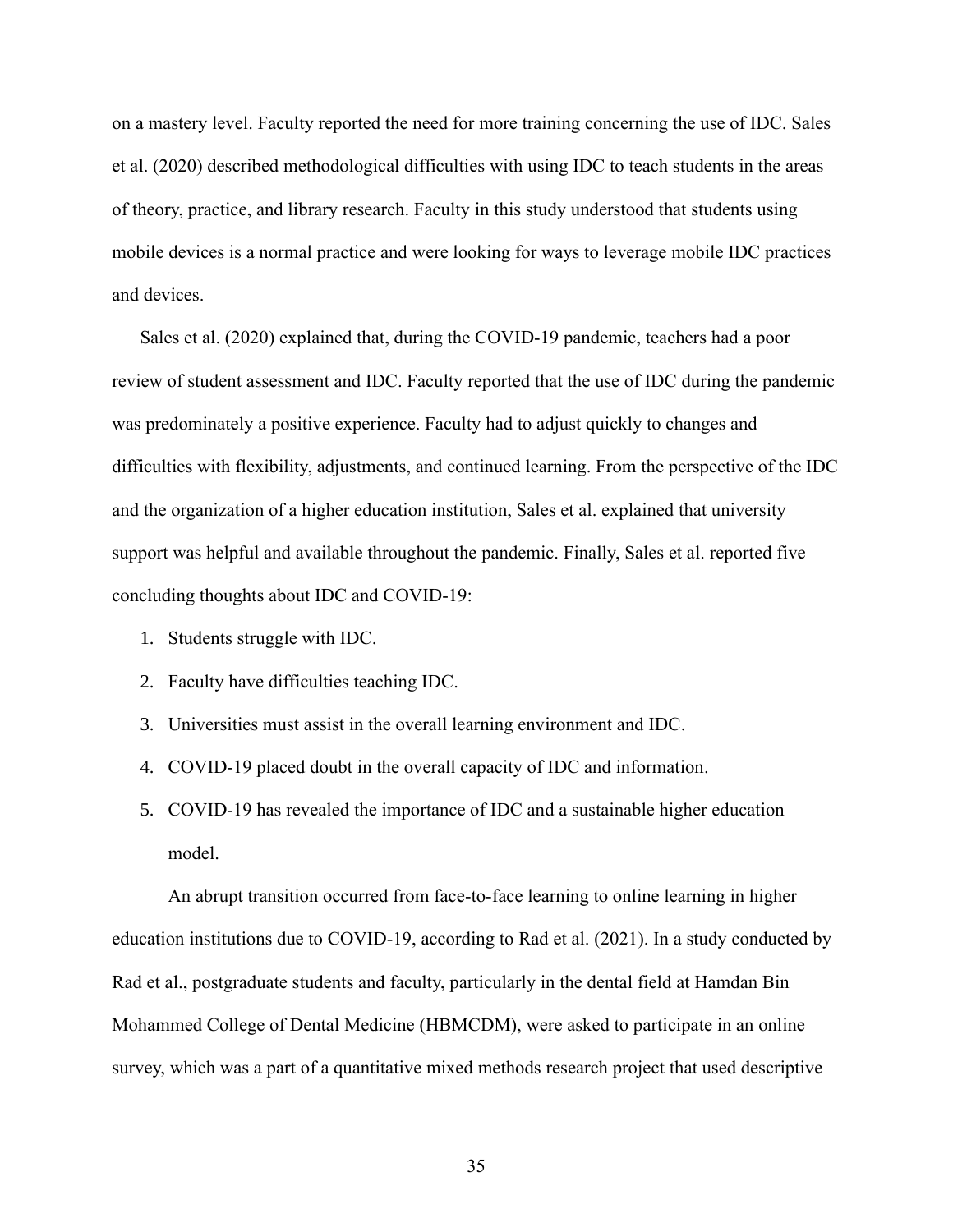and inferential analysis to examine the data. Overall, stakeholders in this study were satisfied with the rapid transition that occurred in response to the coronavirus. According to this study, the process the stakeholders went through provided a sustainable teaching and learning discussion for faculty and students. COVID-19 brought about challenges for stakeholders in the dental education community. For Rad et al.), the perceptions of postgraduate professors and students in the dental education field were the targeted group to be studied. COVID-19 brought about rapid shifts in dental education and the effectiveness of the adjustments made by stakeholders are important to the field of dental education.

The HBMCDM responded to COVID-19 within authority guidelines, and continual instruction was a primary concern for students enrolled in the school of dentistry. Enrolled students in various stages were able to continue research; however, clinical training had to be halted. According to Rad et al. (2021), the HBMCDM had to transition to more distance learning in response to COVID-19. Most of the classes used a campus-wide learning management system (LMS), and Microsoft Teams was used as well to provide continuation of learning. Faculty had to adjust to the new platforms, teaching sessions, and assessments.

Rad et al. (2021) explained it took only two months for the coronavirus (COVID-19) to spread across continents and become a global pandemic. As a response to the global pandemic, rapid adjustments, and changes in the world of education were implemented. Alternative delivery formats became a top priority for higher education institutions. Due to social distancing requirements placed on nations, educational institutions had no alternative but to embrace distance learning. Particularly in the United Arab Emirates (UAE), this rapid shift took place from March 22, 2020 to June 2020 (Rad et al. 2021). This shift caused many educators to quickly acquire skills in teaching online and adjusting content and delivery methods into a virtual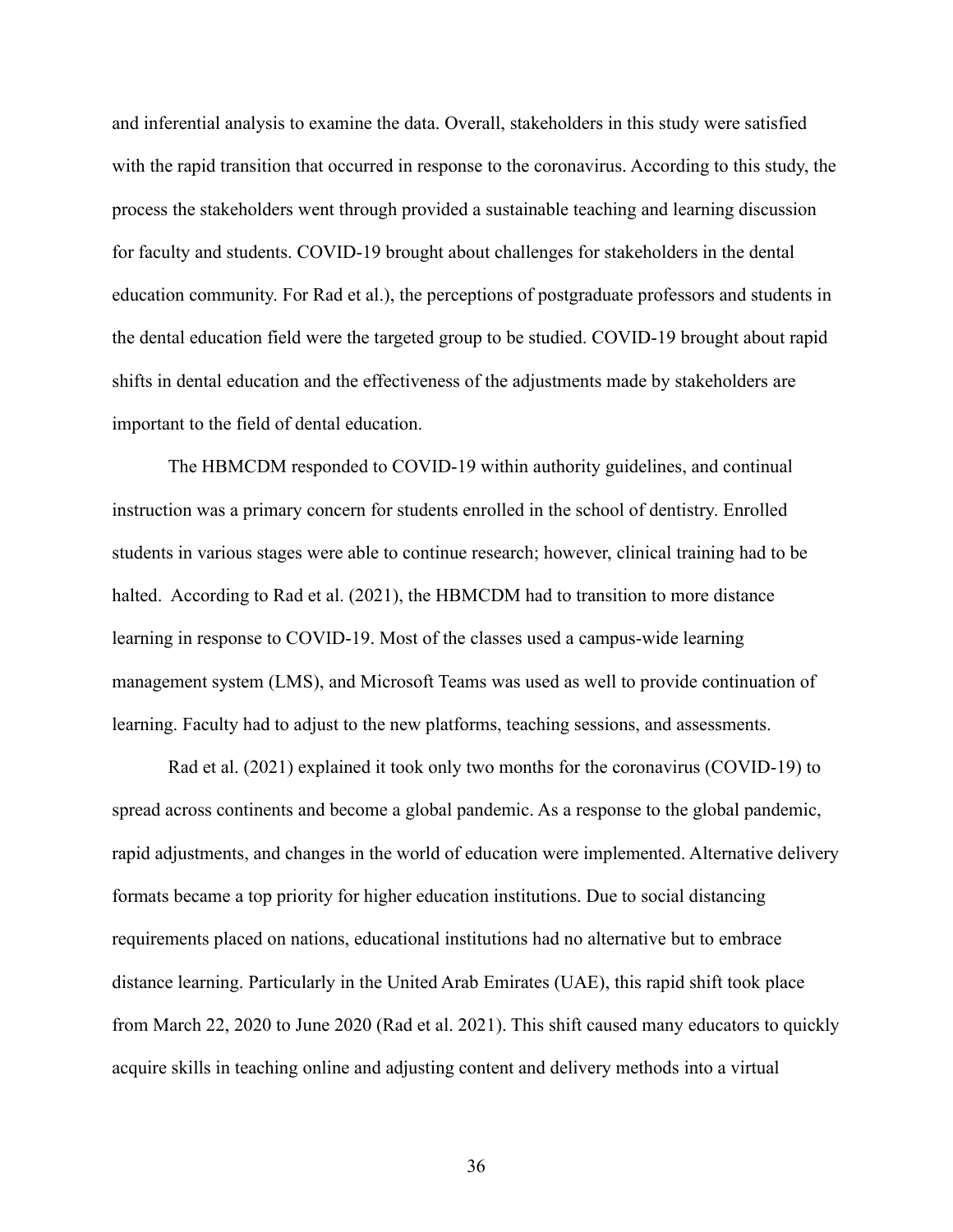environment. All elective surgeries were halted, and for health professionals, this decision became a difficult adjustment due to the practical learning that takes place with health students. An online pedagogical adjustment had to be embraced. An effect on the stakeholders was psycho-social stress that impacted both learners and educators due to the rapid shift of educational delivery, according to Rad et al.

This multi-phased, mixed-methods study conducted by Rad et al. (2021) attempted to demonstrate the stakeholders' perceptions concerning the rapid transition to an alternative delivery format. Four sequential phases were part of the study: data collection, data analysis, information integration, and knowledge generation. The data collection process involved a survey that was designed for the study. A Likert-type scale covering eight areas; then a series of yes/no response questions were asked, which involved a qualitative component asking for elaboration. Sixty-three students, and 21 full-time faculty, and online faculty were invited to participate in the study.

The data were analyzed in two parts: quantitative and qualitative. Quantitatively, the data was analyzed using SPSS for Windows version 25.0. Overall, scores of satisfaction were calculated for both stakeholders together and then separately for students and faculty. According to Rad et al. (2021), Cronbach's alpha and the principal component analysis (PCA) were used to help check internal consistency. Independent *t-*tests were used in the quantitative inferential analysis to understand the satisfaction scores of the instructors. ANOVA was used as well to investigate the learners and stakeholders scores.

The data were also analyzed qualitatively using three researchers for thematic analysis. The researchers focused on harmony and discord statements as themes emerged in the data.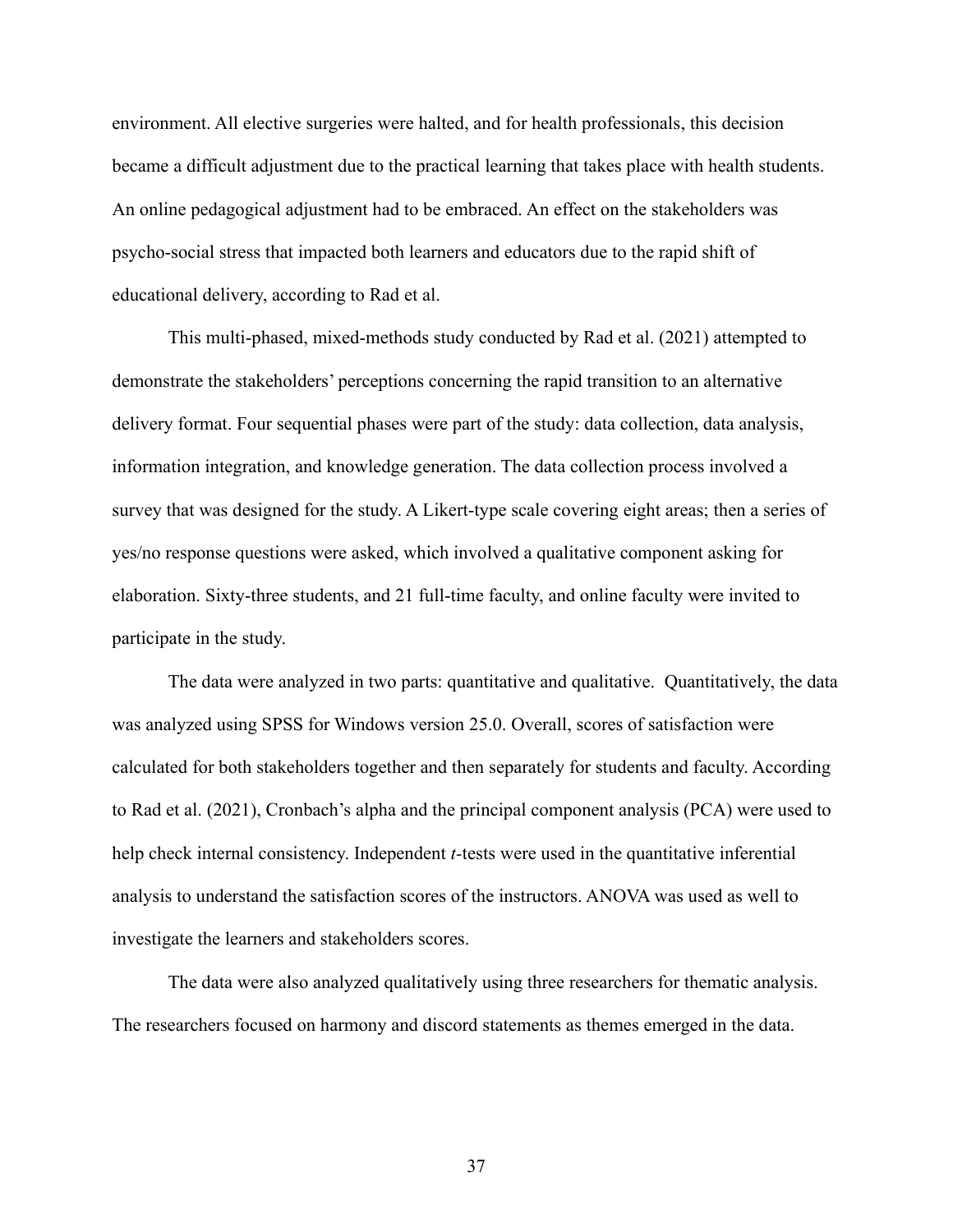Mixed method integration occurred using both the quantitative and qualitative data analysis to build a meaningful narrative.

According to Rad et al. (2021), the results of this study involved 53 respondents out of 63 learners (84% response rate) and 18 instructors, which is an 86% response rate. Reported satisfaction score levels were (*p* 0.05 ). a *p* value of 0.001 for instructors, and 0.008 for learners respectively. In the qualitative data analysis, four categories emerged from the stakeholders (Rad et al., 2021):

- 1. Lessons learned and suggestions for the future.
- 2. Modifications in learning or teaching.
- 3. Advantages.
- 4. Challenges.

With the mixed methods integration, Rad et al. found positive attitudinal aspects of the stakeholders involved with quickly adjusting to instruction and learning life through COVID-19. Overall, Rad et al. found stakeholders to be positive while adjusting to new information technology, learning on the move, and modifying behavior as needed during the pandemic to be able to learn and teach. This study showed that, in response to the changes to education COVID-19 brought, both learners and teachers were satisfied with the quick transition to an alternative delivery method, primarily distance education. Both learners and teachers were satisfied with these changes; however, the teachers were more satisfied than the learners by a narrow margin.

Rad et al. (2021) presented findings that revealed a positive satisfaction response to rapid educational delivery augmentation in both teachers and learners in response to COVID-19 in the dental field of education. Learners were positive with changes to the delivery methods, as perceptions to a seamless transition were evident in this study. Stakeholders did report that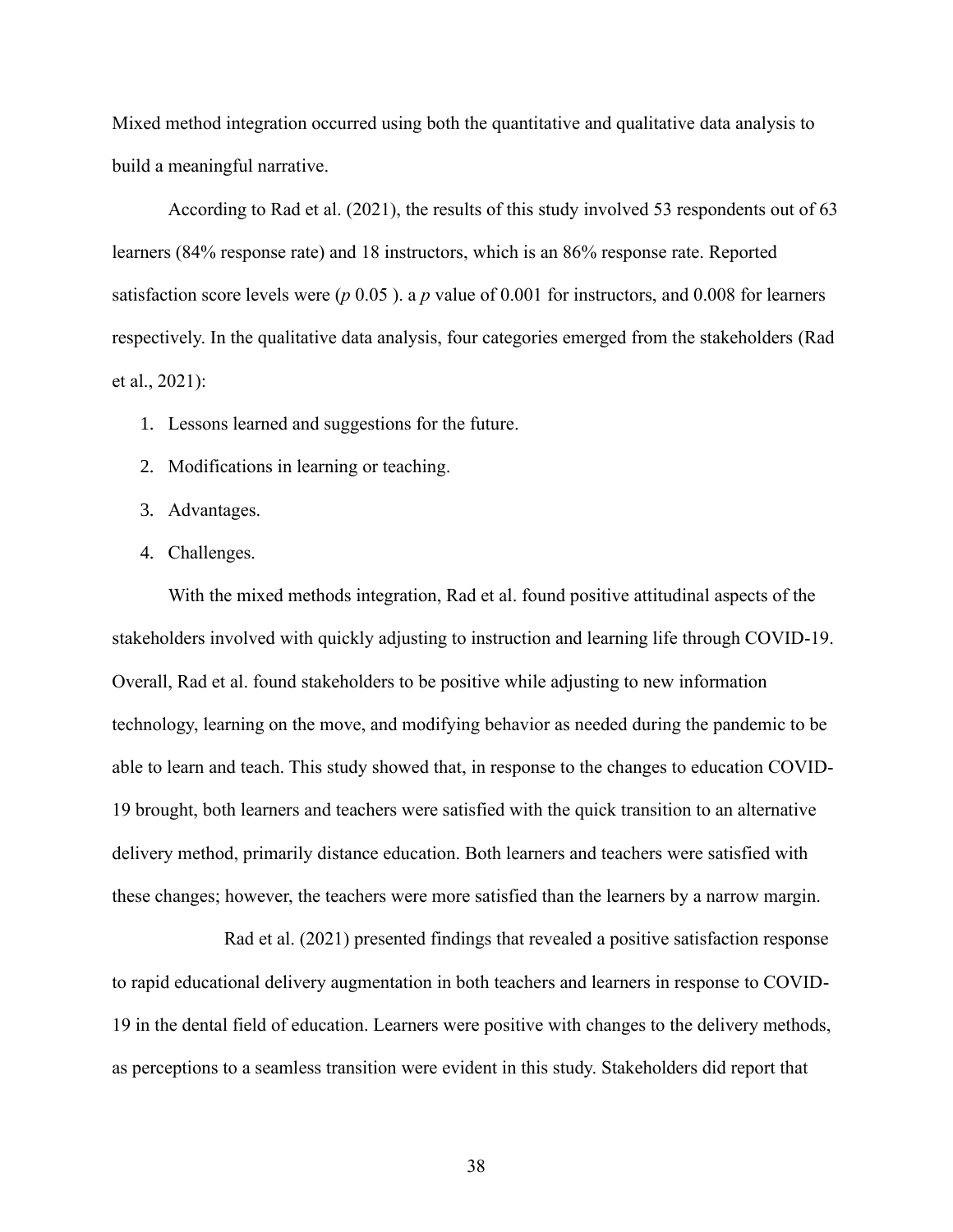distant learning was not able to replace hands-on experience in the dental field. Instructors reported difficulty in the online delivery platform to maintain student engagement and concentration. Both teachers and learners reported adjusting learning and teaching styles to accommodate the online delivery platforms to maximize the learning experience. According to Rad et al., COVID-19 brought instructors a greater appreciation for online professional skill development and for all stakeholders more awareness and opportunities for online education, learning, and growth.

Designers behind online education in higher education explained the choice of using technology in online education has been removed according to research by Bernardo and Duarte (2020). To educate students during COVID-19 required a modality shift to online education. Bernardo and Duarte researched among designers behind online education in higher education and documented the professionals' experiences and perceptions surrounding the pivot that occurred during COVID-19. Circumstances beyond control forced educators to adapt to online delivery. For some educators, that modality was commonplace, whereas other educators were unfamiliar with online modality. The purpose of this study was to describe the experiences and perceptions of higher education academics related to educational design.

Bernardo and Duarte (2020) created an online survey during the quarantine period of COVID-19 and was made available in May 2020 to an education-related contact network of online higher education experts in educational design. A total of 27 questions in the four-part questionnaire were applied, including multiple-choice, scaling, and open-ended questions. Seventy-four respondents participated and 39 answered the questionnaire. Bernardo and Duarte analyzed data according to the following criteria from respondents:

1. The level of familiarization with different forms of technology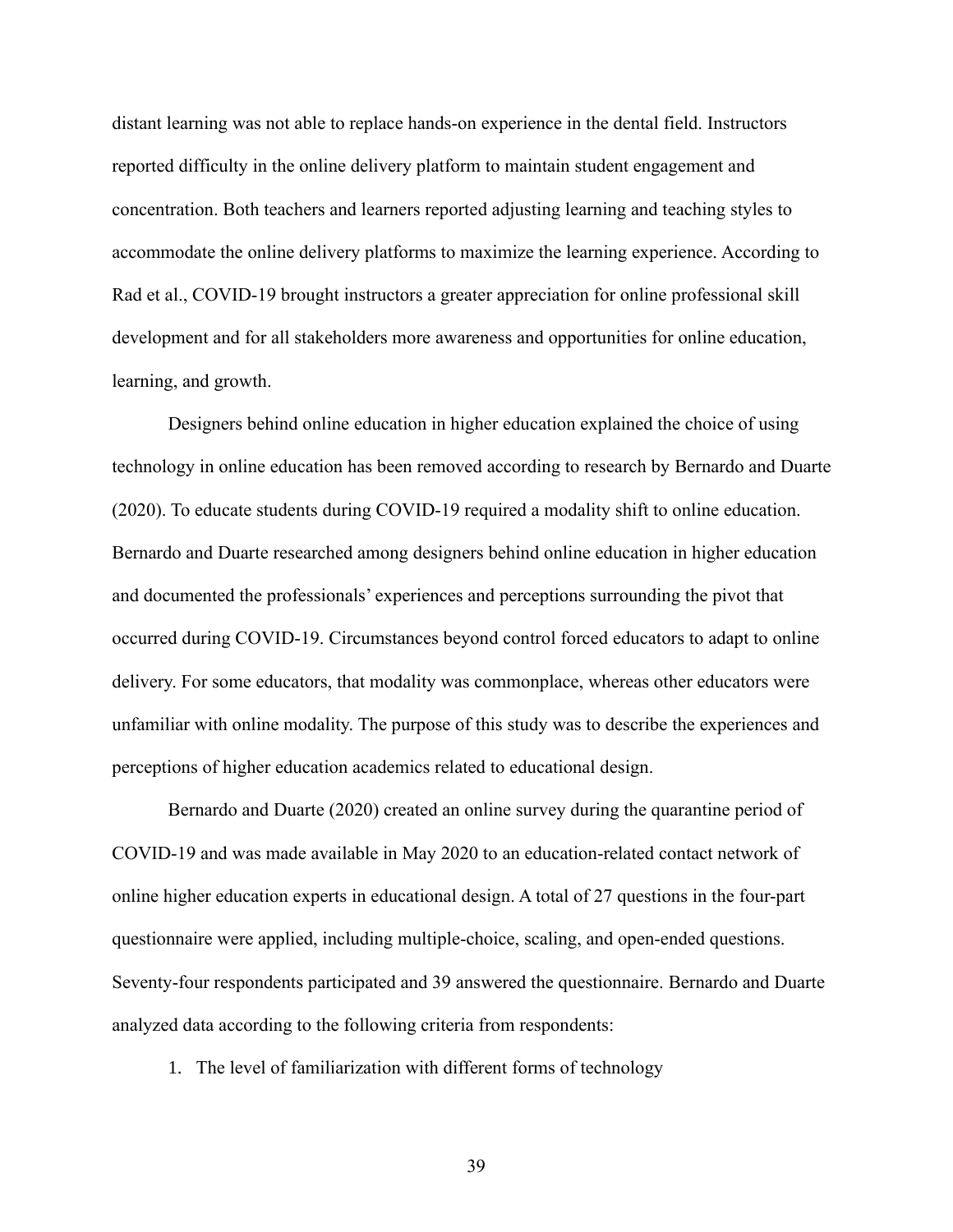- 2. Trade-off between in-class and online modes; noticeable changes in the learning environment and student learning
- 3. Experience of teaching solely through online means
- 4. Virtual reality and perspectives on its applicability to higher education.

In the area of familiarization with technology, over 84% of respondents chose desktop and laptop computers to be the highest proficiency, with virtual reality equipment having the lowest proficiency at 63% indicating no experience.

According to the respondent's experiences with changes in the learning environment, before COVID-19, traditional higher education (including undergraduate, graduate, and doctoral levels) delivery was at almost 70%, a blended delivery was at 25%, with online at 2.74%. However, during COVID-19, online delivery shifted to 88.1%, blended delivery lowered to 10%, and traditional teaching moved to 1.19% (Bernardo and Duarte, 2020).

Respondents noted that teaching completely online requited a modification of pedagogy, with 22% having to adjust general activities to online activities, and 19% had to redesign materials and assignments. The data revealed that 77% of respondents had difficulty reading the room during class discussion, and 67.5% of respondents noticed fewer spontaneous teaching opportunities during online classes. To engage the respondents about virtual reality (VR) usage in higher education, only 46% responded with awareness, and 16.7% responded with no awareness of VR. The data revealed 43% of respondents would not use VR in the classroom. Bernardo and Duarte (2020) concluded the research by explaining the shift that COVID-19 had brought to higher education. Designers behind online education will participate in a new normal since the crisis of COVID-19.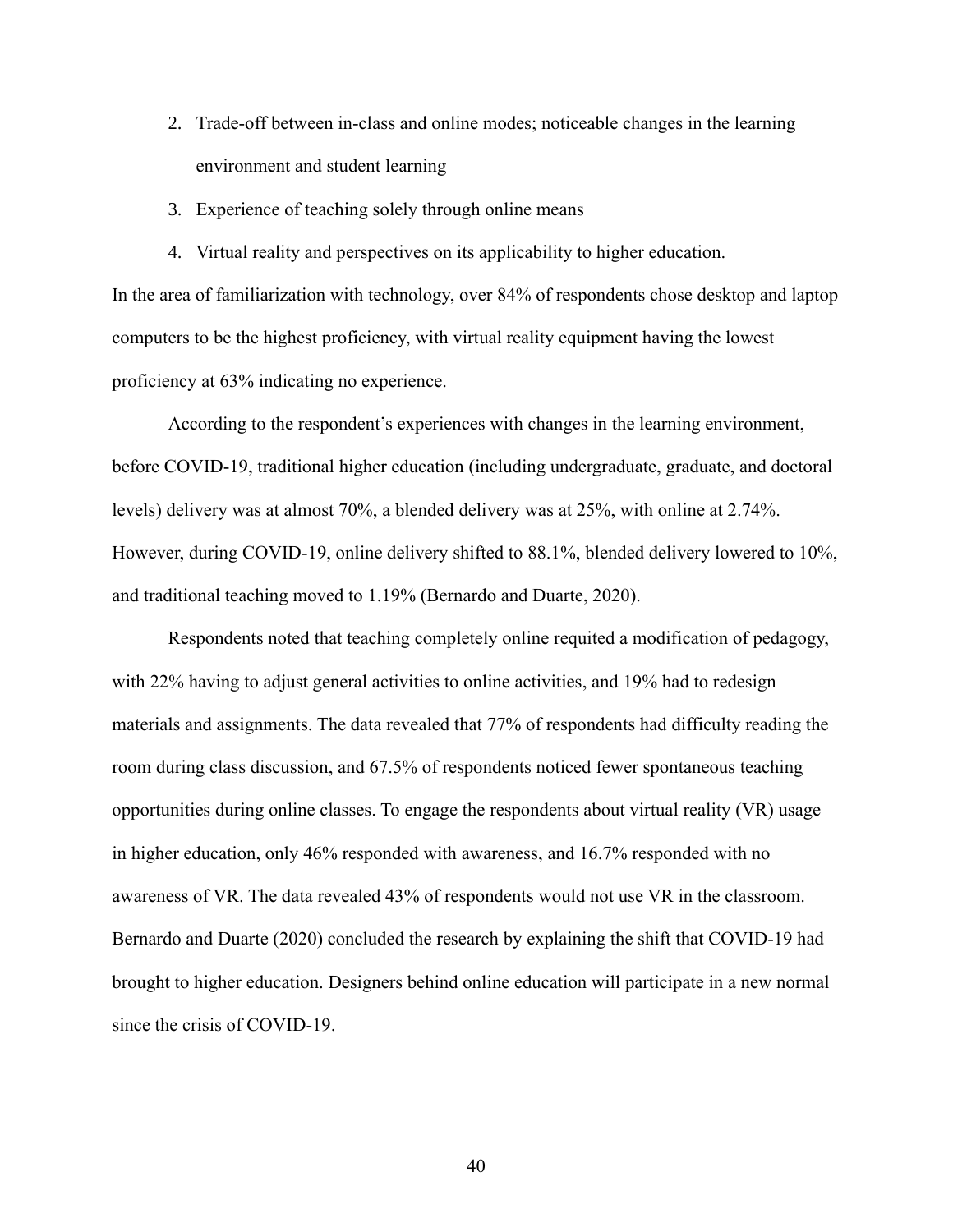In the wake of COVID-19, Perrota and Bohan (2020) examined online teaching experiences of two faculty members in higher education through reflective study methods. The purpose of this study attempted to answer the research question, "How do the researchers' experiences teaching online highlight professional challenges and opportunities for faculty considering transitioning to e-learning settings in higher education?" Perotta had taught 30 sections of asynchronous online undergraduate survey history courses at three different institutions. Bohan taught face-to-face, hybrid, and asynchronous graduate courses at a large university. Combined, both authors had over 10 years of asynchronous teaching experience. The authors of this study used the experiential-learning ecology model to examine the online environments of four higher educational institutions to document the challenges and opportunities that the authors faced themselves.

The Perrota and Bohan (2020) research described perceptions about their teaching at four colleges that the authors had previously experienced with online courses. College A was a twoyear college that enrolled over 20,000 students, and Perrota was responsible for using a learning management system (LMS) to develop and implement courses. College B was a non-profit private university with a student online population that is over 100,000 students, and Perrota was expected to use Blackboard LMS. College C was a public four-year institution that enrolled over 30,000 students, and Perrota participated in an online learning design of courses before any courses were allowed to be taught. College D was a large public university with over 50,000 students, and Bohan was a tenured education professor and was not trained with structured online learning designed courses; however, to maintain a full teaching load, the author agreed reluctantly to teach more online courses at the university.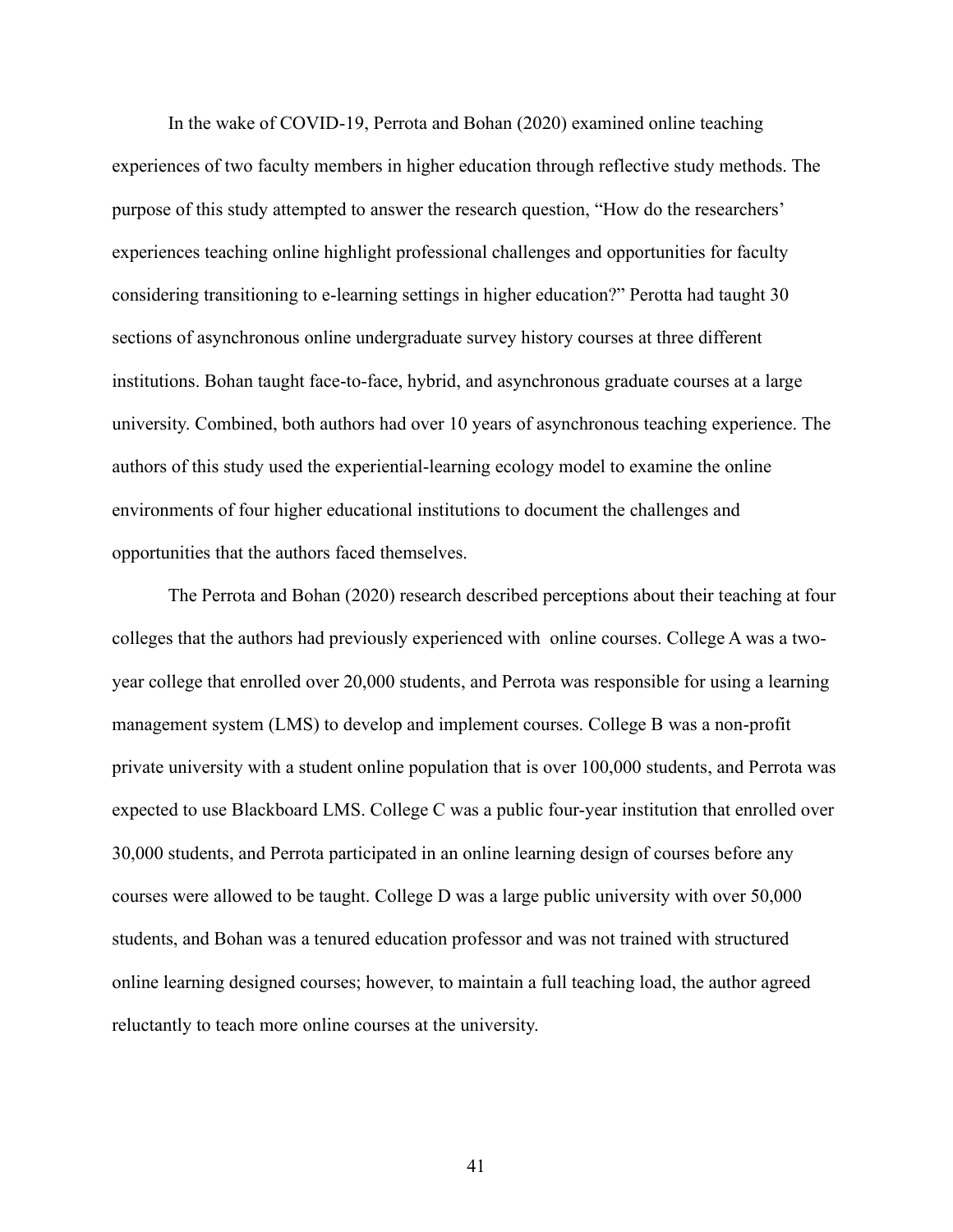Data collection for this reflective study involved collecting artifacts from the authors' experiences with the four colleges. Perrota & Bohan (2020) collected the following:

- 1. University guidelines for online instruction
- 2. Personal reflective observations
- 3. Supervisory evaluations
- 4. Student evaluations and feedback (p. 53).

The authors coded the documents and determined the emerging themes that aligned with the theoretical framework. Then, to analyze the data, the authors examined the institution context where they taught, collaborated on data analysis, and determined trends or themes from their reflection. Perrota and Bohan identified areas where they experienced challenges, advantages, and examined types of professional development that was offered to support online education.

Three main themes emerged from this research concerning Perrota and Bohan's perceptions of the four universities: maintaining student retention, meeting learning outcomes, and providing rigorous instruction were important from the authors' perspectives. The authors described other themes that emerged from the data concerning their own experiences: academic freedom and curriculum control, faculty mentoring and evaluation, professional development, and connectedness to campus community and isolation emerged from the study. Overall, the analysis revealed that institutions who provided adequate online engagement and support for faculty experienced teaching effectiveness and student learning. The participants provided documented limitations for this study in two ways: the participants'subjectivity impacted the reflective methods, and the use of student evaluations limited supporting data for the participants. Perrota and Bohan suggested that, due to the shift in delivery modalities, because of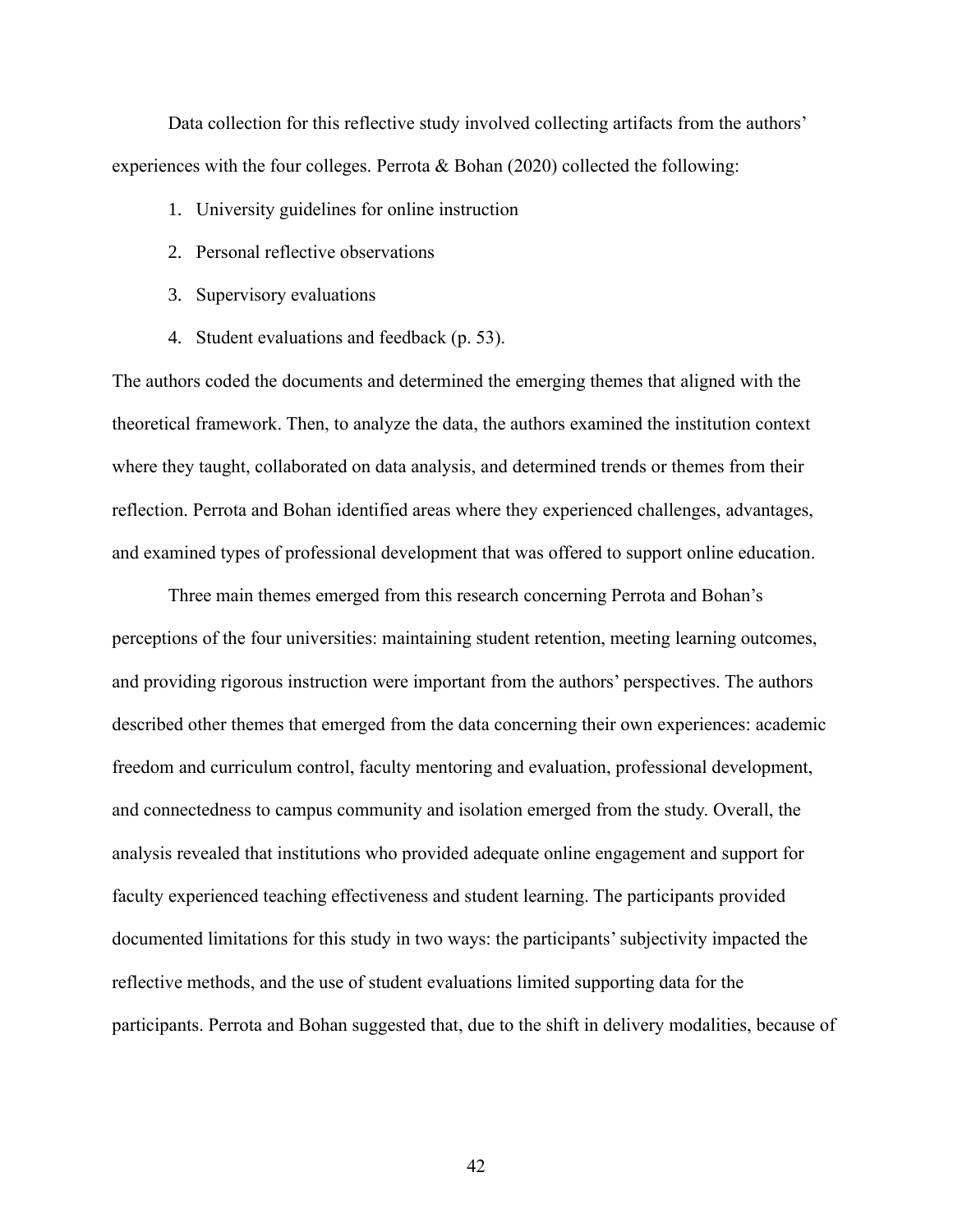COVID-19, that more reflective research from faculty is necessary to understand the effect of the pandemic on other faculty members.

### **Summary**

The literature on the COVID-19 crisis in the University setting revealed that COVID-19 had an abrupt impact on the institutional leadership, educational delivery methods, students, and faculty. The abrupt adjustments universities made during the pandemic provided a means of survival for the institution, continuous service to students, and a continuum of learning. The need for more research in the Christian University context can be seen in the literature. This study provides an attempt to close the literature gap on the administrator's response to COVID-19 in a Christian University context.

This chapter explained the abrupt changes that HEI's faced as a direct result of the COVID-19 crisis. Using literature, a thorough explanation was provided that demonstrated the student and faculty changes experienced. However, literature on the topic of COVID-19 and the experiences of administrators has a literature gap. This current phenomenological study attempts to close the literature gap on the experiences of administrators serving at a CHEI. A description of the methodology of this study is addressed in chapter 3.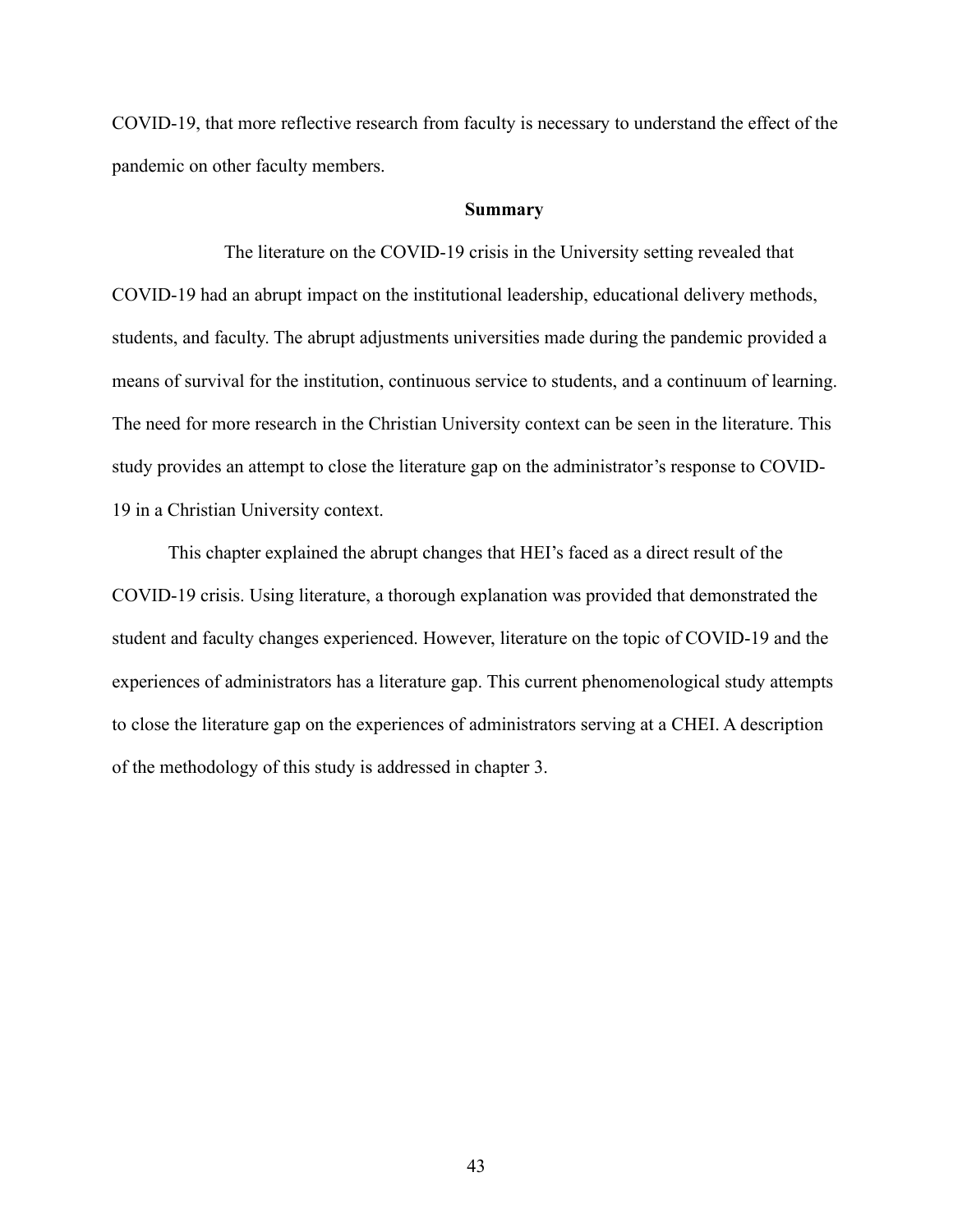## III. METHODOLOGY

The purpose of this phenomenological study was to describe the lived experience of administrators at a Christian higher education institution during the COVID-19 crisis. For the purposes of this study, the COVID-19 crisis was defined as the highly contagious virus known as the severe acute respiratory syndrome coronavirus 2 (SARS-CoV-2) that was declared a global pandemic by the World Health Organization (WHO) in March 2020 (Mayo Clinic, 2021).

# **Description of Research Design**

A phenomenological study approach to qualitative research was selected for this study. The phenomenological approach was the best selection for this study due to the shared lived experiences of Christian higher education administrators leading through the COVID-19 pandemic. Through data collection, the shared experiences of Christian higher education administrators were documented, analyzed, and synthesized to bring understanding to the lived phenomenon that these administrators experienced during COVID-19 on their campus. The interviewees answered questions on how the COVID-19 pandemic affected the Christian college campus from their individual leadership perspectives. According to Creswell and Poth (2018), a qualitative phenomenological study is an ideal research design to gather data for explaining and describing a lived phenomenon. The following section of research provides information on the background of participants, the role of the researcher, measures for protecting the participants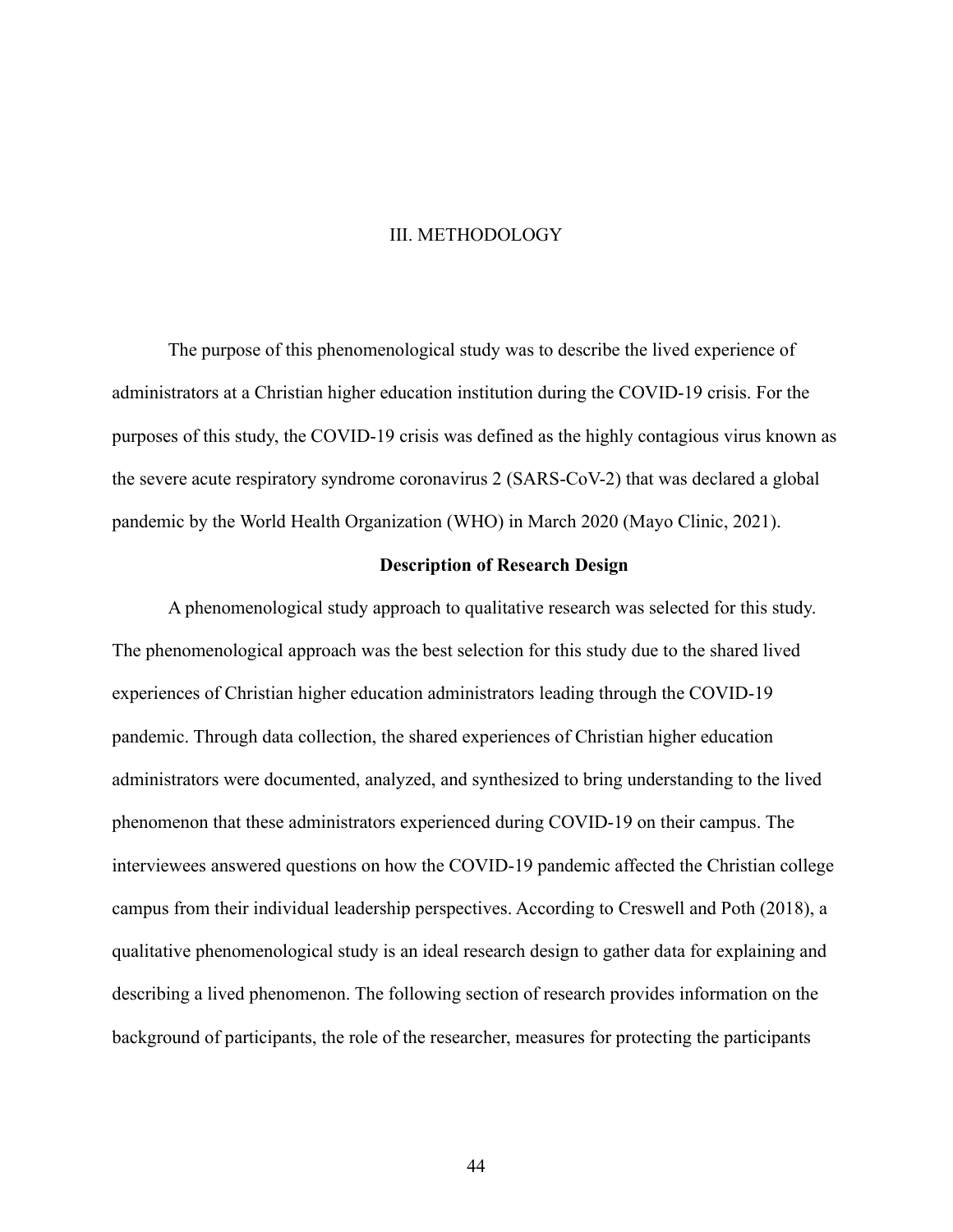ethically, and the primary research question, the data collection process, validity and reliability, procedures, data analysis, and summary.

## **Participants**

The participants for this study were a criterion sampling population of Christian university administrators. The participants were Christian administrators from an evangelical Christian liberal arts university that offered multiple degrees at the associate, bachelor, masters, and doctoral levels. The sample selection was purposeful, and the criteria for the participants were

- currently serving in an administrative role at a Christian university,
- earned a terminal degree,
- served in an administrative role during the COVID-19 crisis, and
- experienced the shared phenomenon of leading through the COVID-19 crises.

The participants who fit these criteria would best explain the shared, lived experience of handling the crises of COVID-19 in their Christian university context. The sample for this phenomenological study involved four administrators, including one female and three males, from a variety of demographic backgrounds with terminal degrees as described in Table 1.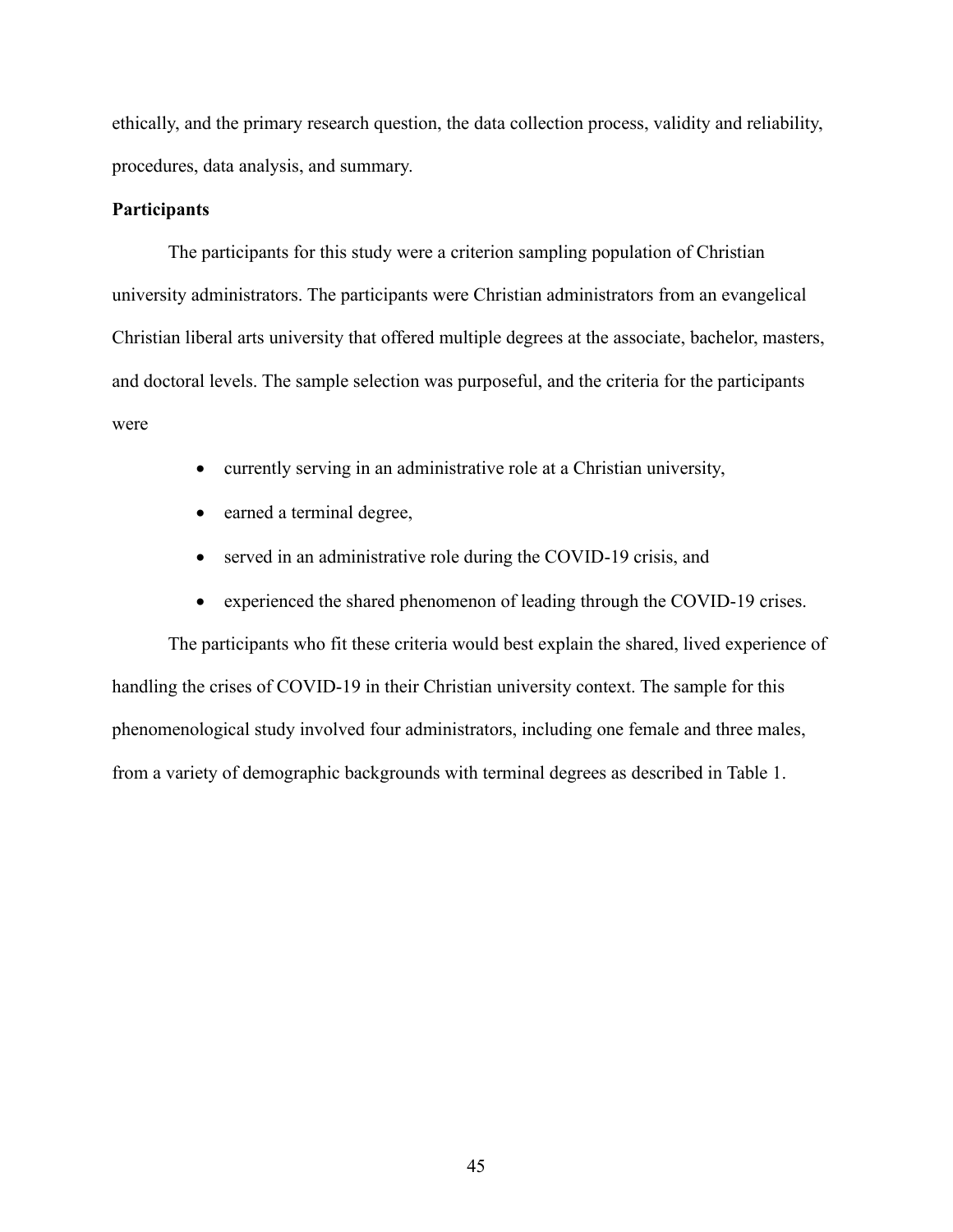# **Table 1**

# *Participant Demographics*

|                | Name        | Gender                    | <b>Years</b>   | <b>Degree</b> |  |
|----------------|-------------|---------------------------|----------------|---------------|--|
|                |             | in Role                   |                |               |  |
|                | Participant | $\mathbf M$               | 15             | Ed.D.         |  |
| $\mathbf{1}$   |             |                           |                |               |  |
|                | Participant | M                         | 9              | Ed.D.         |  |
| $\overline{2}$ |             |                           |                |               |  |
|                | Participant | M                         | 16             | D.Min.        |  |
| 3              |             |                           |                |               |  |
|                | Participant | $\boldsymbol{\mathrm{F}}$ | $\overline{4}$ | Ed.D.         |  |
| $\overline{4}$ |             |                           |                |               |  |

The recruitment process and selection process of involving participants for this study began by contacting a key administrator to offer feasibility and an initial conversation of involvement with participants in this study on behalf of the researcher. A recruitment email (see Appendix C) and consent form (see Appendix B) were created and sent to participants following Institutional Review Board (IRB) approval for this study. All consent forms were signed by participants before the data were collected.

# **Role of Researcher**

The role of the researcher for this study was an observer of the participants' described lived experience as a Christian university administrator during the crises of COVID-19. According to Creswell and Poth (2018), in qualitative research, one gathers data by interviewing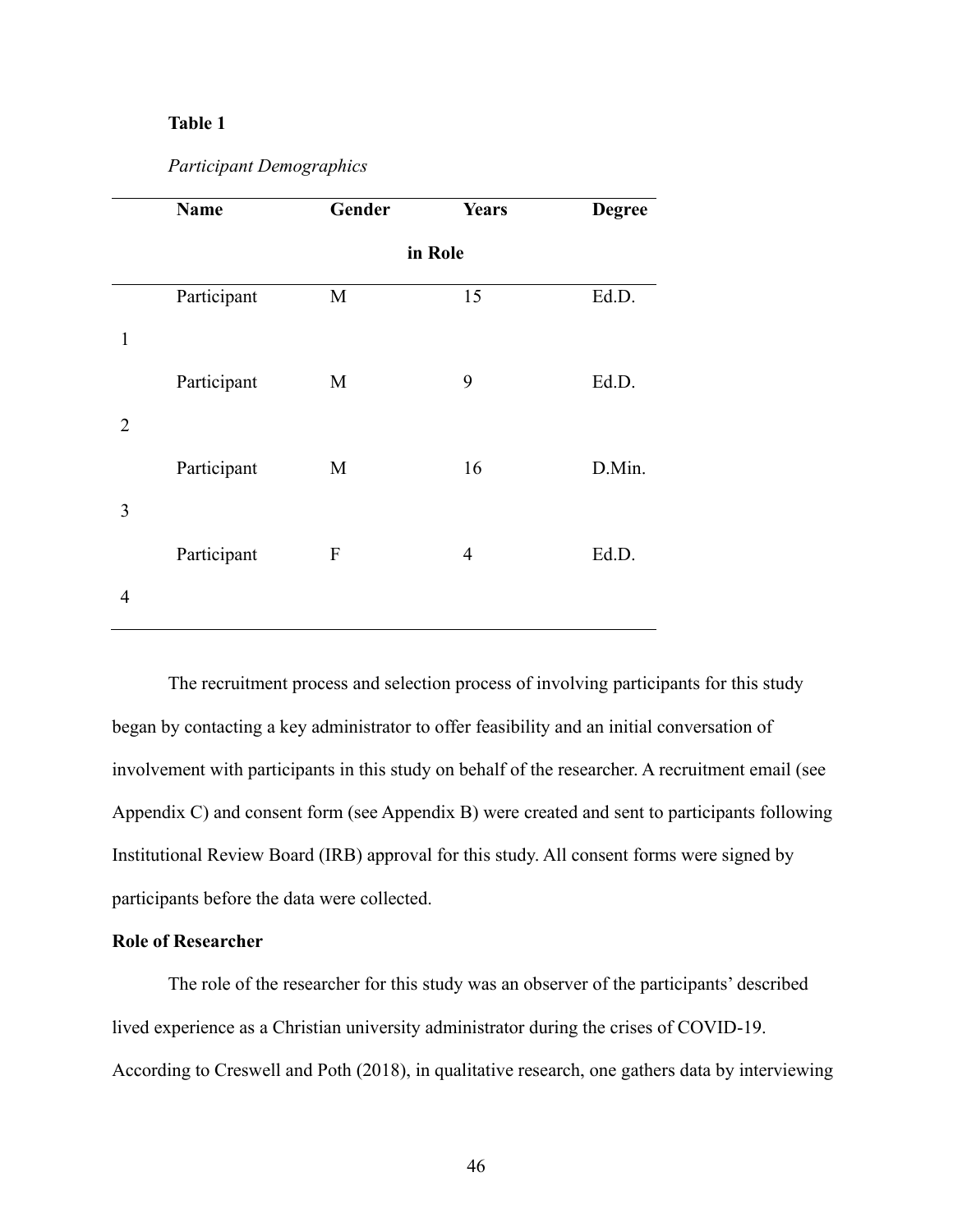through open-ended questions and observing through the senses. The researcher used the questionnaire to assist in the interview process having shared this document with all participants before the interviews. The researcher's own experience in handling crises was bracketed during the interview process with participants (Creswell & Poth, 2018).

The researcher has served in Christian higher education for the last 8 years as a vice president for a southern evangelical seminary. The seminary experienced a near closure in 2013, which involved major crises, i.e., students, finances, personnel, facilities, and accreditation; however, the crisis of COVID-19 in 2020 impacted the seminary differently. The researcher, having seen a campus-wide crisis while serving as an administrator, desired to research other CHEI administrators' responses to the shared phenomenon. A broader perspective on the COVID-19 crises and an CHEI's response from administrators would be a valuable phenomenological study.

### **Measures for Ethical Protection**

Measures for ethical protection for the participants were put in place by using pseudonyms for the name of the participants and avoiding naming the Christian university where participants served. Participants were provided voluntary participation consent forms to each participant explaining the measures for ethical protection (Appendix B). Each participant voluntarily agreed to participate through a corresponding email and signed adult consent form (see Appendix B). All participant personal information was password protected on a personal computer and kept in a locked office. Also, each participant was informed of their rights to stop at any time during the interview process.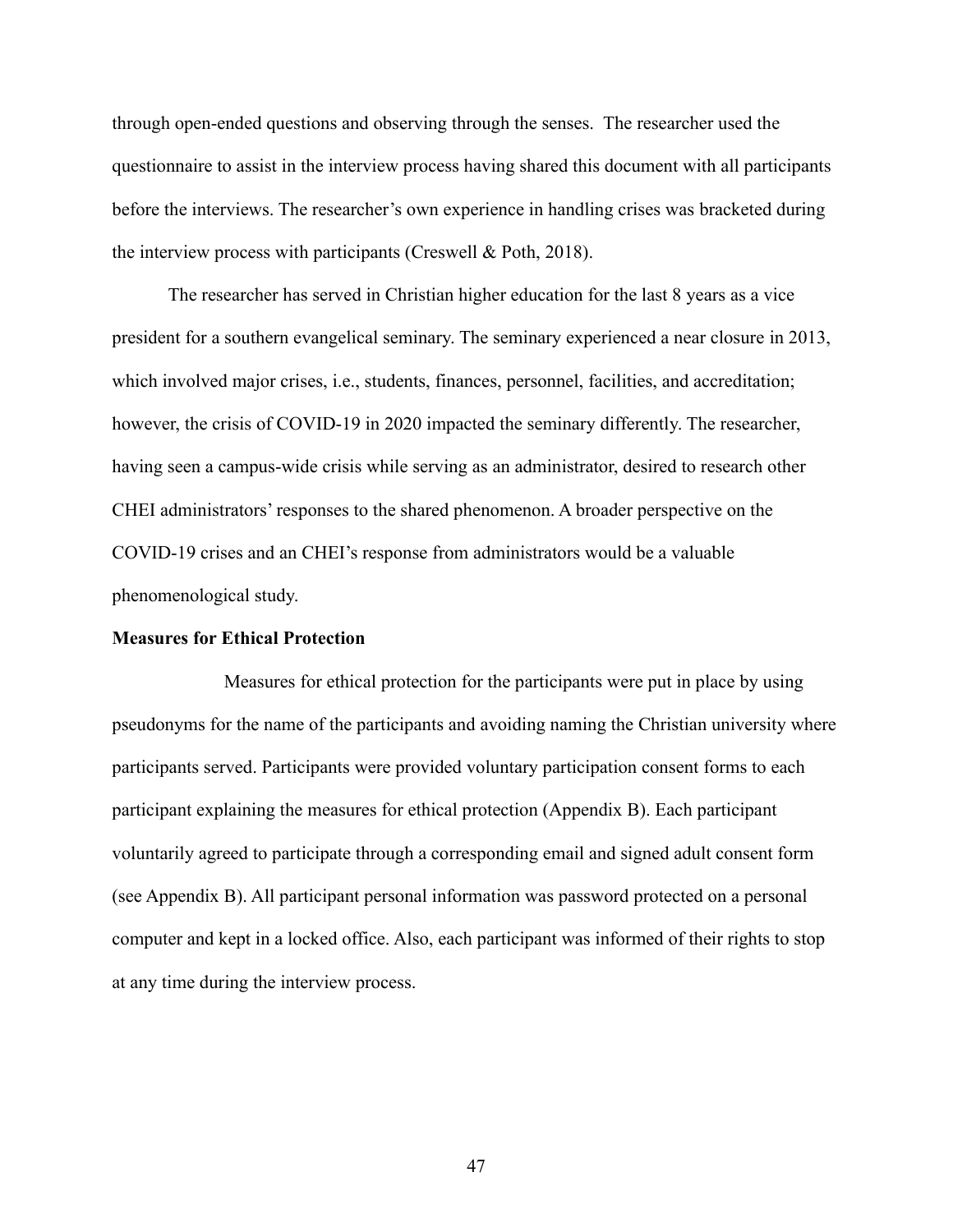#### **Research Question**

The research question that guided this study was: What were the lived experiences for administrators of a Christian higher education institution while leading through the COVID-19 crisis?

## **Data Collection**

The data collection process of this study depended on approval from Institutional Review Board (IRB) from Southeastern University. Once the study was approved by IRB, data collection took place during the summer of 2021. Interviews were conducted with participants by using Zoom or a web-based video conferencing service. The web-based video conferencing service interacted with Otter.ai, a transcription program, to provide an accurate transcription of the recorded interview. After each interview and initial transcription were created, the researcher provided the participant with a copy of the transcription for accuracy. Once the accuracy of the document was checked, the document was stored securely until data analysis was conducted. The interview data were password protected on the researcher's personal computer and stored in a locked office.

#### **Instruments used in Data Collection**

For this research, the primary instrument used in the data collection process was the interview guide (Appendix A). Seven questions were created to coincide with phenomenological research design. The interview guide provided the participants the opportunity to describe the lived phenomenon of the COVID-19 crisis from a CHEI's administrator's perspective. The interview guide was used to describe "what" and "how" the phenomenon of the COVID-19 crisis was experienced, which follows the research design of this project. The questions were created by the researcher and validated by the committee.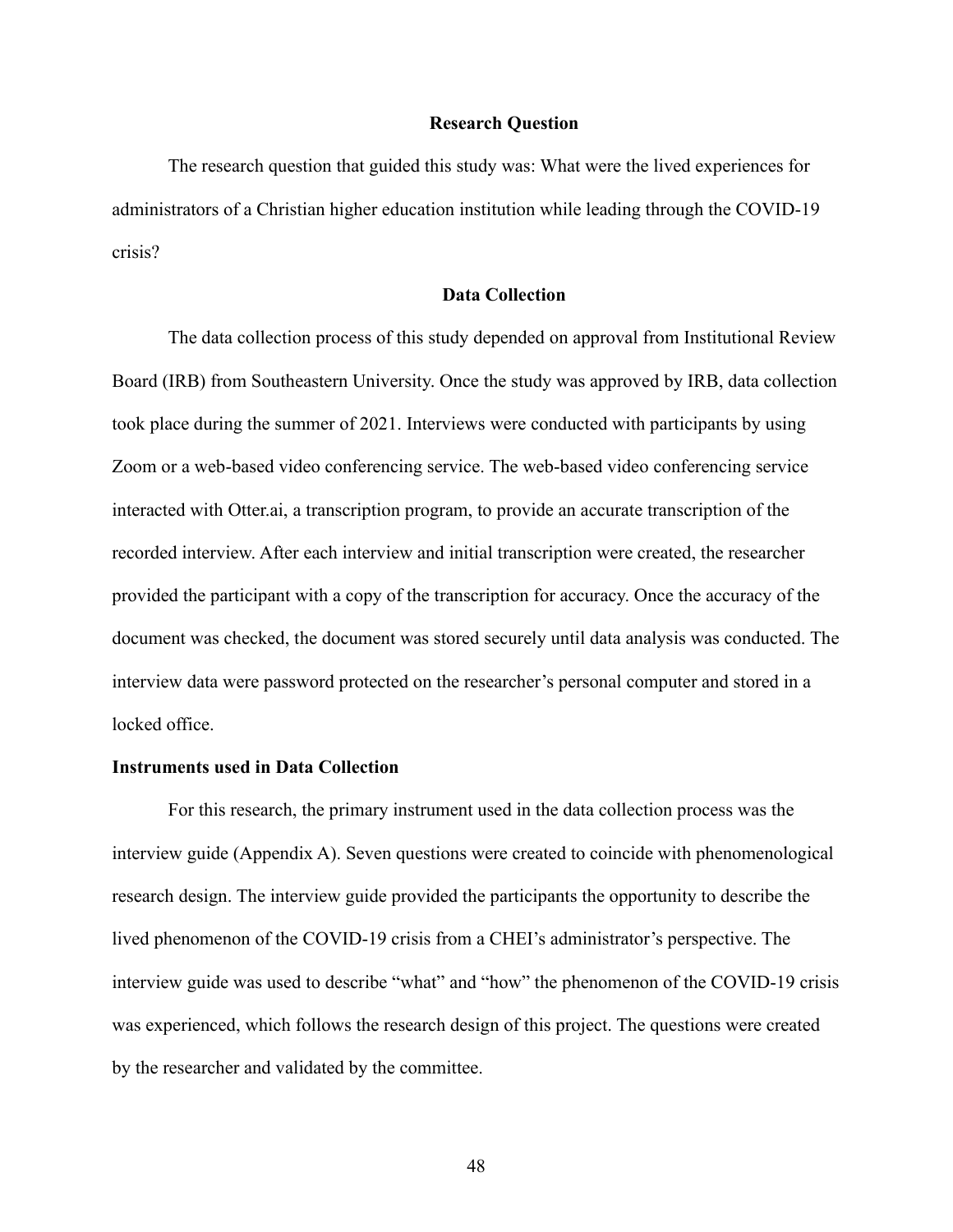## *Validity*

The validation process for this qualitative research was built on the desire to be as accurate as possible with "findings by the researcher, the participants, and the readers" (Creswell & Poth, 2018, p. 259). The interview process between researcher and participants in this qualitative study provided openness, allowing participants to share freely from their experiences. The recording process using Otter.ai to transcribe the interviews allowed for accuracy on behalf of the participants. As the interview recordings were listened to and read by the researcher, transcripts were checked for accuracy. Copies of the transcripts were then shared with participants to check for accuracy by email. Participants had the opportunity to check for any errors or adjustments. After transcripts were adjusted for accuracy, the researcher applied triangulation data practices. The use of triangulation involves using "corroborating evidence from different sources to shed light on a theme or perspective" (Creswell & Poth, 2018, p. 260). *Reliability*

After the transcripts of interviews were reviewed by participants, each participant was giving the opportunity to clarify any concerns of misinterpretation. The researcher reassured the participants contextualization of their responses. According to Creswell and Poth (2018), coding is important to increasing reliability. To provide reliability for this research, a systematic data coding process was employed for the data received by participants.

### **Procedures**

Before the interviews began, the consent form was explained to each participant, and the participants were asked if they had any concerns or questions. Each participant was informed of their right to stop the interview at any time for clarification purposes or concerns. Participants were able to share freely without any coercion.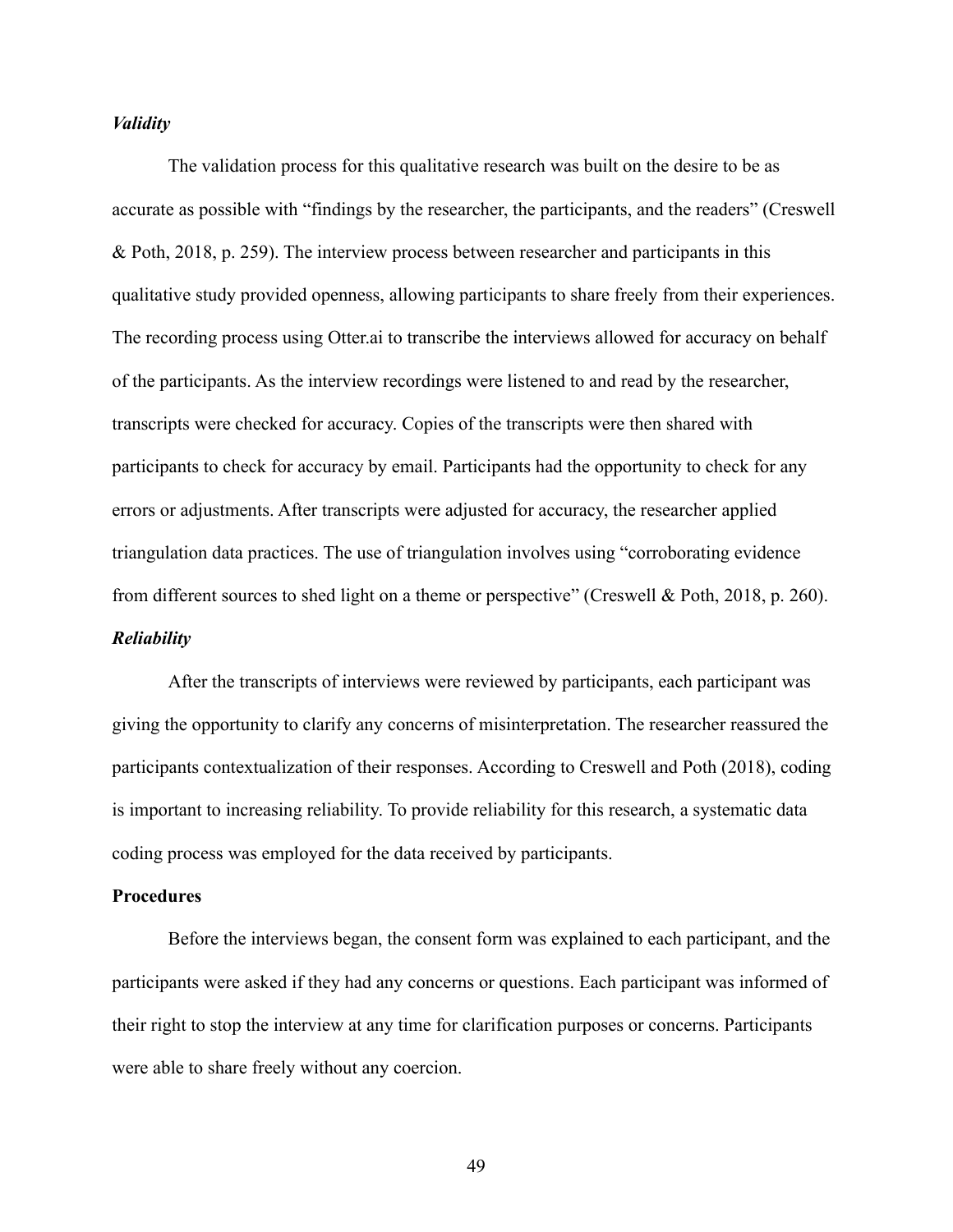## **Data Analysis**

Data analysis occurred as the interview transcripts were coded according to themes. The transcripts were checked by participants for any inaccuracies. Once accuracy of the transcripts was approved by the participants, the researcher began to classify the data in general terms. Once the data were generalized, the coding process began. Codes were assigned to consistent phrases or terms used by participants to answer the interview questions. The coding process started broadly with themes and moved to narrow categories. The purpose of coding the data was to bring a descriptive analysis to the lived experiences of administrators as they led through the crisis of COVID-19 at a Christian higher education institution. The coding process involved multiple reviews of the data.

#### **Summary**

The methodology of this phenomenological study provided CHEI administrators the opportunity to describe a lived and shared phenomenon of the COVID-19 crisis. Investigating and describing the lived experiences of administrators at CHEI, as they led through the crisis of COVID-19, involved a qualitative phenomenological study. The methodology of data collection was to capture the essence of the lived experiences from administrators in the field of Christian higher education through an interview. Participants were chosen on a criterion basis for their expertise and experience. The data collection process was thoroughly presented for validity and reliability. The data for this study were coded according to the recommendations of Creswell and Poth (2018).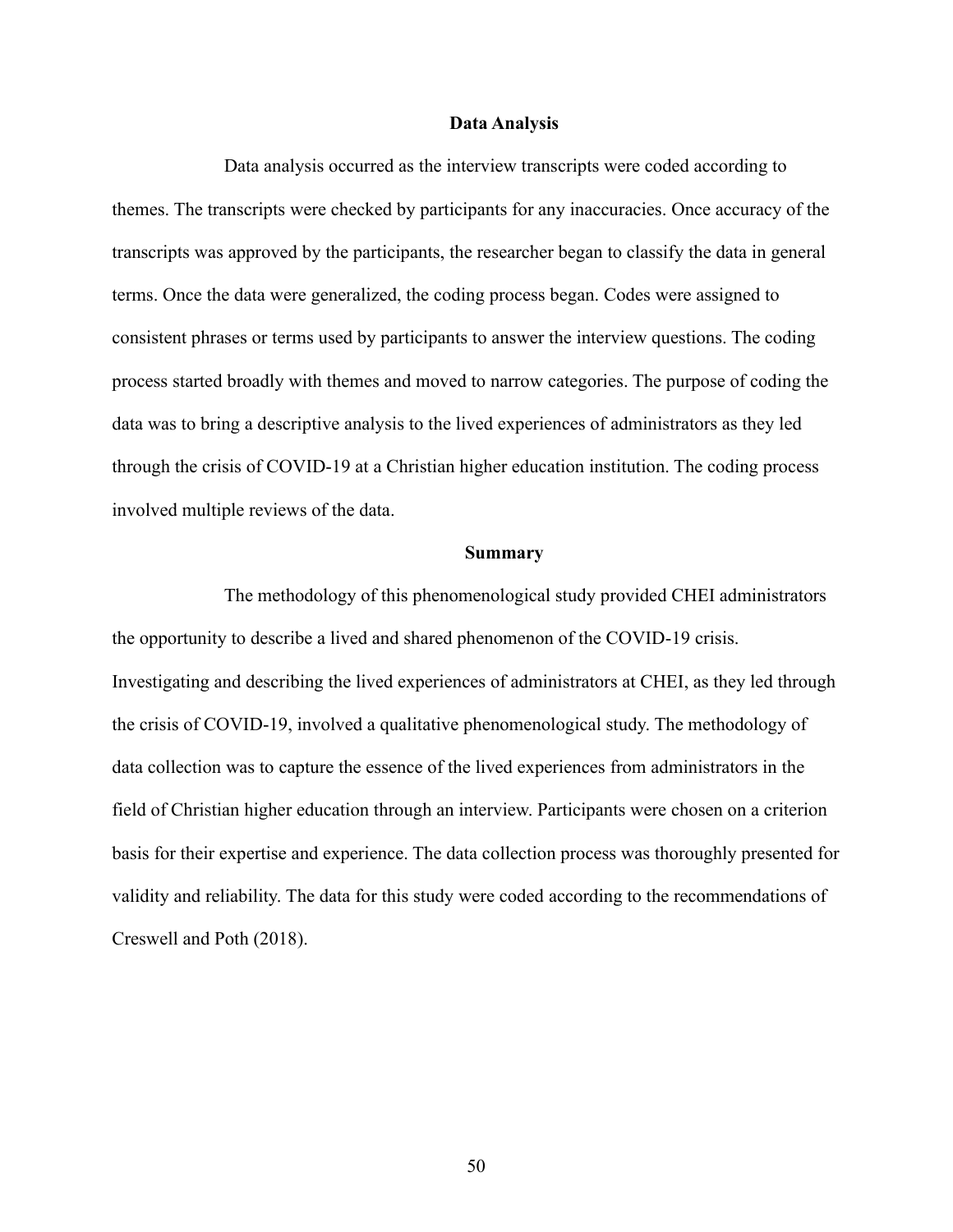## IV. RESULTS

The purpose of this phenomenological study was to describe the lived experience of administrators at a Christian higher education institution during the COVID-19 crisis. For the purposes of this study, the COVID-19 crisis was defined as the highly contagious virus known as the severe acute respiratory syndrome coronavirus 2 (SARS-CoV-2) that was declared a global pandemic by the World Health Organization (WHO) in March 2020 (Mayo Clinic, 2021).

The results of this phenomenological study are presented in this chapter. Four themes emerged from the data: unpredictability, holistic community disruption, decisive adaptability, and team collaboration. The themes with supporting data are presented below.

## **Methods of Data Collection**

Once Institutional Review Board (IRB) approval was granted by Southeastern University, the researcher began the recruitment process for participants for this study. Four administrators from a Christian Higher Education Institution (CHEI) participated in this study, representing a criterion sampling population of Christian university administrators. The participants were Christian administrators from an evangelical Christian liberal arts university that offered multiple degrees at the associate, bachelor, master, and doctoral levels. The sample selection was purposeful, and the criteria for the participants were

• currently serving in an administrative role at a Christian university,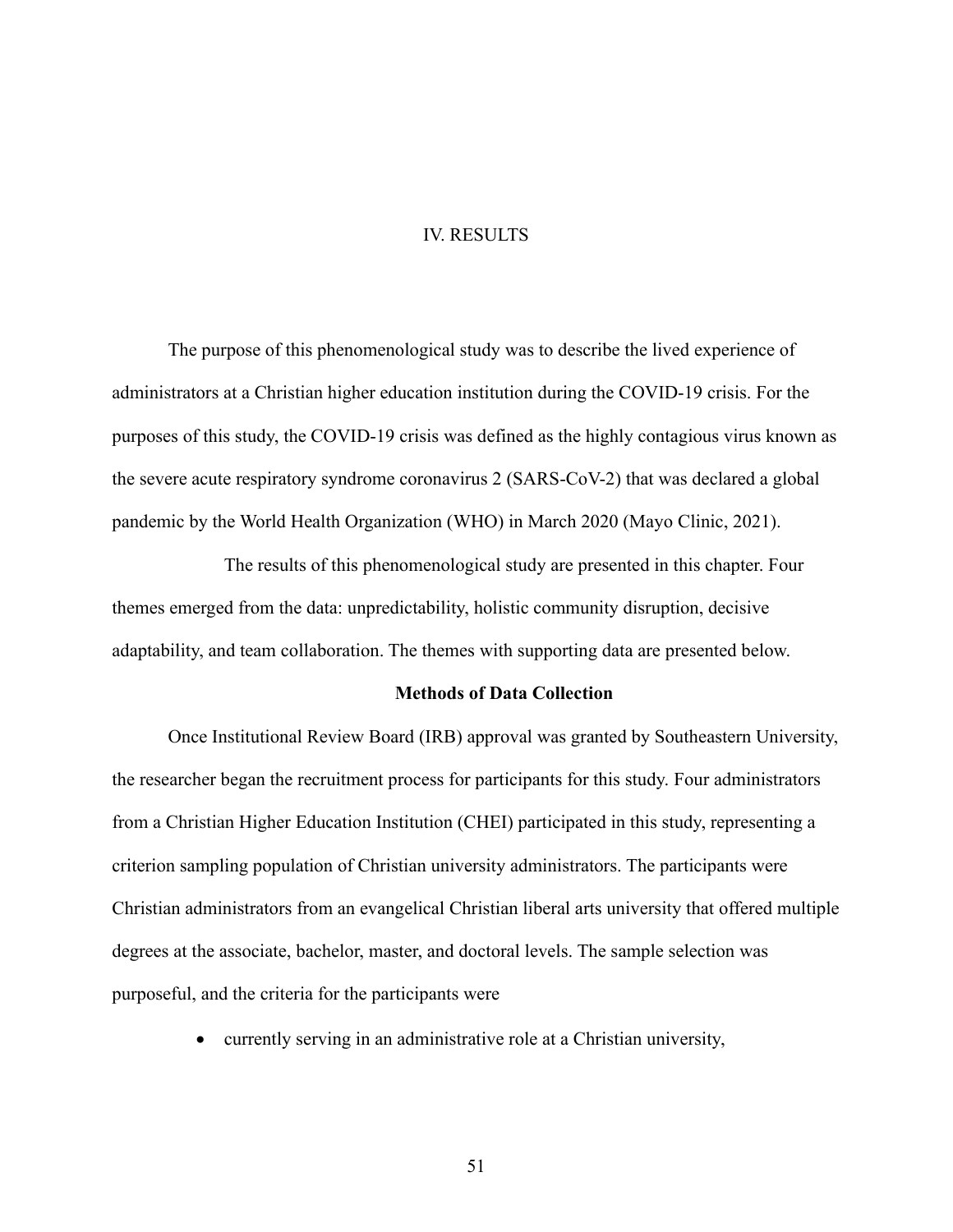• earned a terminal degree and experienced the shared phenomenon of leading through the COVID-19 crisis.

The participants who fit these criteria would best explain the shared, lived experience of handling the crises of COVID-19 in their Christian university context in an administrative role during the COVID-19 crisis.

An initial recruitment letter was sent to administrators who served at a CHEI (see Appendix C). Each administrator was given an interview consent form (see Appendix B) along with an interview questionnaire (see Appendix A for review). Once the interview consent form was signed by the participant, an interview was scheduled. Each interview was conducted and recorded through video conferencing, three interviews by Zoom and one interview by Google Meet. An explanation of the interview process was shared with each participant, and each participant was made aware that they were able to stop the interview at any time. The interview, once completed, was transcribed using the application Otter.ai into a Word document. Once the transcription was reviewed and edited by the participant, the content was validated and stored securely following the approved process. After the researcher received a final approved copy of each transcript, the interviews were reviewed, analyzed, and coded for themes.

Upon transcript validation, a codebook was created to start data analysis. The researcher used descriptive phenomenological analysis, as presented by Moustakas (1994), to document significant words, phrases, and the context from each participant. Direct quotes from each participant were documented in an Excel spreadsheet, and cross-case analysis was used to make comparisons among statements from participants. Subthemes were combined and color-coded to provide a description of the lived experiences of these CHEI's administrators. Once the subthemes were organized and sorted, codes were collapsed into themes. After reviewing the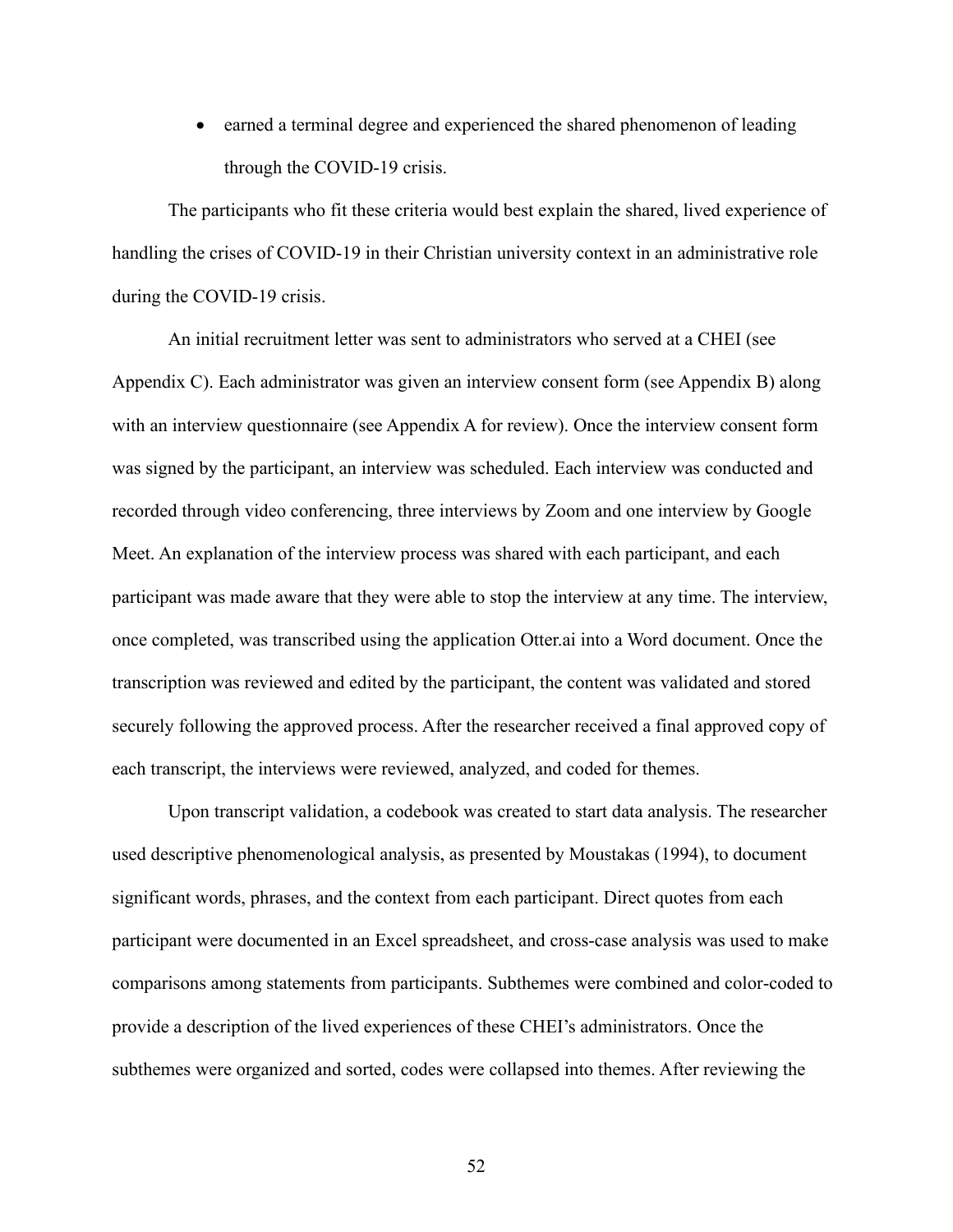themes that were created from the participants'statements, further cross-analysis was conducted. The themes were combined and collapsed into four main themes that answered the research question.

## **Findings by Research Question**

The four main themes included: unpredictability, holistic community disruption, decisive adaptation, team collaboration. The cross-analysis findings revealed an overall lived experience or phenomenon the participants experienced through the crisis of COVID-19. The results were consistent and answered the research question of this study.

## **Research Question**

The research question that guided this study was: What were the lived experiences of administrators of a Christian higher education institution while leading through the COVID-19 crisis?

### **Themes**

### **Theme 1: Unpredictability**

According to participants, the crisis of COVID-19 was unpredictable. The unpredictable nature of COVID-19 challenged the administrators and the ongoing operation of the university like no other crisis they had experienced. The unknown and unpredictable nature of the crisis of COVID-19 became a real concern of the university stakeholders. Participant 4 explained,

The first challenge is just the unknown; you just weren't sure what was going to happen. No one expected the entire world to shut down. Never in my life had I ever seen the NFL shut down, golf shut down and every sporting event literally just go silent. One of the challenges is, are we doing the right thing? Are we sending our students home and we shouldn't? Because right when it all happened, we just sent everyone home, and that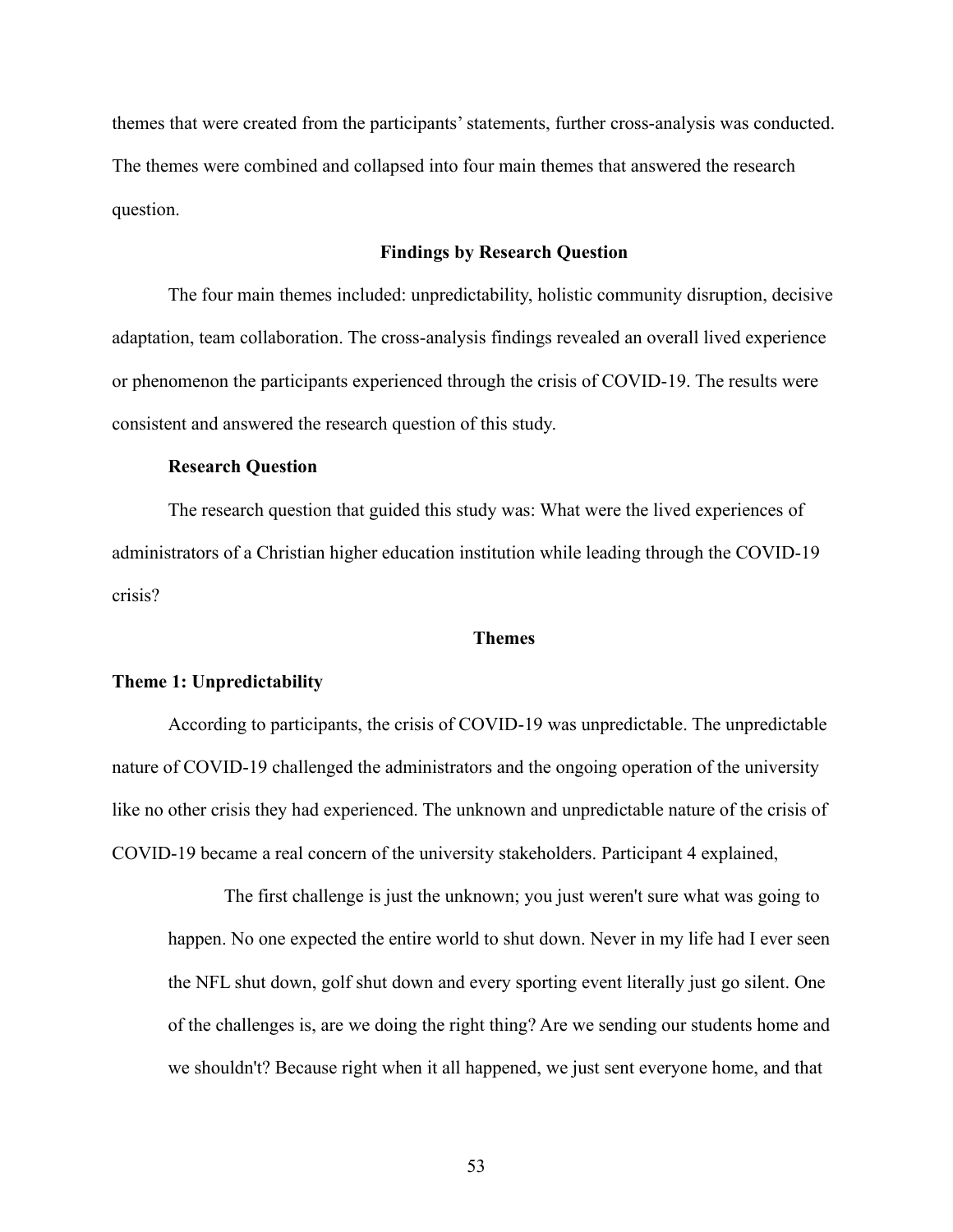was scary. We didn't know what that would look like. Are we making the right decision? Is this all going to blow over in two weeks and then we blew it? That was one of the challenges.

Questions that came from the experienced phenomenon, or the crisis of COVID-19, were unpredictable to answer by the administrators. Administrators were dealing with an everchanging pandemic that involved the medical community, the government, state regulations, and the campus community. On a regular basis, the usage of the terms "challenge" and "crisis" were consistently used to describe the phenomenon.

Institutional survival that involved steady income became a concern for the administrators at this CHEI. The unpredictable nature of the crisis of COVID-19 caused the administrators to question financial institutional survivability. Participant 1 explained, "It was a time when we didn't know how we as a university were going to get through this pandemic in the 2020-21 academic year, and we had to cut back financially to survive as a university." Financial cutbacks, survivability, and unpredictability plagued the CHEI in the early stages of the crisis of COVID-19. Institutional survivability involves steady income, students, faculty, and the operation of the institution. COVID-19 was a threat to institution survivability that could cause a domino effect of losing students, affecting income, and impacting faculty and institutional operations.

To Participant 3, COVID-19 was an unexpected life event. Participant 3 shared,

I can tell you the pandemic is one of those unexpected events that happened. And in leadership, you're going to have a lot of unexpected events take place, and the pandemic has, unfortunately, been something that you know we never anticipated. It's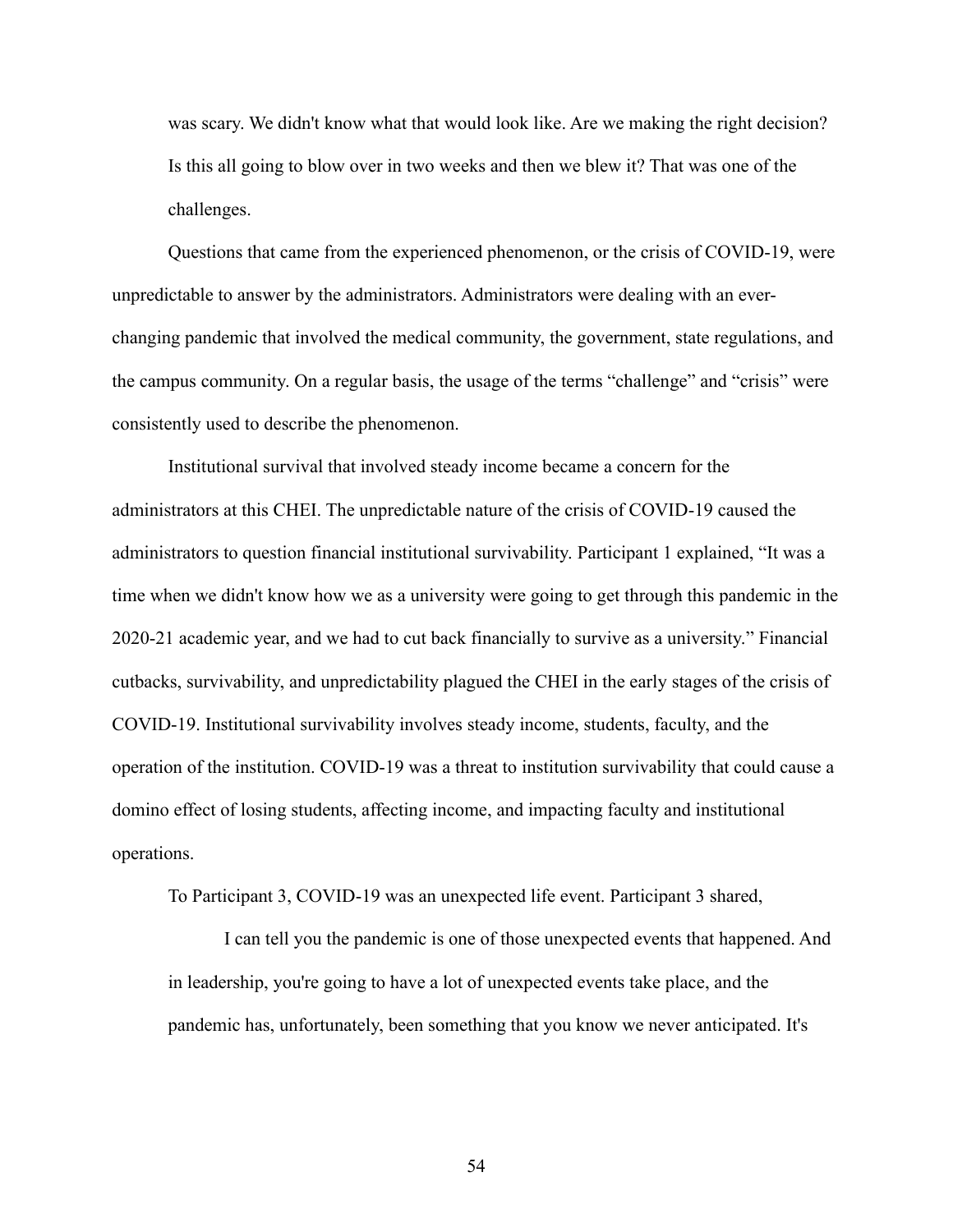changed the higher education landscape, for sure; early into the pandemic colleges had to immediately transition to online.

The unpredictability of the pandemic, according to Participant 3, changed the higher education landscape. The "landscape," or the operation of every higher education institution, had to adjust to the ever-changing crisis of COVID-19. Many faculty members had to adjust to online delivery, many traditional students had to transition to online learning, many administrators had to be creative with budgets and personnel, and many higher education institutions had to adjust to potential medical crisis on campuses.

According to Participant 4, the unpredictability of the crisis of COVID-19 caused departments to shift in the way they operated. Participant 4 responded,

And so, the difference between COVID-19 and other crises, I would say COVID-19 affects every area of what I oversee. I have about 13 different departments and COVID touched every single one from food care, to housing, to resident life, to chapel, you know all the different departments, it touched everything. Where other crises only effect, maybe just one group, you know if there's a crisis in housing, it just affects them, it doesn't affect all the other ones, but COVID literally bled onto every single area, and every single area had to shift in the way in which they do things.

This CHEI had to shift or change the way they operated in response to COVID-19. The shifts involved attempting to stop the community spread of COVID-19. Some of the shifts were dealing with disinfecting food service areas and common areas on campus, enforcing social distancing among residents, isolating infected persons, implementing online classes and chapels, and shifting to a more robust online delivery of classes.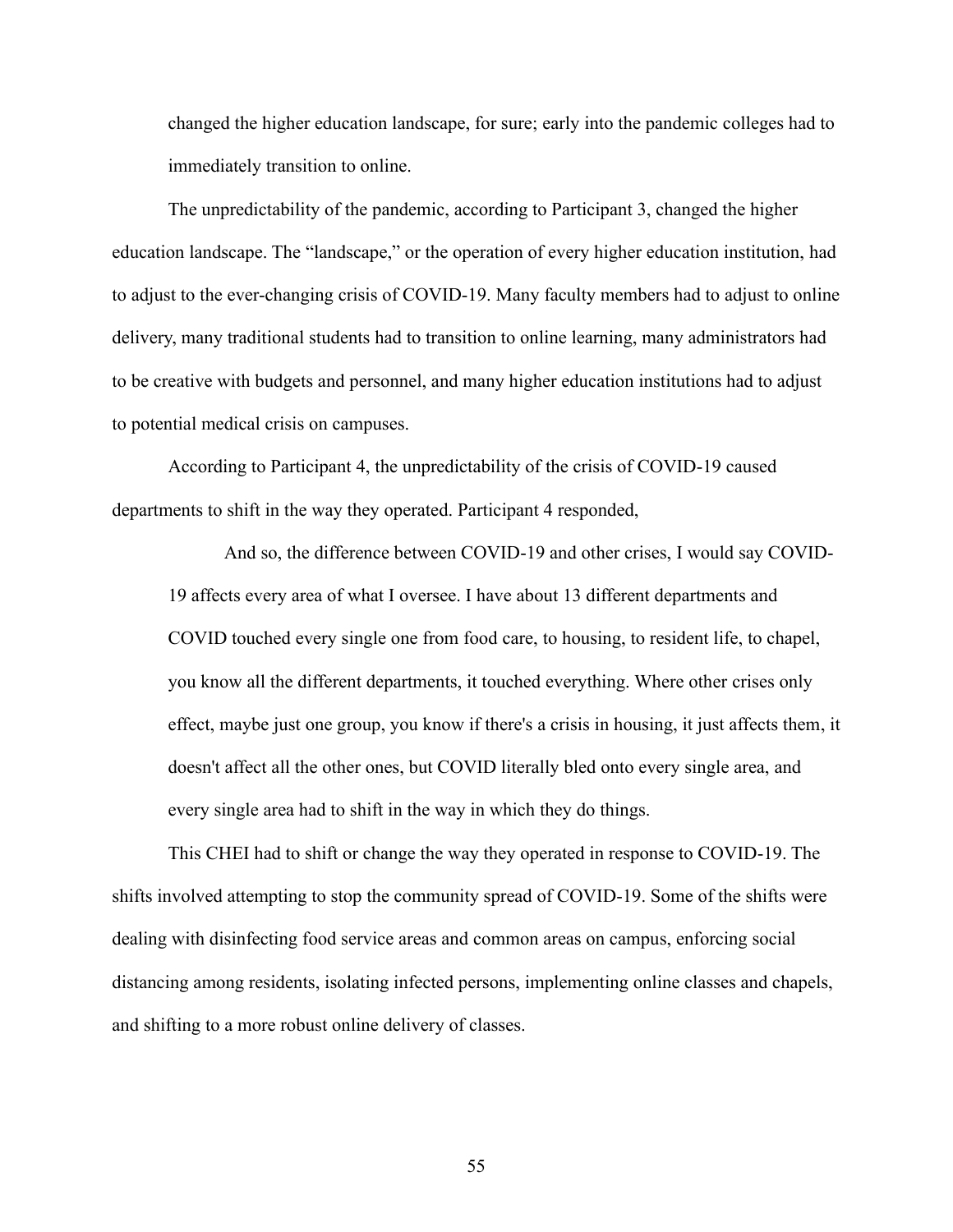Typically, a single crisis is experienced, then a resolution is experienced; however, COVID-19 continued to be an unpredictable crisis. All the participants explained this phenomenon as an "ongoing crisis." Participant 2 explained the continuation of the crisis of COVID-19. Participant 2 said, "COVID-19 is it's something that started, and it's something, it's still here, a year and a half later, two years later and it's something we know, in the end we're going to have to live with." The unpredictable nature of COVID-19 caused an ongoing operational concern, according to Participant 2. Participant 2 stated,

But, I think, as you know as we learn to live with it, our environment changes, our response changes, but what's been different with COVID-19 is that we've had to figure out how to operate to provide continuity to what we do, not just for the moment, but for the entire year, entire academic program, and entire course.

The experience was described by Participant 1: "I would say that COVID has been different because it's something we've had to live with for nearly two years. It's something that I'm continually having to deal with, and again it's always changing." The ongoing nature of the crisis of COVID-19 produced an experience of unpredictability among administrators at this CHEI. What started early in 2020 as a crisis became a global pandemic, and then an ongoing unpredictable crisis. As the data were analyzed, administrators at this CHEI articulated an ongoing concern with the unpredictability caused by COVID-19 on the entire CHEI community.

#### **Theme 2: Holistic Community Disruption**

According to participants, the crisis of COVID-19 influenced every stakeholder involved with this CHEI. The whole community was disrupted emotionally, spiritually, and physically. Participants stated that COVID-19 was a crisis that was no respecter of persons or institution. The whole community or institution was affected. Participant 2 stated that every aspect of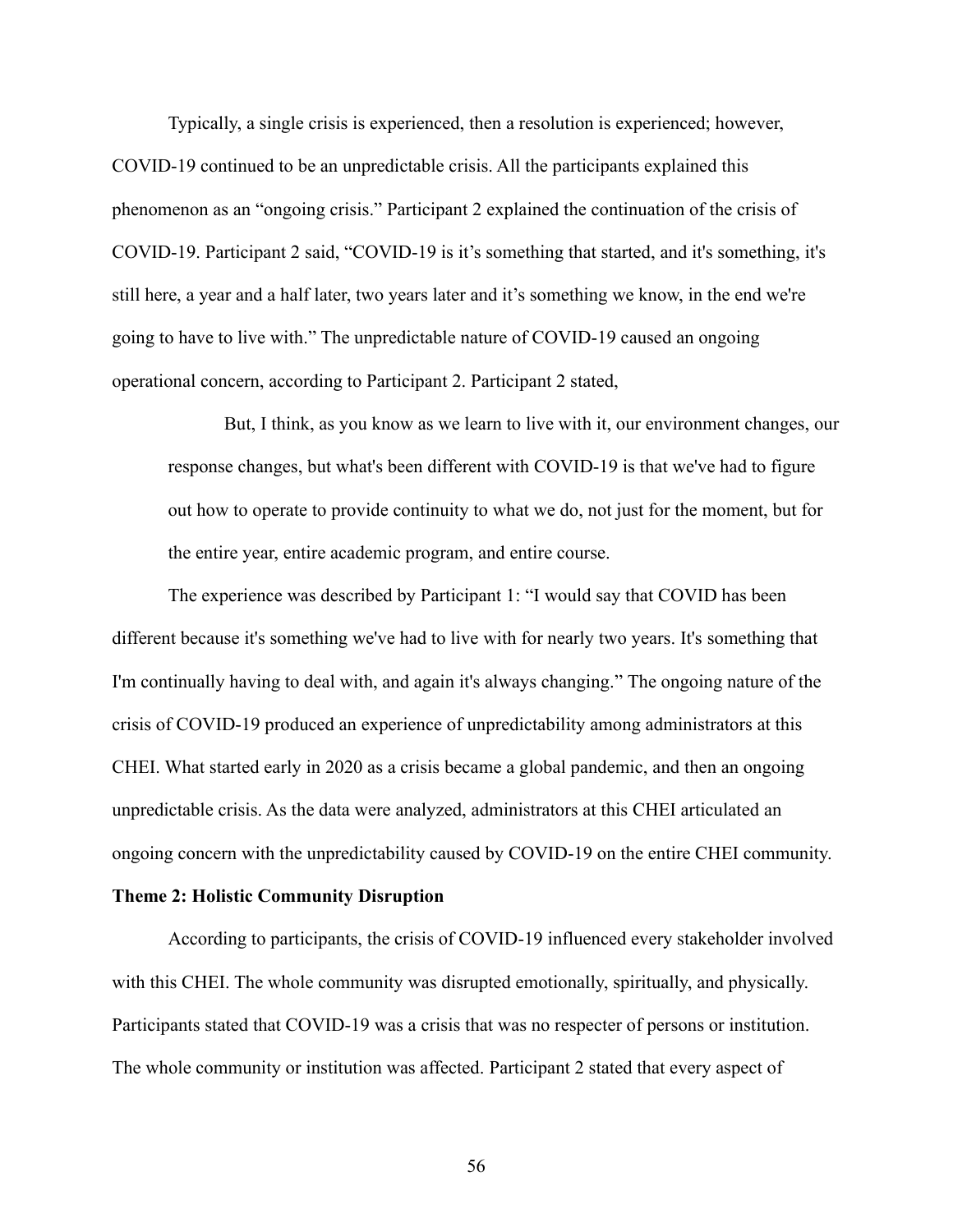operations was affected. A government- and CDC- recommended shut down decision was in front of every HEI. Remote learning was front and center. Campuses would have to place procedures for handling COVID-19 and infected persons in practice. Employees and essential workers would have to embrace distance working. Participant 2 stated,

We had to approach and think through how we operated as an institution, and it had to involve every aspect of what we did, leaders from all parts of the organization, to decide on as an organization, where do we stand in, how do we want to continue to best fulfill our mission.

Institutional operations that had to change, according to Participant 2, affected the daily operations of this CHEI.

The overall disruption of COVID-19 was felt throughout the campus. Students, staff, faculty, and administration all felt the effect. Participant 1 explained that the crisis of COVID-19 was different than other crises the university had experienced because COVID-19 spread to the whole community. Participant 1 explained, "I think because this affected everybody, I mean you might have crisis in one particular area of the university or something like that, but this affected the whole campus, the administration, faculty, students, and staff." The phenomenon of COVID-19 was experienced on the broadest spectrum possible—the whole campus. The traditional students had to embrace online learning as classes went remote, faculty members had to modify lesson plans to accommodate online learning, some staff members had to work remotely, and the administration embraced Zoom meetings instead of in-person meetings. Unfortunately, COVID-19 caused all in-person campus experiences to be reconsidered for a distance digital experience.

The holistic community disruption was seen as stakeholders experienced levels of stress as changes occurred. Stakeholders were upset that the administration chose a distance learning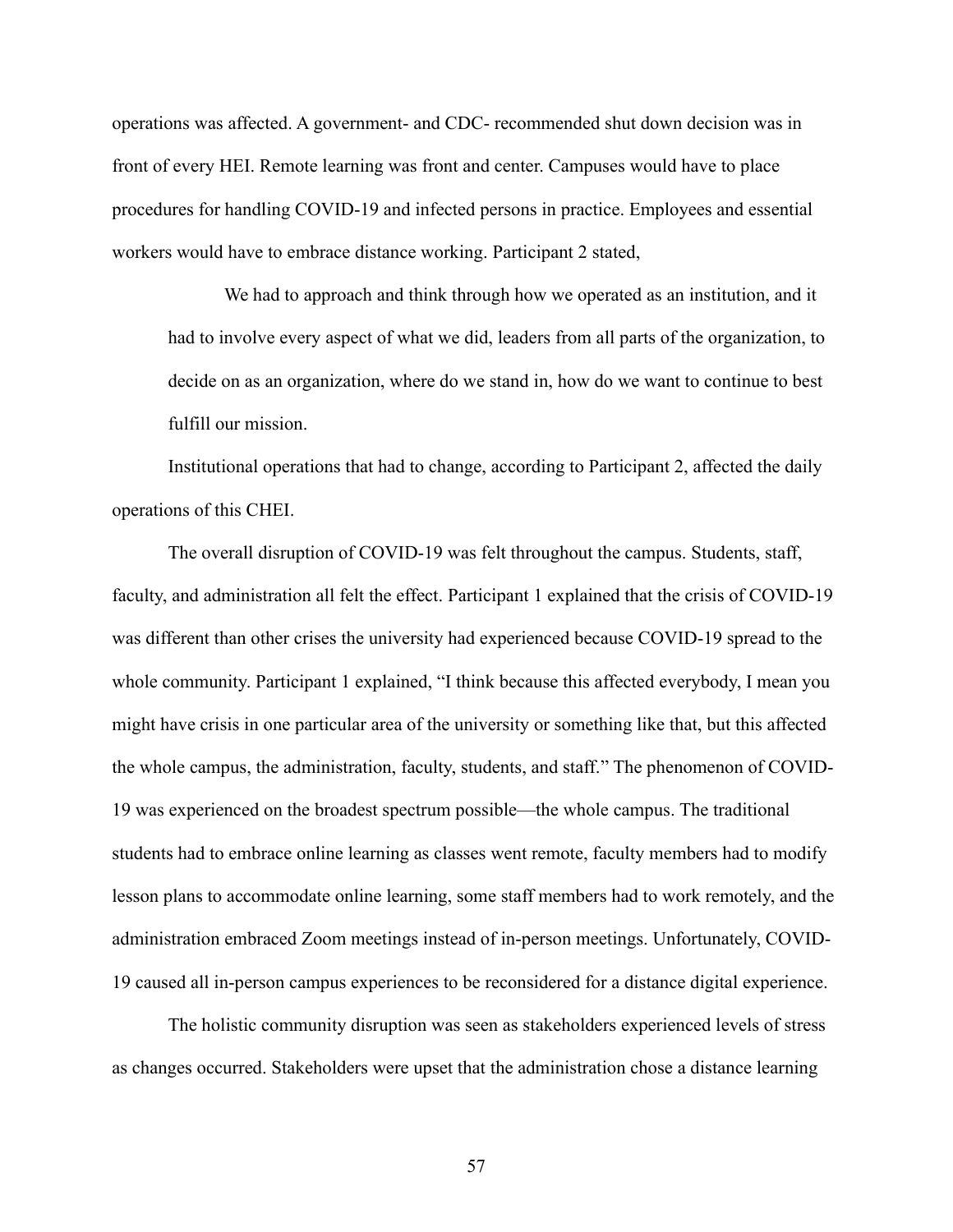approach as a direct response to COVID-19. Stakeholders had questions, concerns, and critiques to offer as the administration wrestled with the challenge of holistic community impact. Participant 4 explained,

Another challenge was dealing with people that were mad about it. Several people were upset, students and parents. Many asked, 'How could you do this? What are you thinking?' It was hard to answer those questions because we didn't know what we were thinking; we are just doing what was best.

The administrators of this CHEI were doing what was best for the whole campus community that was affected by COVID-19.

Participant 1 described student, faculty, and staff community impact. Participant 1 said, Again, faculty and staff with different family issues, as well as students and their needs, were all issues we had to deal with. Even this current year coming in, we've had two students that lost their parents just last week due to COVID. We had one of our graduates that graduated in 2019 just pass away from COVID.

Not only was the community impacted by the loss of life, but the loss of jobs was felt as well. Participant 1 went on to explain,

Letting people go was the worst part of dealing with the pandemic. Fortunately, we didn't have to let go of a lot of staff, but what we did do was, if a staff person left, we froze that position until we could get through the financial challenges we were facing.

Job loss, financial concerns, death, and family issues impacted the entire CHEI community according to the participants.

Participant 3 described the personal and professional impact of the crisis of COVID-19. Participant 3 said,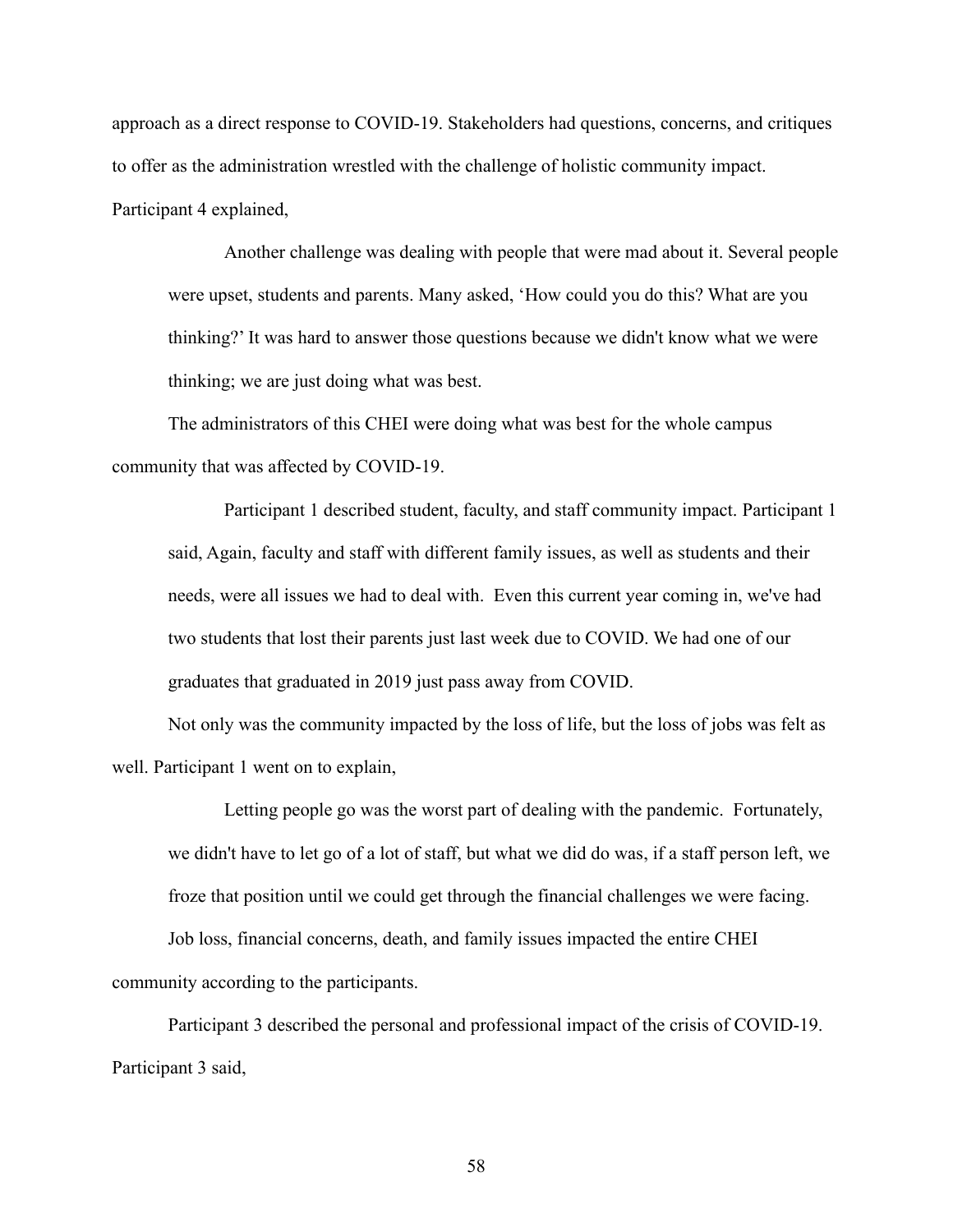Covid is totally different because it's an ongoing thing. It's also something that has impacted every individual, whether on a professional or a personal level. It's something that this crisis has bled into our personal lives, and we're constantly having to be aware of that effect. Many of our community members have been negatively affected by COVID-19, and we must keep that in mind we have to continue to lead with that in mind and do everything we can to make sure we're meeting all those aspects of everyone's life and in terms of who we are and what we do at the university, that's for sure.

The crisis of COVID-19 is ongoing, affecting the daily lives of people at the CHEI level. Community members have had personal physical problems after contracting the virus or have had family members contract the virus. Participant 3 embraced an awareness that COVID-19 and the safety of the community came first at the university. On a professional level, COVID-19 caused every job to be analyzed for a moment and to see if adjustments would be needed for that job to continue in light of a pandemic.

Even the spiritual lives of people were impacted according to Participant 4. Participant 4 stated,

Students learned to trust God and trust the purpose that He has for their lives and the trust that the Lord went before us and was going to protect us every step of the way, even though it was hard, we had a lot of positive cases we had a lot of things. You know that were hard to face but we got through it and our students still thrived during it.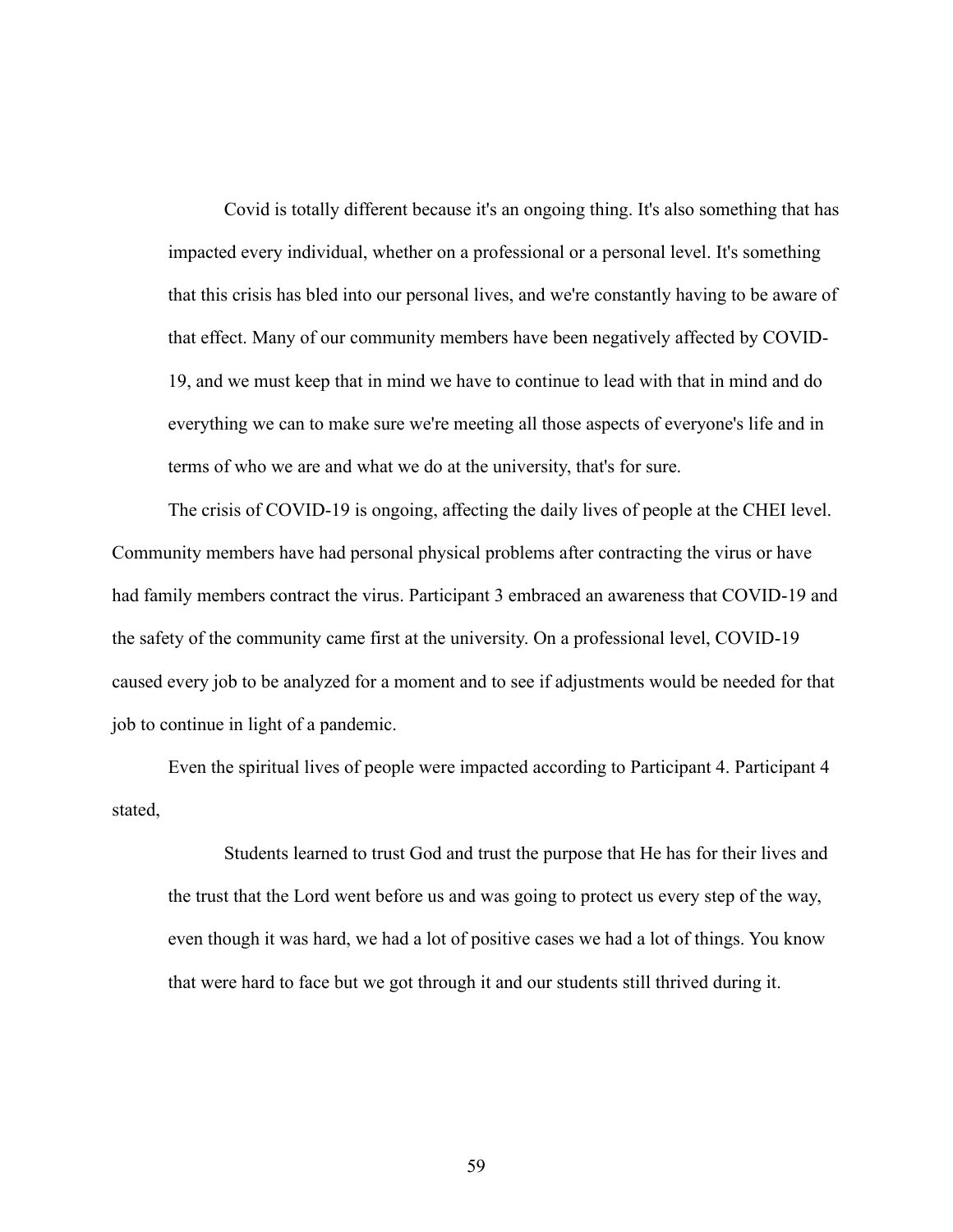The whole person, even the spiritual dynamic of a person, was affected by COVID-19. According to Participant 4, the spiritual dynamic of trusting God and going through the difficulty of COVID-19 challenged the spiritual lives of the community of this CHEI.

When the phenomenon of COVID-19 occurred at this CHEI, a campus-wide response was needed by the administration. Participant 3 explained how the university responded to this widespread community impact. Participant 3 stated,

There was also the challenge of caring for students and employees who got sick with COVID-19 and really making sure that we were meeting the needs of our oncampus students. We had to make sure we're providing good housing, food, medical care for them if they were unable to return home and for supervisors of our staff and faculty, we had to continue to do everything we could to encourage them to lead with flexibility to lead with compassion, to lead with empathy. Those things would be extremely important. And of course, COVID has touched all of us in a variety of ways you have all the unexpected unknowns, we still don't know a lot about COVID-19. We must deal with the loss of life which has been devastating. A lot of families lost jobs. The impact on the community so we must keep all of that in mind, with even what we decide and how we approach, how we will continue to do what mission is all about.

First, according to Participant 3, the administrators at this CHEI cared for sick employees and students who contracted the virus of COVID-19. This virus involved having appropriate oncampus quarantining and medical care for students. Second, Participant 3 explained that staff were encouraged to lead with flexibility, empathy, and compassion with employees who could not return to work. Finally, Participant 3 shared COVID-19 caused disruption of normal life events and even the loss of life.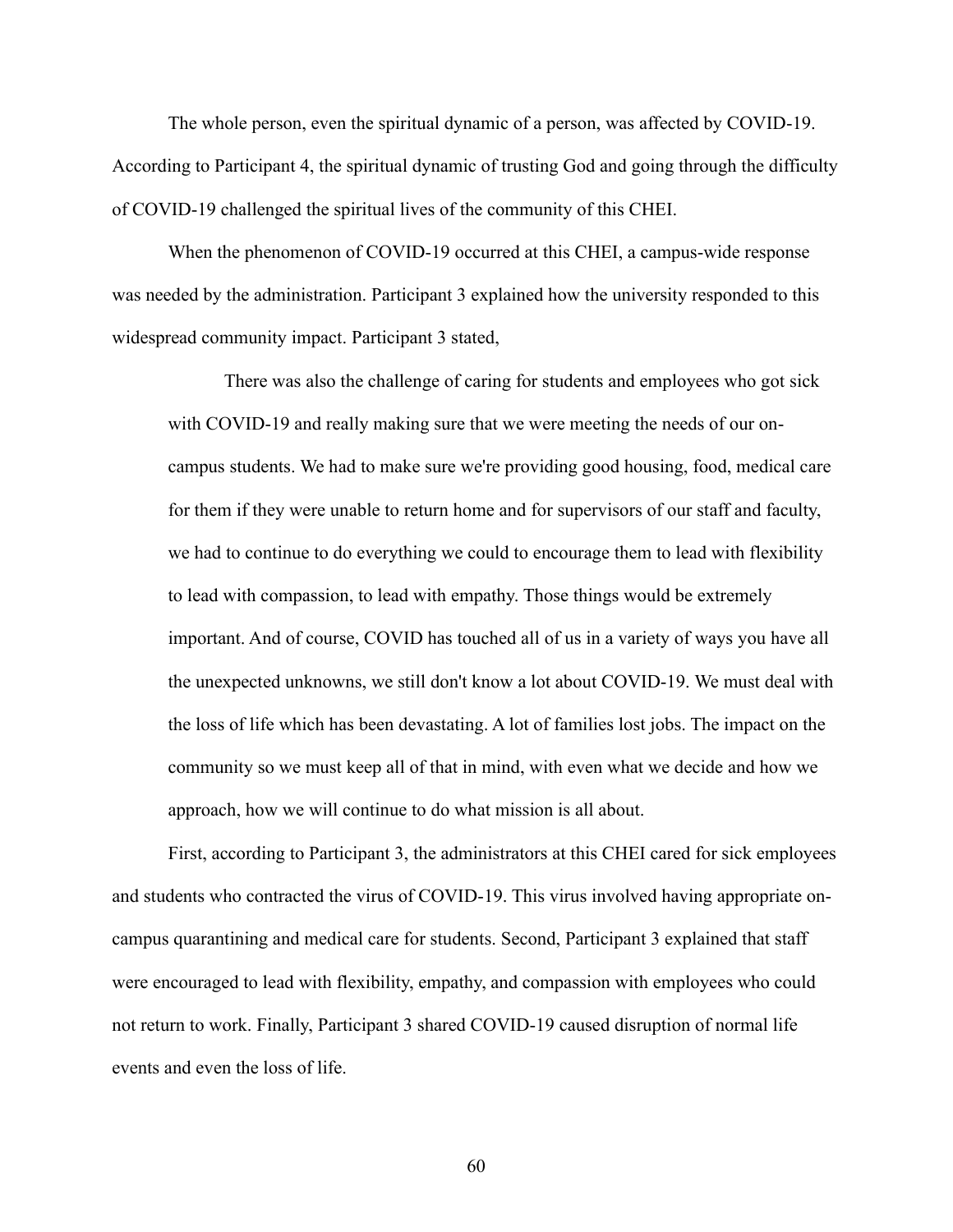As the participants explained the holistic community impact COVID-19 had on the community, a growing concern for how the administrators of this CHEI were going to handle things became evident.

### **Theme 3: Decisive Adaptation**

According to all participants, the experienced phenomenon, or crisis of COVID-19, required well-informed responses or decisions that were missional, intentional, and wise; however, decisions, according to the participants, required innovation, flexibility, and pivoting delivery methods to effectively adapt to the ever-changing crisis of COVID-19. All participants described a process of decision making and explained that decisiveness needed to be paired with mission. Participant 3 explained the need to make decisions through the lens of mission and purpose. Participant 3 said,

Be very intentional in every decision you make, with full contextual awareness. I follow a framework that helps us to develop, create, and design responses to issues, to challenges, and to crisis. That's always important. From listening to understanding context to clarifying so that everybody can be on the same page, to then aligning the actions the decisions so that we can seamlessly, continue to operate mission. I think every decision we made or had to make will always be rooted in who we are, rooted in our mission as a faith-based university.

Intentionality in the decision-making process balanced institution purpose and mission with action. Participant 4 echoed the importance of the mission informing decisions. Participant 4 shared,

We made the best decision we could have the information in front of us, and luckily, we're faith based, and a lot of it was just me praying and our administrators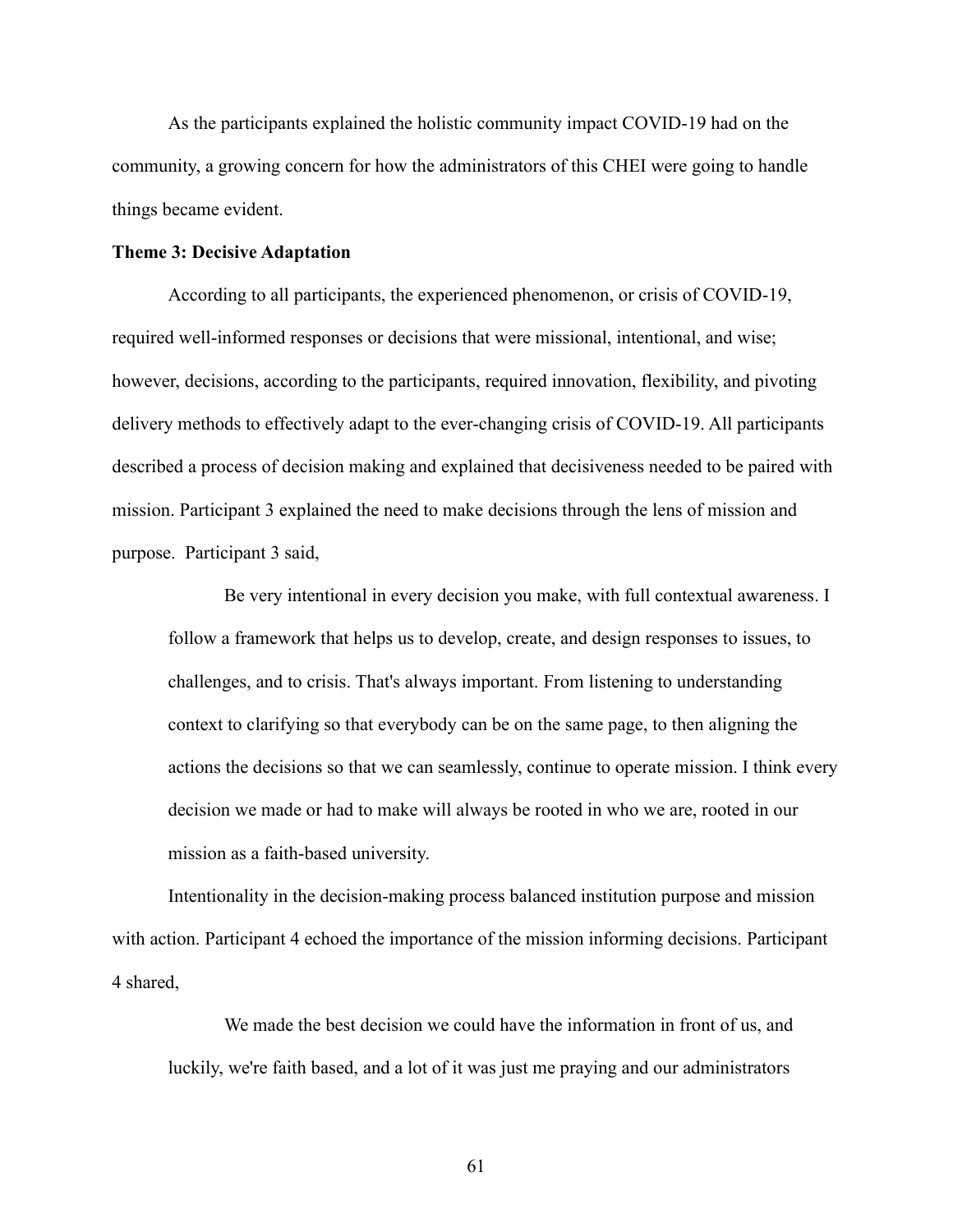praying that the Lord would lead us in the right direction, and I do feel like I see Jesus has gotten us through the pandemic and now for other Institute's they may not have that on their side.

As a faith-based Christian university, the participants described a faith-in-action process with COVID-19 decisions. Participant 3 went onto explain,

Every decision we prayed about, we asked God to help us, to have everything that we can fully make the right kinds of decisions that would come alongside our community, to further what we know God's called us to do and accomplish. I think if you have that perspective of dependency and trust, you consecrate everything to the Lord. Then you know that you can be strong, you can be courageous, and you can face any circumstance that comes your way and do it with a sense of great faith, a sense of grace, and a sense of peace. A peace that God can provide that goes way beyond what we could ever comprehend; a peace that really gives us the assurance all as well. Gods in control. That's how we've continued to grow and learn and contribute to the issues that we've had to face, especially through COVID.

Decisions were made by a group of experts who held mission as important and filtered actions through institutional mission. That group of experts were administrators and staff members in the field that represented the departments of the organization. Each member of the team embraced an institutional ethos statement. The mission of the CHEI was held as primary importance in response to decisions during the pandemic. The administrators explained that the decisions that were made were influenced by mission. If the decision did not fit the mission of the CHEI, it was avoided.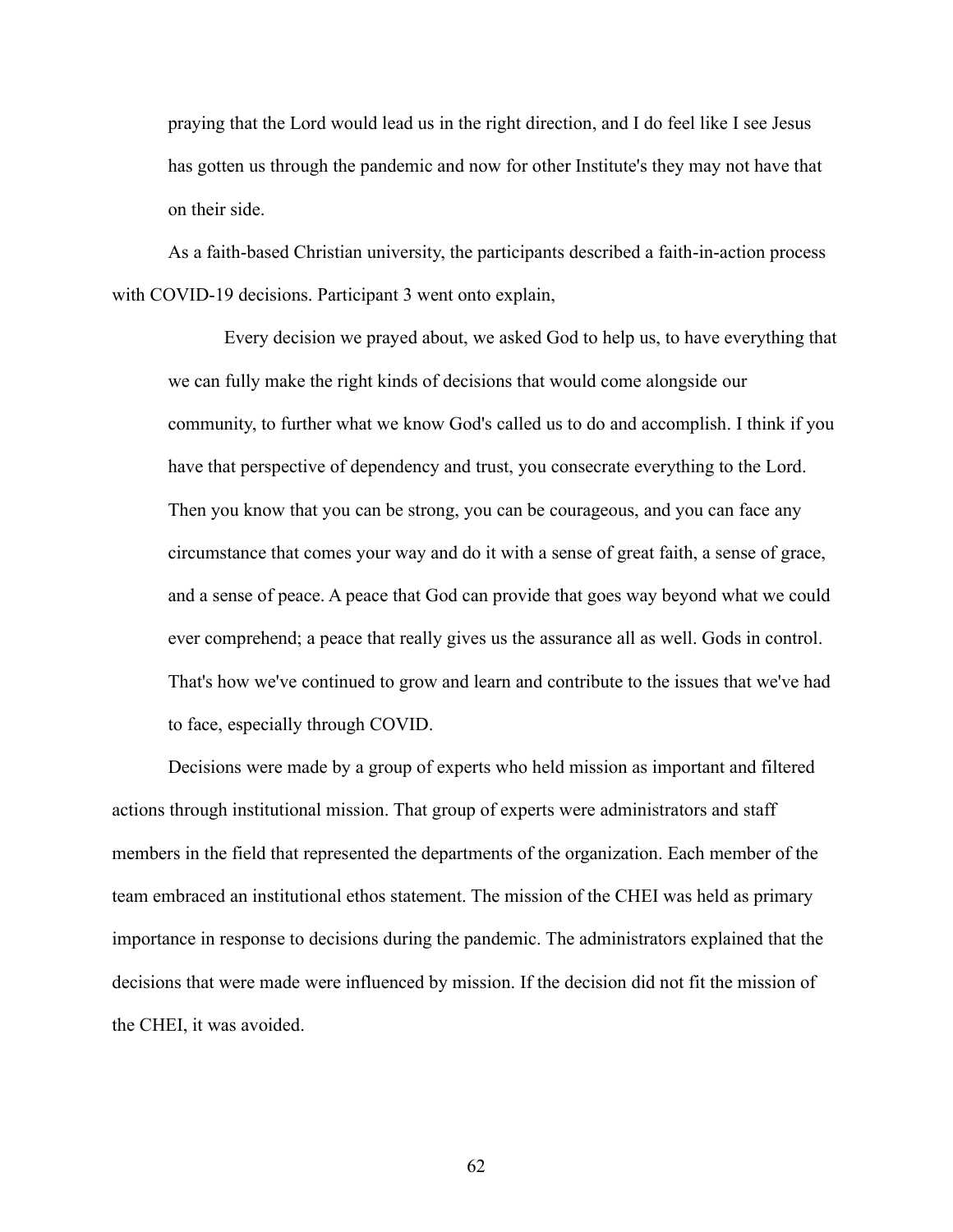The intentional decision-making process at the university level was discussed by each participant by pointing to a group of experts on campus who came together to respond to the phenomenon or crisis of COVID-19 and kept the mission of the institution a primary influence. Participant 2 described this group of campus experts as "a massive task force." Participant 3 explained it this way:

Overall, we had to continue to stay rooted in our mission, continue to communicate what we were doing for the health and safety of our community, and we made sure to gather from the get-go, a strong team of experts around our campus.

This CHEI involved experts from around the campus to inform and guide the decisions that were made during the crisis of COVID-19 by having consistent and regular meetings to discuss any concerns. At times, meetings were called late at night, as changes occurred and decisions needed to be made.

Throughout each interview, the participants shared the experience of "pivoting" in response to the crisis of COVID-19. Once COVID-19 reached pandemic status, the participants explained the first main decision that needed to be decided was pivoting to accommodate social distancing requirements and health safety concerns for all students, staff, and faculty. Participant 2 explained, "So those were, I mean those are the challenges we face is how do you pivot. How do you adjust and how do you continue to fulfill your mission in the middle of a pandemic?" The task force wrestled with pivoting from a traditional course delivery to a robust online or hybrid model of learning due to COVID-19.

This process was explained by Participant 3. Participant 3 described the need to adapt to the ever-changing crisis of COVID-19 as the need to be decisive and yet flexible. The time to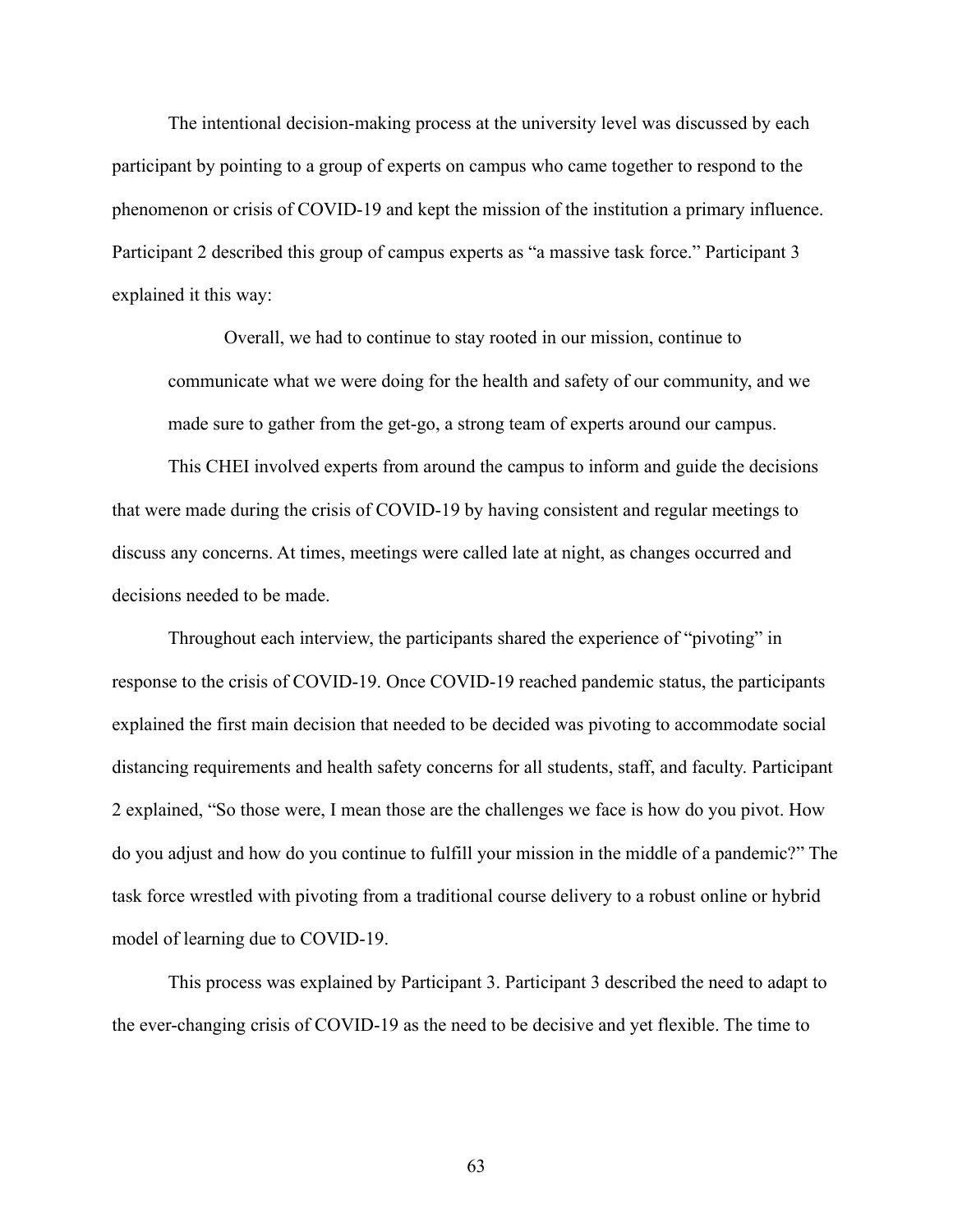pivot and transition to innovative delivery methods as a university were described. Participant 3 stated**,**

When the pandemic first began, and things began to unravel a little like most universities across the nation had to immediately transition to remote learning. I am thankful because of our online development our extension campus had knowledge of the right kinds of delivery modes that we would have to now apply to the traditional campus. We had to immediately transition to remote learning and didn't have a lot of days to prepare for that I mean we're talking within a few days, our students and faculty had to transition into a whole new way of teaching and learning, and then returning for the fall of 2020 we implemented a hybrid learning model to social distance and limit of capacities in the classroom.

This process explained the adaptation that took place in response to the crisis. Traditional undergraduate and graduate learning had to adjust to online deliveries. Innovation, flexibility, and adjusting to change were necessary for institutional operations.

Participant 1 explained the need to be innovative during this time of crisis if the university was going to stay relevant. Participant 1 stated, "If you are not moving forward and changing and innovating, you will be out of business real soon. The cell phone industry is a great example. If you don't innovate, you're done." COVID-19 brought about change in the delivery methods of this CHEI. A change in delivery methods would be considered a highly effective response for continuation of service with safety concerns and perimeters in place that required social distancing.

Participant 2 described an innovative delivery method solution to the pandemic. Participant 2 shared,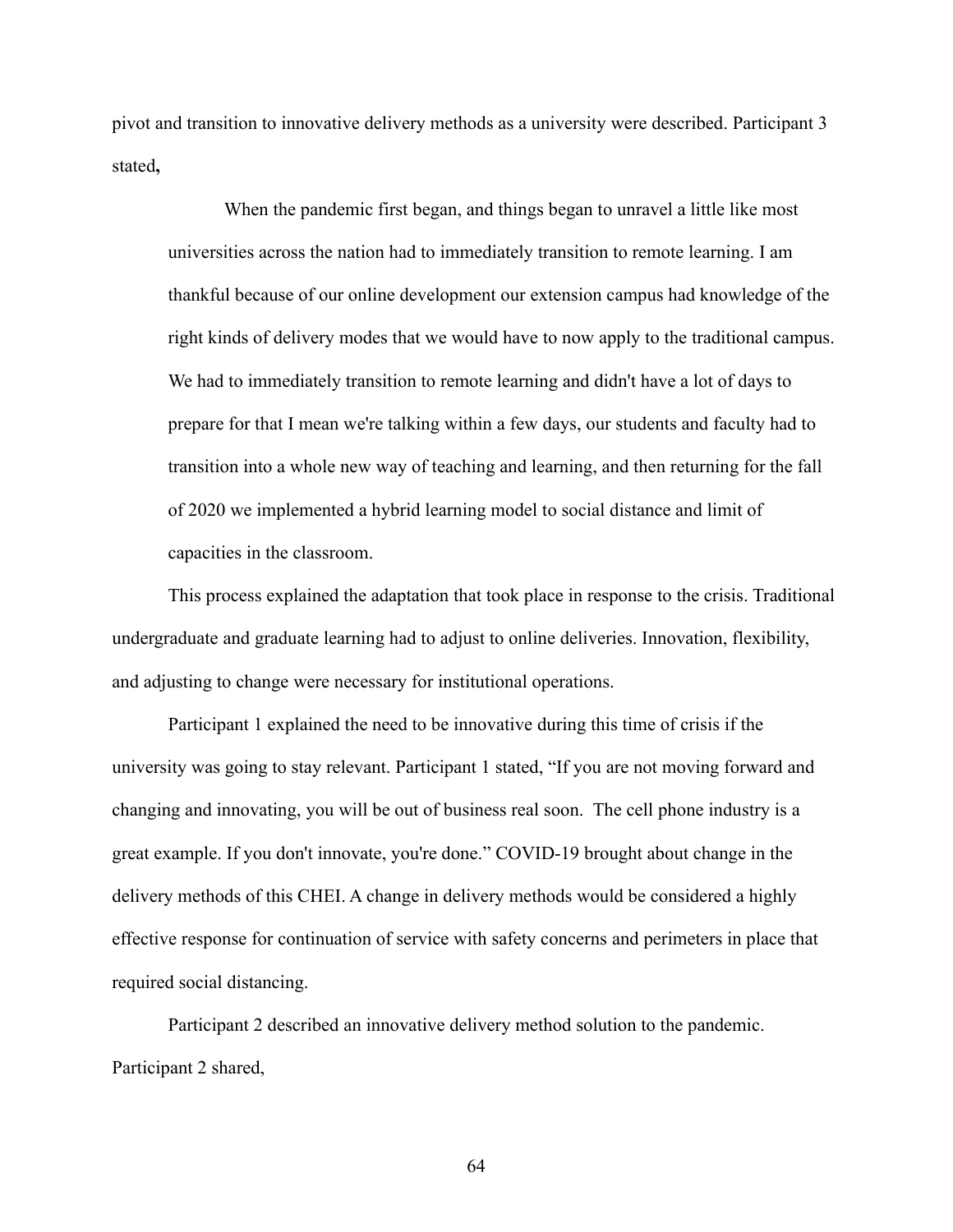The third piece of delivery was what we came up with as a creative way for making sure students who were at high risk or had to live with someone who was high risk or just honestly were uncomfortable from a health perspective, because of the virus. We created a new model of delivery just for this last academic year that we called traditional remote. And that allowed students who wanted to still be engaged with the main campus they might have been a junior and they still want to continue their path into a degree that we didn't offer it online. They wanted to have their full-time faculty member they've been with continue to teach them, they were able to zoom in all last year to all of their classes, virtually while being at home. So, we provided different avenues to still support education delivery across multiple modalities, within the same environment.

The operation of this CHEI relied on changing modalities to accommodate student needs, faculty involvement, and the health and safety of the campus. Facing a medical pandemic, this CHEI made the health and safety of the campus community a primary focus and provided safe dorms for recovery. Also, a new traditional remote modality of delivery was created to accommodate traditional students who wanted to continue with classes but had to go online.

Adapting delivery methods, navigating change, and looking for educational solutions amid the crisis of COVID-19 has been ongoing, and the participants shared having wisdom and being adaptable. As more timely information concerning COVID-19 was released by the medical community, the administrators adjusted with decisions to protect the campus community while also providing ongoing educational opportunities. Participant 3 explained,

I think one of the biggest challenges is navigating through. What I would say was constant change, constant changing circumstances. When we ended the semester in the spring of 2020, COVID cases were on the decline, vaccines were starting to be available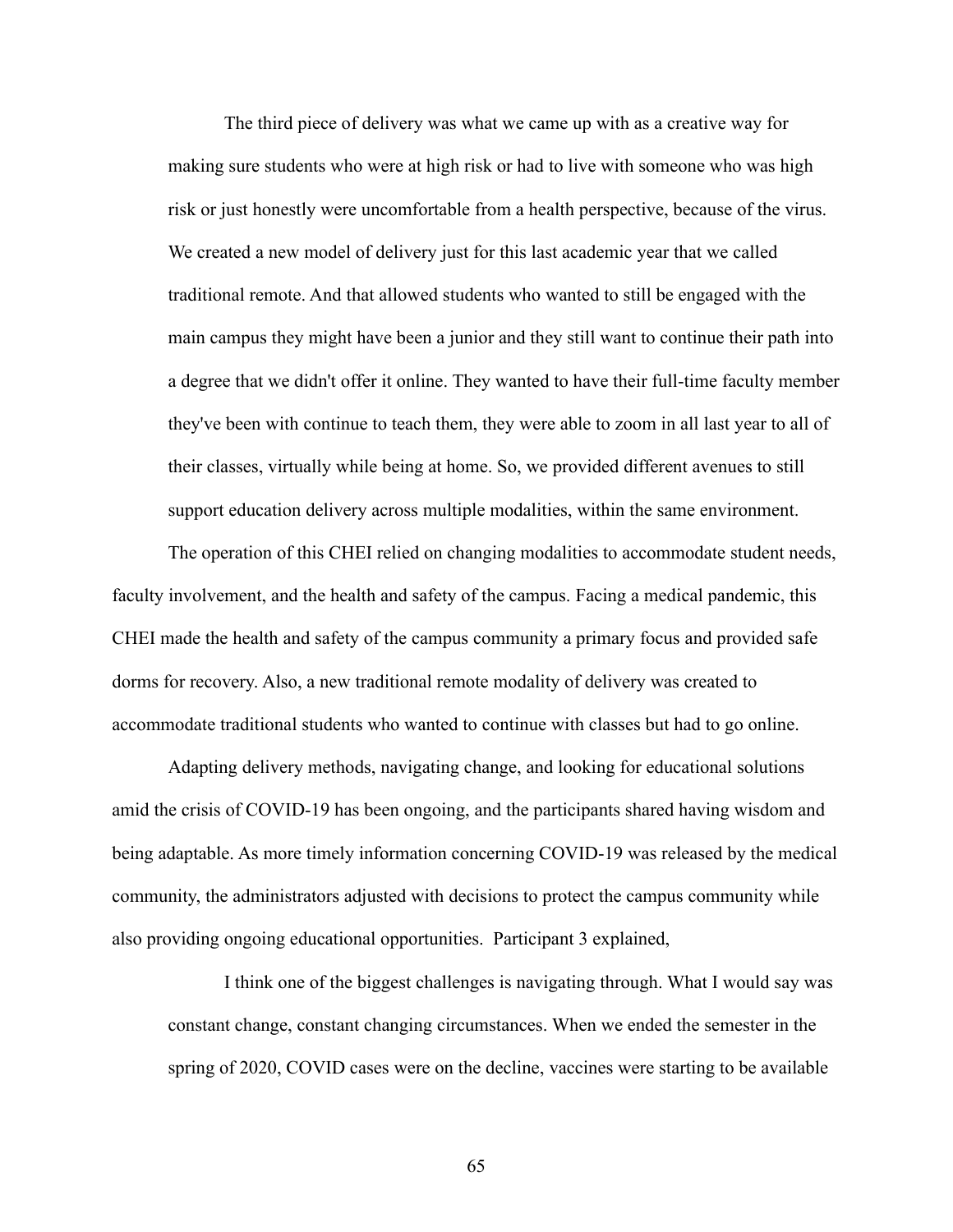nationwide, we saw really a glimmer of returning to somewhat normal life and begin to base our plans on that. However, over the summer, it seemed like, starting in July, August, for sure. We saw a spike of COVID cases in our state in the Delta variant, and that immediately began to alter our plans and in the past two years we've really had to learn to always be prepared for changes that would come rapidly and changes that we would have to quickly adapt to a lot of the circumstances.

A description of "constant change" by the participants is expressed throughout each interview. Participant 3 shared that constant change involved the medical community, the spreading virus, and the effect on the campus community. Participant 1 explained that processing change was a role of the administration. Participant 2 emphasized that higher education is changing on a regular basis, and that it is important for higher education to embrace change to better the institution. Participant 4 recognized that change is inevitable and as a CHEI change needs to be Spirit led.

One example came from Participant 1 on how the university responded to the adapting and changing needs of students and faculty. Participant 1 shared,

It was a tough time dealing with faculty and students with health issues. We did have separate dorms for students who came down with COVID or were exposed to it. We set aside some dorms for those students, and they had meals delivered to them and so forth. And we even rented a campground off campus where students could go, and we served meals to them there while they were quarantined or while they had COVID. We did find that some of the schools in the area were not as prepared as us.

The administration practiced creative thinking, adapting, and changing to assist students and the campus community. Creating separate dorms for infected students to be cared for was an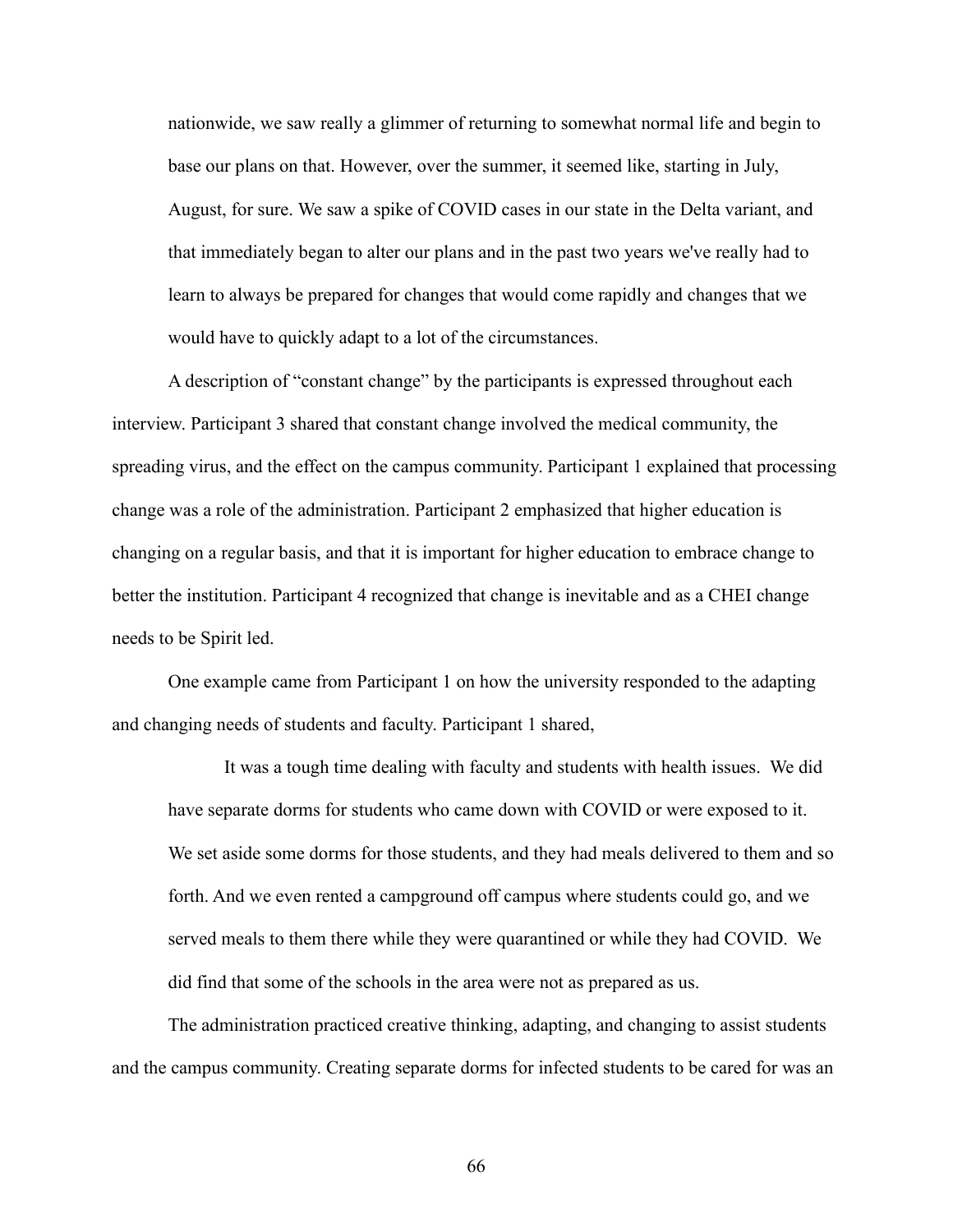innovative approach. The use of an off-campus campground was a creative adaptation and solution. As Participant 1 shared, other institutions were not as well equipped in this capacity.

The participants described a persistence among the experts, or task force, to stay well informed of the concerns of the CHEI. That persistence was a part of the decisive adaptation process which would impact the safety of the community. Every decision, as the participants explained, came through the lens of mission, safety, and community impact. Each participant shared that having the most up-to-date information from the medical community and campus community assisted in decisions. A value was placed on listening to the campus community and adjusting as needed to make the best decisions for the whole community. The administrators at this CHEI experienced highly effective teamwork by establishing a COVID task force as explained in the next theme.

## **Theme 4: Team Collaboration**

According to participants, a response to the crisis of COVID-19 involved communicating clearly through collaboration and teamwork. Communication during the crisis was important to the participants. Participant 3 explained,

I think foundational is this whole issue of communication, during crisis, from a leadership perspective I think it's important in moments of crisis that leaders continually communicate. Communicate frequently, and always have a plan, always have action steps. Here's the issue, therefore this is what we are going to do to address the issue. Here's based on what we've learned how we're going to proceed. And again, oftentimes things can change. I mean, from day to day, in many circumstances.

As a result, a COVID-19 response team was created at this CHEI to handle communicating clearly during this crisis. As the leaders of the institution, the COVID Response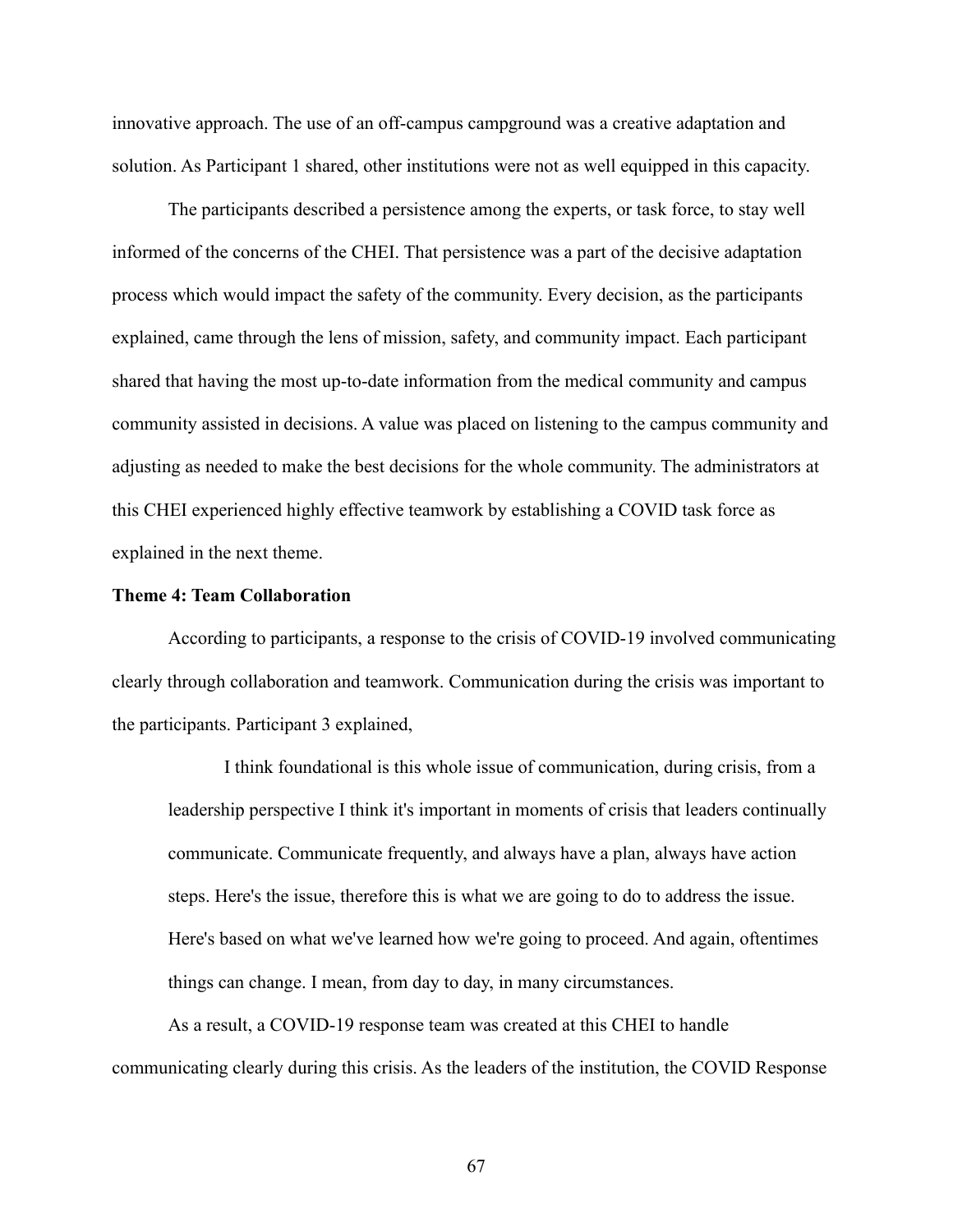Team would handle all concerns, make decisions, and communicate those decisions to the campus community. Participant 1 stated,

We formed a COVID Response Team. The team started early dealing with our response to COVID. They started that spring, and it was made up of academics, IT, health services, student development, athletics, Environmental Services, the VP for Student Development, etc.

The COVID response team was comprised of leaders from every department of the university. Participant 3 explained, "We wanted to make sure on that team, every voice, every constituency was represented who could speak into the decisions that we would have to make who could be instrumental in in navigating those." To handle the COVID-19 crisis, the administrators of this CHEI created a team of experts to communicate and to lead during a pandemic. Working together is powerful. According to Participant 2,

The power of putting together the right people in the right seats around the table changes everything that you do. We had the right people around the table during the pandemic and we still do COVID recovery taskforce meetings every single week for two hours, it's people from across the institution every functional aspect of what we do. Communication is key in handling the crisis of COVID-19. Participant 3 shared,

So, we must be ready to adjust, and I can tell you our COVID team met sometimes late hours of the night because of certain changes that were happening, but we did it, and we did it in a way that would keep us continually on the forefront of making sure we're communicating; we're doing it with clarity, and everybody understood.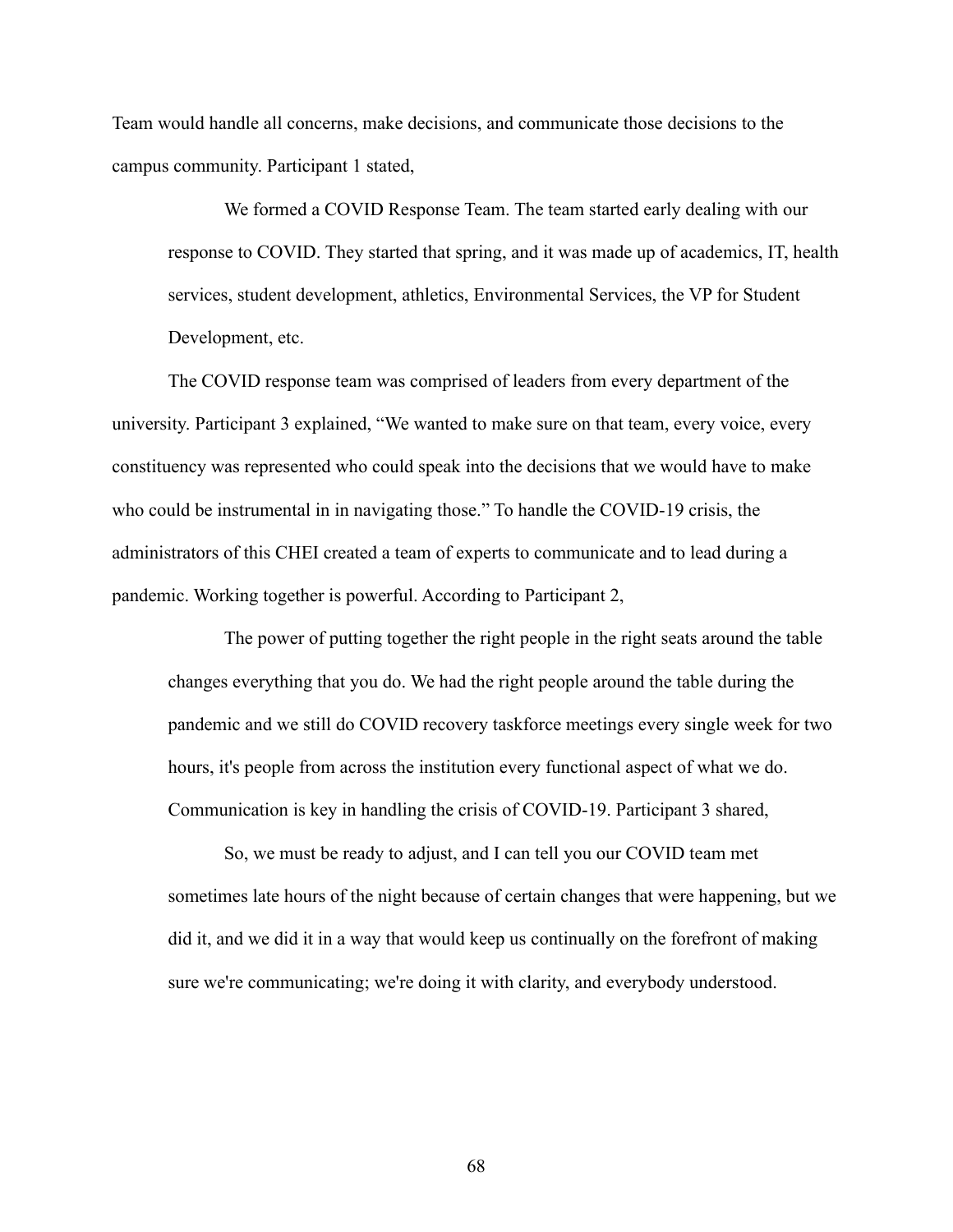The COVID Response Team wanted a clearly defined and communicated decision shared to the campus community. Clarity was the goal from the team and the goal to inform the community.

Teamwork and collaboration came out of the COVID response team. The COVID response team experienced teamwork across departments in making decisions together, which the team structure allowed for cross-department collaboration. Participant 2 said,

While there was, it was a pandemic, there was the idea of creating a guiding coalition which almost all the schools created a task force or a committee that was their guiding coalition. It's creating a volunteer army, and that's lifting everybody up across your organization for a common purpose.

Participant 1 explained this further,

I was grateful for the tremendous amount of collaboration. Actually, all the way through the whole process with faculty, administration, and staff, we went through this particular thing with a great amount of collaboration. And there were certainly extra demands.

The experience of teamwork and solid collaboration produced effective systems. The systematic way in which the CHEI handled COVID-19 and the establishment of a COVID Response Team was an effective systematic approach to crises. In a reflective response on teamwork, Participant 4 said,

The end isn't in sight but knowing that we've gotten through multiple semesters and still gotten on the other side of it is helpful for us to now look back on and see how far we've come and what systems we've put in place.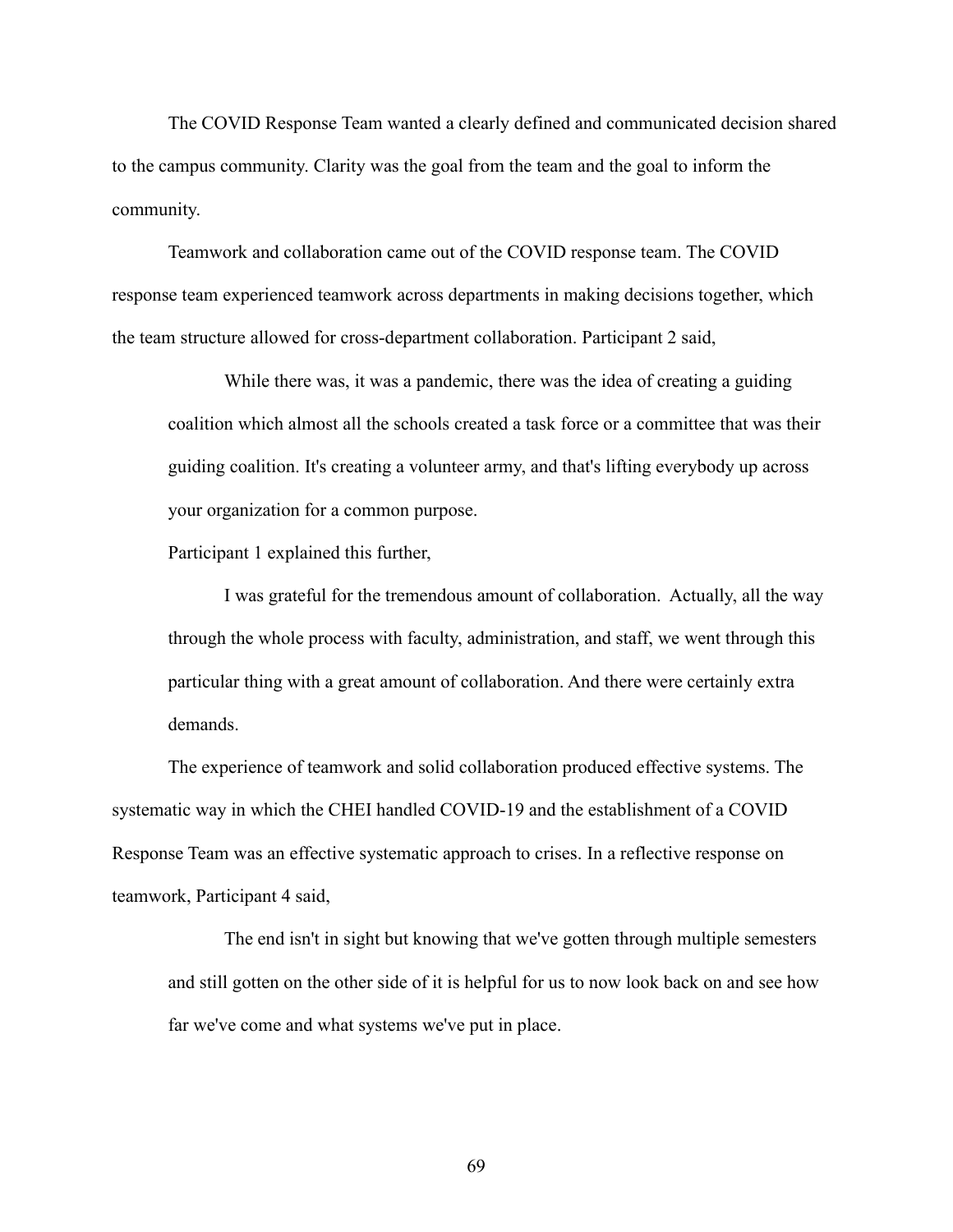The system of traditional remote learning was an effective system, as well as the systematic establishment of the COVID Response Team to handle COVID-19 and future crises.

## **Evidence of Quality**

Evidence of quality that pertains to the qualitative research is important to establish validity and reliability. Creswell and Poth (2018) explained the importance of having multiple strategies for validation. First, as suggested by Creswell and Poth (2018), the researcher provided details from the data that were "generating a rich, thick description" of the phenomenon that the CHEI administrators experienced (p. 263). The researcher then bracketed his experiences as an CHEI administrator, in order to establish objectivity during the interviews. Finally, the researcher participated in peer review of the findings and the codebook by the dissertation committee.

To establish reliability, the researcher used the same procedure throughout the interview process with each participant. A common interview guide was used, a common video conference took place, and a common recording device was used for each interview. Once completed, the transcripts were checked by each participant for accuracy.

#### **Summary**

The results of this phenomenological study involving interviews with four administrators from a Christian higher education institution who served during the crisis of COVID-19 provided appropriate data that answered the research question. Through cross-case analysis, four main themes emerged from the data: unpredictability, holistic community impact, decisive adaptation, and teamwork collaboration. A discussion of the results of this study is addressed in chapter 5.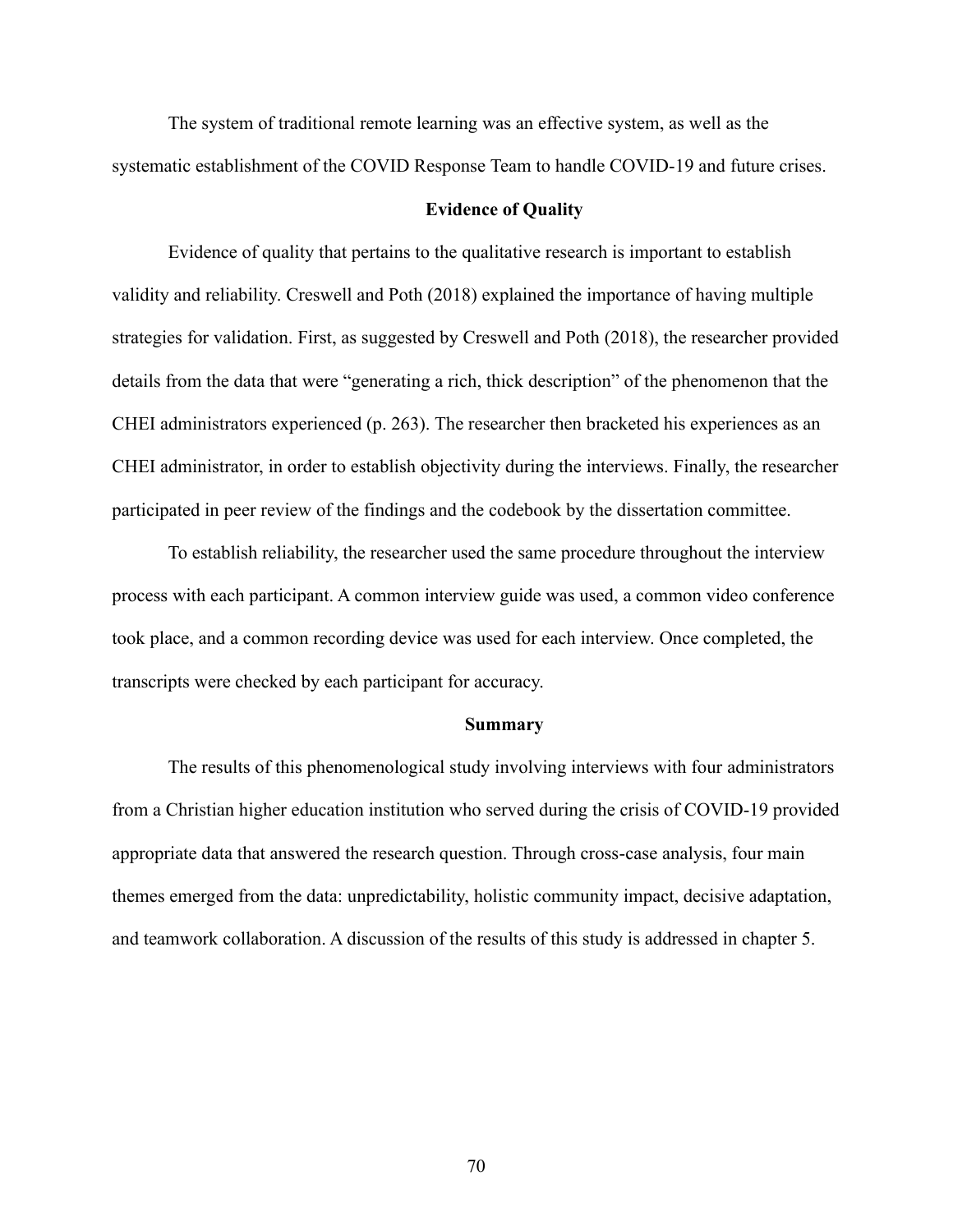## V. DISCUSSION

The purpose of this phenomenological study was to describe the lived experience of administrators at a Christian higher education institution during the COVID-19 crisis. For the purposes of this study, the COVID-19 crisis was defined as the highly contagious virus known as the severe acute respiratory syndrome coronavirus 2 (SARS-CoV-2) that was declared a global pandemic by the World Health Organization (WHO) in March 2020 (Mayo Clinic, 2021).

### **Methods of Data Collection**

The recruitment process began for participants for this study once Institutional Review Board (IRB) approval was granted by Southeastern University. Four administrators from a Christian Higher Education Institution (CHEI) participated in this study, representing a criterion sampling population of Christian university administrators. The participants were Christian administrators from an evangelical Christian liberal arts university that offered multiple degrees at the associate, bachelor, master, and doctoral levels.

The sample selection was purposeful, and the criteria for the participants were

- currently serving in an administrative role at a Christian university
- earned a terminal degree
- served experienced the shared phenomenon of leading through the COVID-19 crises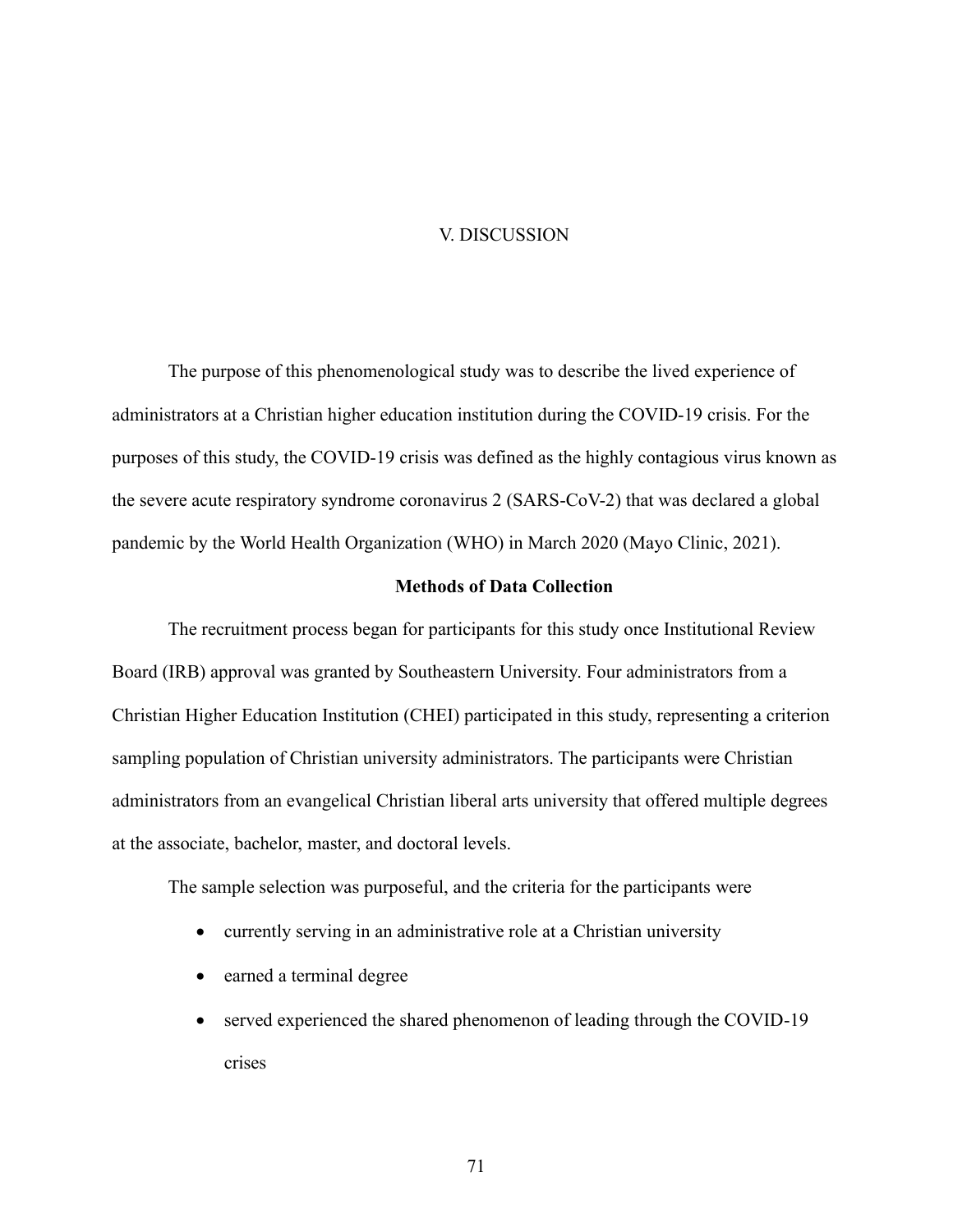The participants that fit these criteria would best explain the shared, lived experience of handling the crises of COVID-19 in their Christian university context in an administrative role during the COVID-19 crisis.

An initial recruitment letter was sent to administrators that serve at a CHEI (see Appendix C). Each administrator was given an interview consent form (see Appendix B), along with an interview protocol (see Appendix A) for review. Once the interview consent form was signed by each participant, interviews were scheduled. Each interview was conducted and recorded through video conferencing (i.e., three by Zoom and one by Google Meet). An explanation of the interview process was shared with each participant, and each participant was made aware that they were able to stop the interview at any time. The interviews, once completed, were transcribed using the application Otter.ai into a Word document. Once the transcription was reviewed and edited by the participant, the content was validated and stored securely following the approved process. After the researcher received a final approved copy of each transcript, the interviews were reviewed, analyzed, and coded for themes.

#### **Summary of Results**

Four main themes emerged from the data: unpredictability, holistic community disruption, decisive adaptation, and team collaboration. These main themes described the lived phenomenon that the participants experienced during the COVID-19 crisis and were documented using descriptive phenomenological analysis that focused on words, phrases, and context of participants.

The four themes in this study emerged from the following process: after transcript validation occurred in this study, a codebook was created that documented words, phrases, and the shared context from each participant. Cross-case analysis was used to compare statements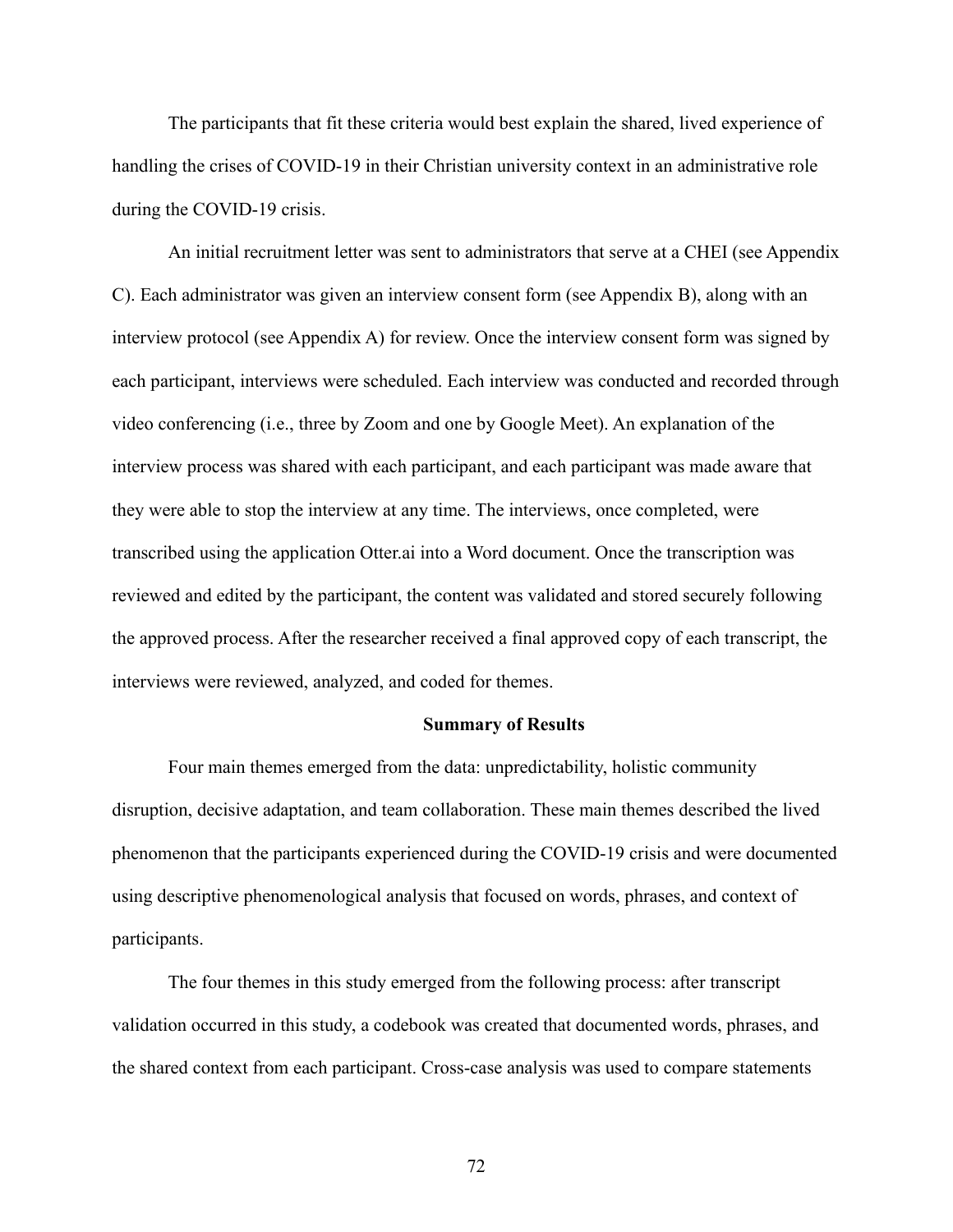from each participant. Themes were created, combined, and documented to provide a rich description of the lived experiences of the CHEI's administrators. Once the themes were combined, organized, and sorted, additional cross-analysis was conducted, and four main themes were discovered that answered the research question.

#### **Discussion of Research Question**

The research question that guided this study was: What were the lived experiences of administrators of a Christian higher education institution while leading through the COVID-19 crisis?

The framework that supported this research was revolutionary change theory (RCT), which describes changes forced upon individuals, companies, schools, and organizations from the top down. Burke (2018) defined revolutionary change as a "jolt" to a system. COVID-19 was a "jolt" to every individual, organization, school, and business; therefore, under this definition revolutionary change occurred as educational mandates were given to institutions in response to handling the pandemic. Participant 2 described responding to the jolt of COVID-19 with quickly changing in-person classes to the online platforms, which were in existence already and helped in the transition.

Changes were abrupt as described by RCT. Changes did not occur over a long period of time. Government and CDC regulations came swiftly to the college campus as COVID-19 became a pandemic. To attempt to handle a disruption of service, administrators had to make changes in order to continue offering classes to students. Participant 2 explained,

Early on in the pandemic before we knew how to best respond, we had to go remote and we moved quickly, within a week. Within a few days, really, from the moment of making that decision to the moment of needing to continue classes. So, the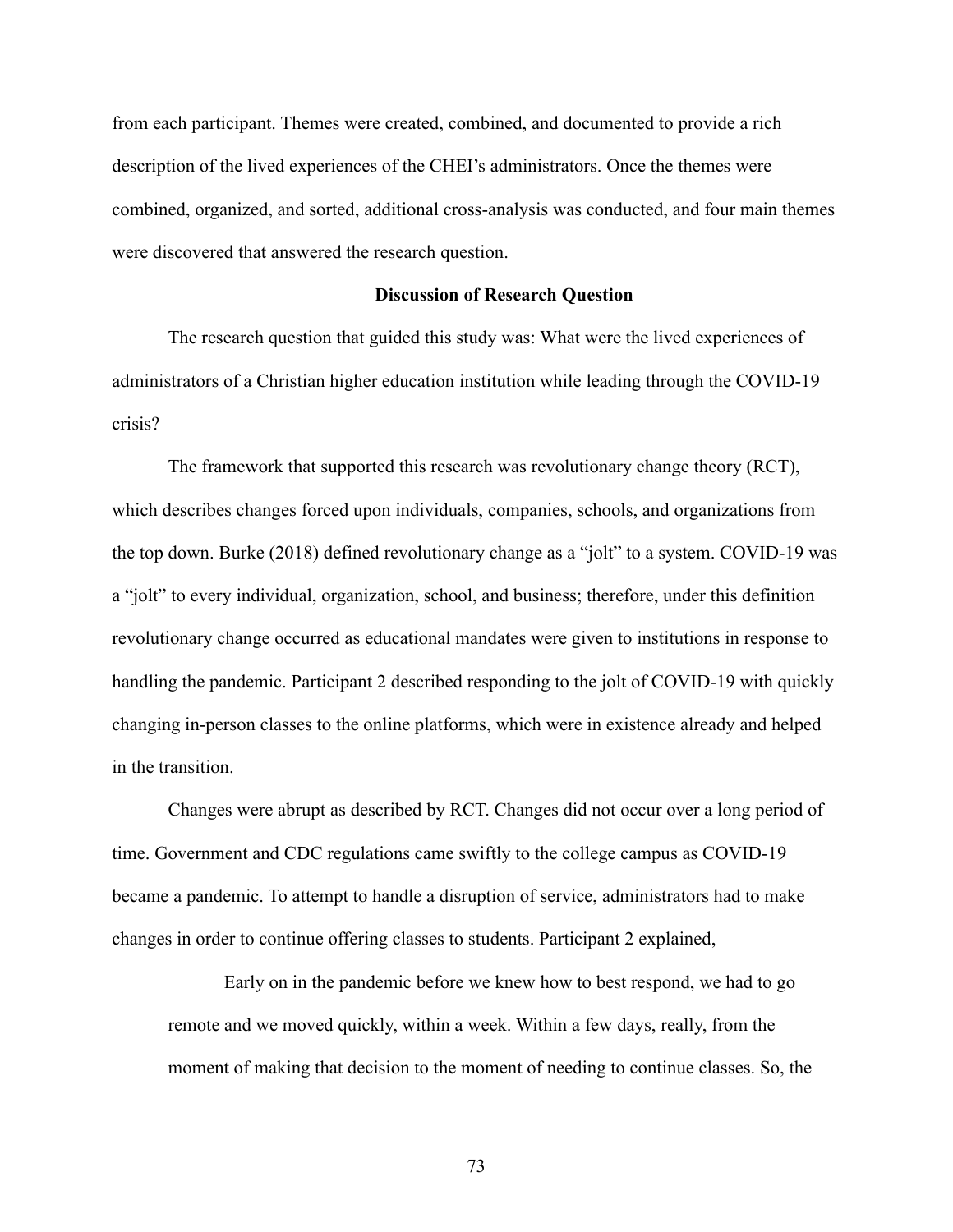immediate response and immediate change in delivery was that all classes were online and the benefit our institution has is that most of our courses, ones we had already, had an operationalized online program.

Delivery methods were modified, campus precautions were put in place, communication with stakeholders occurred, and compliance with the recommendations of the CDC were experienced during the COVID-19 crisis.

## **Theme 1: Unpredictability**

COVID-19 was like no other crisis the CHEI administrators had previously experienced, and this crisis brought a high level of unpredictability. The unpredictable nature of the crisis of COVID-19 became a significant challenge for the administrators of this CHEI. Once COVID-19 was described as a pandemic, Participant 2 explained the unpredictable nature of this type of crisis. Participant 2 explained,

but from that point on, it was a constant battle or a constant challenge of trying to know what was happening and how long was COVID going to last and what kind of impact did it have. Do we come back to normal? Do we have classes in person? Do we offer dorm life? or environments that foster the spread of COVID-19?

The challenges were daily, weekly, and monthly, as Participant 4 described handling the challenges "day by day." The widespread challenges were with student life, personnel, financial, and operations. The theme of unpredictability aligned with the research of Filho et al. (2020) that pointed to the need for sustainability in higher education through leaders who are "systematic/holistic thinkers" (p.82). Filho et al. emphasized challenges that higher education leaders were facing which can create uncertainty and stressed the importance of handling challenges with innovation. COVID-19 brought transformation to the operation of higher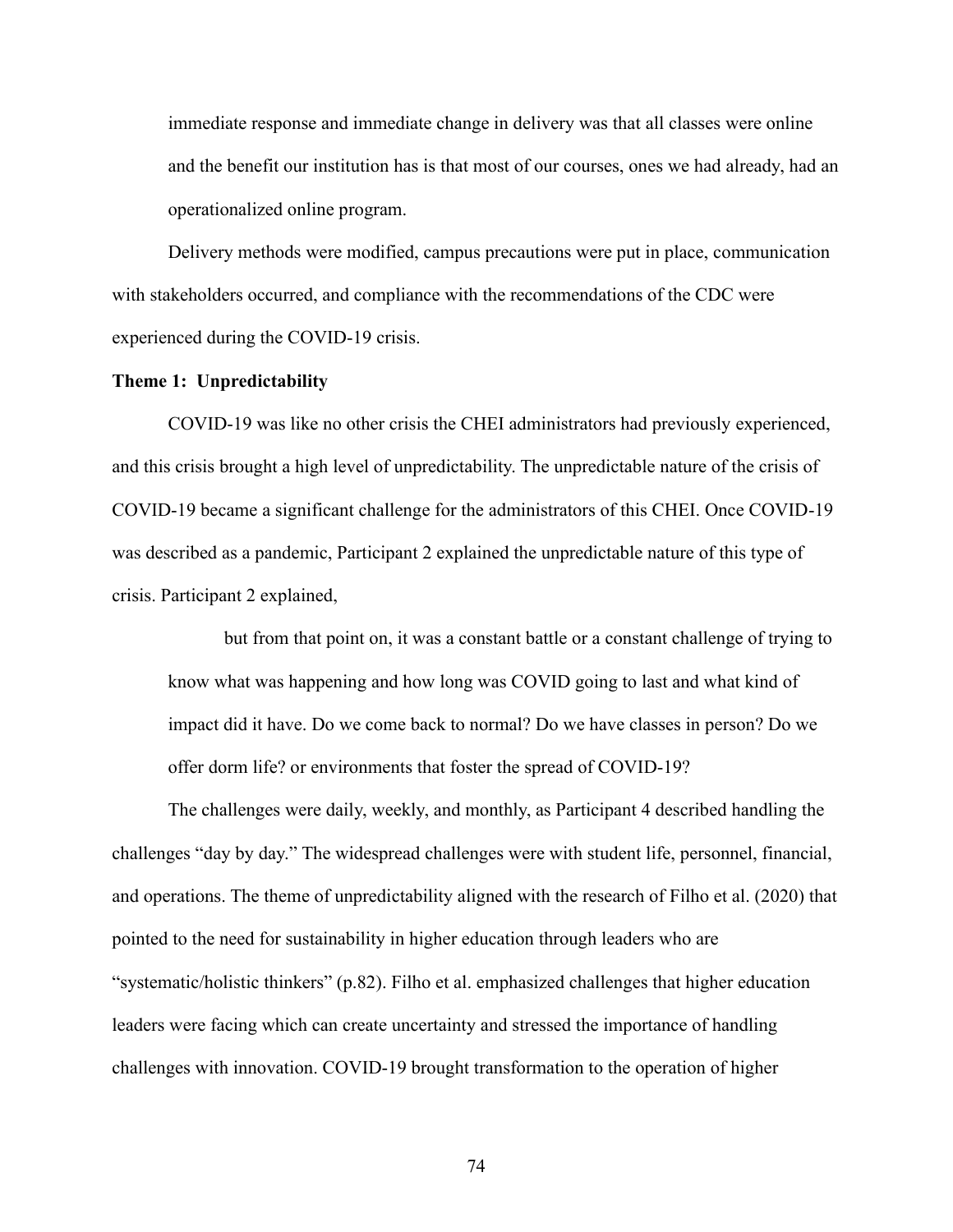education among leaders, which promoted creative sustainable solutions as a response. Filho et al. believed that lack of funding would hinder sustainability. Lack of funding correlated with the understanding of participants of this study that recognized the need for sustainability due to COVID -19. Participant 1 explained that it was hard to lay off professors, approximately 40, due to budgetary concerns. However, this decision was made for financial sustainability. Participant 1 emphasized that employees who resigned during COVID-19 were not replaced, and the CHEI froze positions to be filled at a later time. Unpredictability, caused by the pandemic, became an experience that all administrators faced during the crisis of COVID-19. Participant 1 stated, "We are still dealing with COVID concerns. So, you know, there is still a lot happening even nationally, and we are dealing with these issues as best we can." Continual COVID-19 concerns bring more revolutionary change to the CHEI.

Gigliotti (2016) defined a crisis as a disrupter of normal operations or a challenge for the institutional leader to handle; however, Gigliotti does not describe an ongoing unpredictable crisis. For participant 3, COVID brought and continued to bring a level of unpredictability. Participant 3 stated, "I would say that COVID has been different because it's something we've had to live with for nearly two years. It's something that I'm continually having to deal with, and again it's always changing." Ho et al. (2021) explained the length of the pandemic as unpredictable, which correlates with this research.

COVID-19, described as an unpredictable crisis, correlates with statements by Kawamorita et al. (2020), who emphasized the shock of unpredictable events that were unique to entrepreneurial university leaders. Also, Desai (2020) described the disruption of COVID-19 as "the world is rapidly adapting to a new normal protocol in education" (p.2399) Desai thought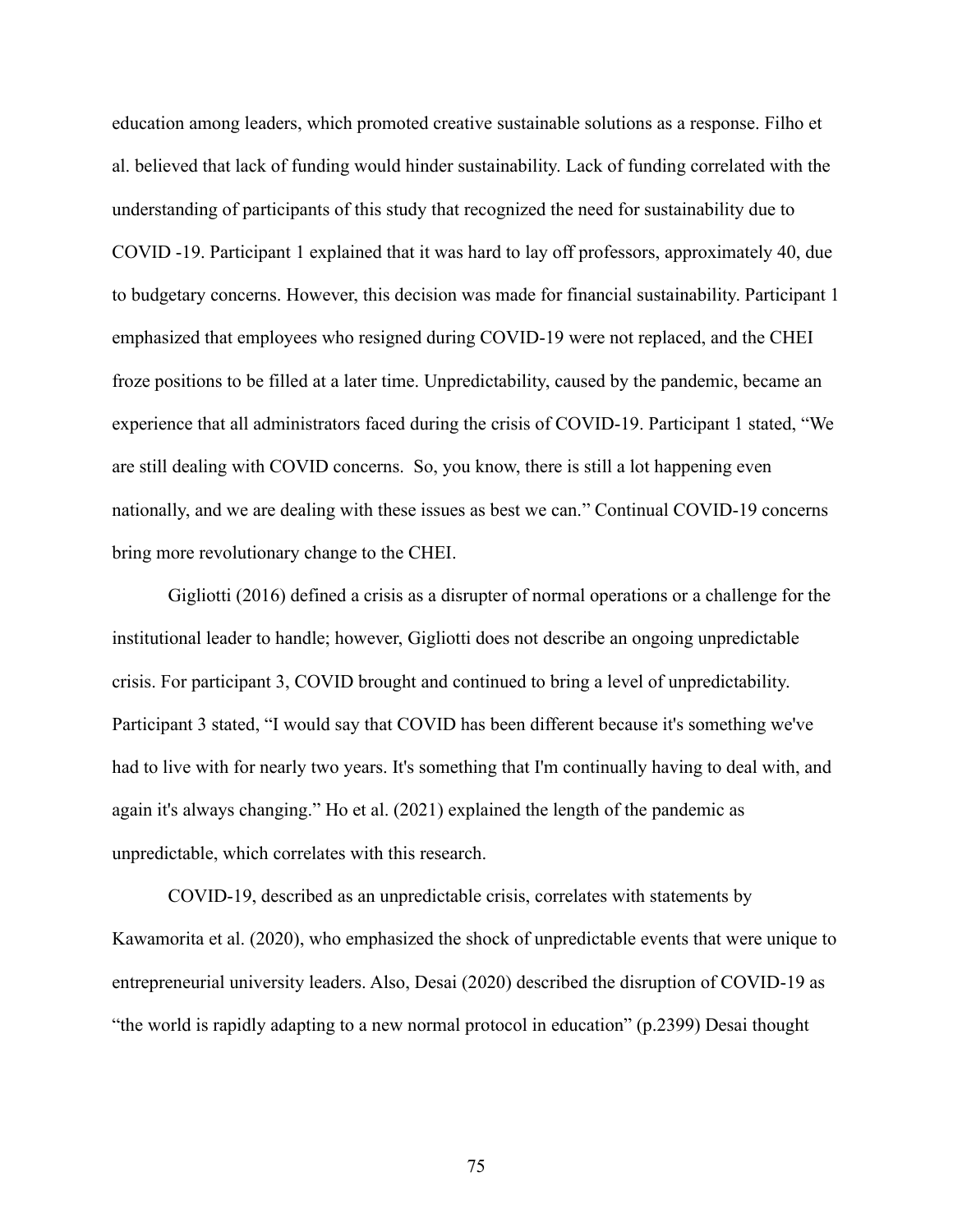that the pandemic would last about a year or possibly longer; however, the unpredictable nature of COVID-19 was documented with the length of the pandemic being uncertain.

Holzweiss and Walker (2018) described crises on three levels: level one disasters, level two crisis, and level three critical incidents; however, COVID-19 was a unique crisis with an ongoing unpredictable nature that covered all three levels in a single pandemic. Participant 4 described this poignantly, "I have never experienced a crisis of this caliber." COVID-19 brought high levels of unpredictability to the CHEI and was experienced and described by the interviews in this study. Unpredictability continues to impact operations and CHEI.

#### **Theme 2: Holistic Community Disruption**

Holistic community disruption was experienced by the administrators of this CHEI while leading through COVID-19. Participant 1 said, "This affected the whole campus, and the faculty, students, and staff." Desai et al. (2020) supported this claim by stating that all walks of life were affected by the pandemic, and that the education community was one of the hardest affected. Participant 2 said, "The area that was most impacted was our main campus because, especially early on in the pandemic before we knew how to best respond, we had to go remote and we moved quickly, within a week." Campus community life experienced a disruption that would be a revolutionary change in response to the pandemic. Students, at this CHEI, had no other choice, but to embrace remote learning as the main campus dealt with the pandemic protocols. This response correlates with Rad et al. (2021), who explained that COVID-19 took only two months to spread to the world and become a global pandemic, which caused rapid changes to follow in higher education. Alternative delivery formats become top priority, and social distancing requirements provided no alternative but to embrace distance learning.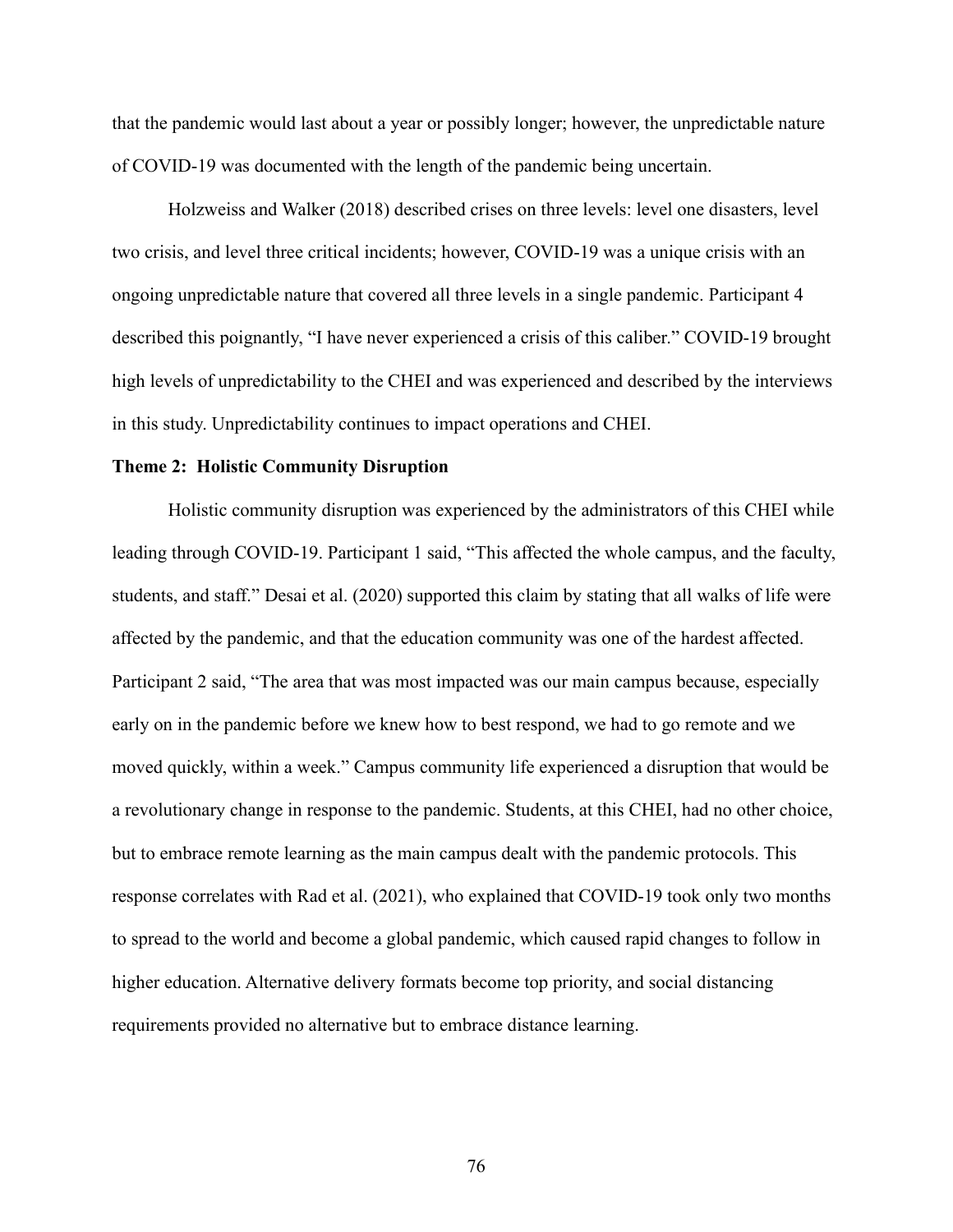Switching to remote learning for in-class delivery correlates with research by Zheng et al. (2020), who explained the effect of COVID-19 on higher education as bringing "unprecedented disruption" (p.2) to the community. Online learning became the sole option for faculty and students because of the disruption of service of face-to-face learning. The theme of holistic community disruption correlates with Zheng et al.

Holistic community disruption correlates with research by Gonzelez-Ramirez (2021), who described the challenge of assessment of student learning due to modifying face-to-face delivery to online delivery in response to the disruption of COVID-19. Participant 4 explained that it was challenging for faculty to adjust to assessment of student online learning that were used to face-to-face assessment.

Sales et al. (2020) reported on other global HEI's that embraced remote learning because of the disruption of COVID-19. For an on-campus student who was used to going to physical class, switching to online became a revolutionary change that was disrupting. Participant 1 shared that students were observed to not have the appropriate learning equipment, internet access, and academic resources. Holistic community disruption was observed during the pandemic that was not as noticeable before the COVID-19 pandemic.

This theme correlates with research by Gonzalez-Ramirez et al. (2021), that explained students' difficulty with internet access and connectivity, environments free of distractions, and remote learning adjustments. This theme also correlates with Zheng et al. (2020), who reported that students had limited internet and technology access. Not only students, the administrators, along with the stakeholder base, experienced disruptions. Faculty, staff, and supporters were affected by COVID-19. Disruption impacted the entire community around the CHEI. Participant 3 said,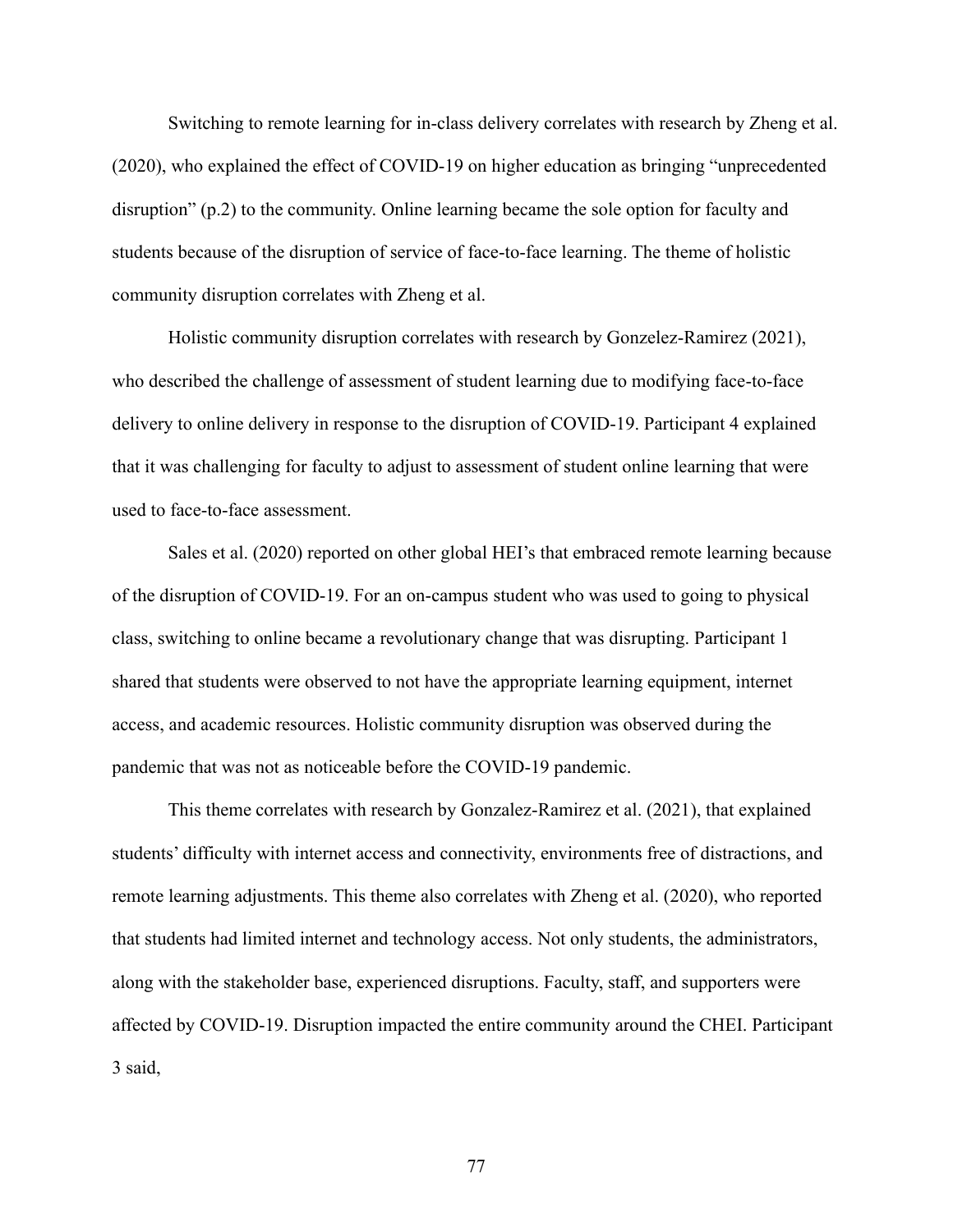We had to think about employees. We had to think about students. We had to think about parents, donors, alumni, and, of course, the various opinions about COVID-19 and how we should handle it and the safety precautions because you had people on the spectrum, all over the place.

The disruption was personal and professional. COVID-19 caused health concerns, safety concerns, and loss of life at the CHEI. Participant 3 explained, "Many of our community members have been negatively affected by COVID-19." As a result, all students, staff, and faculty were disrupted holistically, physically, and emotionally by the pandemic. Rad et al. (2021) supported the claim that stakeholders experienced psycho-social stress that impacted both learner and educator due to the rapid shift or disruption caused by COVID-19. Participant 4 explained the strain COVID-19 put on student mental health, student relationships in light of social distancing, student loneliness and isolation. The CHEI community was disrupted.

From the interviews, the CHEI community of this institution described similar experiences that aligned with other HEI's experienced according to the literature, discussed above. However, as administrators working at a CHEI, the experience of dependence on God that assisted the community during the crisis of COVID-19 was explained, which is a finding that is unique to this study. As a faith- based CHEI, the holistic community disruption affected the spiritual side of all students and stakeholders. Participant 3 explained that "students learned to trust God and trust the purpose that He has for their lives. The trust that the Lord went before us and was going to protect us every step of the way, even though it was hard." From the data, the disruption of COVID-19 affected students and stakeholders holistically, which included a spiritual dynamic and effect.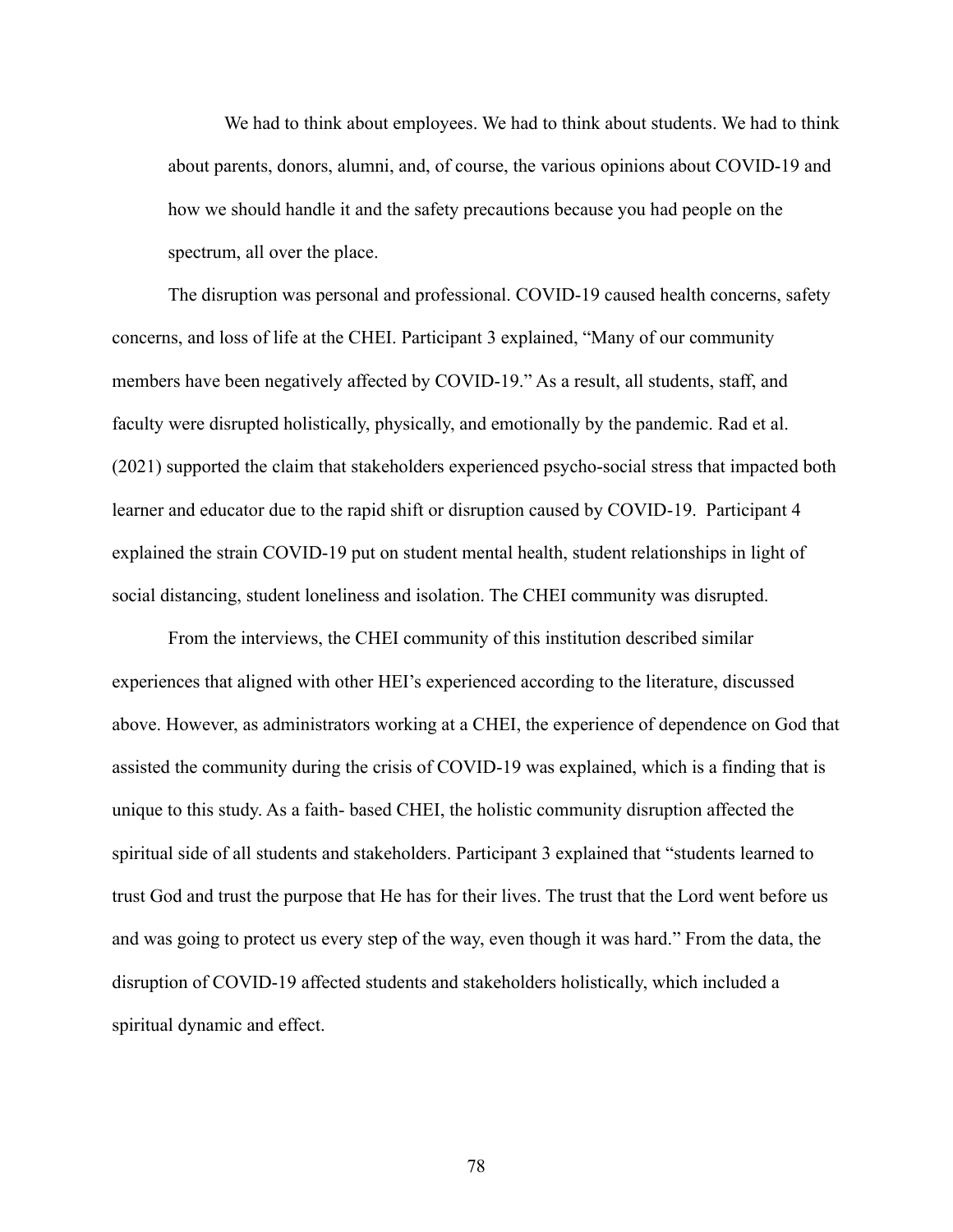## **Theme 3: Decisive Adaptation**

Decisive adaptation was experienced by the administrators of this CHEI while leading through COVID-19. Gigliotti (2016) described the goal of higher educational leadership in the times of crisis was to remain calm, provide clear direction, and engage others confidently in responding to crisis. The administrators of this CHEI experienced an intentional decision-making process that involved change that was mission driven, similar to the findings by Kawamorita (2020), that categorized challenges and solutions into "general" and "mission-related" in the entrepreneurial university (p. 85). The administrators experienced adapting learning and working environments in response to COVID-19 involving mission and decisions. Verbystska and Syzonenko (2020) described challenges and solutions researchers in higher education faced during COVID-19 that moved traditional research projects to online research projects, which correlates with the theme of decisive adaptation.

The theme of decisive adaptation demonstrates and describes a process the CHEI went through to address challenges appropriately and remain purposeful in fulfilling the CHEI mission, which correlates with research by Shim and Lee (2020) who described the importance of emergency remote teaching during COVID-19 to maintain educational purpose at a university. Shim and Lee recognized the need to adapt, prepare, and maintain an academic plan to provide an effective form of educational delivery for future pandemics.

Decisive adaptation began with an abrupt pivot made by administrators, in response to COVID-19, that led to an innovative and flexible educational delivery method. Participant 1 stated, "We need to be innovative. We need to keep looking at other ways to deliver what we do here." Flexibility, innovation, and creativity in addressing challenges during a pandemic which aligned with the interviews in this study were solutions offered by Kawamorita et al. (2020). The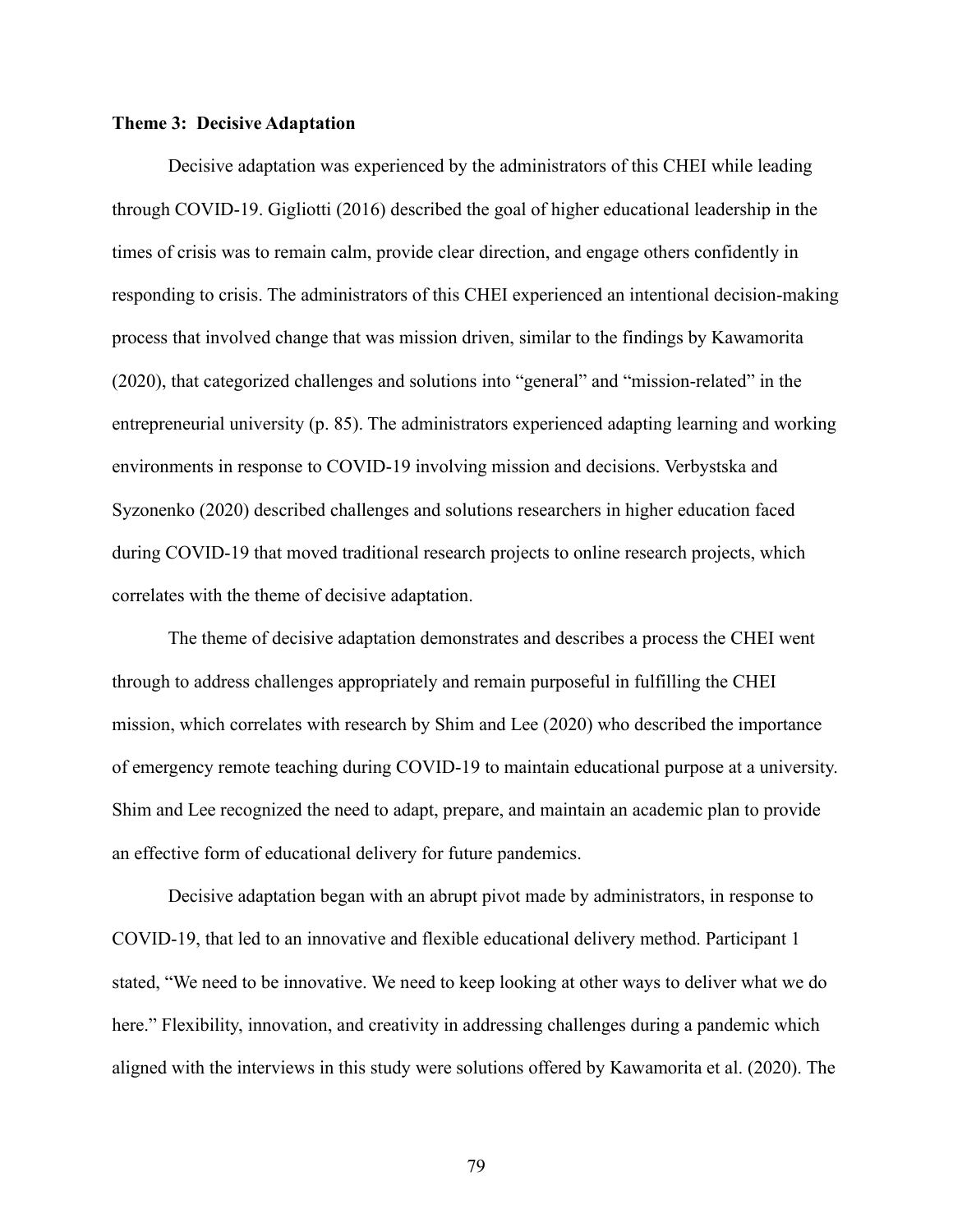abrupt pivot set in motion revolutionary change in responding to COVID-19, correlating with Kotter 's (2012) understanding of change by creating a sense of urgency within an organization to provide an easier achievement of change within an organization.

An emphasis on digital distance learning became a necessity to the administration at the participating CHEI early during the pandemic. Strielkowski (2020) emphasized the digital age of education due to revolutionary change that has occurred within higher education over the course of history. Strielkowski believed that this era in higher education history could be called a digital age of education that affirmed online delivery modalities are now viable and valued forms of educational delivery. A digital age of education can be supported from the interviews in this study, as Participant 2 explained that online education is a vital form of education in higher education.

When face-to-face restrictions lightened during the pandemic, administrators of this CHEI continued decisive adaptation and created a hybrid delivery option for students who wanted a classroom experience as well as an online option. Participant 2 explained the use of a high flex model of delivery in response to COVID-19 which provides both online and onsite class options while rotating between 50% of students onsite each class. Participant 2 stated,

When we went back to in person instruction in fall of 2020, we still wanted to provide an educational experience for students, but we wanted to make sure that we weren't encouraging the spread of the virus in the classroom. What we did was we reduced capacity in the rooms to 50%, and we needed to still offer all our students the courses they needed, so even though we could only fit half the students in the classroom, we created what folks are calling a high flex model.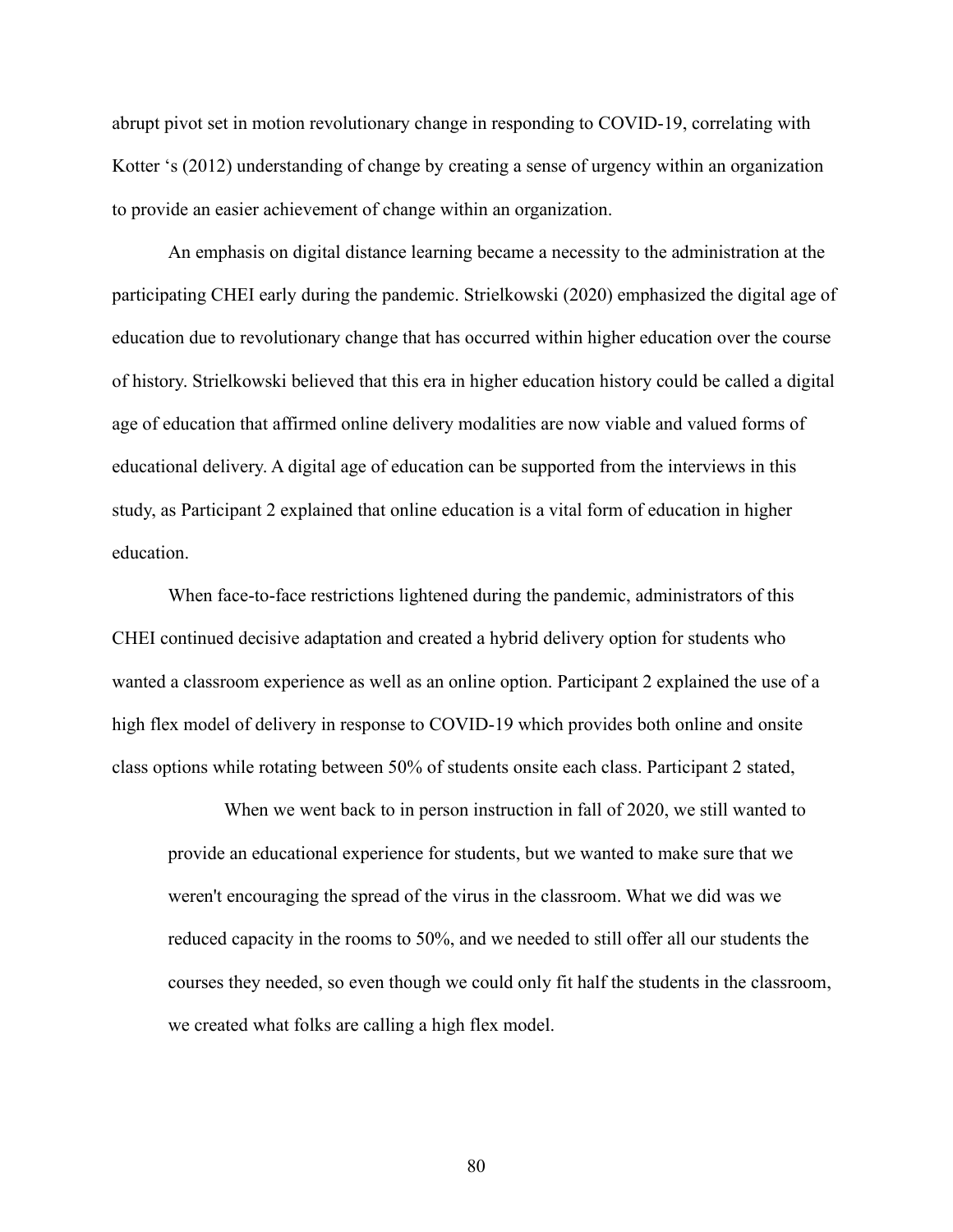The high flex model using both onsite and online educational delivery platforms is a prime example of decisive adaptation. Administrators responded with a solution with innovation, creativity, and adaptable. Meeting the challenges and changes at the CHEI involved a faculty that understood the importance of CHEI and the willingness to adjust and change. Faculty at the CHEI had to process the revolutionary change as well and follow the decisions that were made at the CHEI. The interviews demonstrated faculty flexibility. Participant 4 observed faculty and student resilience during the pandemic, as students and faculty were practicing a mixture of educational delivery modalities in response to COVID-19.

The high flex model is mentioned in this study through the interviews as another delivery method solution for the CHEI during a pandemic. Mladenova (2020) and Verbytska (2020) mentioned asynchronous, synchronous, and a hybrid-model of learning, explaining that COVID-19 tested existing online delivery methods at most universities. The high flex model of rotating 50% of the class on alternating days and alternating online is a unique finding to this study and is a unique response that involves revolutionary change. From the data, the process of decisive adaptation continues to be a part of the CHEI administrators approach to the pandemic and challenges were met with highly flexible solutions that still fit the CHEI's mission and purpose.

#### **Theme 4: Teamwork Collaboration**

Teamwork collaboration that included experts from all departments coming together as one voice was experienced by the administrators of this CHEI. Participant 1 described this phenomenon.

We formed a COVID response team. They started early. It was made up of academics, IT, health, health services, student development, athletics, environmental services, vice presidents. And they jumped on this right away. They came to the table, in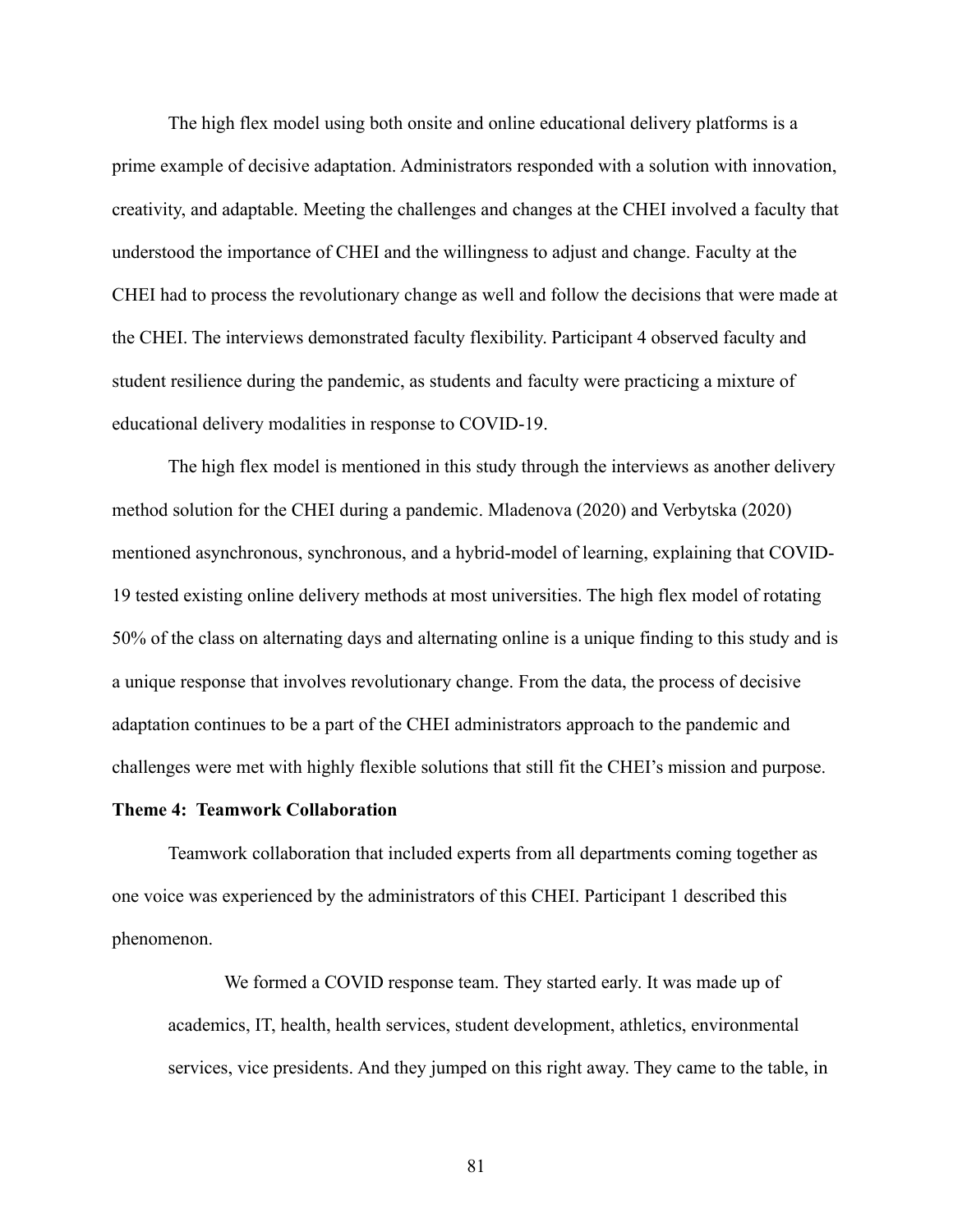fact our executive Vice President headed it up, and he said, he never saw such great collaboration, as a university.

As a response to the pandemic, the administrators of this CHEI experienced teamwork collaboration which correlated with research by Oroszi (2018) that emphasized using multiple people in the decision-making process during a crisis. Decisions made in response to the crisis of COVID-19 were made by a group of experts within the CHEI, which included the president, senior administration, and department leaders. Participant 2 called it "a volunteer army." As decisions were made concerning COVID-19 on the national level, the CDC recommendations, and the local government levels, a top-down decision-making process reflecting revolutionary change was practiced. To respond to the revolutionary changes, top experts in the CHEI were called upon to make decisions together as a team. The goal that was described by the administrators was to provide adequate communication during the crisis of COVID-19, aligning with Northouse (2016), understanding of the practice of leadership, which is described as a process of influence on others to accomplish a common goal. Gigliotti (2020) supported this theme by explaining the process of discussion of a crisis among leaders as *sensemaking*, which has implications on organization life. Executive administration had a voice at the table in the task force, but other expert voices were invited to speak into the decisions that impacted all departments of the CHEI. Participant 1 shared, "I saw a tremendous amount of collaboration. Actually, all the way through the whole process with faculty, administration, and staff as we went through this particular thing." The process the participants experienced at the CHEI, correlated with research by Holzweiss and Walker (2018), who emphasized assisting HE professionals with training, preparation, and involvement in the crisis with younger administrations learning from senior administrators.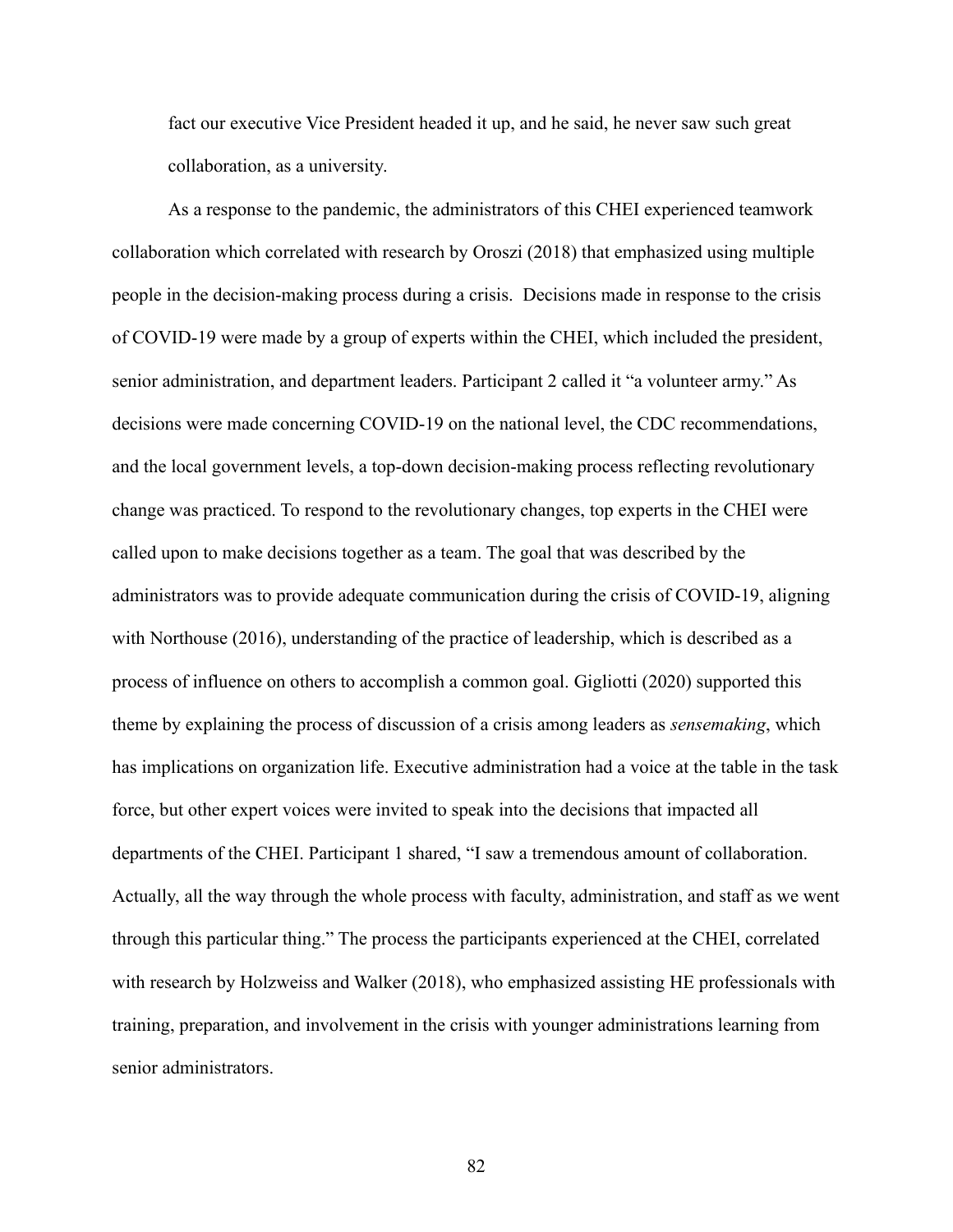The result of this process was an experience of teamwork and collaboration. The administrators described the experience of this level of collaboration and teamwork, as Participant 1 said, "the best they had ever experienced." Collaboration that involved practical changes to meet the needs of the CHEI community occurred in many ways with the COVID response team. Participant 2 gave the insight that administrators needed to be "flexible and responsive" amid any circumstances.

Leaders with commentary, expertise, and experience worked together as a team to accomplish a crisis response that valued students, kept to the mission, and provided creative solutions to COVID-19 concerns. Participant 2 described the teamwork collaboration as powerful.

The power of putting together the right people in the right seats around the table changes everything that you do. We had the right people around the table during the pandemic, and we still have COVID recovery taskforce meetings every single week for two hours,; it's people from across the institution, every functional aspect of what we do.

A main decision was to pivot to online delivery from traditional learning. When the decision was made to use remote delivery methods for students, experts in the CHEI community decided to stay student focused, which aligns with a recommendation from Vonderembrse (2018) that emphasized a student-centered approach to higher education to work with students to complete their degrees within an appropriate time frame, even in a time of crisis. When COVID-19 became a concern for the campus community, the COVID task force of this CHEI remained student-centered, collaborated, and adjusted the faculty and student relationship to accomplish learning by providing a variety of online options for all students to remain in classes, provided traditional faculty with training on online delivery methods, and offered accessibility to virtual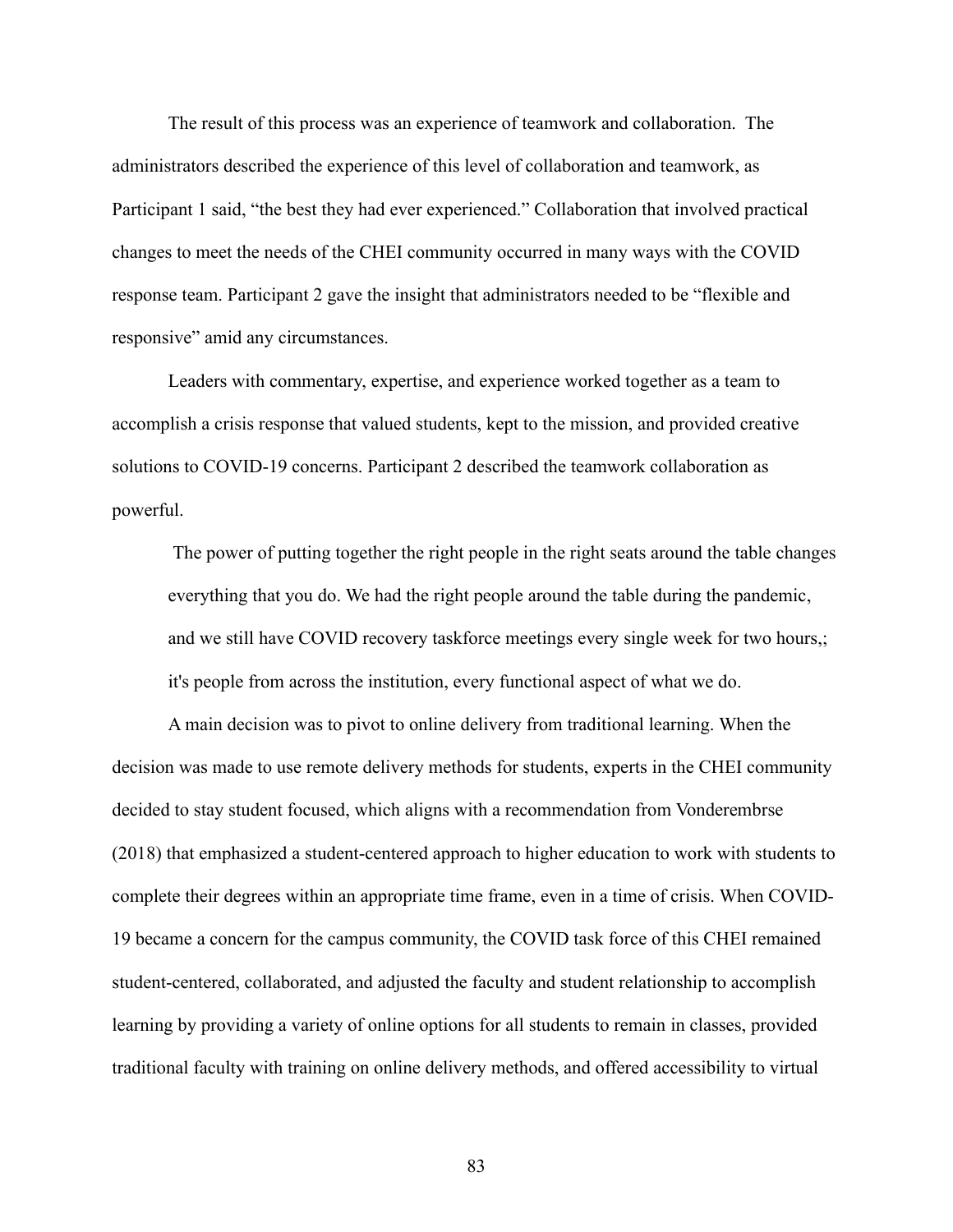conferencing for the faculty to student relationship. Participant 4 shared that faculty had to adjust to delivery formats using technology, engaging students and holding them accountable. Faculty embraced e-learning as a primary delivery method during COVID-19. This understanding aligned with research by Shim and Lee (2020), who claimed that e-learning "contains the greatest similarity of all existing forms of online learning to face-to-face classes" (p.2). Participants of this study agreed that the alternative delivery method of e-learning provided the best collaboration between student and teacher under the circumstances during the pandemic. Participant 3 stated,

Our students and faculty had to transitioned into a whole new way of teaching and learning. Then returning for the fall of 2020, we implemented a hybrid learning model to social distance and limit capacities in the classroom.

The CHEI's practice of using modern tools to adjust to the challenges of COVID-19 correlated with research by Gonzalez et. al (2020), who believed that replacing face-to-face learning with e-learning was an excellent solution to fulfil social distancing requirements. To accomplish creative e-learning at the CHEI, administrators had to practice teamwork collaboration with faculty, staff, and students.

### **Study Limitations**

The description presented from the data documented the lived experiences of administrators of a Christian higher education institution while leading through the COVID-19 crisis. Limitations to this study existed due to using participants from one university for this research. Only using one university narrowed the population of this research and may not reflect the general population of all Christian higher education institutions.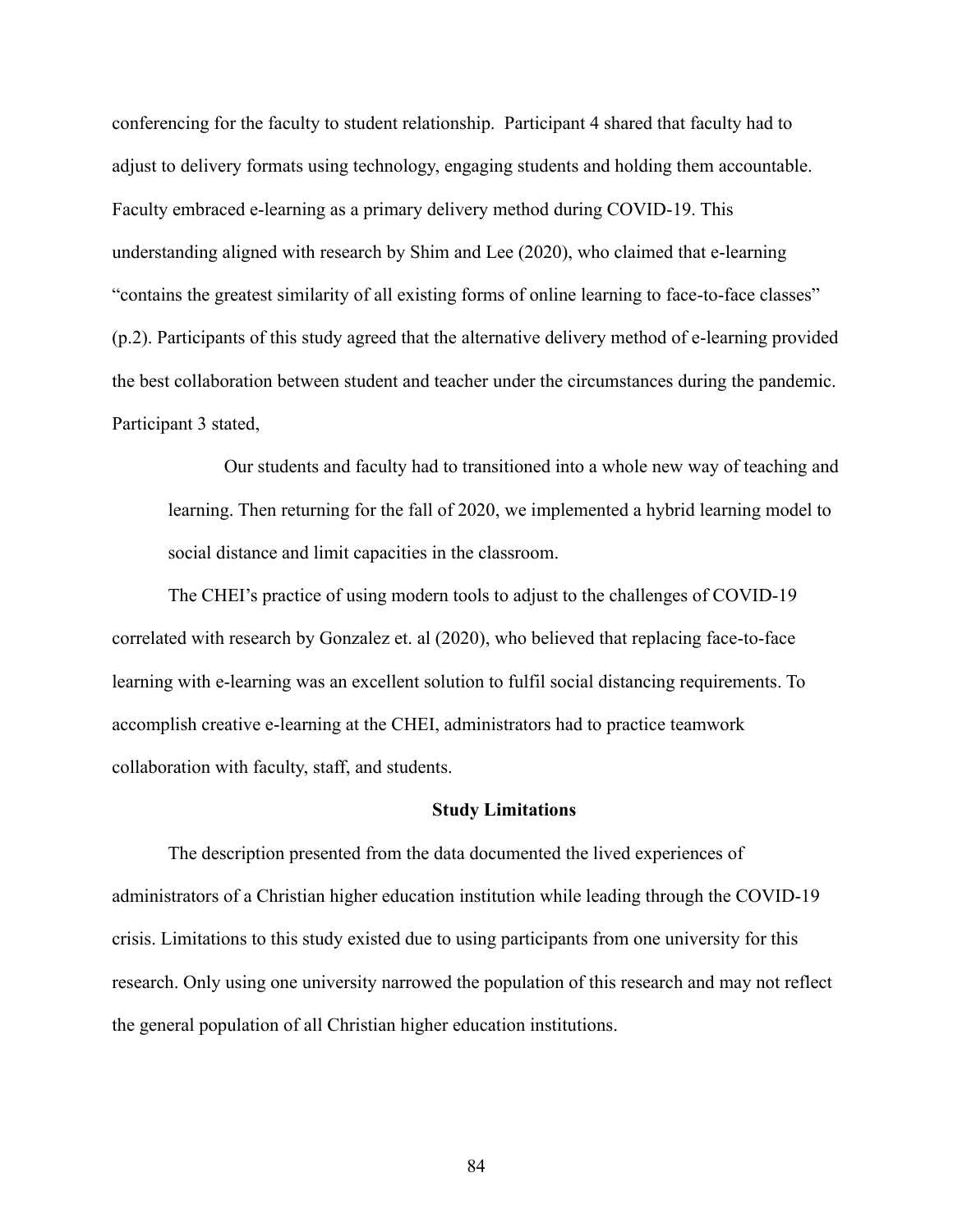Another limitation was the difficulty of data collection and interpretation of data with the nature of the ongoing COVID-19 crisis. Typically, a crisis has a beginning and an end; however, COVID-19 continued to be an ongoing crisis; therefore, data collection and data interpretation must have room for adjustments and changes. The timeframe of this research limits this study for the first year of dealing with COVID-19. As participants reflected on their experiences, the limitation of year one of the pandemic was researched and documented.

COVID-19, as a pandemic, caused the limitation of scheduling interviews with participants. The participants were amid a pandemic and dealing with the crisis, which was the primary focus, making the scheduling of interviews difficult.

## **Implications for Future Practice**

Administrators of a CHEI must be prepared for future pandemics. Proper preparation will assist administrators as the ongoing nature of COVID-19 and future pandemics affect institutional life. Administrators, among other characteristics and skills, must be prepared to face crises with stagility: "stability and agility" (Spurling, 2020, p.6) or embracing innovation and adaptiveness in a changing environment. Participants in this study explained this process through the theme of decisive adaptation. Administrators, combined with experts in the institution, came together as a COVID taskforce and practiced stagility or decisive adaptation. As future crises, such as COVID-19, occur, accelerated changes come to higher education institutions (Molchanova et al. (2020). Administrators need to plan to respond with decisive adaptation as this research explains. Professional training that includes the presentation of the four themes: unpredictability, holistic community disruption, decisive adaptation, and teamwork collaboration should be developed as a presentation. Aligned with Holzweiss and Walker (2018) findings, administrators need a practical guide in handling crisis and/or pandemics. This research could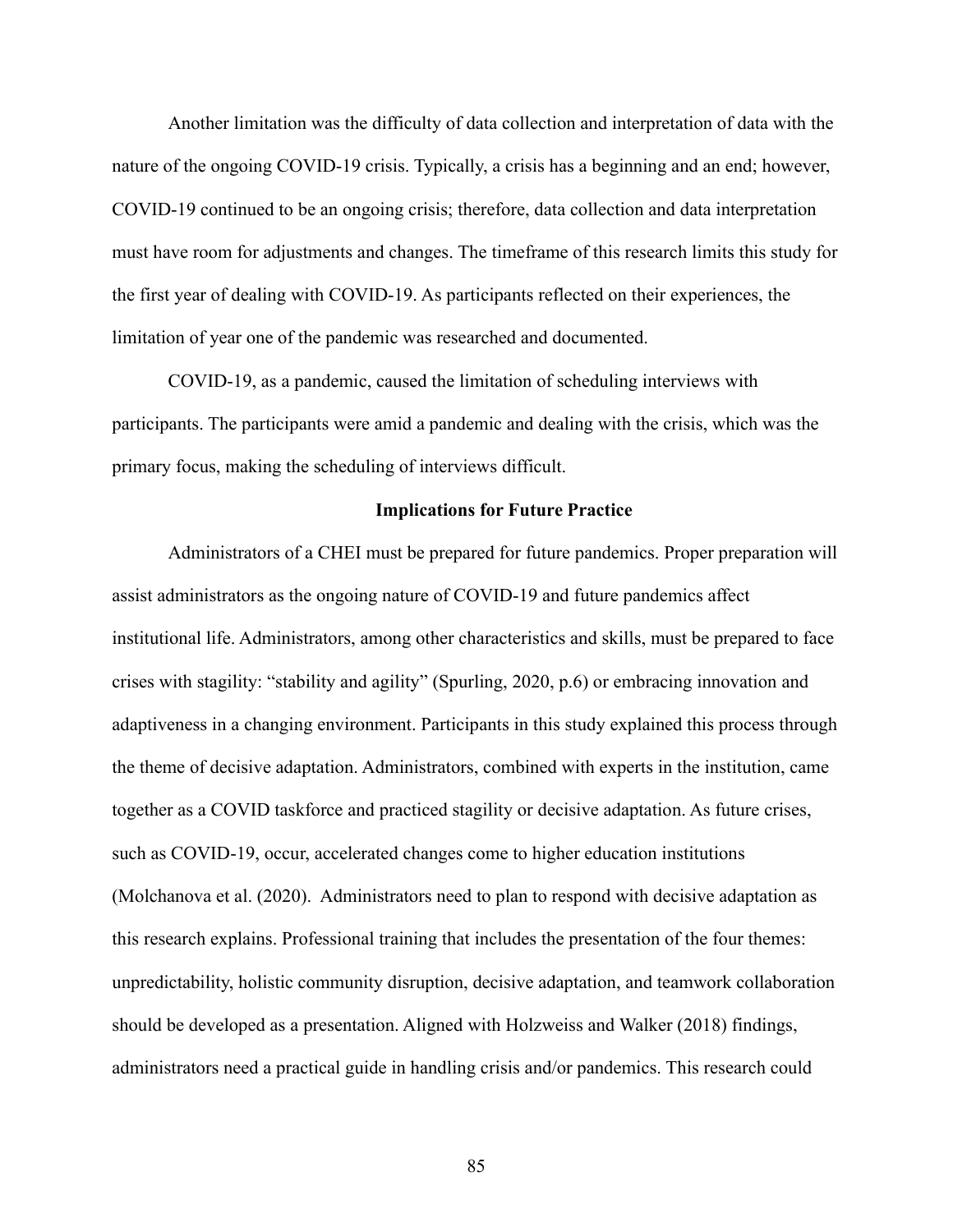serve as a foundation for pandemic response curriculum for administrators at a CHEI and would be beneficial for future practice.

A major part of adapting, changing, and being innovative involved the delivery methods of education by the institution. This CHEI had an active online program prior to COVID-19; however, in response to the COVID crisis, their online program was modified to accommodate students in their learning process. Modifications, changes, and adapting to newer delivery methods were important to the CHEI for continuation of services to students. Faculty and staff had to adjust, change, and accommodate the students' needs. The delivery method innovation in response to COVID came from a willingness by the administration to embrace a student-centric focus, which involved flexibility, innovation, adaptation, and mission.

COVID-19 caused revolutionary change to occur as this CHEI was handed mandates by the government nationally and locally, recommendations by the CDC, and a response by the campus community. In the future, other revolutionary changes may occur at institutions for higher learning. As administrators, modeling missional change is demonstrated by making decisions that best reflect the organization's mission. Creativity and flexibility should correspond to the institution's purpose and mission. An environment that allows or promotes creativity and flexibility can assist in preparation for future crises. If the CHEI is familiar with an appropriate missional process and environment of handling change that has been created, then the stakeholders could be better equipped to handle crises and revolutionary change in the future.

### **Recommendations for Future Research**

For future research, the recommendation of conducting a quantitative study to include all Council for Christian Colleges and Universities (CCCU) would be beneficial to compare to the findings at one CCCU to establish consistency of results. To accomplish more research, a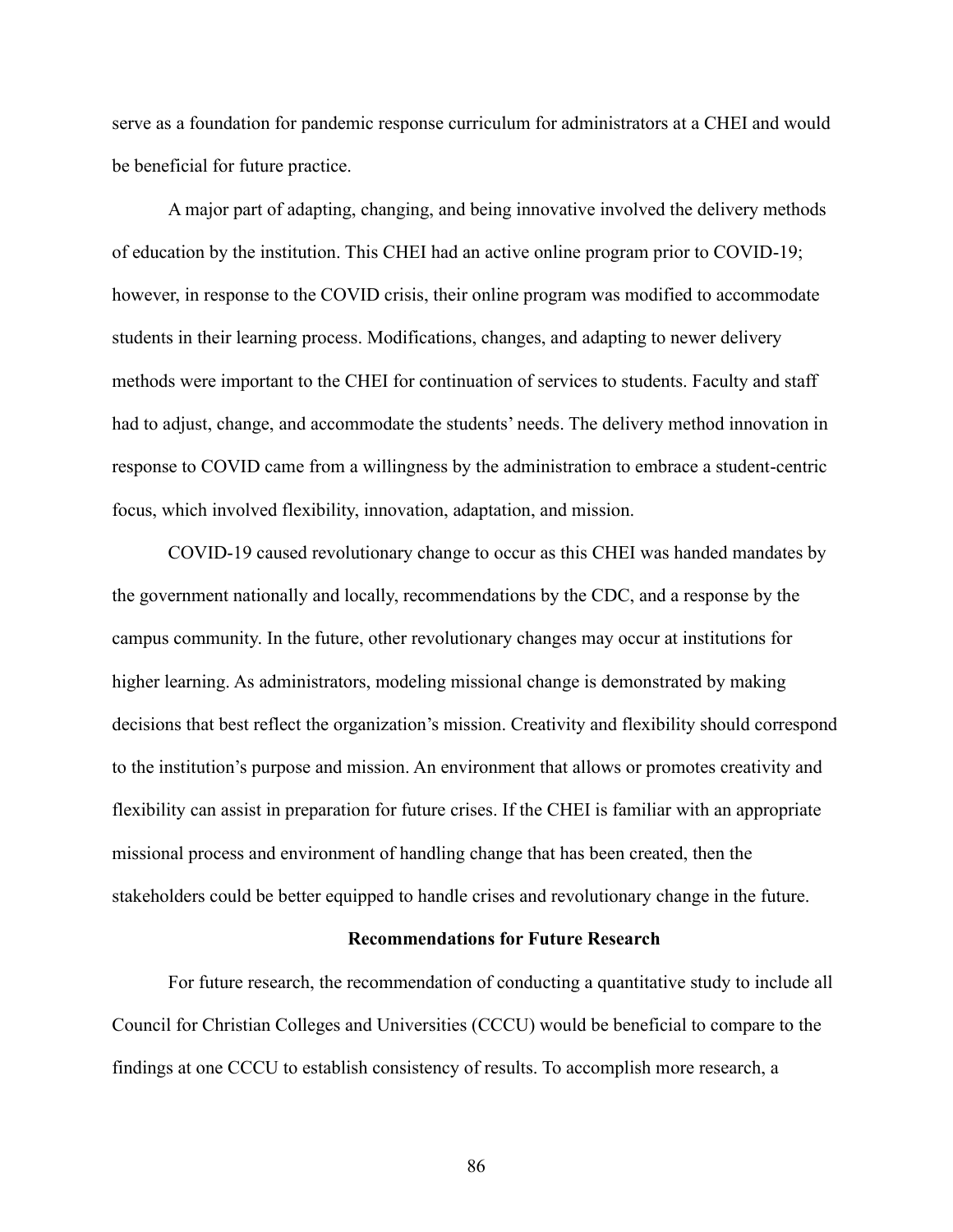quantitative research survey should be created and administered to executive leadership of all CCCU's in the future to compare findings and validate claims.

This research occurred on a CHEI campus. For future research, a comparative qualitative study conducted on a similar, but secular HEI with executive administrators may produce findings that can be compared or contrasted with this research that may inform institutional practice. CHEI's are privately funded institutions and a comparison to a state funded, similar in size and programs, HEI may produce different results.

### **Conclusion**

The current study explored the lived experience of administrators at a Christian higher education institution during the COVID-19 crisis. Government mandates and CDC recommendations in responding to COVID-19 brought revolutionary change to higher education, causing institutions to pivot quickly to an alternative delivery method to slow the spread of the virus. Administrators in the current study described their experiences and process of responding to the crisis of COVID-19 in four main themes: unpredictability, holistic community disruption, decisive adaptation, and teamwork collaboration. Administrators, who experience a future pandemic, would benefit from this study with insights into the lived phenomenon. Administrators should remain flexible and provide stagility in uncertain times. Holistic community disruption was experienced by participants, and administrators should understand the effect a pandemic has on stakeholders in the community. Decisive adaptation by the administrators provided the innovation and changes the CHEI needed to continue to fulfill the mission of the institution. The administrators experienced excellence in teamwork collaboration through a COVID-19 task force that was comprised of experts from each of the departments of the institution. The crisis of COVID-19 brought revolutionary change with high levels of unpredictability and holistic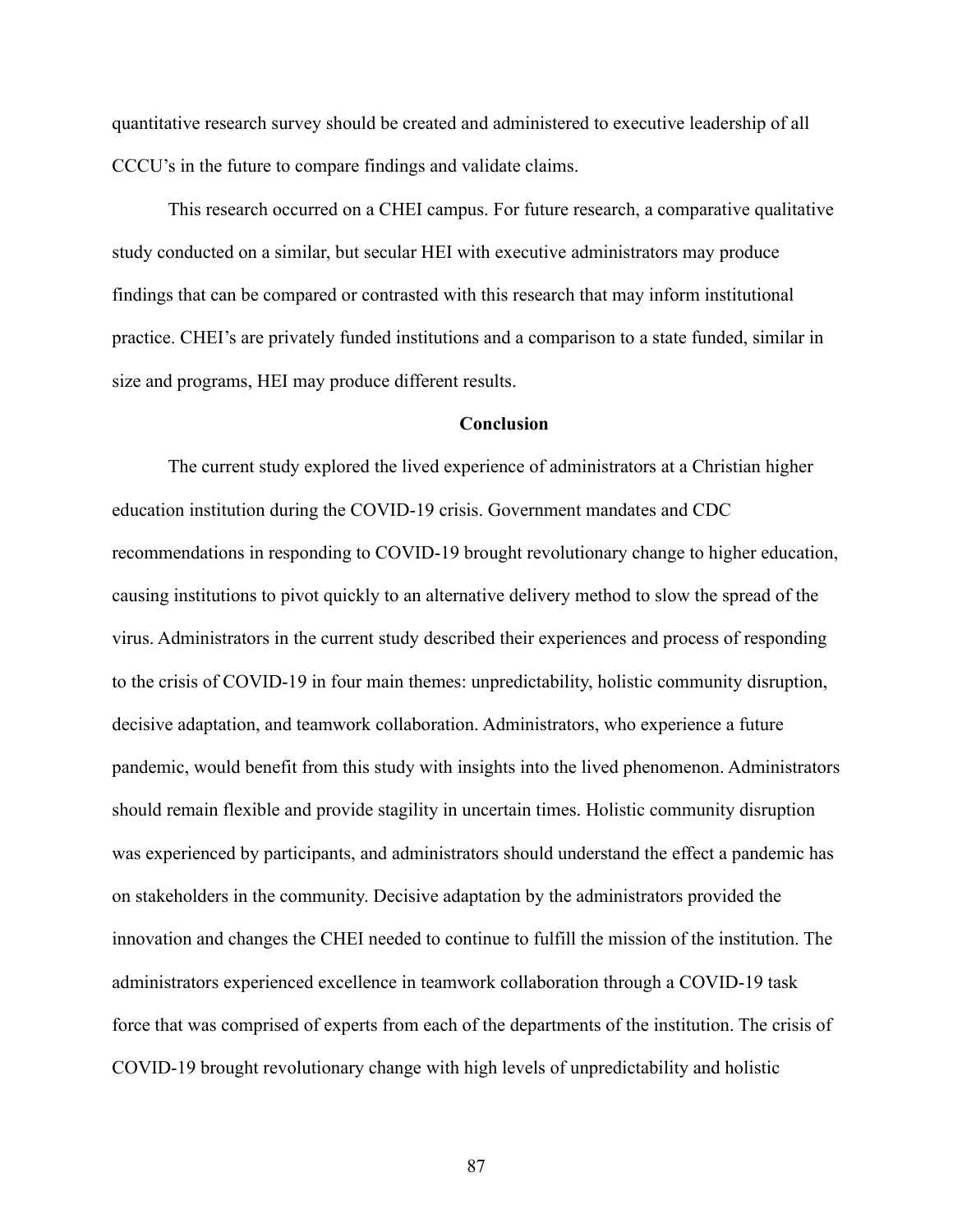community disruption; however, the administrators who serve this CHEI embraced pandemic crisis with decisive adaptation and teamwork collaboration resulting in a sustainable model of pandemic response by a CHEI.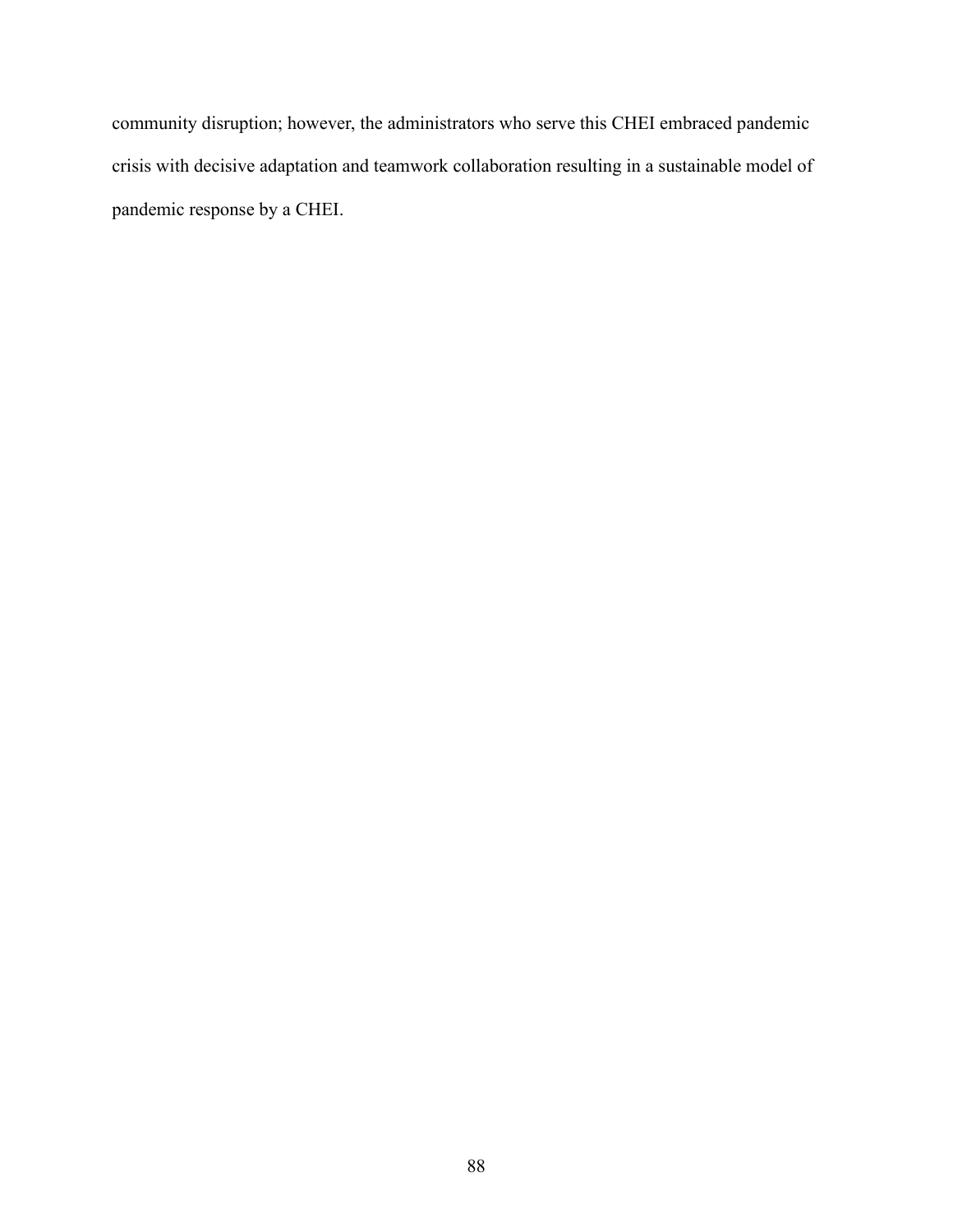## **References**

Akat, M., & Karatas, K. (2020). Psychological effects of COVID-19 pandemic on society and its reflection on education. *Turkish Studies, 15*(4), 1-13. https://doiorg.seu.idm.oclc.org/10.7827/TurkishStudies.44336

Ana, A., A. Minghat, P. Purnawarman, S. Saripudin, M. Muktiarini, V. Dwiyanti, & S. Mustakim. (2020). Students' perceptions of the twists and turns of e-learning in the midst of the Covid 19 outbreak. *Romanian Journal for Multidemensional Education/Revista Romaneasca Pentru Educatie Multidimensionala, 12*, 15-26. [https://doi](https://doi-org.seu.idm.oclc.org/10.18662/rrem/12.1sup2/242)[org.seu.idm.oclc.org/10.18662/rrem/12.1sup2/242](https://doi-org.seu.idm.oclc.org/10.18662/rrem/12.1sup2/242)

- Balakrishnan, P. (2020). Education in the age of COVID-19: Educational responses from four southeast Asian countries. *International Studies in Educational Administration Commonwealth Council for Educational Administration and Management (CCEAM), 48*(3), 102-108.
- Bernardo, N. & Duarte, E. (2020). Design, education, and the online tech-pandemic. *Strategic Design Research Journal.* Volume 13, number 03, September-December 2022. 577-585. DOI:10:4013/sdrj.2020.133.22
- Burke, W. (2018). *Organizational change*. 5<sup>th</sup> Edition. Thousand Oaks, CA. SAGE Publications, Inc.
- *Christian Higher Education Institution (CHEI)*. (2021). Council for Christian Colleges & Universities. Retrieved from [https://www.cccu.org/wp-content/uploads/2018/08/2018-](https://www.cccu.org/wp-content/uploads/2018/08/2018-Case-for-CHE_WEB_pages.pdf) [Case-for-CHE\\_WEB\\_pages.pdf](https://www.cccu.org/wp-content/uploads/2018/08/2018-Case-for-CHE_WEB_pages.pdf)
- Creswell, J. (2018). *Qualitative inquiry and research design: choosing among five approaches*. Thousand Oaks, CA. Sage Publications, Inc.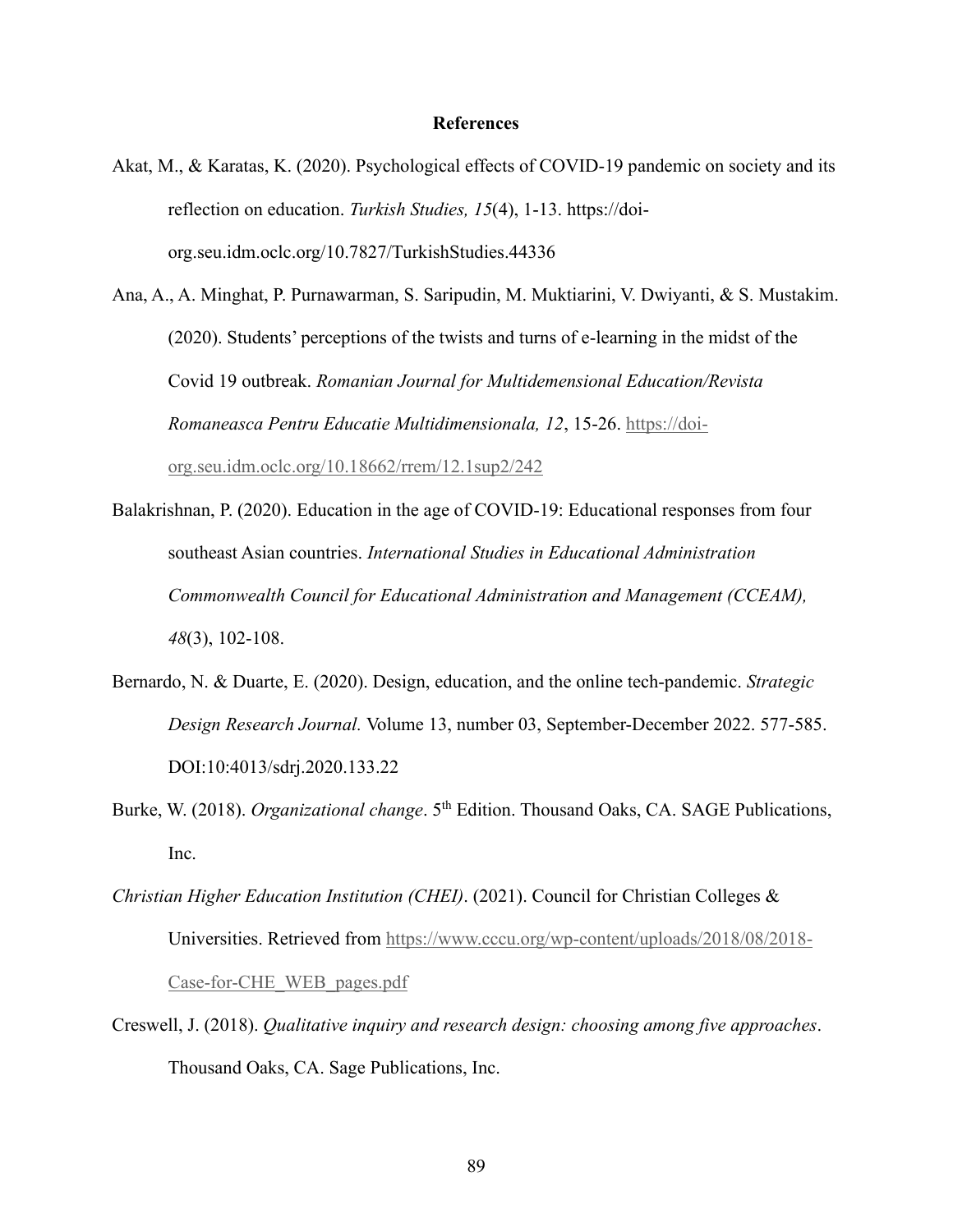- Cutri, R.M., & Mena, J. (2020). A Critical reconceptualization of faculty readiness for online teaching. *Distance Education, 41*(3), 361-380.
- Desai, D., Sen, S., Desai, S., Desai, R., & Dash, S. (2020) Assessment of online teaching as an adjunct to medical education in the backdrop of COVID-19 lockdown in a developing country – an online survey. *Indian Journal of Ophthalmology, 68*(11), 2399-2403. [https://doi-org.seu.idm.oclc.org/10.4103/ijo.IJO\\_2049\\_ 20](https://doi-org.seu.idm.oclc.org/10.4103/ijo.IJO_2049_%2020)
- Dreamson, N. (2020). Online design education: meta-connective pedagogy*. International Journal of Art & Design Education,* 39(3), 483-497.
- Filho, W., Eustachio, J. H. P. P., Caldana, A. C. F., Will, M., Lange Salvia, A., Rampasso, I. S., Anholon, R., et al. (2020). Sustainability leadership in higher education institutions: an overview of challenges. *Sustainability*, *12*(9), 3761. MDPI AG. Retrieved from <http://dx.doi.org/10.3390/su12093761>
- Gigliotti, R. A. (2020). Crisis leadership in higher education: theory and practice. New Brunswick: Rutgers University Press.
- Gigliotti, R.A. (2016). Leader as performer; leader as human: A discursive and retrospective construction of crisis leadership. *Atlantic Journal of Communication*, *24*(4), 185–200.
- Gonzalez-Ramirez, J., Mulqueen, K., Zealand, R., Silverstein, S., Reina, C., Bushell, S., & Ladda, S. (2021). Emergency online learning: college students' preceptions during the COVID-19 crisis. *College Student Journal*, 55(1), 29-46.
- Gonzalez, T., de la Rubia, M.A., Hincz, K.P., Comas-Lopez, M., Subirats, L., Fort, S., & Sacha, G. M. (2020). Influence of COVID-19 confinement on students' performance in higher education. *PLoS ONE, 15*,(10), 1-23. [https://doi](https://doi-org.seu.idm.oclc.org/10.1371/journal.pone.0239490)[org.seu.idm.oclc.org/10.1371/journal.pone.0239490](https://doi-org.seu.idm.oclc.org/10.1371/journal.pone.0239490)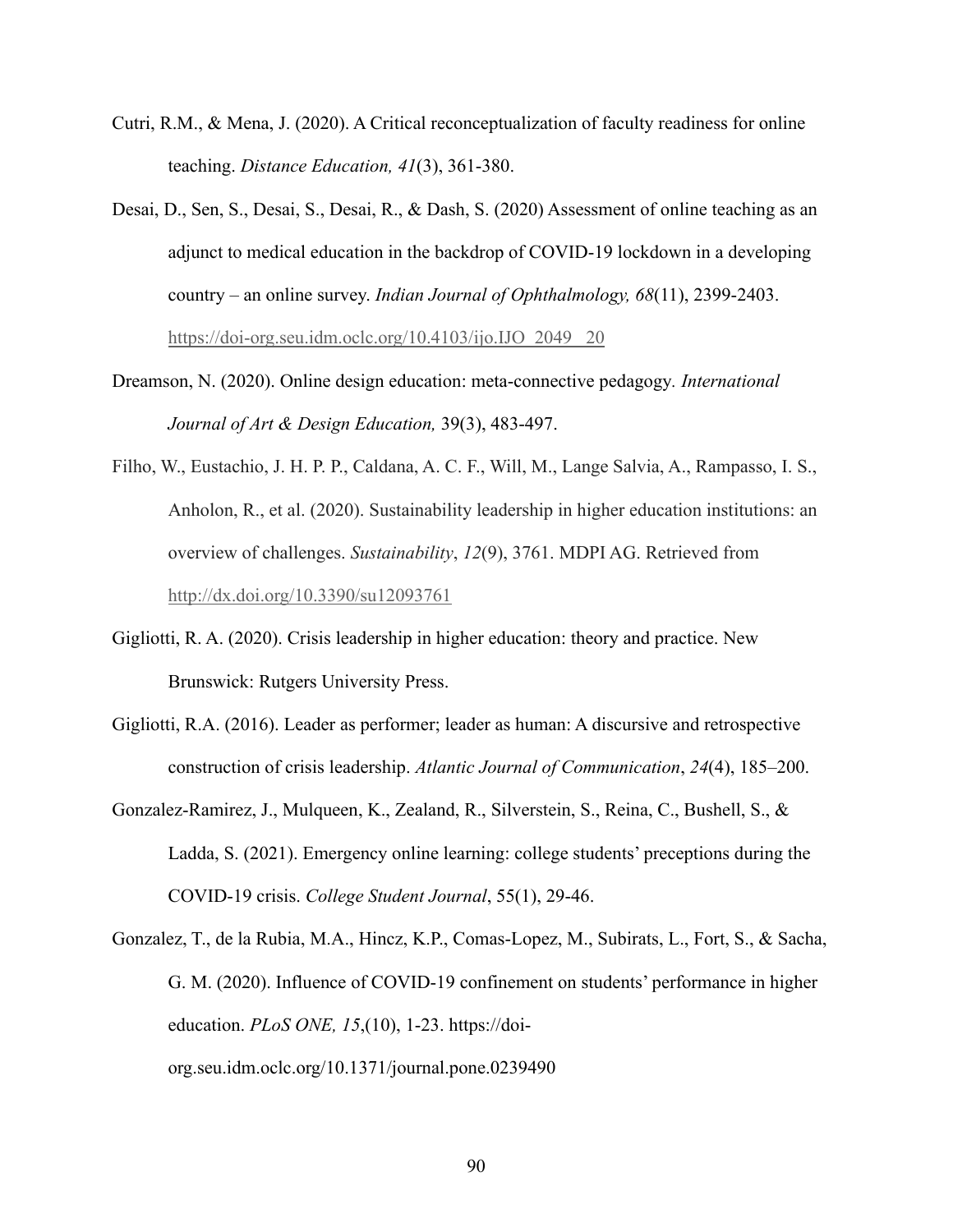- Ho, IMK., Cheong, KY., & Weldon, A. (2021). Predicting student satisfaction of emergency remote learning in higher education during COVID-19 using machine learning techniques. PLoS One 16(4): e0249423. https://doi.org/10.1371/journal.pone.0249423
- Holzweiss, P. and Walker, D. (2018). Higher education crises: training new professionals for crisis management. *College Student Affairs Journal*, Volume 36(1), pp. 124-135.
- Kawamorita, H., Salamzadeh, A., Demiryurek, K., & Ghajarzadeh, M. (2020). Entrepreneurial universities in times of crisis: case of Covid-19 pandemic, *Journal of Entrepreneurship, Business and Economics, 8*(1), 77-88.
- Kelchtermans, G. (2009). Who I am in how I teach is the message: Self-understanding, vulnerability and reflection, *Teachers and Teaching: Theory and Practice, 15*:2, 257-272. http://dx.doi.org/10.1080/13540600902875332.

Kotter, J. (2012). *Leading change*. Boston, MA. Harvard Business Review Press.

- Mayo Clinic. (2021). *Coronavirus disease 2019 (COVID-19).*. Retrieved from [https://www.mayoclinic.org/diseases-conditions/coronavirus/symptoms-causes/syc-](https://www.mayoclinic.org/diseases-conditions/coronavirus/symptoms-causes/syc-20479963?p=1)[20479963?p=1](https://www.mayoclinic.org/diseases-conditions/coronavirus/symptoms-causes/syc-20479963?p=1)
- Mladenova, T., Kalmukov, Y., & Valova, I. (2020). Covid-19—A major cause of digital transformation in education or just an evaluation test. *TEM Journal, 9*(3), 1163-1170. <https://doi-org.seu.idm.oclc.org/10.18421/TEM93-42>

Molchanova, E., Kovtoniuk, K., & Savych, O. (2020). COVID-19 presents new challenges and opportunities to higher education. *Romanian Journal for Multidimensional Education/Revista Romaneasca Pentru Educatie Multidimensionala, 12*, 168-174. https://doi-org.seu.idm.oclc.org/10.18662/rrem/12.2Sup1/303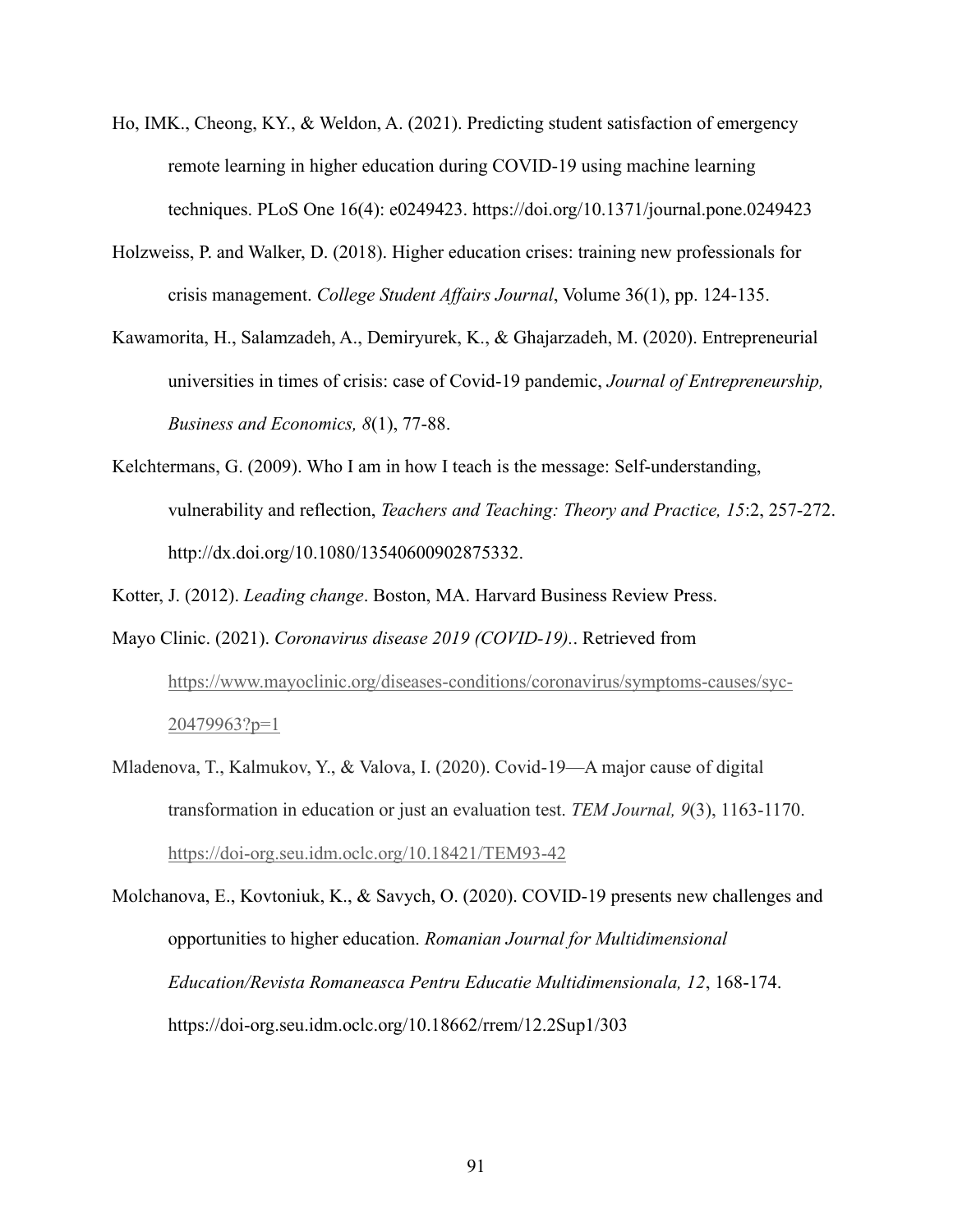- Moustakas, C. (1994). *Phenomenological research methods*. Thousand Oaks, CA: Sage Publications Inc.
- Northouse, P. (2016). *Leadership: theory and practice*. 7<sup>th</sup> Ed. Thousand Oaks, CA. Sage Publications Inc.
- Oroszi, T. (2018). A preliminary analysis of high-stakes decision-making for crisis leadership. *Journal of Business Continuity & Emergency Planning*, *11*(4), 335–359.
- Perrotta, K., & Bohan, C.H. (2020). A Reflective study of online faculty teaching experiences in higher education. *Journal of Effective Teaching in Higher Education, 3*(1), 50-66.
- Rad, F.A., Otaki, F., Baqain, Z., Zary, N., Al-Halabi, M. (2021) Rapid transition to distance learning due to COVID-19: perceptions of postgraduate dental learners and instructors. PLoS ONE 16(2): e0246584. https://doi.org/10.1371/journal.pone.0246584
- Sales, Dora; Cuevas-Cerveró, Aurora; Gómez-Hernández, José-Antonio (2020). Perspectives on the information and digital competence of Social Sciences students and faculty before and during lockdown due to Covid-19. *Profesional de la información*, v. 29, n. 4, e290423. *<https://doi.org/10.3145/epi.2020.jul.23>*
- Schaffhauser, D. (2020) Moving to K-12 digital learning fast: where to start. Spaces4learning Woodland Hills, CA. March/April, p. 24.
- Seke, M. M. (2020). Would we be able to absorb the new normal brought by COVID-19 as another educational revolution? *International Journal of Advanced Corporate Learning, 13*(4), 68-87.<https://doi-org.seu.idm.oclc.org/10.3991/ijac.v13i4.16525>
- Shim, T. E., & Lee, S. Y. (2020). College students' experience of emergency remote teaching due to COVID-19. *Children and youth services review*, *119*, 105578. https://doi.org/10.1016/j.childyouth.2020.105578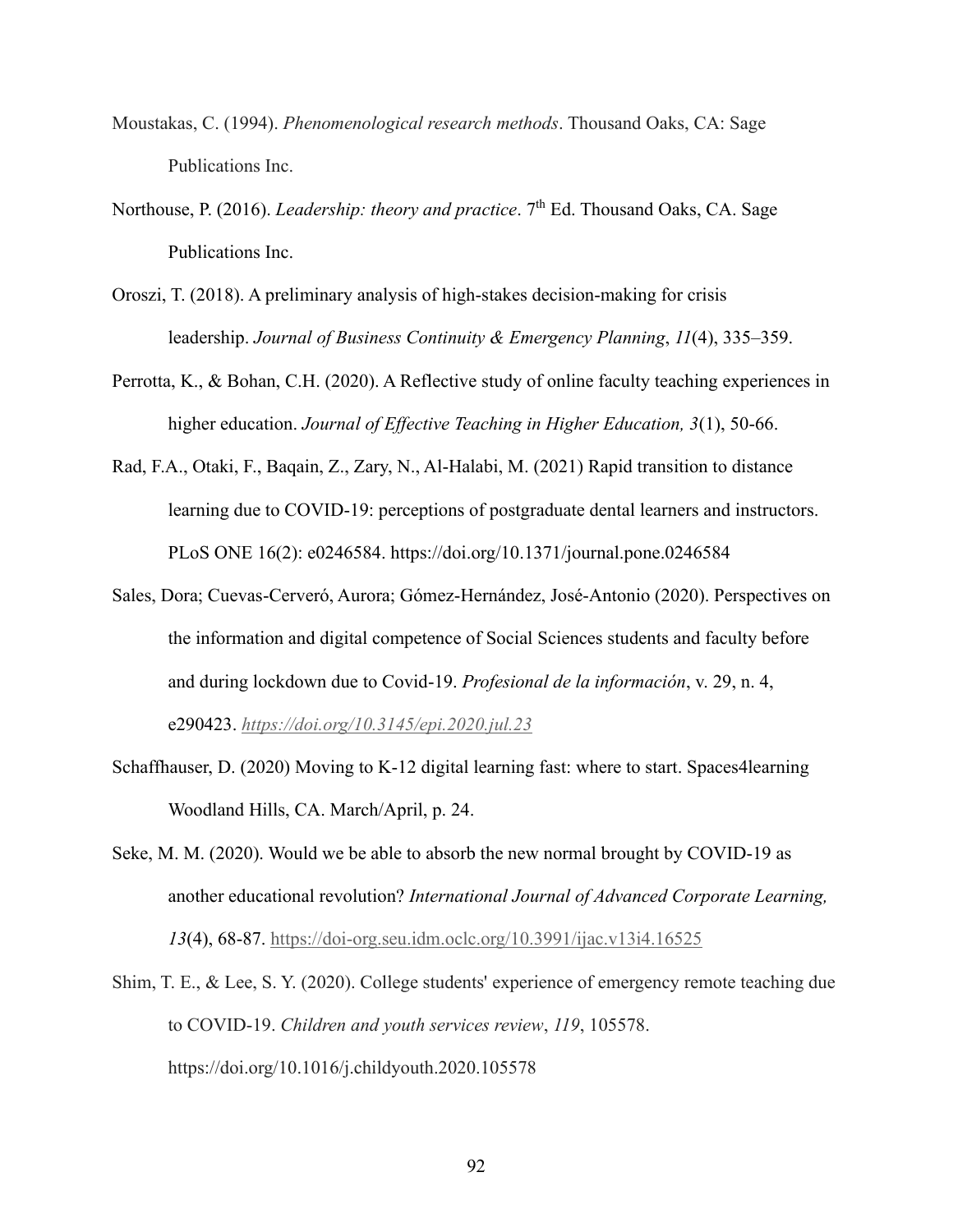Spurling, J. (2020). Beyond Covid-19: relaunch and reconnect. *In Trust*, Summer, 6-9.

- Strielkowski, W. (2020). COVID-19 pandemic and the digital revolution in academia and higher education. *Preprints* 2020, 2020040290 (doi: 10.20944/preprints202004.0290.v1).
- Verbytska, A., & Syzonenko, O. (2020). Forced virtualization for research activities at the universities: challenges and solutions. *Romanian Journal for Multidimensional Education/Revista Romaneasca Pentru Educatie Multidimensionala, 12*, 93-102. <https://doi-org.seu.idm.oclc.org/10.18662/rrem/12.2Sup1/294>
- Vonderembse, M. (2018). *Crisis in higher education*. Boca Raton, FL. CRC Press, Taylor and Francis Group.
- Wissema, J. Towards the third-generation university: managing the university in transition. Edward Elgar Publishing, UK.
- Zheng, F., Khan, N., & Hussain, S. (2020) The COVID-19 pandemic and digital higher education: exploring the impact of proactive personality on social capital through internet self-efficacy and online interaction quality. *Children and Youth Services Review* Volume 119, 2020, 105694, ISSN 0190-7409, https://doi.org/10.1016/j.childyouth.2020.105694.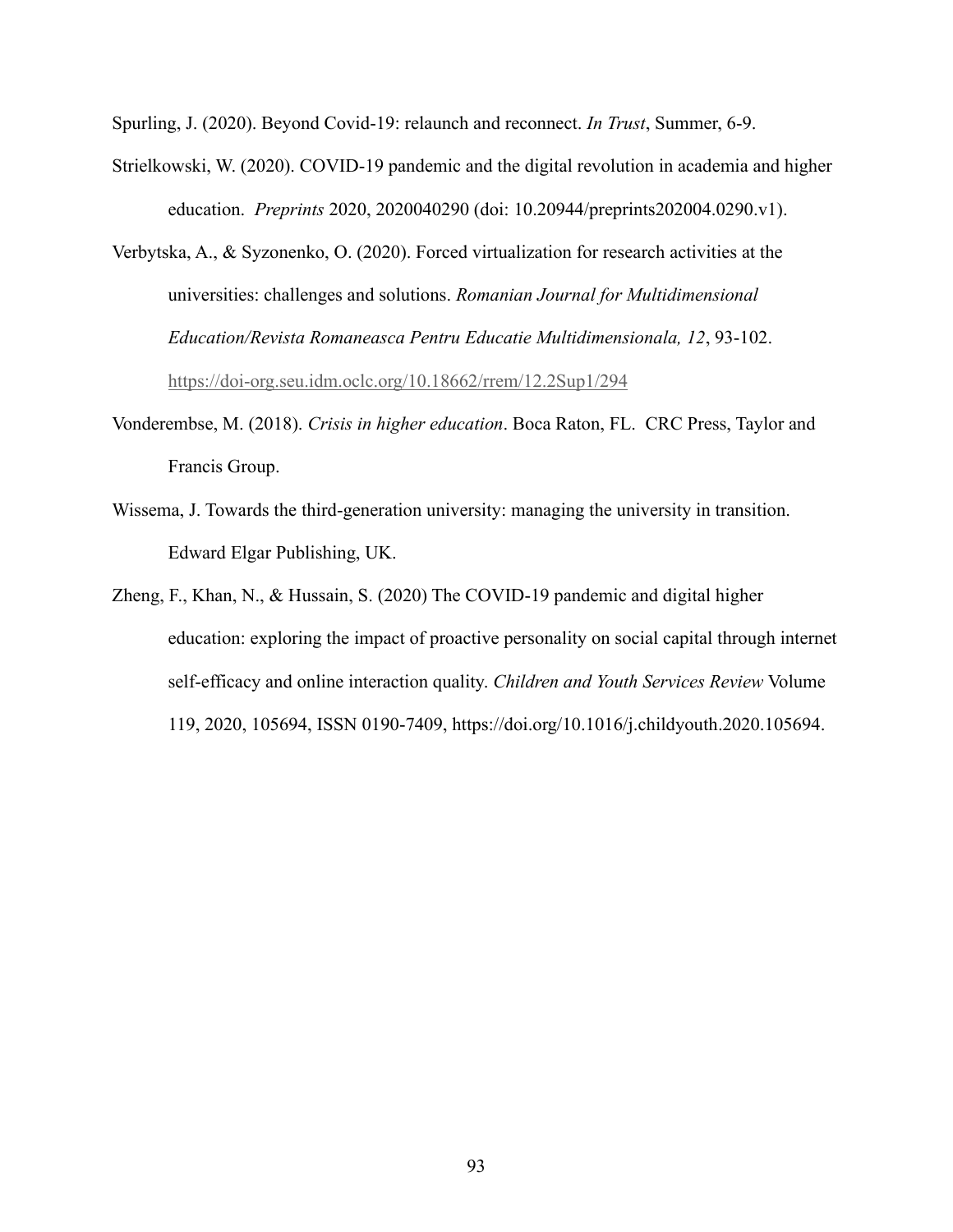## **Appendix A**

# **Interview Questionnaire**

**Name: \_\_\_\_\_\_\_\_\_\_\_\_\_\_\_\_\_\_\_\_\_\_\_\_\_ Position: \_\_\_\_\_\_\_\_\_\_\_\_\_\_\_\_\_\_\_\_\_\_\_\_**

**Year of Service: \_\_\_\_\_\_\_\_\_\_\_\_\_\_\_\_\_**

Question #1: What have you experienced through the COVID-19 crisis in relation to educational leadership?

Question #2: What were some of the challenges you faced as an administrator caused by the

COVID-19 crisis?

Question #3: How would you describe your Christian university's response to the COVID-19 crisis?

Question #4: How does the crisis of COVID-19 compare to other crises that have impacted your Christian university?

Question #5: How did the COVID-19 crisis impact educational delivery methods at your university?

Question #6: What would be the primary lesson you have learned through the COVID-19 crisis? Question #7: What else would you like to contribute to this study regarding your experiences as an administrator at a Christian higher education institution?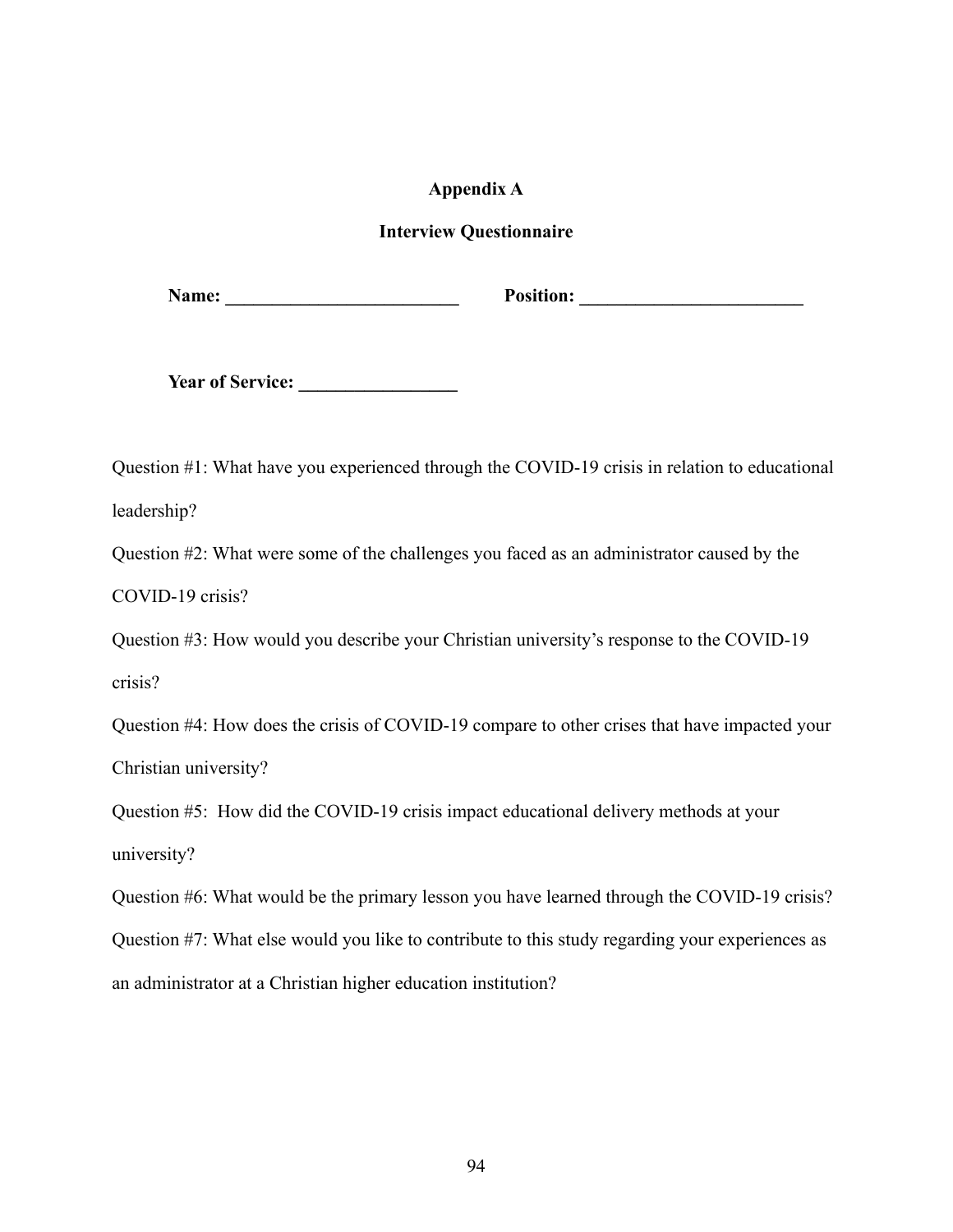# **Appendix B**

# **Interview Consent Form**

# PROJECT TITLE:

A Phenomenological study: The experiences of administrators at a Christian higher education institution during the COVID-19 crisis

# PURPOSE:

The purpose of this phenomenological study is to describe the lived experience of administrators at a Christian higher education institution during the COVID-19 crisis.

# INVESTIGATORS:

Karen Ingle, EdD., Chair, Janet Deck, Ed.D., methodologist, Rob Pocai, M.Div., student investigator

# PROCEDURES:

If you are willing to participate, you will be asked to attend a video conference call that will be recorded. The interview will last approximately 45-60 minutes. There will be eight questions that will be asked by the interviewer.

# RISKS OF PARTICIPATION:

There are no known risks associated with this project and your participation in this interview is voluntary. You do not have to participate in this research. If you choose to take part, you have the right to stop at any time. If you decide not to participate or if you decide to stop taking part in the research at a later date, there will be no penalty or loss of benefits to which you are otherwise entitled.

# BENEFITS OF PARTICIPATION:

The results of this research may guide future administrators on the effective practices on handling future pandemics. Your participation may assist administrators in preparation, strategy, and response.

# CONFIDENTIALITY:

In the event of any publication or presentation resulting from the research, no personally identifiable information will be shared.

We will keep your participation in this research study confidential to the extent permitted by law.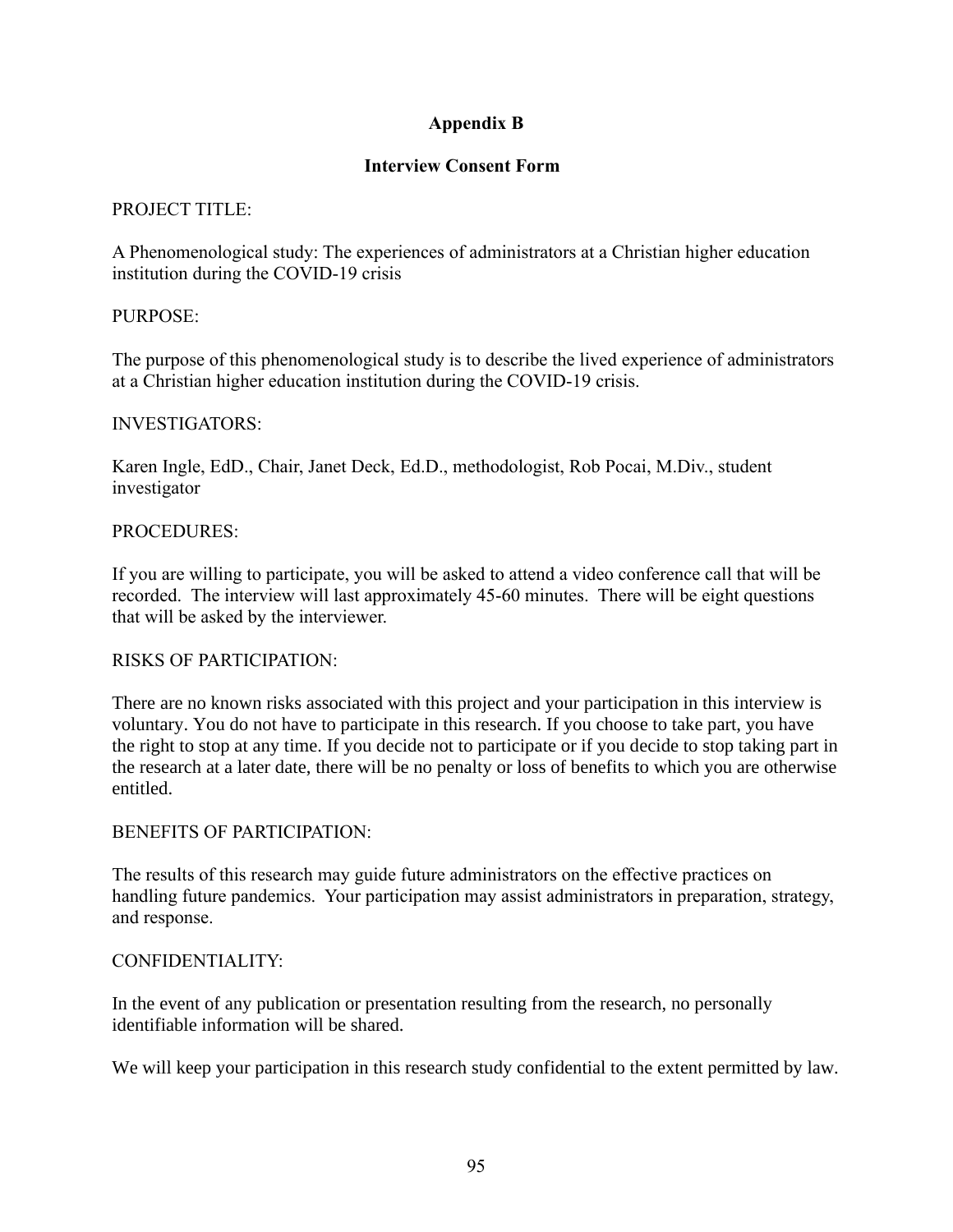However, it is possible that other people may become aware of your participation in this study. For example, the following people or groups may inspect and copy records pertaining to this research:

<sup>◼</sup> The *Southeastern University* Institutional Review Board *(a committee that reviews and approves research studies)*

◼ Some of these records could contain information that personally identifies you. Reasonable efforts will be made to keep the personal information in your research record private and confidential but absolute confidentiality cannot be guaranteed.

# COMPENSATION:

You will not receive any compensation for being in this research study.

# CONTACTS:

You have the right to ask any questions you may have about this research. If you have questions, complaints, or concerns related to this research, you may contact any of the following people.

Rob Pocai, [rpocai@seu.edu,](mailto:rpocai@seu.edu) 601-850-6249 cell Dr. Janet Deck, jldeck@seu.edu, 863.667.5737 office Dr. Karen Ingle, kmingle@seu.edu, 863-667-5414 office Institutional Review Board, [IRB@seu.edu](mailto:IRB@seu.edu)

# PARTICIPANT RIGHTS:

I understand that my participation is voluntary, that there is no penalty for refusal to participate, and that I am free to withdrawal my consent and participation in this project at any time, without penalty.

# CONSENT DOCUMENTATION:

I have been fully informed about the procedures listed here. I am aware of what I will be asked to do and of the benefits of my participation. I also understand the following statements:

I affirm that I am 21 years of age or older.

I have fully read and fully understand the consent form. I sign it freely and voluntarily. A copy of this form will be given to me. I hereby give permission for my participation in this study.

Printed name of Participant

Signature of Participant Date I certify that I have personally explained this document before requesting that the participant sign it.

Signature of Researcher Date Date